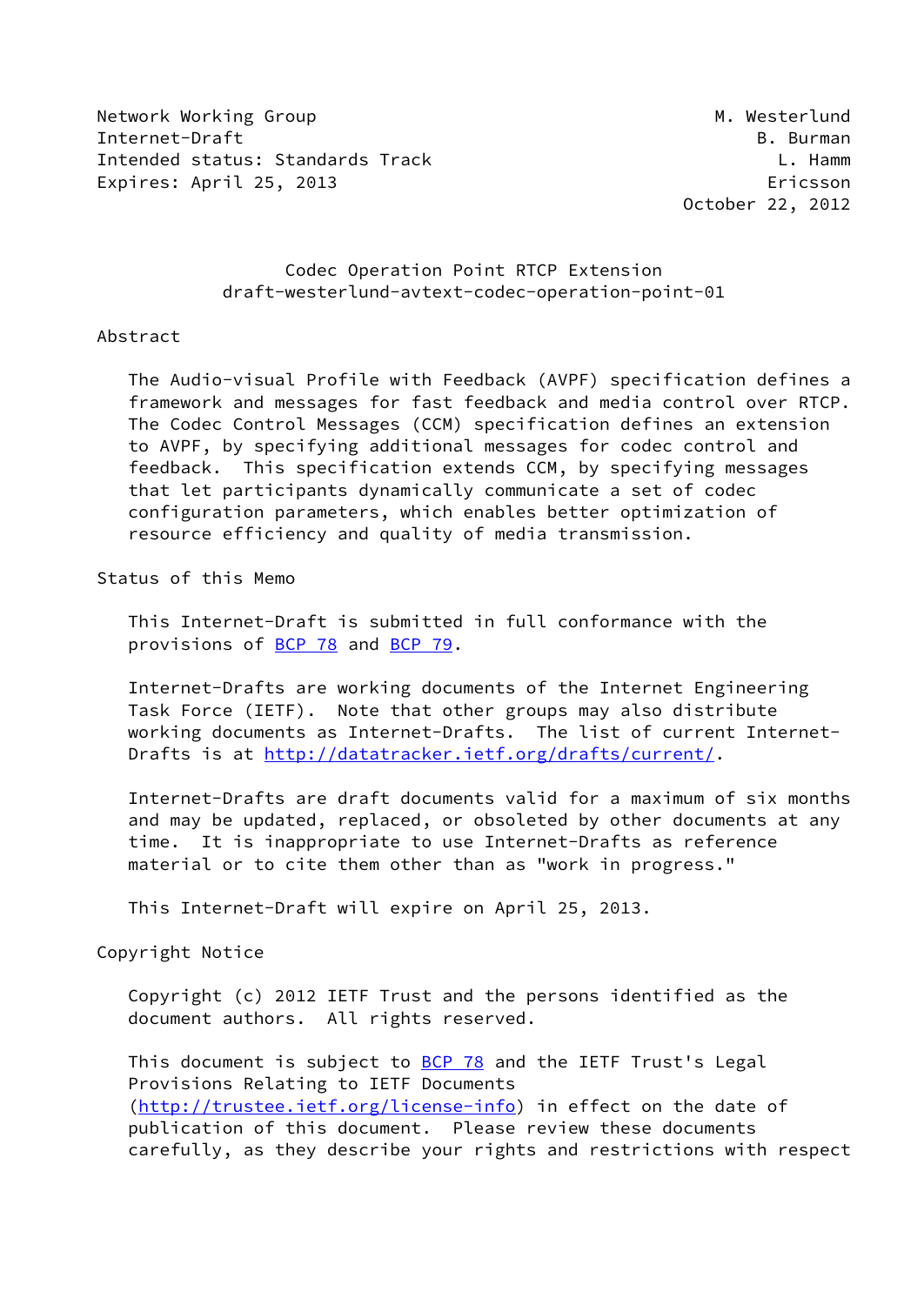Internet-Draft COP COP October 2012

 to this document. Code Components extracted from this document must include Simplified BSD License text as described in Section 4.e of the Trust Legal Provisions and are provided without warranty as described in the Simplified BSD License.

# Table of Contents

| 1.               |        |                                                                                            |  |  |  |  |  |  |  |  |  |  |  |
|------------------|--------|--------------------------------------------------------------------------------------------|--|--|--|--|--|--|--|--|--|--|--|
| 2.               |        |                                                                                            |  |  |  |  |  |  |  |  |  |  |  |
| 2.1.             |        |                                                                                            |  |  |  |  |  |  |  |  |  |  |  |
|                  |        |                                                                                            |  |  |  |  |  |  |  |  |  |  |  |
|                  |        |                                                                                            |  |  |  |  |  |  |  |  |  |  |  |
|                  |        |                                                                                            |  |  |  |  |  |  |  |  |  |  |  |
|                  |        |                                                                                            |  |  |  |  |  |  |  |  |  |  |  |
|                  |        |                                                                                            |  |  |  |  |  |  |  |  |  |  |  |
|                  |        | $3.2.1$ . Relation to SDP 10                                                               |  |  |  |  |  |  |  |  |  |  |  |
|                  | 3.2.2. |                                                                                            |  |  |  |  |  |  |  |  |  |  |  |
| 4.               |        |                                                                                            |  |  |  |  |  |  |  |  |  |  |  |
| 4.1.             |        |                                                                                            |  |  |  |  |  |  |  |  |  |  |  |
| 4.2.             |        | Media Receiver to RTP Mixer 12                                                             |  |  |  |  |  |  |  |  |  |  |  |
| 4.3.             |        | RTP Mixer to Media Sender 13                                                               |  |  |  |  |  |  |  |  |  |  |  |
| 4.4.             |        | Media Receiver in Multicast or with RTP Transport                                          |  |  |  |  |  |  |  |  |  |  |  |
|                  |        |                                                                                            |  |  |  |  |  |  |  |  |  |  |  |
| $\overline{5}$ . |        |                                                                                            |  |  |  |  |  |  |  |  |  |  |  |
| 6.               |        |                                                                                            |  |  |  |  |  |  |  |  |  |  |  |
| 6.1.             |        |                                                                                            |  |  |  |  |  |  |  |  |  |  |  |
| 6.2.             |        | Codec Configuration Parameter Use $\ldots$ 22                                              |  |  |  |  |  |  |  |  |  |  |  |
| 6.3.             |        |                                                                                            |  |  |  |  |  |  |  |  |  |  |  |
| 6.4.             |        |                                                                                            |  |  |  |  |  |  |  |  |  |  |  |
| 6.5.             |        |                                                                                            |  |  |  |  |  |  |  |  |  |  |  |
| 6.6.             |        |                                                                                            |  |  |  |  |  |  |  |  |  |  |  |
| 6.7.             |        | Adding and Removing Operation Points 27                                                    |  |  |  |  |  |  |  |  |  |  |  |
|                  |        | 7. Codec Control Message Extension 27                                                      |  |  |  |  |  |  |  |  |  |  |  |
| 7.1.             |        | COP Message $\ldots \ldots \ldots \ldots \ldots \ldots \ldots \ldots \ldots \frac{28}{28}$ |  |  |  |  |  |  |  |  |  |  |  |
|                  |        |                                                                                            |  |  |  |  |  |  |  |  |  |  |  |
|                  |        | 7.2.1. Message Item Format 29                                                              |  |  |  |  |  |  |  |  |  |  |  |
|                  |        | 7.2.2. Message Item Types 30                                                               |  |  |  |  |  |  |  |  |  |  |  |
|                  | 7.2.3. | Operation Point Identification 30                                                          |  |  |  |  |  |  |  |  |  |  |  |
|                  |        | 7.3. Codec Operation Point Notification 31                                                 |  |  |  |  |  |  |  |  |  |  |  |
|                  |        |                                                                                            |  |  |  |  |  |  |  |  |  |  |  |
|                  | 7.3.2. |                                                                                            |  |  |  |  |  |  |  |  |  |  |  |
|                  | 7.3.3. |                                                                                            |  |  |  |  |  |  |  |  |  |  |  |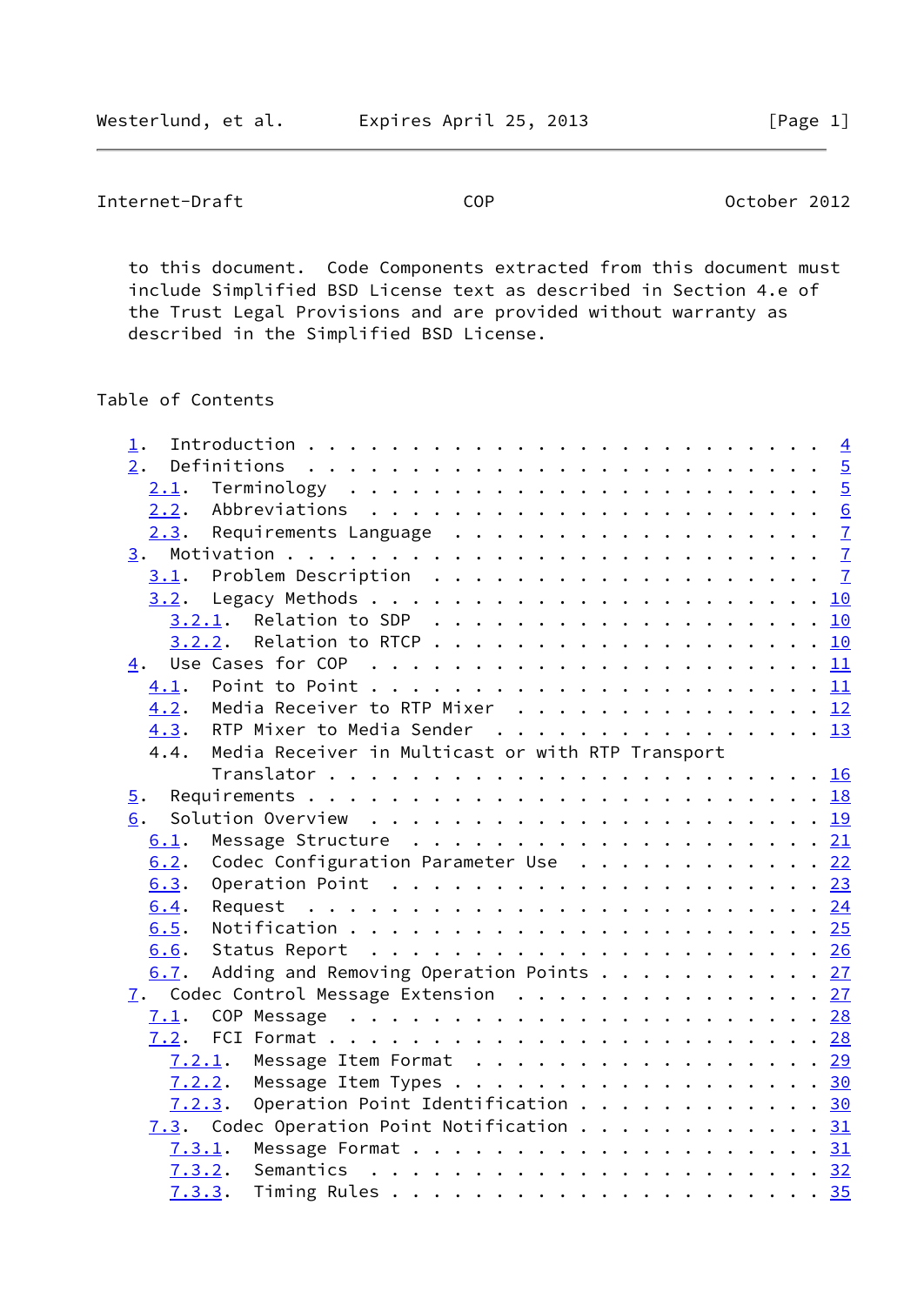|  |  |  |  |  |  |  | 7.4. Codec Operation Point Request 35<br>7.5. Codec Operation Point Status 38 |
|--|--|--|--|--|--|--|-------------------------------------------------------------------------------|

Westerlund, et al. Expires April 25, 2013 [Page 2]

Internet-Draft COP COP CODE CORPUTER COLORED CORPUTERS OCTOBER 2012

| Message Format $\ldots$ 38<br>7.5.1.                                                            |  |  |  |  |
|-------------------------------------------------------------------------------------------------|--|--|--|--|
| 7.5.2.                                                                                          |  |  |  |  |
|                                                                                                 |  |  |  |  |
| 7.6. Handling in Mixers and Translators $\frac{42}{3}$                                          |  |  |  |  |
| 7.6.1.                                                                                          |  |  |  |  |
| 7.6.2.                                                                                          |  |  |  |  |
|                                                                                                 |  |  |  |  |
|                                                                                                 |  |  |  |  |
| 8.1.                                                                                            |  |  |  |  |
| 8.2.                                                                                            |  |  |  |  |
| 8.3.                                                                                            |  |  |  |  |
|                                                                                                 |  |  |  |  |
| 8.5.                                                                                            |  |  |  |  |
| 8.6.                                                                                            |  |  |  |  |
| 8.7.<br>Framerate $\ldots \ldots \ldots \ldots \ldots \ldots \ldots \ldots \ldots \frac{51}{2}$ |  |  |  |  |
| 8.8.                                                                                            |  |  |  |  |
|                                                                                                 |  |  |  |  |
| 8.10. Sample Aspect Ratio 53                                                                    |  |  |  |  |
| 8.11. Picture Aspect Ratio 54                                                                   |  |  |  |  |
|                                                                                                 |  |  |  |  |
|                                                                                                 |  |  |  |  |
| 8.14. Maximum RTP Packet Size 56                                                                |  |  |  |  |
| 8.15. Maximum RTP Packet Rate 57                                                                |  |  |  |  |
| 8.16. Application Data Unit Aggregation 58                                                      |  |  |  |  |
|                                                                                                 |  |  |  |  |
| Extension of the rtcp-fb Attribute 59<br>9.1.                                                   |  |  |  |  |
|                                                                                                 |  |  |  |  |
|                                                                                                 |  |  |  |  |
| 10. Codec Sub-Stream Identification 61                                                          |  |  |  |  |
|                                                                                                 |  |  |  |  |
|                                                                                                 |  |  |  |  |
|                                                                                                 |  |  |  |  |
|                                                                                                 |  |  |  |  |
| 11.2. Dynamic Video Re-sizing 65                                                                |  |  |  |  |
|                                                                                                 |  |  |  |  |
| 11.4. Reference Response to Modification of Scalable Layer 68                                   |  |  |  |  |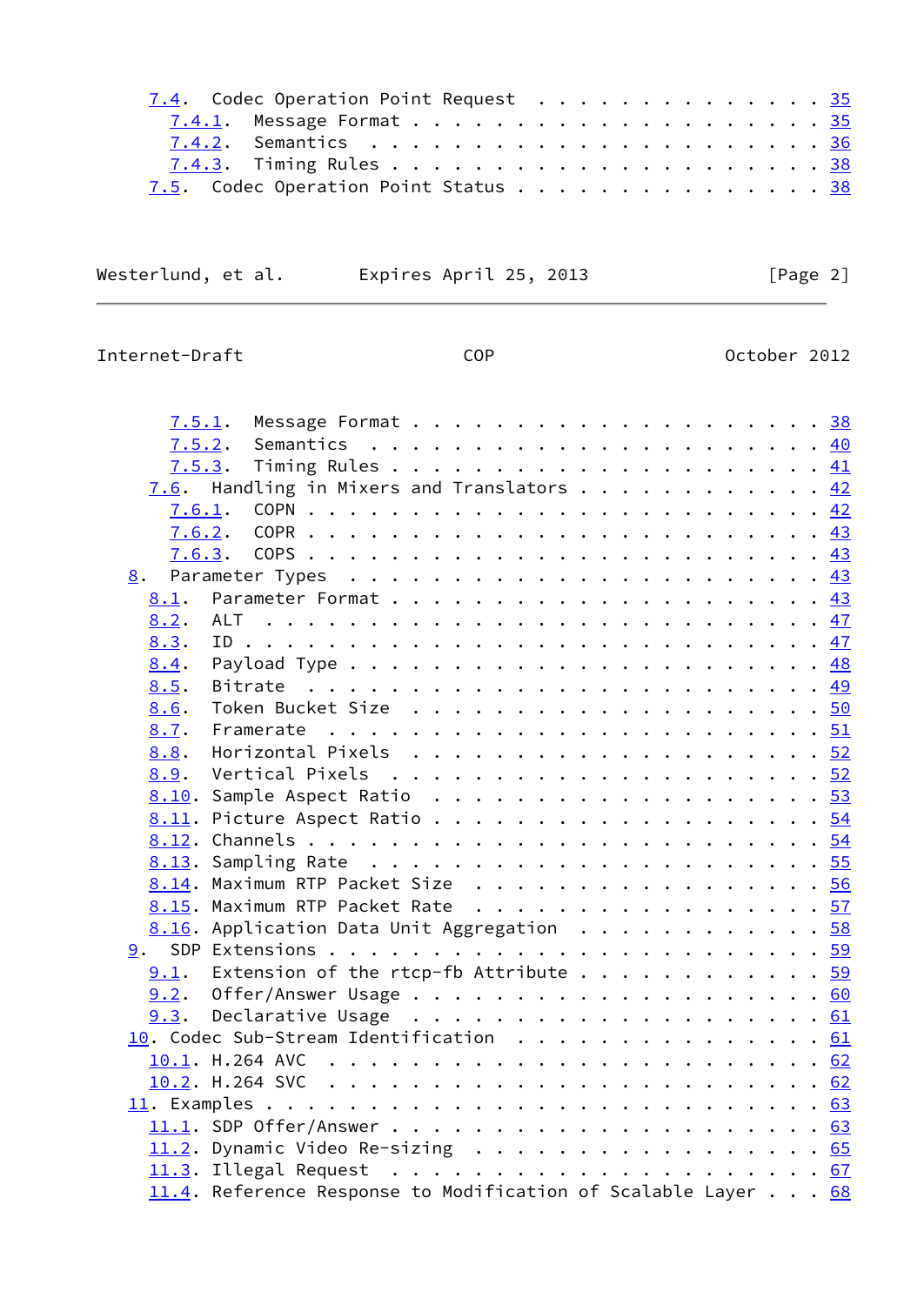| 11.5. Successful Request to Add Codec Operation Point $\cdots$ 70<br>16.2. Informative References 74 |  |  |  |  |
|------------------------------------------------------------------------------------------------------|--|--|--|--|
|                                                                                                      |  |  |  |  |
|                                                                                                      |  |  |  |  |
|                                                                                                      |  |  |  |  |
|                                                                                                      |  |  |  |  |
|                                                                                                      |  |  |  |  |
|                                                                                                      |  |  |  |  |
|                                                                                                      |  |  |  |  |
|                                                                                                      |  |  |  |  |
|                                                                                                      |  |  |  |  |

Westerlund, et al. Expires April 25, 2013 [Page 3]

<span id="page-3-1"></span>Internet-Draft COP October 2012

# <span id="page-3-0"></span>[1](#page-3-0). Introduction

 Multimedia real-time communication services, such as video telephony and videoconferencing, use the real-time transport (RTP/RTCP) [\[RFC3550](https://datatracker.ietf.org/doc/pdf/rfc3550)] protocol to transmit media streams, such as audio and video. A session establishment protocol, such as SIP [[RFC3261](https://datatracker.ietf.org/doc/pdf/rfc3261)], in combination with a capability negotiation protocol, such as SDP offer/answer [\[RFC3264](https://datatracker.ietf.org/doc/pdf/rfc3264)] is normally used to establish the session and negotiate media capabilities. In some cases, a set of codec parameters is negotiated that does not express any specific limit or capability, but just describes a certain codec configuration.

 During session establishment, the participating endpoints normally have limited knowledge about the session environment, e.g. whether the session will be point-to-point or contain some multiparty scenario, how users will interact with the application, how network conditions will vary during the session, etc. To take those variations into account, the participants can renegotiate session parameters to better suit the communication environment. At times, when variations or changes are frequent in nature, it will require the needed reaction time to be short, which may make repeated session renegotiation inefficient and/or too slow. In addition, variations may not even affect negotiated session parameters, if the variations occur within the negotiated boundaries.

 The above scenario can become critical especially in cases where a given media stream is transmitted towards, and received by, multiple receivers. In multiparty environments, scalable encoding or simulcast can be used to make the system more efficient and provide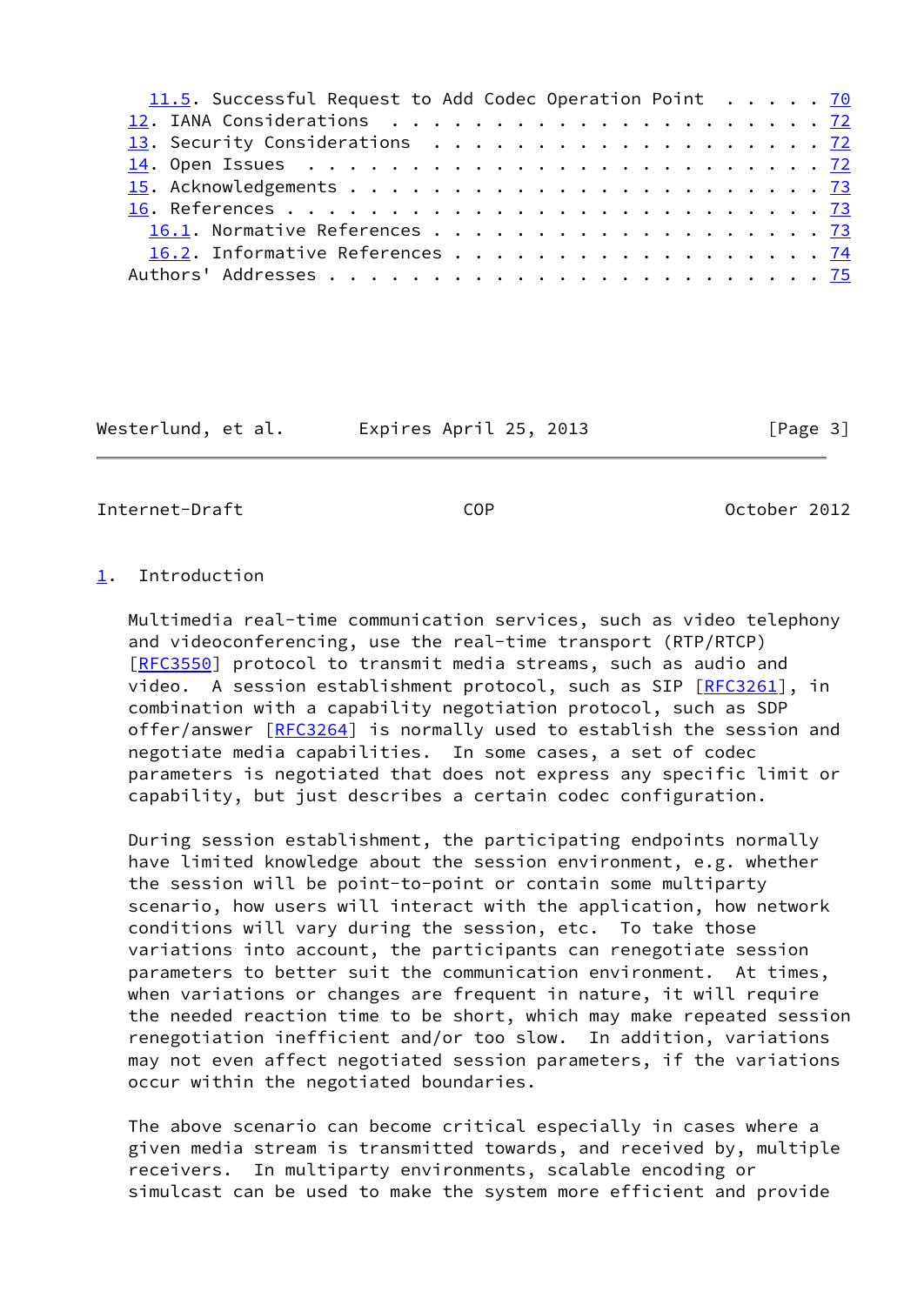better quality to participants that are capable of receiving and utilizing the higher quality. These use cases result in that a sending party is requested to deliver multiple encoder operation points.

 The Audio-Visual Profile with Feedback (AVPF) specification [\[RFC4585](https://datatracker.ietf.org/doc/pdf/rfc4585)] defines a framework and messages for fast feedback and media control over RTCP. The Codec Control Messages (CCM) specification [[RFC5104\]](https://datatracker.ietf.org/doc/pdf/rfc5104) defines an extension to AVPF, by specifying additional messages for codec control and feedback. This specification extends CCM, by specifying messages that let participants dynamically communicate a set of codec configuration parameters, which enable better optimization of resource usage and quality of media transmission.

 The codec configuration parameters specified in this document focus on some basic audio and video properties, such as video resolution, video frame rate, media stream bit-rate, audio sampling rate, number of audio channels, maximum RTP packet size and rate. Additional parameters can be standardized in the future.

| Westerlund, et al. |  | Expires April 25, 2013 |  | [Page 4] |  |
|--------------------|--|------------------------|--|----------|--|
|                    |  |                        |  |          |  |

## <span id="page-4-1"></span>Internet-Draft COP October 2012

 The codec control messages are not meant to replace the configuration performed using e.g. SDP. Instead, the messages can be used to communicate dynamic and frequent changes that take place within boundaries that have been negotiated as part of the session establishment.

## <span id="page-4-0"></span>[2](#page-4-0). Definitions

## <span id="page-4-2"></span>[2.1](#page-4-2). Terminology

The following terms and abbreviations are used in this document:

 Bandwidth: The network resource needed to transport a certain bitrate and any transport overhead, measured in bits per second. There will be spare network bandwidth when the (media) data bitrate and overhead is less than the available bandwidth. Similarly, data will have to be buffered when the available bandwidth excluding transport overhead is less than the bitrate used by the sender, or the excess data will be lost. The available bandwidth typically varies dynamically over time.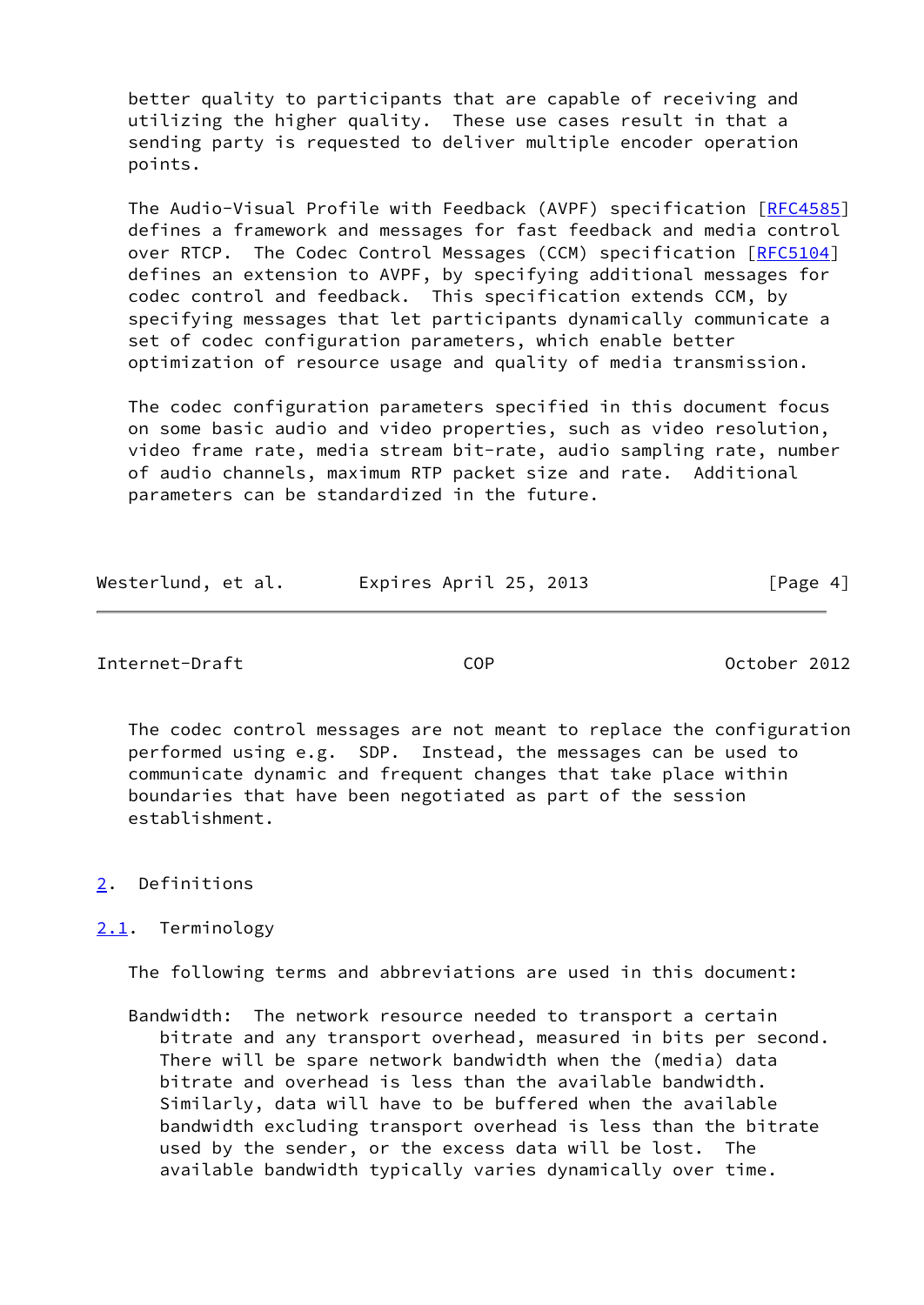- Bitrate: The amount of (media) data transmitted per time unit, measured in bits per second, utilizing some amount of the available network bandwidth resource. In the context of this specification and unless otherwise specified, it excludes IP/UDP/ RTP overhead. Depending on the (media) data source, the bitrate can either be constant or vary dynamically over time.
- Codec Configuration Parameter: The configurable value describing a certain codec property, which may impact user-perceived media fidelity, encoded media stream characteristics, or both. The parameter has a type (codec parameter type, see below) and a value, where the type describes what kind of codec property is controlled, and the value describes the property setting as well as how the value should be used in comparison operations. A single parameter value can express one specific value or an open ended range. A pair of parameter values with different comparison types can describe a value range. Such value range can also be combined with a third, target value within that range.
- Codec Operation Point: Also denoted just operation point. A set of codec configuration parameter values, describing the characteristics of one single encoding. For scalable encoding, it describes the resulting characteristics from combining a set of dependent sub-streams.

| Westerlund, et al. | Expires April 25, 2013 | [Page 5] |
|--------------------|------------------------|----------|

<span id="page-5-0"></span>Internet-Draft COP October 2012

- Codec Parameter Type: The specific type of a codec configuration parameter. Each parameter type defines what unit the value has. This specification defines a number of generally useful parameter types in **Section 8** that can be used to control codec operation.
- Encoding: A particular encoding is the resulting media stream from applying a certain choice of codec configuration parameters to the encoder. The media stream will have a certain fidelity (quality) from that encoding through the choice of sampling, bit-rate and other configuration parameters.
- Endpoint: A host or node that has a presence in the RTP session with one or more Synchronization Sources (SSRC)s.

Mixer: An RTP session centralized node that generates media streams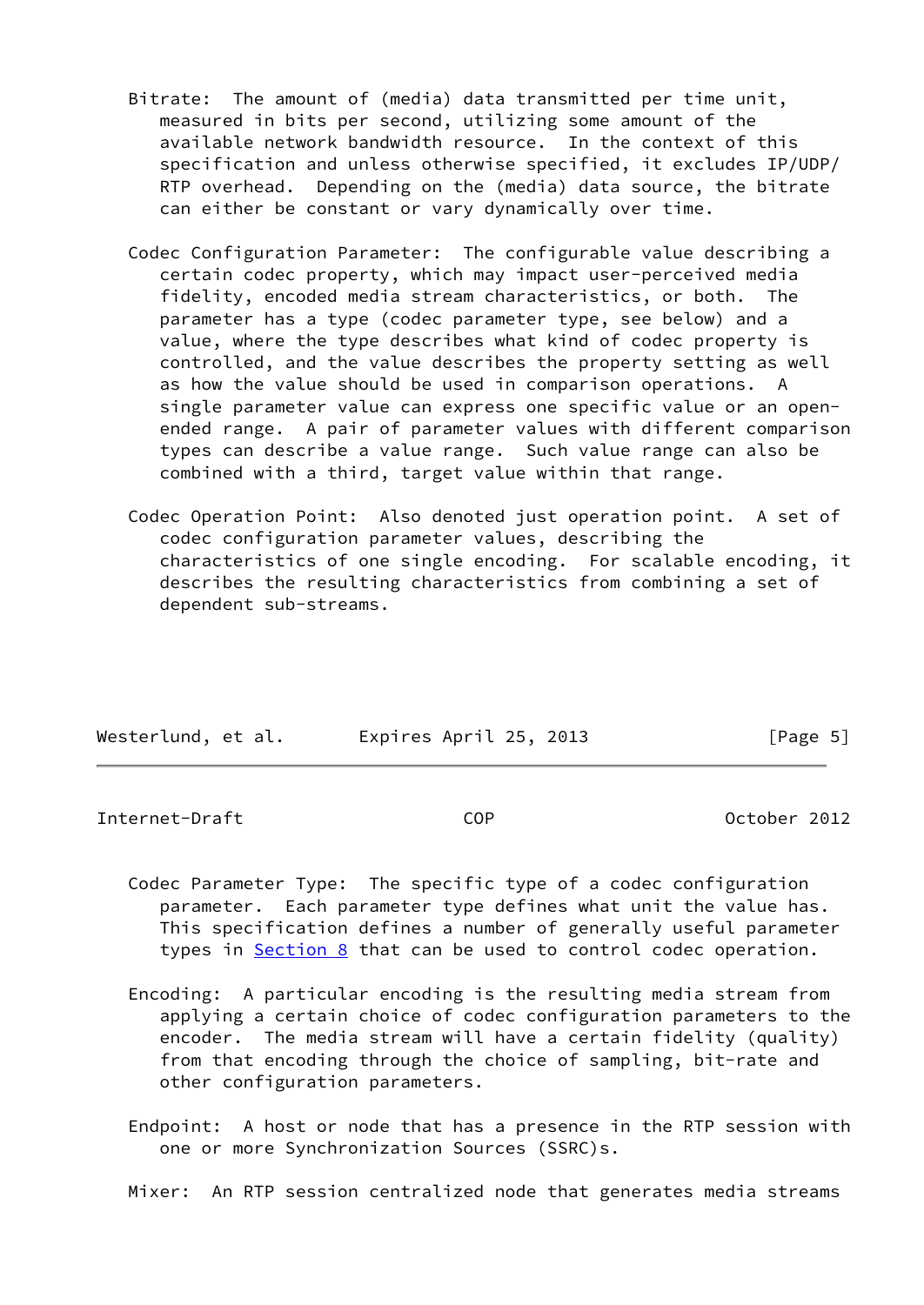based on incoming media streams from other endpoints. See Topo- Mixer in RTP Topologies [[RFC5117\]](https://datatracker.ietf.org/doc/pdf/rfc5117).

- RTP Session: An association among a set of participants communicating with RTP. The distinguishing feature of an RTP session (defined in [\[RFC3550](https://datatracker.ietf.org/doc/pdf/rfc3550)]) is that each RTP session maintains a full, separate space of SSRC identifiers. Each participant in the RTP session can see SSRC or CSRC identifiers from the other participants, either by RTP, RTCP, or both.
- Sub-Stream: An individually decodeable part of a scalable media stream, including all dependent sub-streams. The characteristics of a certain sub-stream can be described by a codec operation point.
- Translator: An RTP session centralized node that forwards all media streams from other endpoints, modified to some extent, e.g. addressing, encoding, fidelity. See Topo-Translator in RTP Topologies [[RFC5117](https://datatracker.ietf.org/doc/pdf/rfc5117)].

## <span id="page-6-0"></span>[2.2](#page-6-0). Abbreviations

- AVC: Advanced Video Coding
- AVPF: Extended RTP Profile for RTCP-Based Feedback
- CCP: Codec Configuration Parameter
- COP: Codec Operation Point

| Westerlund, et al. | Expires April 25, 2013 | [Page 6] |  |
|--------------------|------------------------|----------|--|
|                    |                        |          |  |

<span id="page-6-1"></span>Internet-Draft COP October 2012

- COPN: Codec Operation Point Notification
- COPR: Codec Operation Point Request
- COPS: Codec Operation Point Status
- CPT: Codec Parameter Type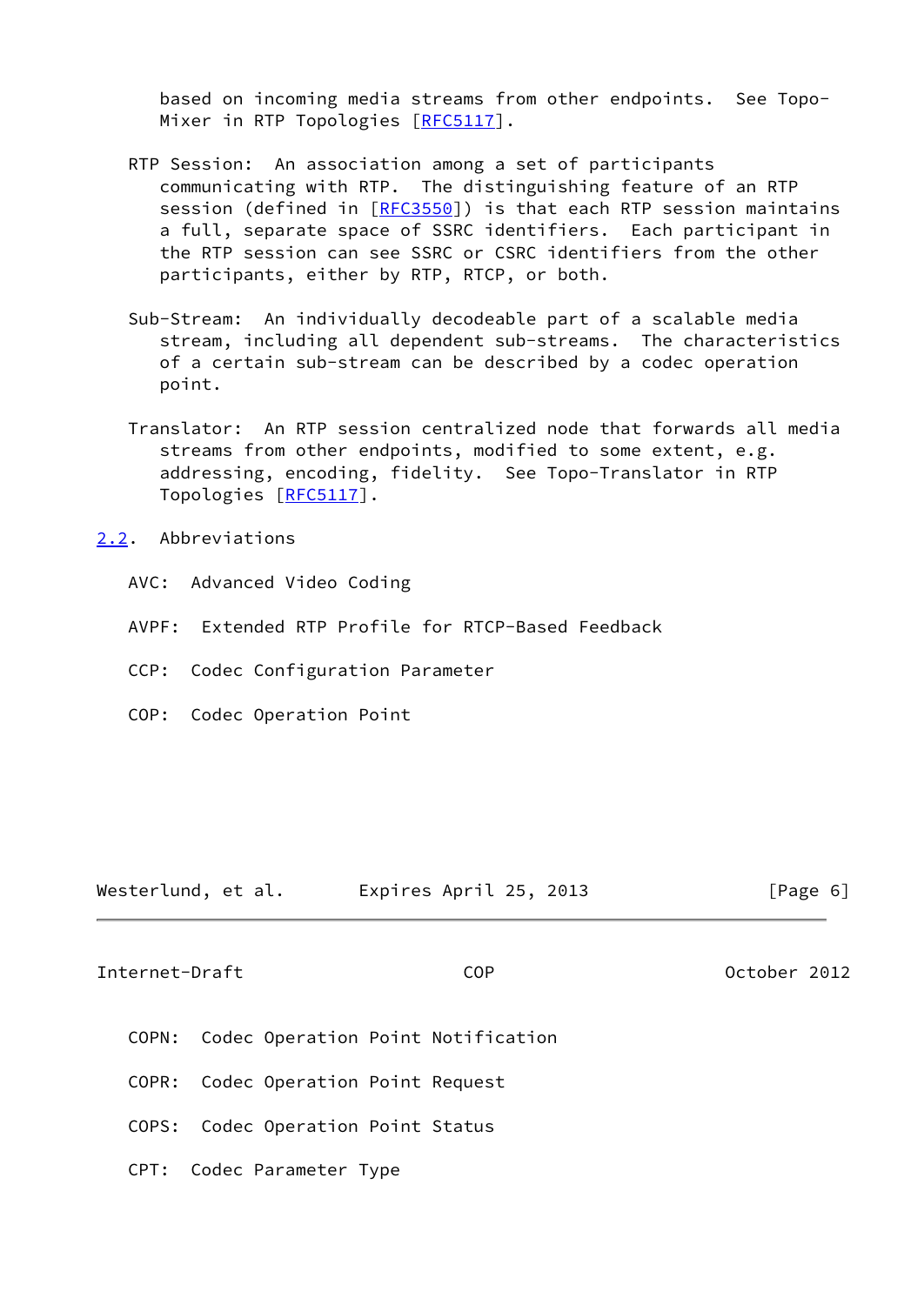- FCI: Feedback Control Information
- FMT: Feedback Message Type
- GUI: Graphical User Interface
- MST: Multi-Session Transmission
- MVC: Multiview Video Coding
- OP: Operation Point
- OPID: Operation Point Identification number
- PPS: Picture Parameter Set
- SPS: Sequence Parameter Set
- SST: Single-Session Transmission
- SVC: Scalable Video Coding
- TLV: Type-Length-Value

<span id="page-7-0"></span>[2.3](#page-7-0). Requirements Language

 The key words "MUST", "MUST NOT", "REQUIRED", "SHALL", "SHALL NOT", "SHOULD", "SHOULD NOT", "RECOMMENDED", "MAY", and "OPTIONAL" in this document are to be interpreted as described in [\[RFC2119](https://datatracker.ietf.org/doc/pdf/rfc2119)].

## <span id="page-7-1"></span>[3](#page-7-1). Motivation

<span id="page-7-2"></span>[3.1](#page-7-2). Problem Description

 Networks can contain endpoints with different capabilities, including CPU power, capture and render device fidelity (e.g. image resolution), and codecs. In addition, the characteristics and properties of networks can vary, which endpoints have to cope with. For example, in videoconferencing and telepresence services, a large

| Westerlund, et al. | Expires April 25, 2013 | [Page 7] |
|--------------------|------------------------|----------|
|--------------------|------------------------|----------|

Internet-Draft COP October 2012

number of endpoints may participate, and there may be a large number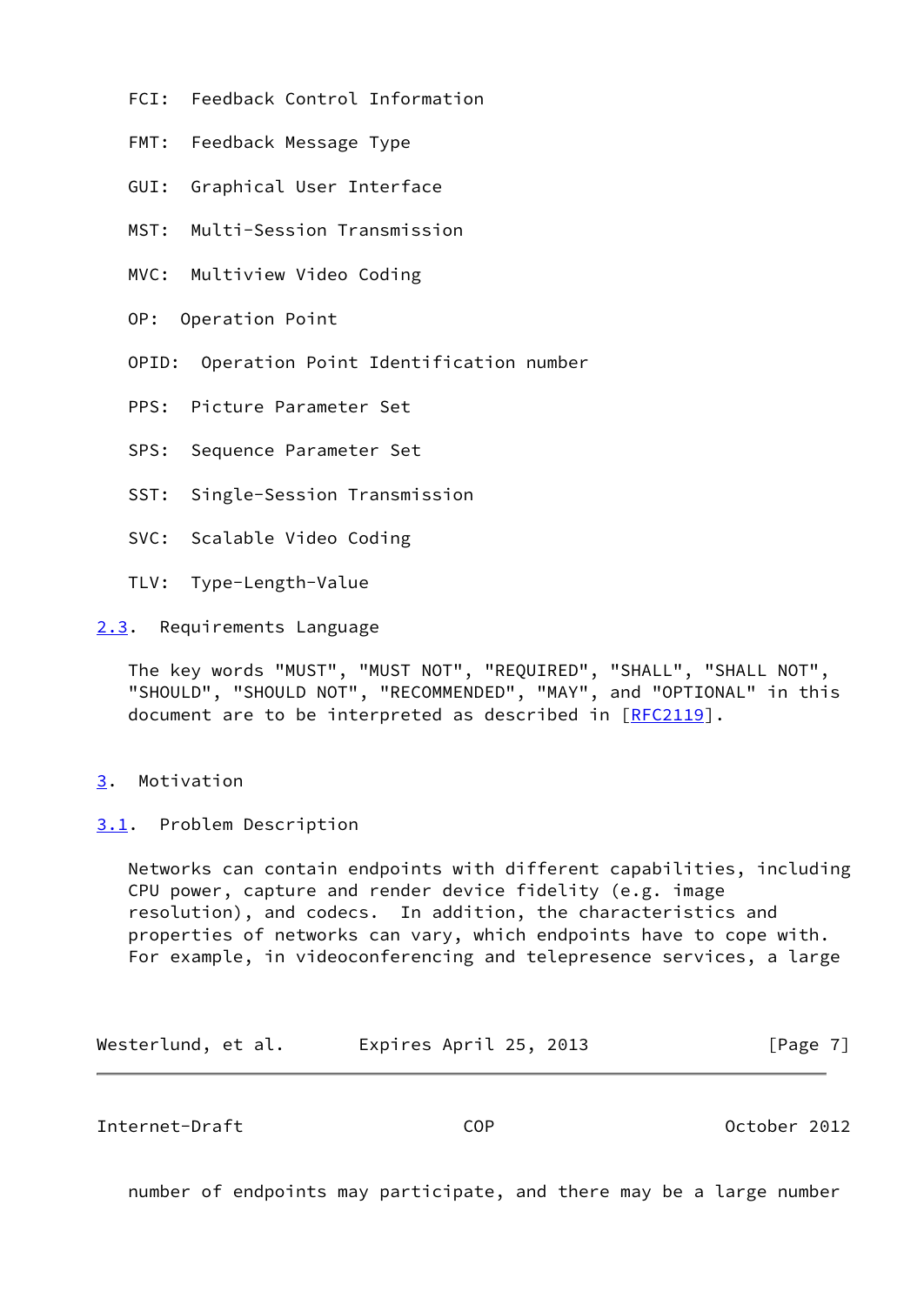of media streams associated with the session. Such multiparty scenarios typically use entities for media mixing, switching and transcoding. The aim is to provide the best possible quality to each endpoint, taking endpoint and network capabilities into consideration.

 Many communication services today use codecs that can be configured in a number of different ways. Often, the codecs have multiple properties that can be configured and those properties may also be inter-related, often in complex ways. One example is the H.264 (AVC) [\[H264](#page-82-2)] video codec and its scalable (SVC) and multiview (MVC) versions. Most other video codecs, and codecs for many other types of media, also have multiple configurable properties. Such configurable properties will be referred to as "codec configuration parameters" in this specification.

 There can be several reasons to change the media rate or other encoding or packetization properties during an ongoing communication session. Reasons can be that the available network bandwidth varies, or that other network properties change, such as effective MTU or packet rate limitations. Other reasons can be that the quality or representation of the media rendered to the end user changes, maybe as a direct result of the user manipulating the GUI (e.g. changing window position or size), or the relative importance of the received media stream changes (e.g. active or non-active speaker in a conferencing scenario), or the user selects to show some other content source that is available among the advertised media streams.

 The codec changes above can be made directly between endpoints in a point-to-point scenario, or they may involve, and be acted upon, by media aware intermediaries (e.g. RTP mixers). An RTP mixer can do transcoding to provide each receiver with media streams of adapted quality, but transcoding has drawbacks as it always consumes processing power, typically impacts media quality in a negative way, and often introduces additional delays.

 In order to avoid separate transcoding towards each endpoint, an RTP mixer can, by taking the capabilities of the endpoints into account, decide to request specific codec configurations from sending endpoints, which will minimize the need for transcoding. Also, in scenarios where no RTP mixers are used and transmitted media reaches multiple endpoints, the sender will have to take into account that each endpoint may have different capabilities. The use cases section [\(Section 4](#page-11-0)) shows different use cases, with and without RTP mixers.

 Resource optimization involving bandwidth is expected to be one of the major reasons for changing encoding properties, since it is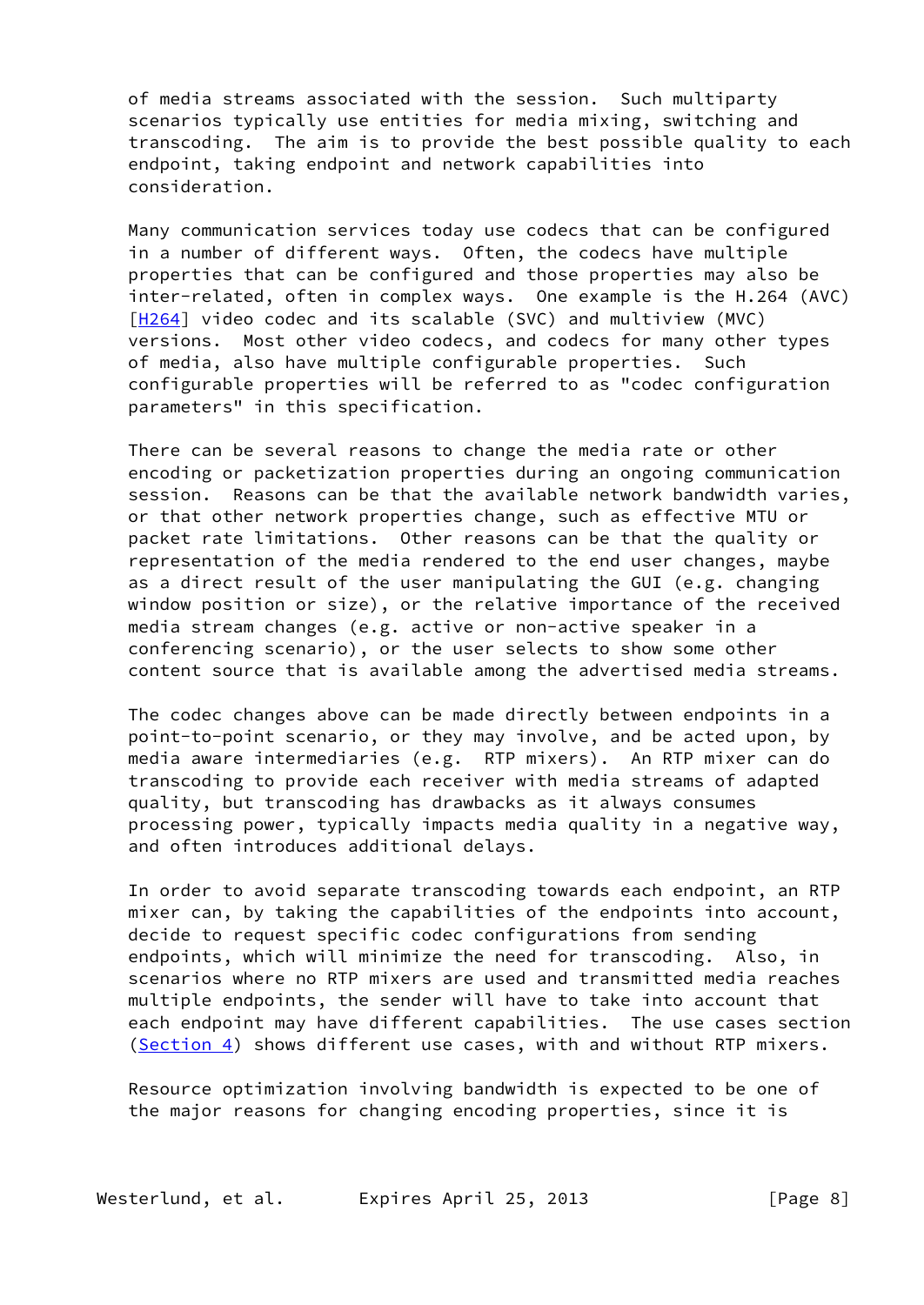desirable to avoid using more bandwidth than absolutely necessary, especially considering that

- o the expectation for high media quality will continue to increase;
- o the bitrate required to transmit the media, despite increasingly efficient media coding, can due to the above also be expected to increase;
- o the available bandwidth is commonly a scarce and/or costly resource and will continue to be in the future;
- o the relation between media bitrate and media codec configuration, the used set of media codec property values, is typically complex and the mapping between each individual codec property and bitrate is not linear;
- o the used media bitrate does not uniquely identify the media codec configuration, but there are multiple codec configurations that can generate the same media bitrate;
- o the media receiver preferences how the codec property values should be set for a certain media bitrate will vary with the specific end-user service requirements (for example, but not limited to, users with special needs) and the current media stream role in the application;
- o the communication scenarios will not be limited to point-to-point, potentially involving multiple and at least partly conflicting constraints from different receivers.

 Other resources that may be desirable to optimize include, but not limited to, endpoint and middle node processing (CPU) utilization, and transport quality (QoS).

 A media receiver cannot be assumed to know exactly what codec configuration will be best for the media sender to use, given that the sender needs to take multiple aspects into account, including implementation limitations in the actual encoder. It should be more likely to find a value acceptable to both sender and receiver if the receiver can indicate an acceptable range instead of just a single value.

 When an RTP mixer distributes streams to multiple receivers with different media quality requirements, it is sometimes possible to avoid targeted transcoding for every single receiver. That can be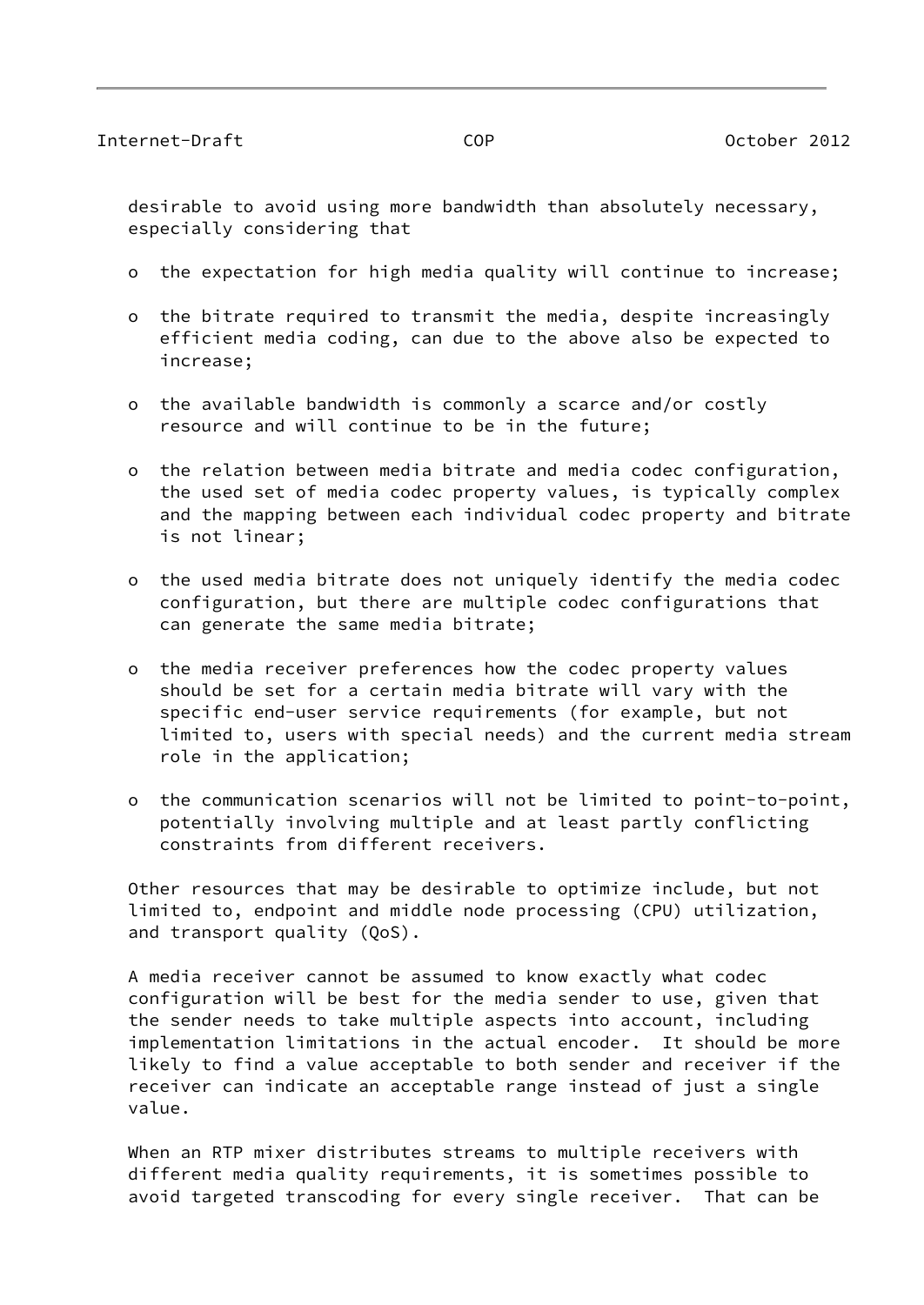accomplished if the media sender has the ability to produce multiple media versions, such as for example scalable encoding or simulcast.

| Westerlund, et al. | Expires April 25, 2013 | [Page 9] |
|--------------------|------------------------|----------|
|--------------------|------------------------|----------|

<span id="page-10-1"></span>Internet-Draft COP October 2012

 Thus, there is a need to both address specific media versions and describe the fact that multiple media versions with different configurations should be used.

- <span id="page-10-0"></span>[3.2](#page-10-0). Legacy Methods
- <span id="page-10-2"></span>[3.2.1](#page-10-2). Relation to SDP

 The session description protocol (SDP) [\[RFC4566](https://datatracker.ietf.org/doc/pdf/rfc4566)] is commonly used to negotiate and configure codecs, as well as to establish RTP/RTCP session parameters during session establishment and ongoing sessions, e.g. by using it in conjunction with SIP [\[RFC3261](https://datatracker.ietf.org/doc/pdf/rfc3261)] and SDP Offer/ Answer [\[RFC3264](https://datatracker.ietf.org/doc/pdf/rfc3264)].

 As described in [Section 3.1](#page-7-2), many of the underlying reasons which make media receivers desire certain codec encoding properties are highly dynamic in nature and using SIP/SDP to renegotiate the session will in many cases be too slow to be useful. SIP messages containing an SDP may become quite large for sessions containing many media types, and since there is no defined way to send a partial SDP, even very small changes require sending the entire SDP. Most of the current defined properties in SDP are oriented to be common for all media streams in the same RTP session, at least the ones sharing the same RTP Payload Type, rather than being specific to one media stream (e.g. "a=fmtp:98 profile-level-id=42C00C").

 The mechanism in this specification does not replace SDP, or the SDP Offer/Answer mechanism. It is expected that SDP is used in order to negotiate and configure boundary values for codec properties, and COP can then be used to communicate specific values within those boundaries, as long as there is no impact on the values negotiated using SDP. It is possible to establish communication sessions even if one or more endpoints do not support COP.

## <span id="page-10-3"></span>[3.2.2](#page-10-3). Relation to RTCP

 As discussed in CCM, regular RTCP reporting or extended reports [\[RFC3611](https://datatracker.ietf.org/doc/pdf/rfc3611)] can to some extent be used to reconfigure an encoder, but the reported measures seldom map directly back to encoding properties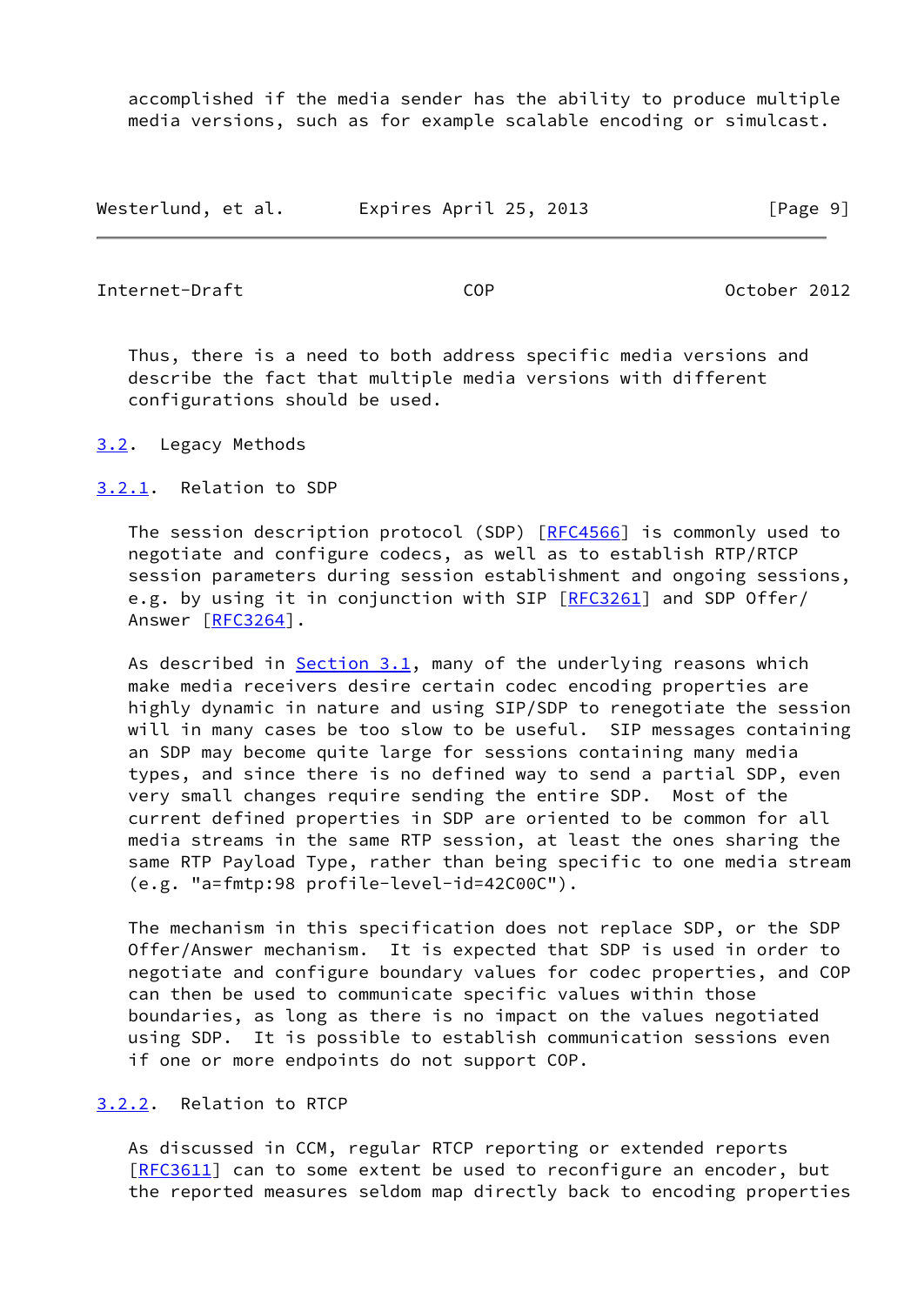and they typically cannot express an unwanted situation in terms of encoding properties and what the receiver would like to receive instead. Communicating codec properties indirectly as a set of network properties will require interpretation by both sender and receiver and will thus risk misinterpretations and ambiguity. Since it is likely that a decoder is able to identify unwanted characteristics of the media stream in terms of encoding properties, the most straight forward approach is to convey those properties directly to the encoder.

| Westerlund, et al. | Expires April 25, 2013 | [Page 10] |
|--------------------|------------------------|-----------|
|--------------------|------------------------|-----------|

<span id="page-11-1"></span>Internet-Draft COP October 2012

 Responsive techniques to control encoding are already available, e.g. Codec Control Messages (CCM) [\[RFC5104](https://datatracker.ietf.org/doc/pdf/rfc5104)]. Although highly applicable, the possibilities to control encoding is however not explicit enough, both in terms of the amount of available parameters to control, and the fact that they may be inter-related, alternative, or both.

 Some codecs define codec-specific methods to enable receiver control of some encoding aspects, but it should be beneficial for interoperability to use codec agnostic signaling instead.

<span id="page-11-0"></span>[4](#page-11-0). Use Cases for COP

 This section discusses a number of use cases for codec operation points.

<span id="page-11-2"></span>[4.1](#page-11-2). Point to Point

 This set of use cases focuses on communication, which is directly point to point between a media sender and a receiver. There is no need for further forwarding of the media streams. Thus, the goal should be to produce a media stream, transport it to the media receiver, where it is consumed as optimal as possible for the application. Thanks to this one-to-one mapping between encoder and decoder, great flexibility exists to produce a media stream tailored to the receiver's needs, given the constraints that exist from media sender, transport network and the receiver.

 Some constraints are static (and thus suitable for session configuration signalling), but others are highly dynamical and desirable to adapt to during the session: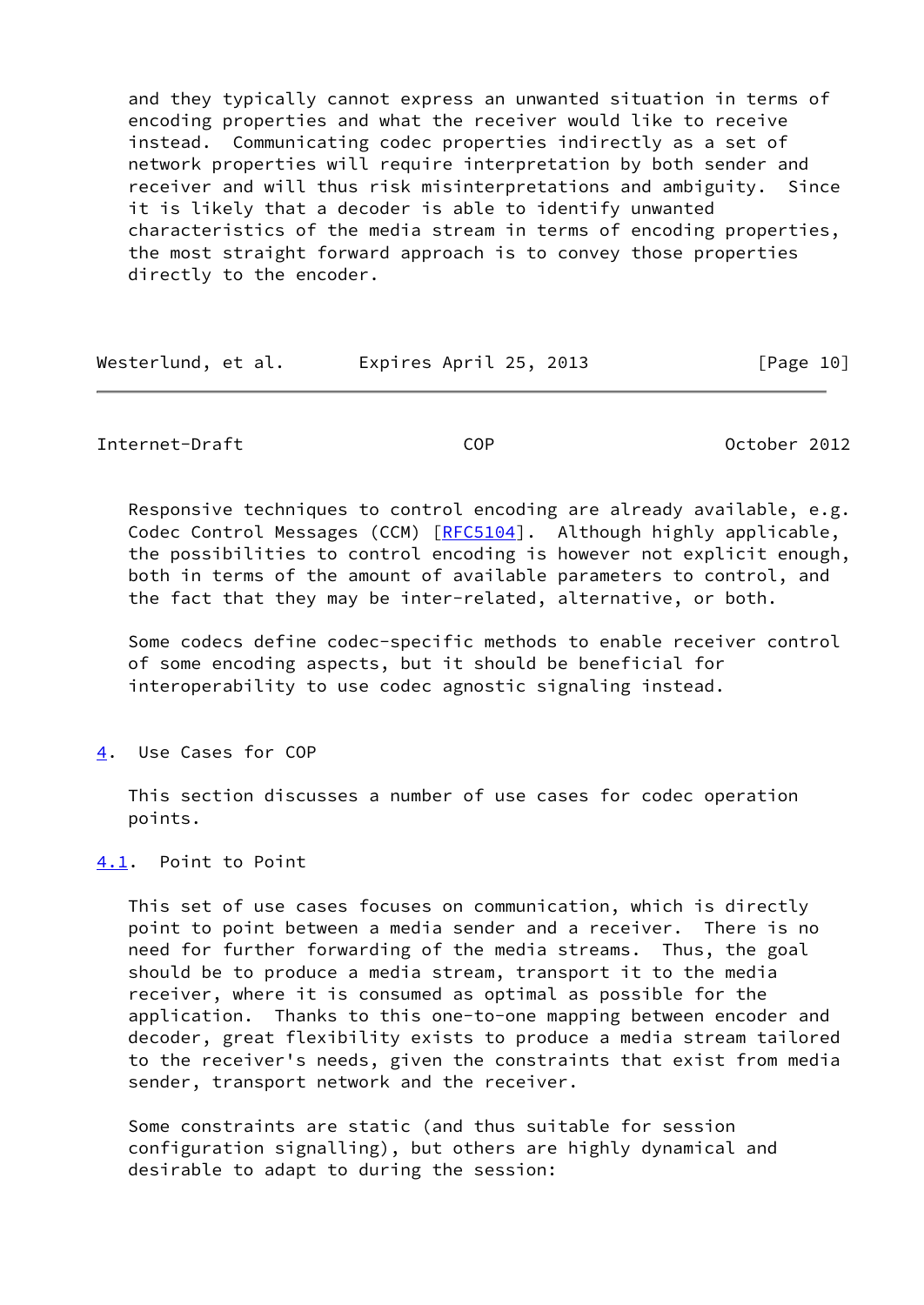- Video Resolution in GUI: In a video communication application, including WebRTC based ones, the window where the media senders media stream is presented may change, for example due to the user modifying the size of the window. It might also be due to other application related actions, like selecting to show a collaborative work space and thus reducing the area used to show the remote video. In both of these cases it is the receiver side that knows how big the actual screen area is and what the most suitable resolution would be. It appears suitable to let the receiver request the media sender to send a media stream conforming to the displayed video size.
- Network Bit-rate Limitations: If the receiver discovers a network bandwidth limitation, it can choose to meet it by requesting media stream bit-rate limitations. Especially in cases where a media sender provides multiple media streams, the relative distribution

|  | Westerlund, et al. | Expires April 25, 2013 | [Page $11$ ] |
|--|--------------------|------------------------|--------------|
|--|--------------------|------------------------|--------------|

<span id="page-12-1"></span>Internet-Draft COP October 2012

 of available bit-rate can help the application to provide the most suitable experience in a constrained situation.

- CPU Constraint: A media receiver may become constrained in the amount of available processing resources. This may occur in the middle of a session for example due to the user selecting a power saving mode, or starting additional applications requiring resources. When this occurs, the receiving application can select which and how much to constrain codec parameters to best suit the needs of the application. For example, if lower framerate is a better constraint than lower resolution.
- <span id="page-12-0"></span>[4.2](#page-12-0). Media Receiver to RTP Mixer

 This section considers a multiparty session with a centralized media intermediary, like an RTP mixer, where the media receiver uses COP to affect the delivered media.

|  | $ -RTP--> B $                 |
|--|-------------------------------|
|  | $\vert$ <--COP-- $\vert$      |
|  |                               |
|  |                               |
|  |                               |
|  | A  -RTP->  Mixer  --RTP-->  C |
|  |                               |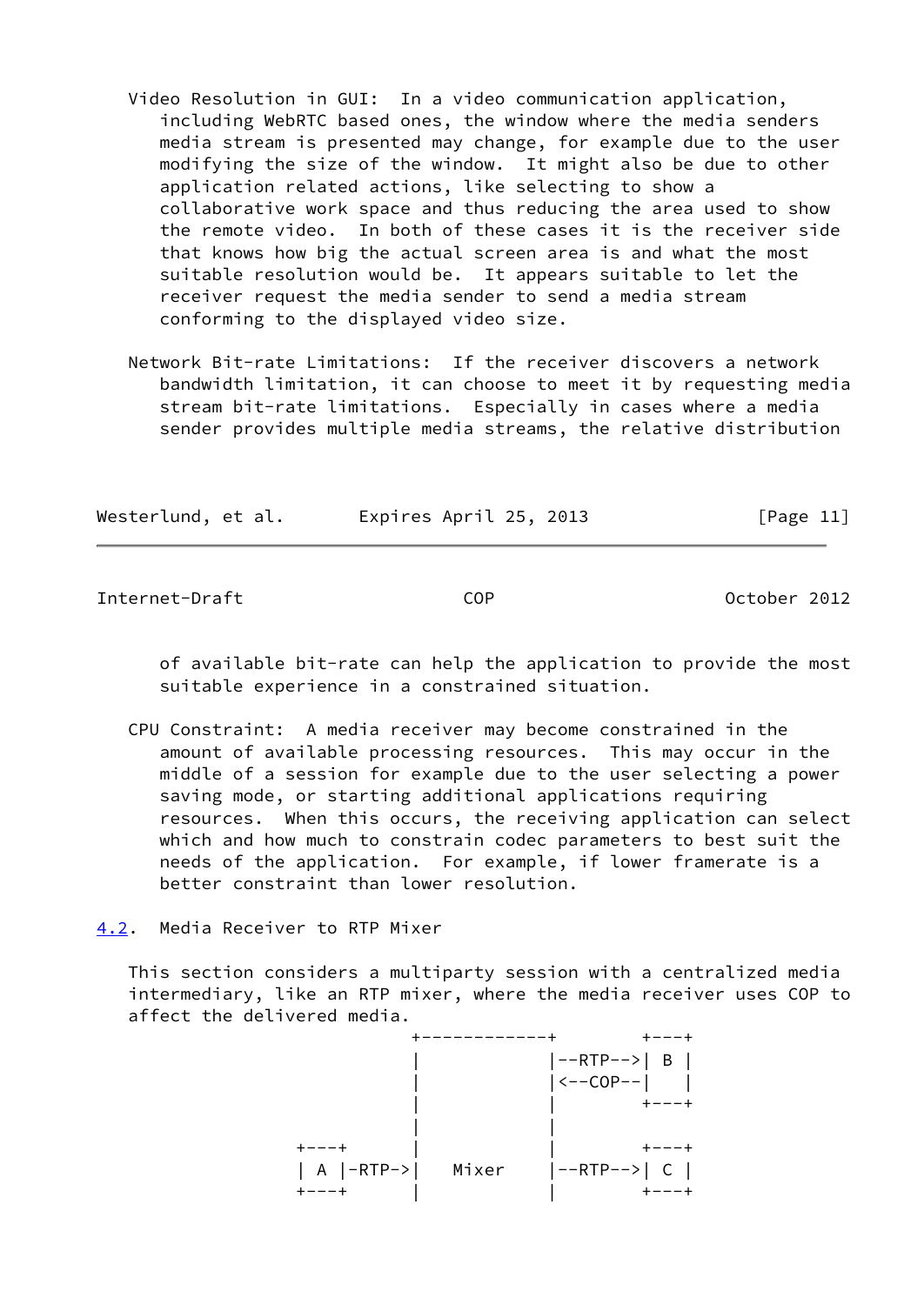|  | ーーーエ            |
|--|-----------------|
|  | $ -RTP-->  D  $ |
|  |                 |

Figure 1: Receiver (B) using COP to adapt a media stream

 In the above Figure 1 we focus on the possible usages of COP by a media receiver, like B. Here the functional role of the intermediary becomes important (Topo-Mixer) [\[RFC5117](https://datatracker.ietf.org/doc/pdf/rfc5117)]. An RTP mixer uses its own SSRC(s) to channel selected media streams to B from other participants like A. If the intermediary is instead a translator, the Receiver B can see A's SSRC(s) directly instead of possibly showing up as CSRC. We will in this section focus on the mixer case. The RTP translator case is further discussed in [Section 4.4.](#page-17-1)

 The RTP mixer's usage of its own SSRC allows mixer to receiver media flows to be associated with a role or purpose in the application rather than a given media source. Based on the assumption that the set of available stream roles are connected to the specific use case or application, it is likely that the set of stream roles (for example most active speaker) provided from a mixer will change less often than the original media source representing that role is

| Expires April 25, 2013<br>Westerlund, et al. |  | [Page 12] |
|----------------------------------------------|--|-----------|
|----------------------------------------------|--|-----------|

<span id="page-13-0"></span>Internet-Draft COP October 2012

 changed. It is further assumed that the desirable media characteristics related to a specific role will be fairly constant. To minimize the amount of signaling needed to modify stream characteristics, it could thus be appropriate to let a stream represent a role rather than limiting it to represent the original source. When there exist multiple RTP streams from the mixer to a receiver, the receiver can use COP to request an operations point that better suits the receiver's needs on each particular stream (role) of the media stream. COP also allows the receiver to select its desired trade-off in properties and quality between multiple delivered media streams.

 There exist different reasons why B would need to indicate changes in its capabilities to receive a particular media stream:

 Network Path: The receiver detects changes in the network that on a mid to long term will result in a new capability regarding the maximum bit-rate that can be supported.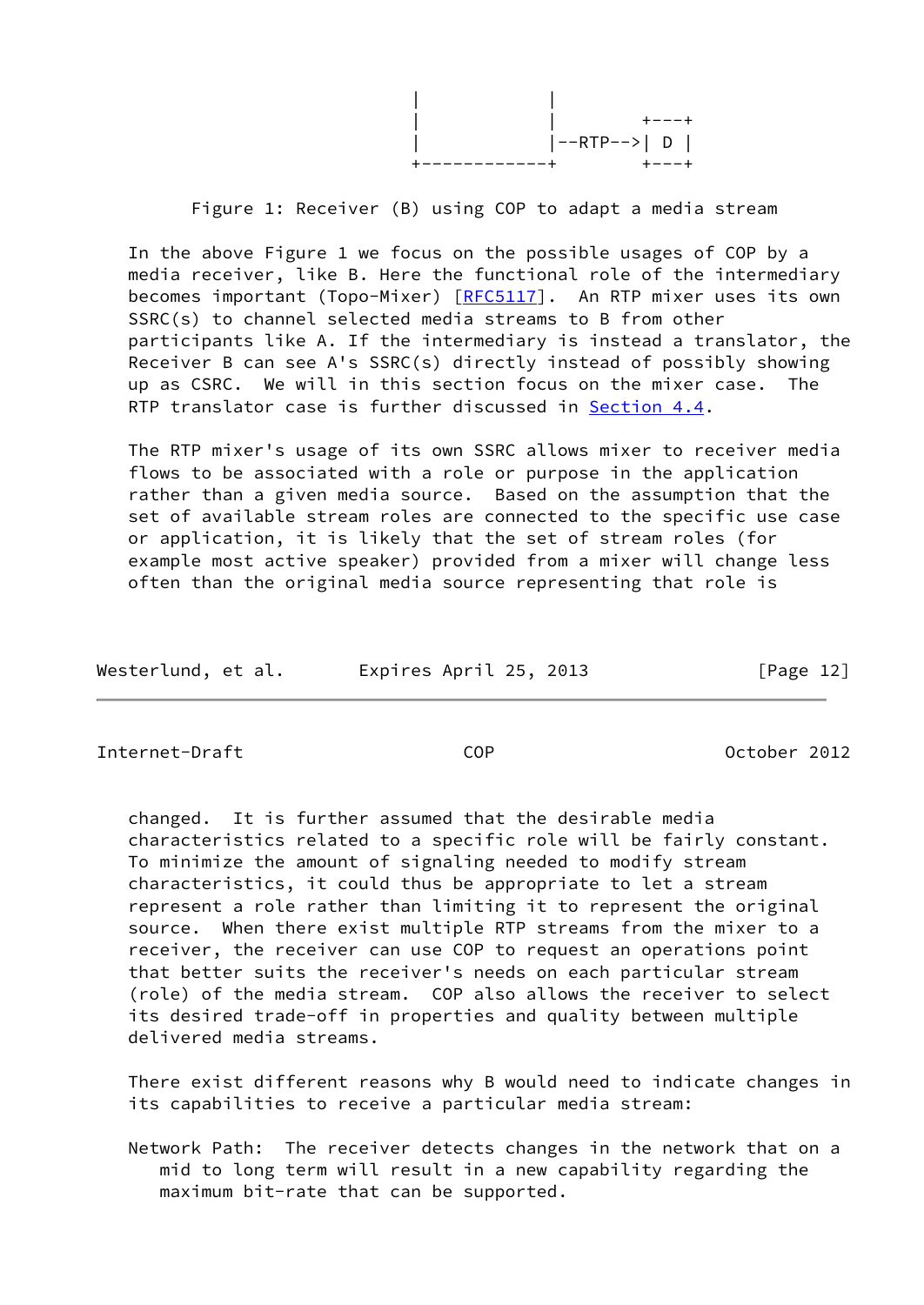- Bandwidth Trade-off: In an application receiving multiple media streams, if the receiving application likes to change the relative bit-rate trade-off between the streams.
- Presentation or GUI Changes: If the presentation or graphical user interface (GUI) changes on the receiving side this results in other requirements or needs on the media streams. For example if the application window is resized by the user, the amount of screen estate to present the different video elements changes. To optimize the video quality in relation to bit-rate the receiver indicates the new preferred video resolution.

 In all the above cases the receiver sends a COP request to the mixer for new codec operation points on mixer controlled media stream(s). It then becomes the mixer's responsibility to determine if and how the requested COPs can be supported. For example by requesting new operations points from the media source as discussed in [Section 4.3](#page-14-0). The selection of another media source to deliver in a media stream can result in that the mixer may have to update the receiver on the properties of the operations point.

<span id="page-14-0"></span>[4.3](#page-14-0). RTP Mixer to Media Sender

 This section looks at the usage of COP in cases of multiparty with centralized media intermediary, like an RTP mixer, selecting and requesting tailored media stream or streams a media sender delivers to the intermediary for further forwarding or manipulation. This usage can be simplified to the media streams from one media sender (A), which is currently being delivered to multiple receivers (B-D)

Westerlund, et al. Expires April 25, 2013 [Page 13]

Internet-Draft COP October 2012

as depicted in Figure 2.

 +------------+ +---+ | |--RTP-->| B | | | +---+  $+---+$ | A |<-COP-|  $\qquad \qquad$  |  $\qquad \qquad$  +---+ | |-RTP->| Mixer |--RTP-->| C | +---+ | | +---+ | | | | +---+  $|-RTP-->| D |$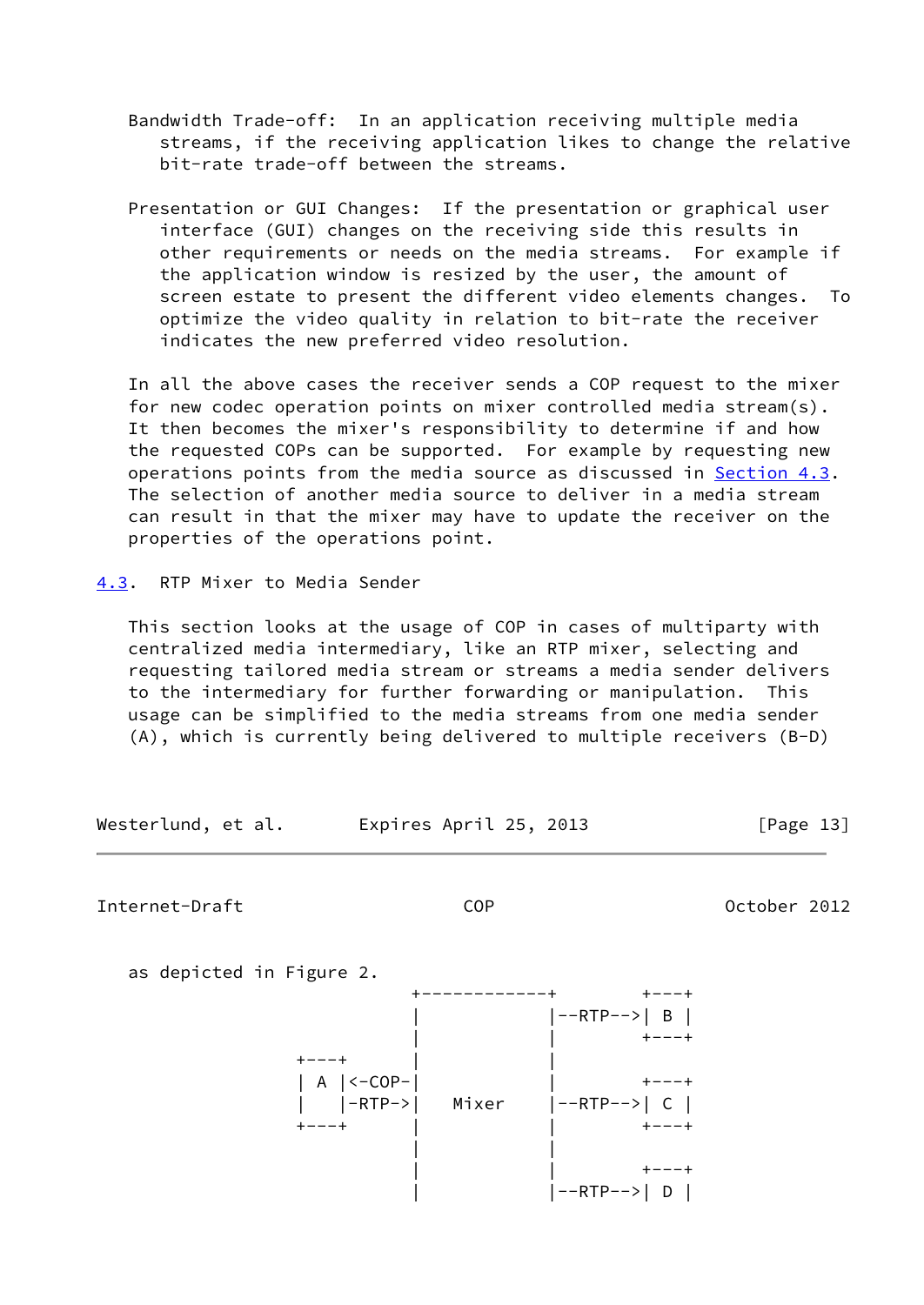+------------+ +---+

 Figure 2: Mixer using COP to adapt media streams to multiple receivers

 The media path from the mixer to B, C and D are different and thus the available resources may vary between them. In addition B, C and D may have different capabilities when it comes to handling media streams. These limitations can be learned by the mixer through session configuration signalling, media transmission feedback (e.g. RTCP), or usage of COP by the receivers (See [Section 4.2](#page-12-0)). Limitations are also expected to be updated during the session lifetime.

 The media sender (A) has certain capabilities and what is possible to do will depend on A's capabilities and what has been configured between A and the mixer. Let's consider different capabilities of A and how they influence the usage of COP to affect the media stream(s) delivered to the mixer.

 Single Media Encoding: If A can only provide a single media encoding of a particular media source, the mixer has to make a choice on what property it would like to request for that media stream. The most basic choice is to request the lowest common denominator across the receiver population. If the mixer has certain capabilities for media transcoding it could select to request another operation point for the media encoding with higher quality and then transcode to some few receivers. That enables a higher quality to several receivers while still being able to serve endpoints with the least capabilities. In these cases the mixer has to send COP requests that indicate only a single operation point with parameters matching the restrictions in the best possible way.

| Westerlund, et al. | Expires April 25, 2013 | [Page 14] |
|--------------------|------------------------|-----------|
|--------------------|------------------------|-----------|

Internet-Draft COP October 2012

 Scalable Media Encoding: If A is capable of producing a scalable media stream encoding, the mixer can request multiple operation points for the same media stream. For example, if A is capable of producing three different operation points, the mixer in the above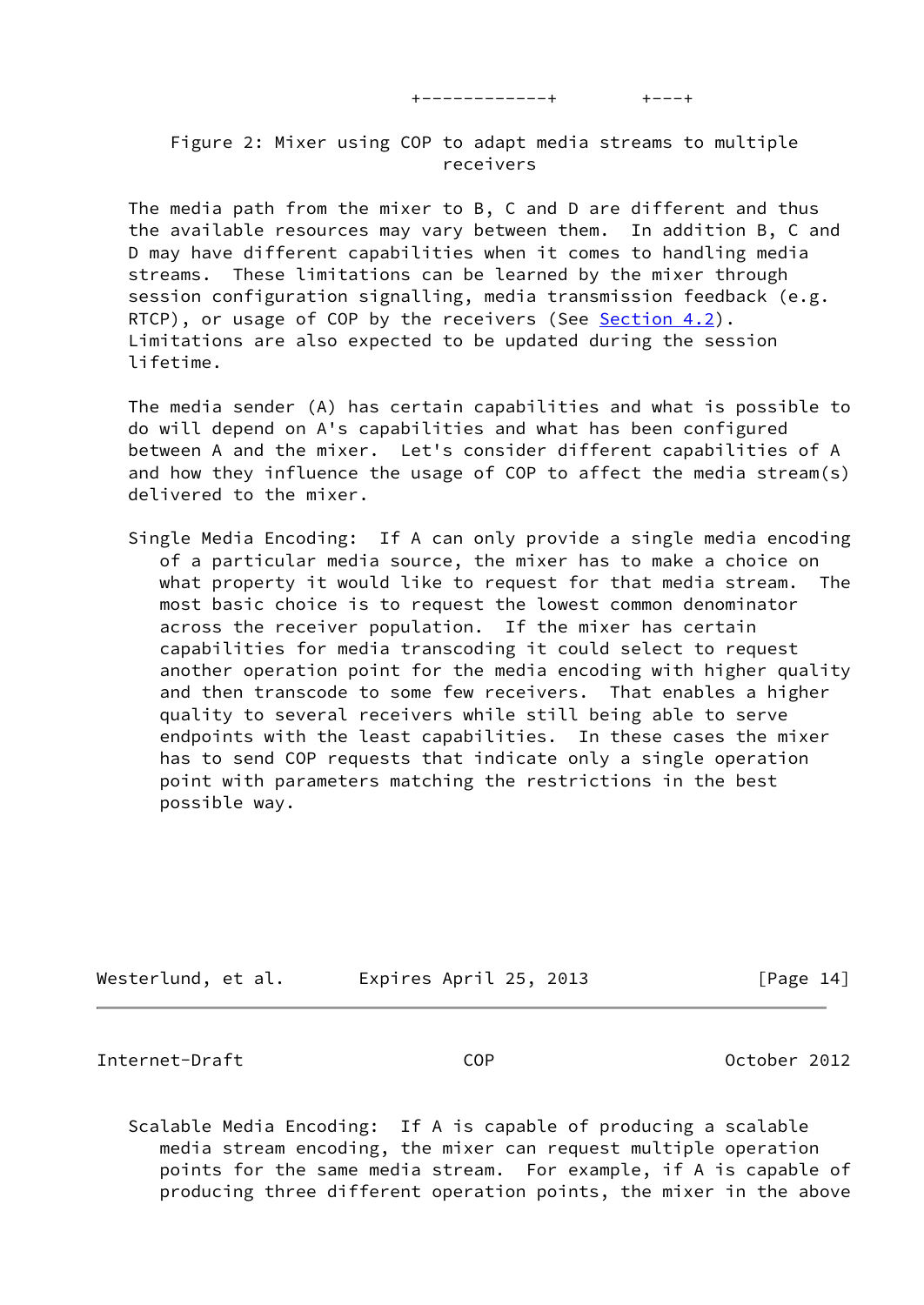Figure 2 would be able to request scalability layers that match the capabilities of all three receivers B, C and D. If several receivers have similar capabilities, the mixer may choose to request fewer operation points. In this case, other than in the single media encoding, the mixer must determine which packets or parts of packets to send to each receiver based on their capabilities. This requires that the mixer is capable of identifying in the media stream which scalability layer matches a requested operation point. Thus, it is desirable that the media sender can indicate to the mixer which layer matches a given operation point.

 Simulcast Media: If A and the mixer have negotiated the usage of simulcasted media encoding of the media source, then the mixer can adopt several operation points to best suit the receivers, just like for scalable encoding. When simulcasting, the mixer will however have to send one COP request per media stream it actually wants to affect. It is necessary to ensure that configuration changes over multiple media streams from the same media source take place. Compared to scalable media, the mixer does not need not strip away layers to match a particular operation point but can forward entirely self-contained media streams.

 The use of COP as described above can be triggered by a multitude of reasons. We will here discuss some of them. We already mentioned that bit-rate adaptation (congestion control) on the mixer to receiver path can indicate a need to change an operation point. Another reason is when a new session participant joins that has certain receiver capabilities (both decoding or other hardware, as well as network path related), thus potentially changing the optimal set of operation points. There also exist a number of different cases where the desired application behavior results in changes in desired operation points, like change of active speakers, reconfiguration of the display layout, etc.

 It is important to remember that Figure 2 only presents the view of a single media sender. In most communication sessions there are multiple media senders, and the mixer will need to take the combination of media streams from multiple media senders into account when choosing what is to be sent to a given receiver. Thus changes at one media sender can result in related changes of the operation points at the other media senders.

Westerlund, et al. Expires April 25, 2013 [Page 15]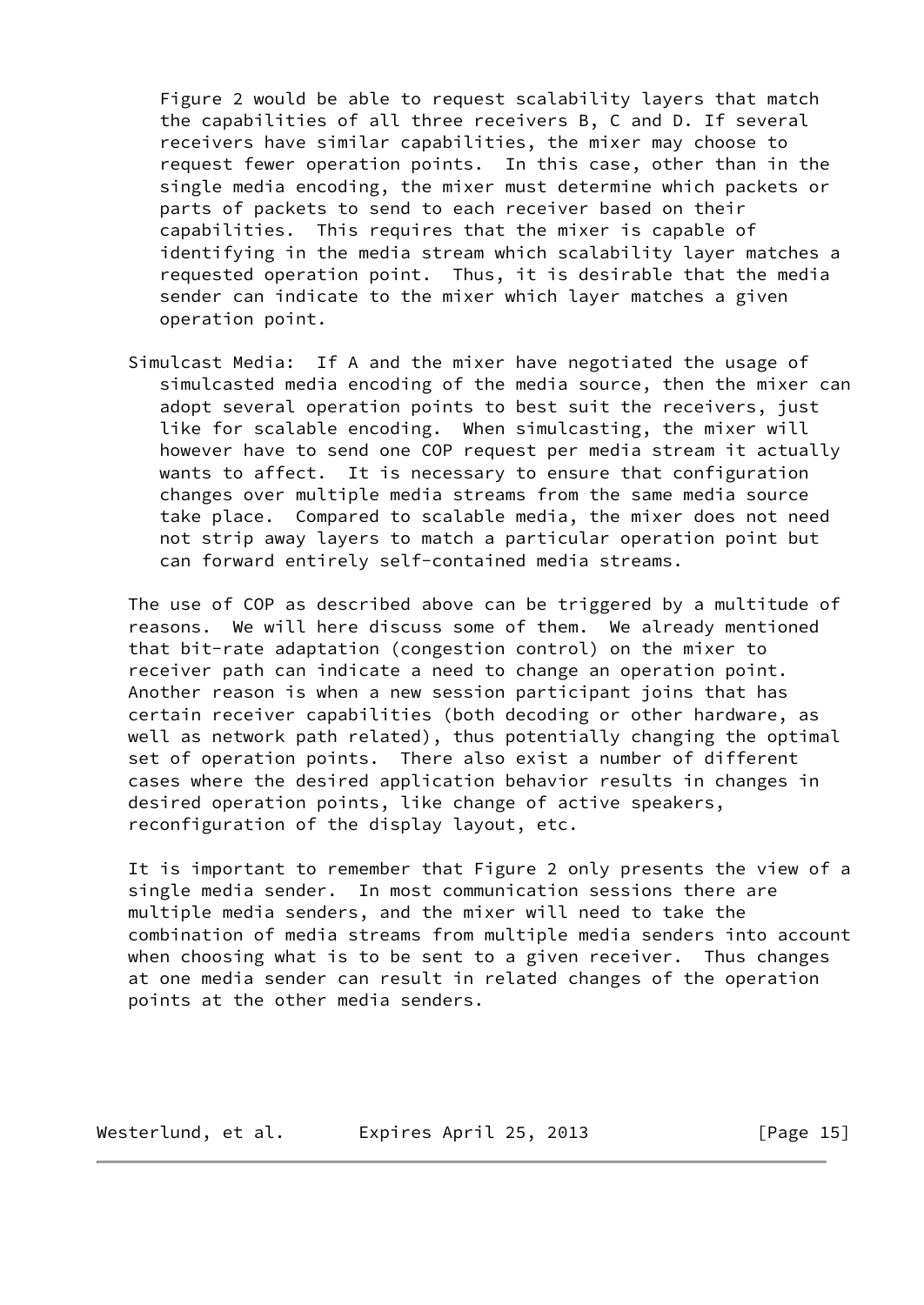<span id="page-17-1"></span><span id="page-17-0"></span>[4.4](#page-17-1). Media Receiver in Multicast or with RTP Transport Translator

 This section covers the usage of COP in multicast transported RTP sessions, as well as when transport translators (Topo-Translator) [\[RFC5117](https://datatracker.ietf.org/doc/pdf/rfc5117)] are used. Transport translators can be used to emulate any source multicast (ASM) over unicast. Multicast usages also include Source Specific Multicast (SSM) [\[RFC4607](https://datatracker.ietf.org/doc/pdf/rfc4607)], which according to "RTP Control Protocol (RTCP) Extensions for Single-Source Multicast Sessions with Unicast Feedback" [\[RFC5760](https://datatracker.ietf.org/doc/pdf/rfc5760)] has two main modes: simple mode, and summary feedback mode. SSM modes affect the usage of COP functionalities.

 +---+ +------------+ +---+ | A |<---->| |<---->| B | +---+ | | +---+ | Translator | +---+ | | +---+ | C |<---->| |<---->| D | +---+ +------------+ +---+

#### Figure 3: RTP translator topology

A transport translator [\[RFC5117](https://datatracker.ietf.org/doc/pdf/rfc5117)], which main purpose is to forward any incoming packets to all the other session participants, emulates an ASM session (see Figure 3). As anyone can send to all other in both cases, there are some properties in these large scale sessions with many participants which require extra consideration.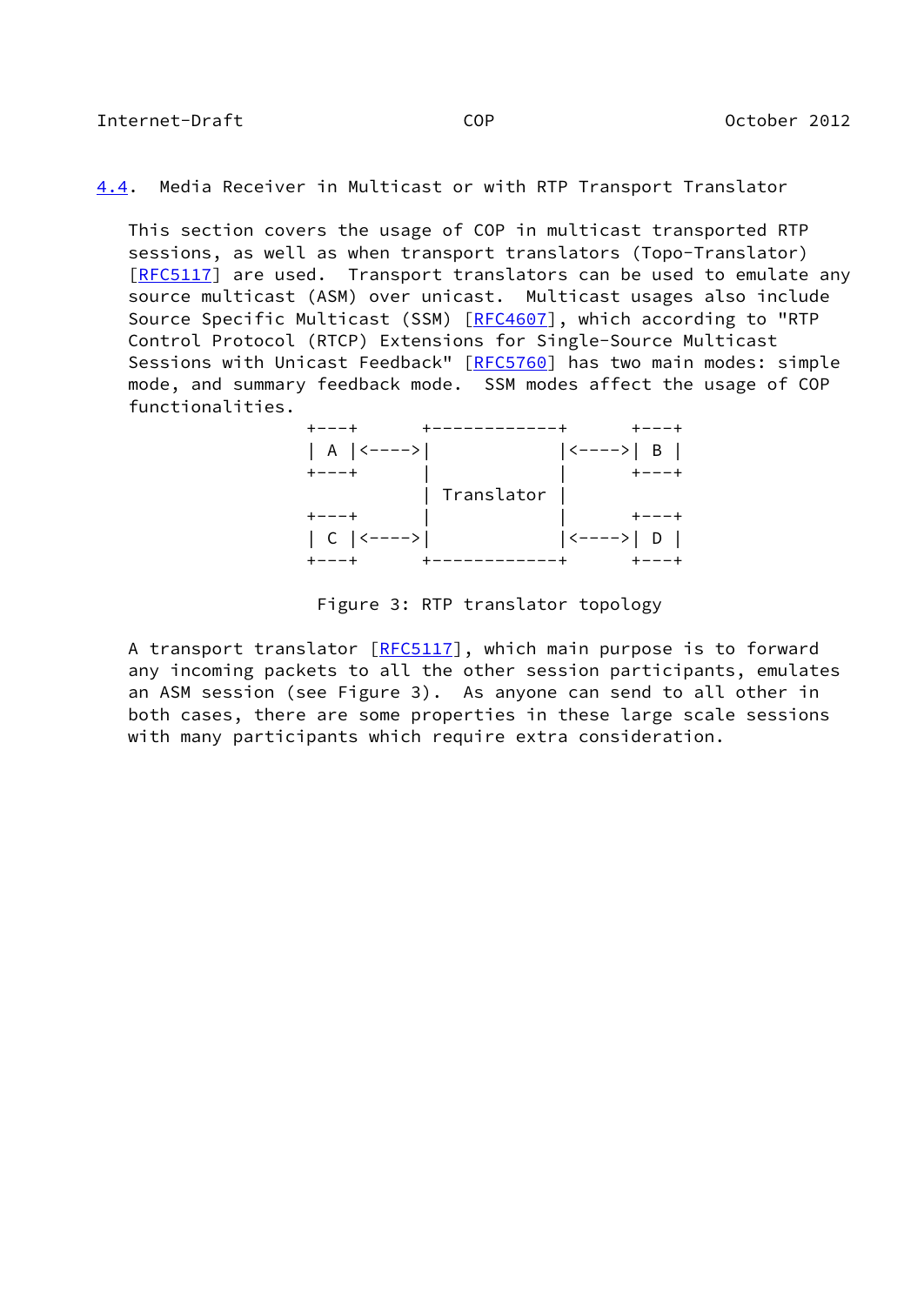Internet-Draft COP October 2012



Figure 4: SSM based RTP session

 In the above Figure 4, the media senders (MS1 ... MSm) send their media streams and RTCP traffic to the distribution source (DS). The DS forwards the RTP and RTCP traffic from the media senders to the SSM group. Using the RTCP extension for unicast RTCP feedback [\[RFC5760](https://datatracker.ietf.org/doc/pdf/rfc5760)], the receivers (R1...Rn) send their RTCP traffic to their configured feedback target. This sample session has two feedback targets to scale with the amount of receivers. RTCP messages that need to go to a media sender are forwarded to the FT aggregator part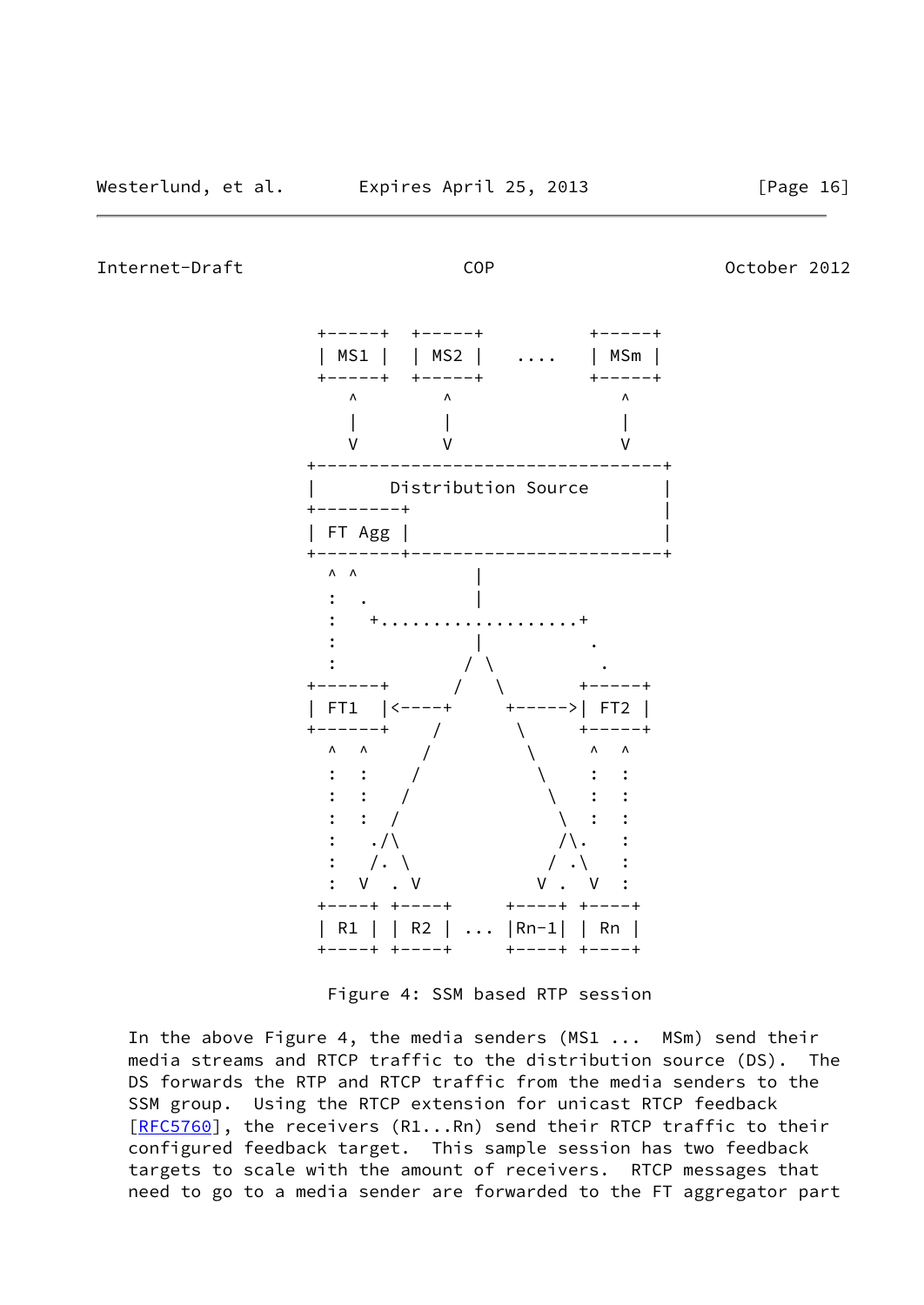of the distribution source for further forwarding over the unicast paths between the distribution source and the media senders. The feedback target and the feedback aggregator also forward all RTCP messages from receivers in simple mode, and aggregate it in summary mode. Some RTCP messages from a receiver may still have to be forwarded over the SSM group.

COP needs to support some reasonable functionality over the different

| Westerlund, et al. | Expires April 25, 2013 | [Page $17$ ] |
|--------------------|------------------------|--------------|
|--------------------|------------------------|--------------|

<span id="page-19-0"></span>Internet-Draft COP October 2012

 multiparty topologies described above and it is important that COP does not cause significant issues in any of the environments.

 In the basic case, where only a single multicast group exists, there is a well known problem associated with adapting content and bit-rate to the receiver population. The more receivers, the larger the potential for non-matching requirements in requests from the different receivers. One strategy for meeting this is to use the lowest common denominator among the requests from the receiver population. This normally results in sub-optimal quality for a significant part of the session participants, the main benefit being that all participants will be able to receive some content.

 Because of the above limitations of operation within a single group, the usage of COP in larger groups becomes difficult unless the parameters that can be adopted and affected by COP requests are such that a limited set of participants is expected to request them, and the impact for the others are limited or acceptable. The authors therefore expects the usage of COP in large groups to be limited and this specification focuses on operation in smaller groups. However, as it is not possible to define the threshold when a group changes from being small to be too large to work well with COP in the generic case, it is important that COP can operate safely in a large group, although the possibilities to satisfy the request may be severely limited.

 There also exist use cases for COP where the media application uses multiple multicast groups to enable multiple operation points and allows each receiver to join the multicast groups that suits the participant's capabilities. An example of such usage would be Scalable Video Coding (SVC) using the Multi-Session Transport (MST) mode of the SVC RTP payload format [[RFC6190\]](https://datatracker.ietf.org/doc/pdf/rfc6190). The SVC MST RTP streams that are sent in each group can still contain multiple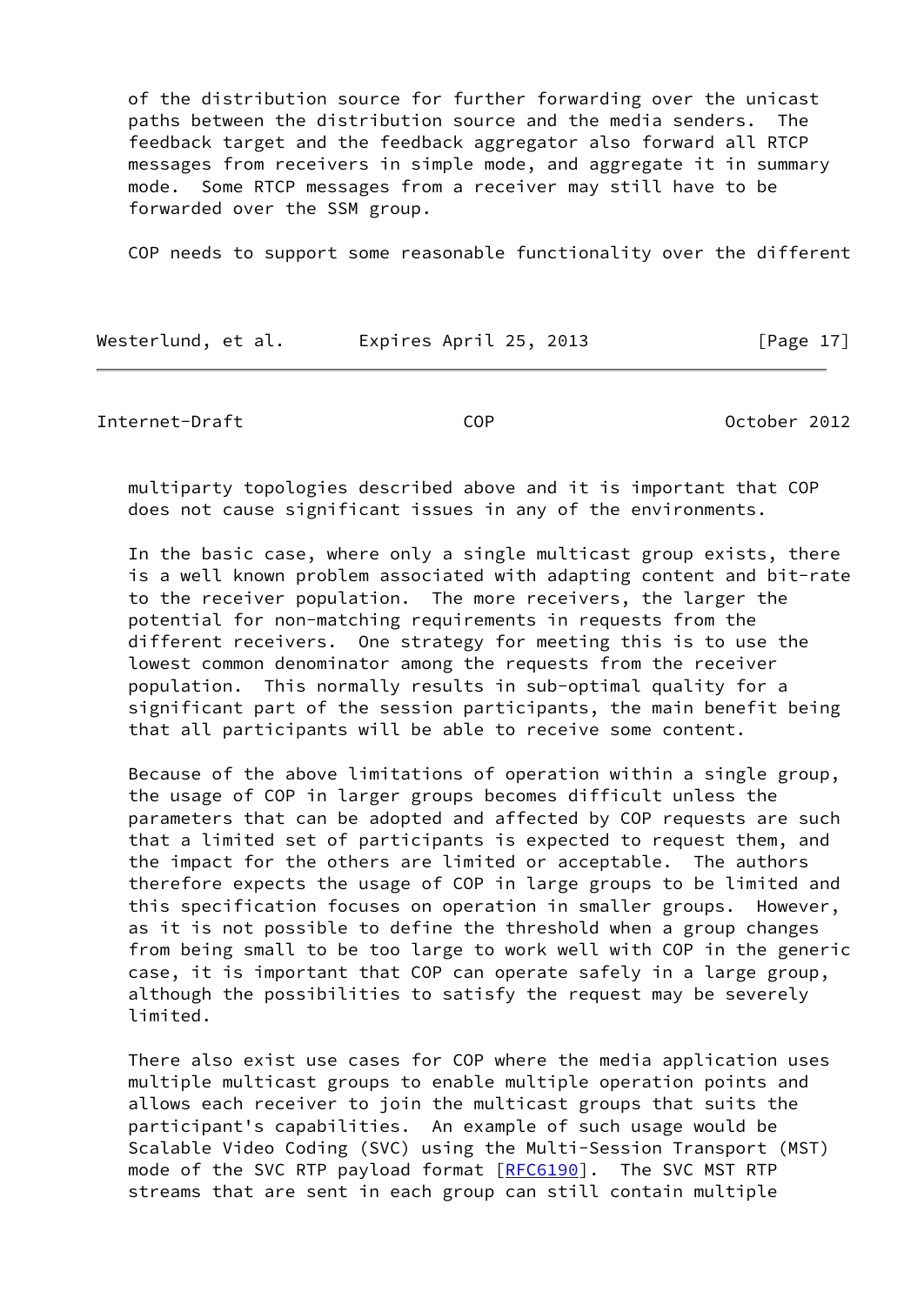scalability layers. One could combine coarse-grained control on the operation points by having the receiver join a particular session with a more fine-grained control using COP to adjust the included scalability layers to the receiver's needs, such as lower CPU load.

#### <span id="page-20-0"></span>[5](#page-20-0). Requirements

 The solution outlined in this specification should fulfill the following requirements:

 REQ-1: Enable dynamic control of possibly inter-related codec properties during an ongoing media session.

| Westerlund, et al. | Expires April 25, 2013 | [Page 18] |
|--------------------|------------------------|-----------|
|--------------------|------------------------|-----------|

<span id="page-20-1"></span>Internet-Draft COP October 2012

- REQ-2: Be media type agnostic, to the furthest extent possible, and at least cover audio and video media.
- REQ-3: Be codec agnostic (within the same media type), to the furthest extent possible.
- REQ-4: Work with different media transmission types, i.e. single stream, simulcast, single-stream scalable, and multi-stream scalable transmission.
- REQ-5: Work with un-encrypted as well as encrypted media.
- REQ-6: Be extensible, making it simple to add control and description of new codec properties.
- REQ-7: Complement rather than conflict with other codec configuration methods such as other RTCP based techniques and SDP.
- REQ-8: Support configurable parameters that are directly visible in the media stream as well as those that are not visible in the media stream.

 In addition, Guidelines for Extending RTCP [[RFC5968\]](https://datatracker.ietf.org/doc/pdf/rfc5968) should be followed.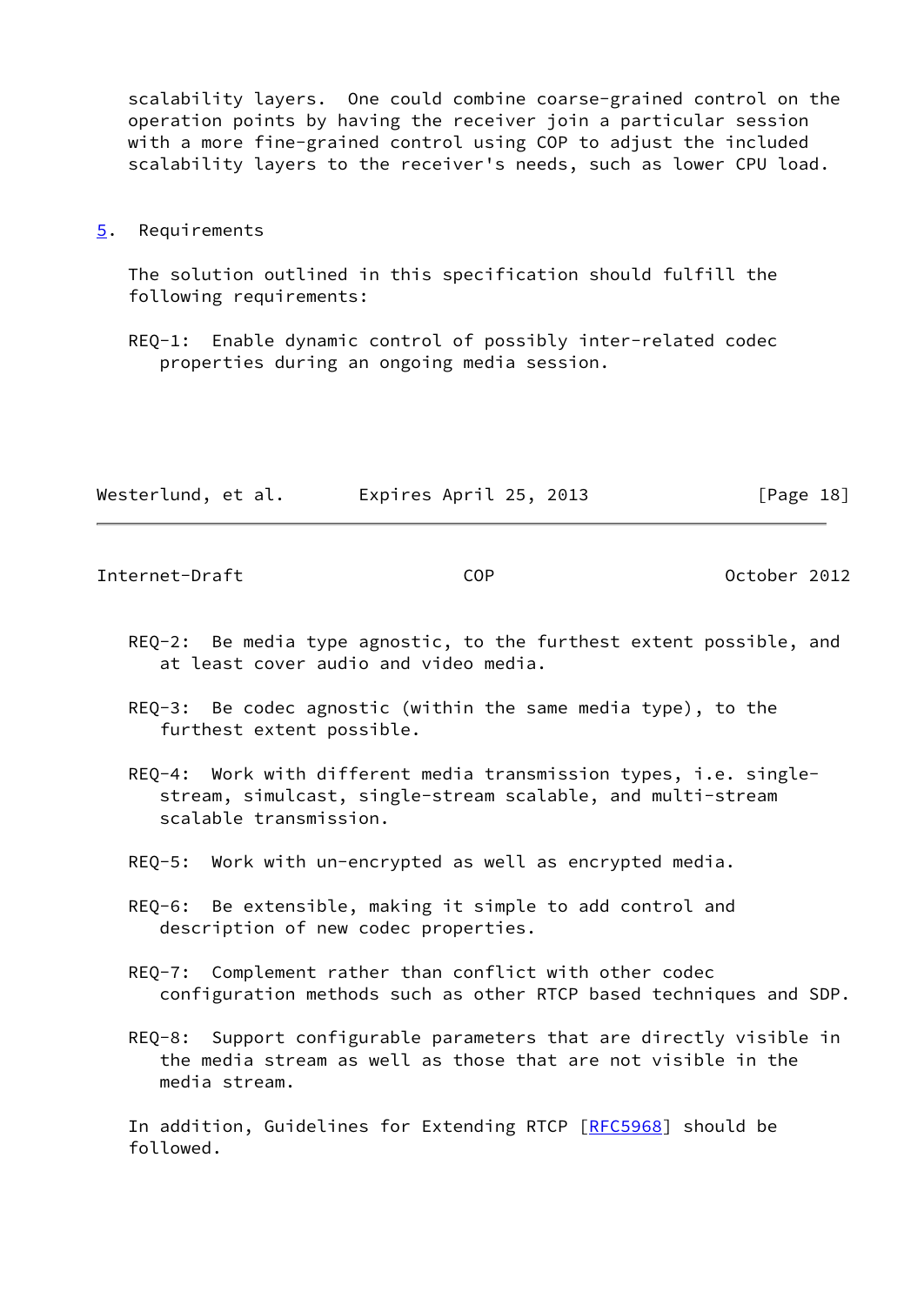## <span id="page-21-0"></span>[6](#page-21-0). Solution Overview

 The mechanism described in this specification especially targets heterogeneous multiparty scenarios where different endpoints require differently encoded media from the same source, but its use in other situations is not precluded. In fact, point-to-point scenarios are considered to be of equal importance but not more demanding that the multiparty case. In the targeted scenario, the media stream from one encoder is sent to multiple decoders. Hence, the encoder must possibly provide an encoding with multiple operation points, suitable for the receivers. This is only possible with so-called scalable codecs, but some codecs may have inherent scalability features without being generally considered as scalable (e.g. H.264/AVC temporal scalability through non-reference frames). Multiparty services often involve a media mixer (Topo-Mixer) [[RFC5117](https://datatracker.ietf.org/doc/pdf/rfc5117)] as a central network node.

Westerlund, et al. Expires April 25, 2013 [Page 19]

Internet-Draft COP October 2012

+---+



Figure 5: RTP mixer topology

 The solution defined in this specification is targeted for automatic control of codec parameters, not as a direct result of user interaction, although the automatic control can in turn be triggered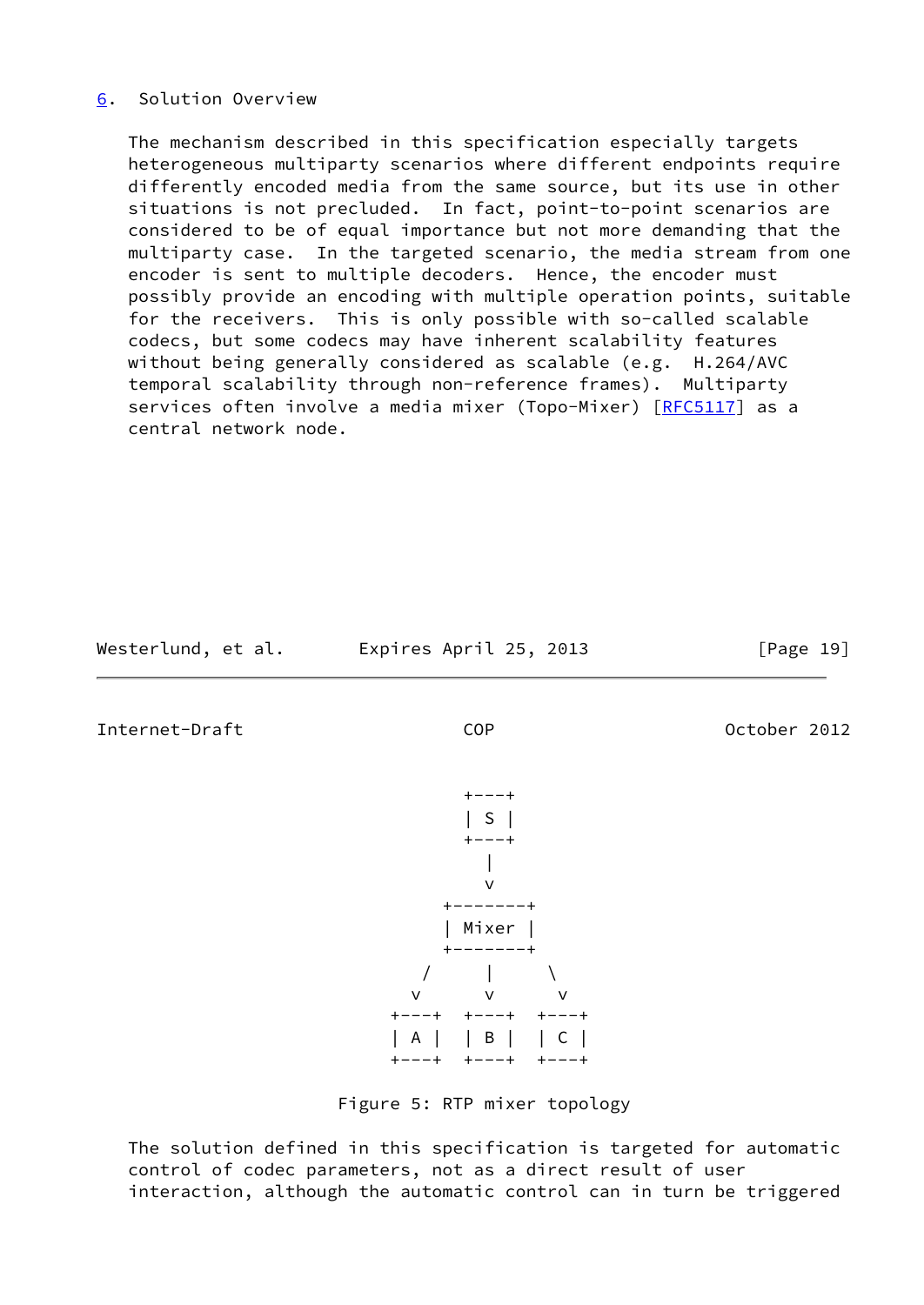by user interaction. It can be used during an active session to quickly adapt to changes in media receiver available bandwidth and/or preferences for one or more codec properties, while still conforming to the session configuration, like SDP offer/answer negotiated minimum or maximum limits (depending on individual SDP property semantics). Some codec property changes will also motivate to renegotiate the SDP, but the scope of this specification intends to cover only changes that lie within the SDP negotiated set and thus do not impact the SDP.

 Three message types are defined to support the solution: a request, a notification, and a status report:

- Request (COPR): A media receiver requesting a media sender to adjust one or more of it's media encoding parameters for a media stream. The request is normally based on a specific set of media encoding parameters that the media sender has explicitly notified the media receiver about in a notification.
- Notification (COPN): A media sender notifying a media receiver of the currently used media encoding parameters for a media stream. The notification is initiated by the media sender, typically whenever the media encoding parameters changed significantly from what was previously used. The reason for the change can either be local to the media sender (user, endpoint or network), or it can be the result of one or more requests from remote endpoints.

| Westerlund, et al. |  | Expires April 25, 2013 |  | [Page 20] |  |
|--------------------|--|------------------------|--|-----------|--|
|                    |  |                        |  |           |  |

#### <span id="page-22-1"></span>Internet-Draft COP October 2012

 Status Report (COPA): A media sender reporting to a request sender (media receiver) on request reception status, which specific request from the media receiver that was received and considered in setting current media encoding parameters, and the identification of the media stream that is considered to fulfill the request. The status report can also indicate various error conditions, such as reception of invalid or failing requests.

<span id="page-22-0"></span> More details about the individual messages are found in the following sub-sections.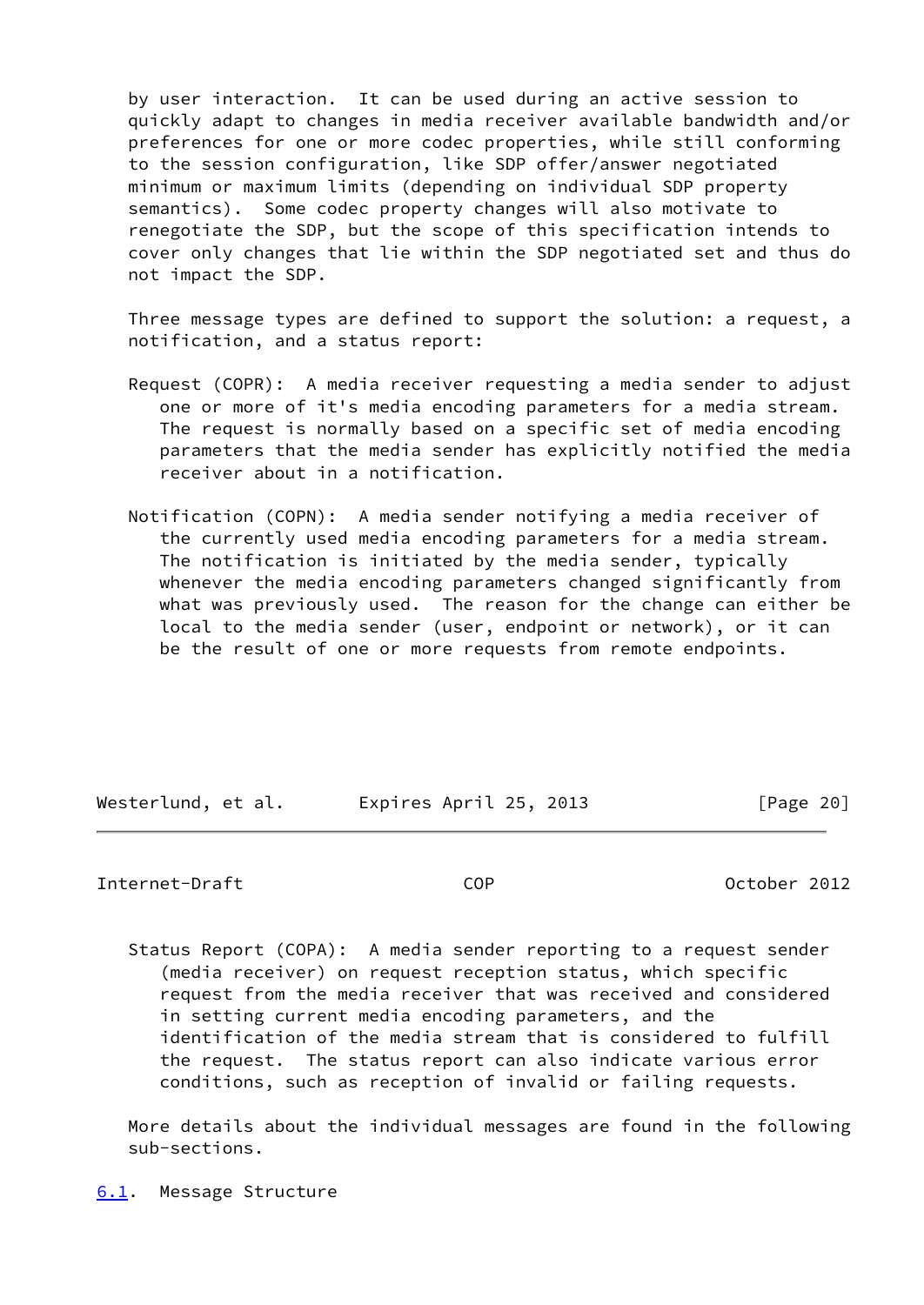A COP message is sent from an RTP session participant in its role either as media receiver or media sender. Each message can contain one or more message items of one or more message types, all originating from a single media source.

 The individual message items each relate only to a single operation point, describing part of an atomic notification or request.

| AVPF PSFB FMT="COP"<br>SSRC of Packet Sender<br>SSRC of Media Source |
|----------------------------------------------------------------------|
|                                                                      |
| COP Message Item 0                                                   |
|                                                                      |
| (Codec Configuration Parameters)                                     |
|                                                                      |
| ----------------------                                               |
| COP Message Item 1                                                   |
|                                                                      |
| (Codec Configuration Parameters)                                     |
|                                                                      |
|                                                                      |
|                                                                      |

The general structure is outlined below:

## Figure 6: COP message structure

 Note that the request is the only COP message item defined in this specification that is sent in the media receiver role and makes use of "SSRC of media source" as the targeted media stream for the request. Both the notification and the status report message items are sent in the media sender role, reporting on the message sender's own configuration and thus relate only to the "SSRC of packet sender", being agnostic to the "SSRC of media source" field.

| Westerlund, et al. | Expires April 25, 2013 | [Page 21] |
|--------------------|------------------------|-----------|
|--------------------|------------------------|-----------|

<span id="page-23-0"></span>Internet-Draft COP October 2012

 It is for example possible to collocate COPS and COPN messages for the same media source in the same COP FCI. It is also possible to co-locate one or more COPR referring to a single "SSRC of media source" with one or more COPN and/or COPS relating to a single "SSRC of packet sender" within a single COP message.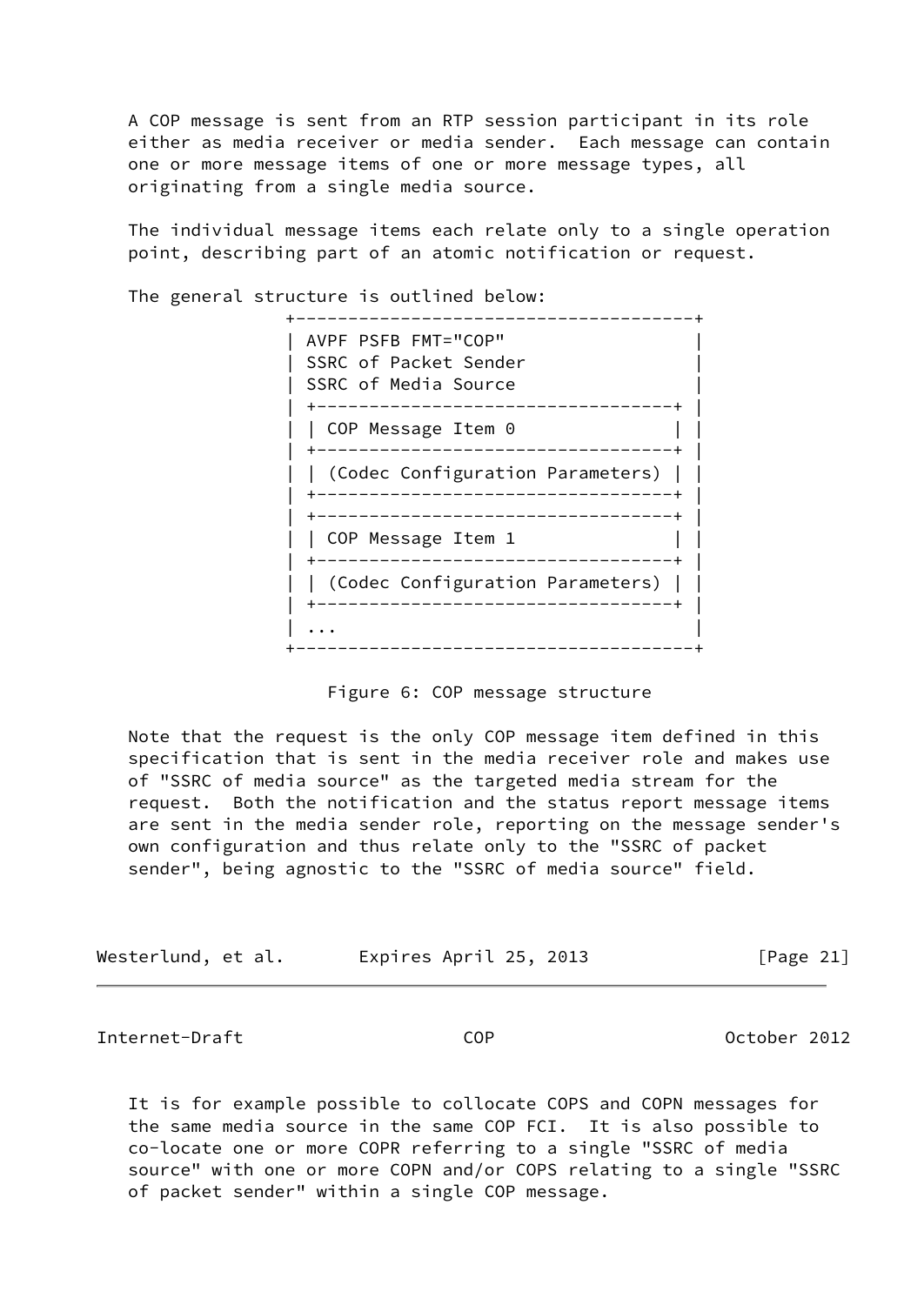Multiple message items of the same type in the same COP message are used to describe a notification, status or request for a media stream containing multiple operation points (see [Section 6.3](#page-25-0)).

 Multiple COP messages are needed to be able to refer to multiple different "SSRC of packet sender" and/or "SSRC of media source".

#### <span id="page-24-0"></span>[6.2](#page-24-0). Codec Configuration Parameter Use

 The codec configuration parameters that are applicable to a certain codec may be specific to the media type (audio, video, ...), and may also be codec specific. Some codec properties (described by codec configuration parameters) have to be explicitly enabled by (non-RTCP based) capability signaling to be possible or permitted to use.

 An endpoint implementing this specification does not need to support all available codec configuration parameters defined herein or in extensions to this specification. A certain parameter could be unnecessary for a certain codec or media stream, even if it is generally supported by the endpoint. This specification therefore defines capability signaling that allows a COP receiver to declare explicit support per parameter type on a per codec level. The set of codec configuration parameters that can be used for a certain media stream by a COP sender is thus restricted by the combination of applicability, capability signaling and explicit receiver parameter support signaling.

 Any codec configuration parameter that is applicable and feasible to use, but is not included as part of an operation point, has a default value. This default value is defined for each parameter type, but should preferably whenever possible be taken from capability signaling. It is not necessary to use all defined parameter types in a media stream description. Some parameter types can, depending on media type or codec, either be unnecessary, or not possible to describe or control in detail, in which case they can be left out. This means that the effective value is "undefined" within the limits set by capability signaling (outside the scope of this specification).

Westerlund, et al. Expires April 25, 2013 [Page 22]

<span id="page-24-1"></span>Internet-Draft COP October 2012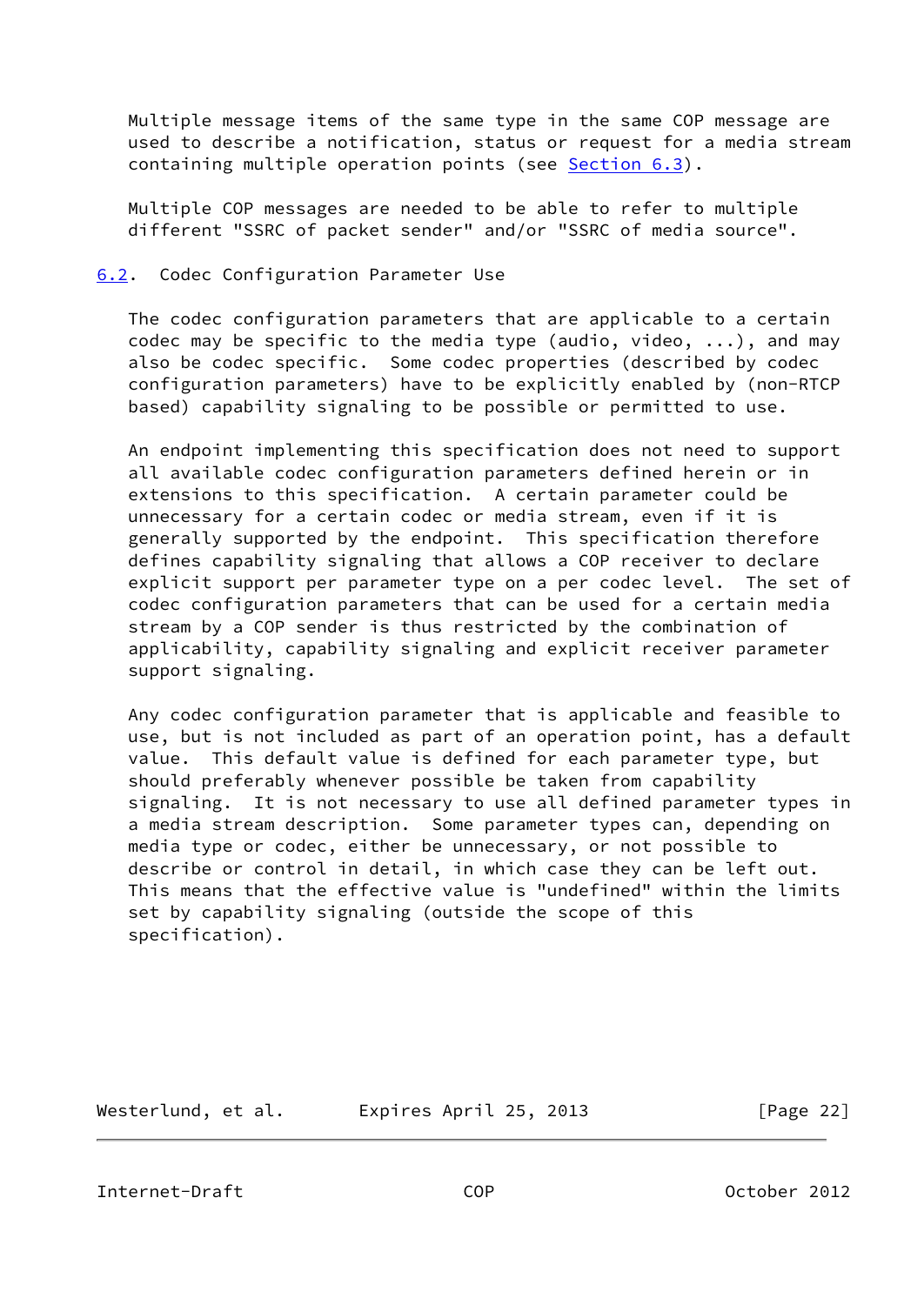#### <span id="page-25-0"></span>[6.3](#page-25-0). Operation Point

 The codec configuration parameters contained in a single message item jointly constitute a description of an operation point for a specific media stream from a media sender.

 For the purpose of COP signaling, each operation point is identified with an identity number (OPID), which is scoped by the media sender's RTP SSRC identification, and can be chosen freely by the media sender. The need for this media sub-stream identification only appears with scalable coding or other media encoding methods that introduce separable and configurable sub-streams within the same SSRC. An OPID thus refers to such configurable sub-stream, described by a set of related codec configuration parameters.

 +--RTP Session 1 ---------------------+ Media Source 1----+-+-> SSRC1 --> Sub-Stream 1 -> OPID1 |  $(MIC, Camera)$  |  $\rightarrow Sub-Stream 2 \rightarrow OPID2$  | | | Media Source 2-+--+---> SSRC2 --> Sub-Stream 1 -> OPID3 | | | \-> Sub-Stream 2 -> OPID4 | | | \-> Sub-Stream 3 -> OPID5 | | +-------------------------------------+ | | +--RTP Session 2 ---------------------+ +--+---> SSRC3 --> Sub-Stream 1 -> OPID6 | | \-> Sub-Stream 2 -> OPID7 | +-------------------------------------+

Figure 7: Relation of OPID to media source, RTP session and SSRC

 Figure 7 depicts the possible relations between media sources, RTP sessions, RTP streams (SSRCs), RTP sub-streams, and the OPID.

 For example, a single video camera may be encoded using SVC for a combined SST and MST transmission configuration. In that case a subset of scalability layers is sent as SST in the first RTP session using SSRC2. Another set of scalability layers is transported in the second RTP session as another SST using SSRC3. The RTP packet stream from each SSRC can thus contain several sub-streams, each identified with its own OPID. As a result, a single media source is present in two RTP sessions, using two different SSRCs (2 and 3) containing a total of five sub-streams (OPID 3 to 7).

 Since an operation point is expected to change over time, as a result of media receiver requests ([Section 6.4\)](#page-26-0), resulting from local media sender considerations ( $Section 6.5$ ), or both, the operation point (OPID) is version handled. The version is scoped by SSRC and OPID.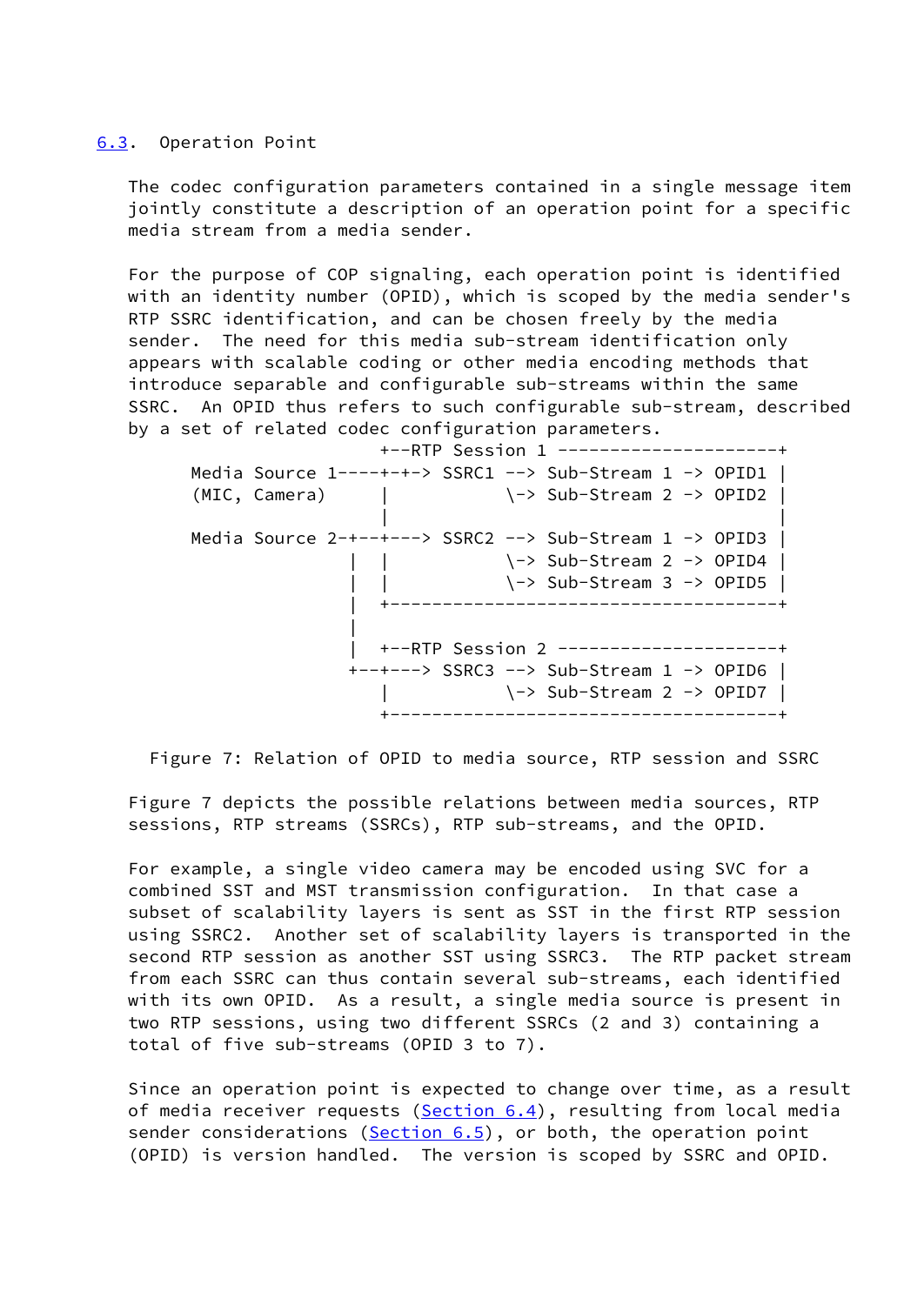### <span id="page-26-1"></span>Internet-Draft COP October 2012

 It is expected that all encoders dividing a media stream into sub streams will include some means to identify those sub-streams in the media stream. However, it is also expected that such identification is in general codec specific. There is thus a need to map the codec agnostic COP OPID identification to codec specific identification, and this specification therefore includes a method for such mapping [\(Section 10\)](#page-68-2).

### <span id="page-26-0"></span>[6.4](#page-26-0). Request

 The request is sent by a media receiver, which can be either an endpoint or a middle node such as an RTP mixer. The receiver of the request may similarly be either the original media sender or a RTP mixer. Included in the request is a description of the desired codec configuration for a specific media (sub-)stream. The parameter values communicated in a notification ([Section 6.5](#page-27-0)) of that (sub-)stream are taken as a starting point when deciding what parameters and parameter values to choose for the request, and only parameters with changed values need to be included the request. The media receiver can of course use other sources of information when choosing parameters and values, for example observation of the received media stream and capability signaling.

 It is not required to receive a notification beforehand to be able to create a meaningful request. The request can include a set of changed properties for existing streams, but it can also request the addition or removal of one or more media sub-streams having certain properties, in which case there will be no notification to base the request on. A media receiver may also want to send a request prior to having received any notifications for existing streams, and can then base the request on other information such as for example observing the media stream or use information from the capability signaling. In case there is no existing stream and OPID to refer to in the request, a "provisional" OPID MUST be chosen in the request, which will have to be mapped back to an existing (sub-)stream and "real" OPID through methods defined in this specification [\(Section 10\)](#page-68-2).

 The media sender receiving a specific request is not required to reconfigure the encoder accordingly, even if it should try to do so. The media sender is allowed to take other (previous or concurrent) requests and any local considerations into account, possibly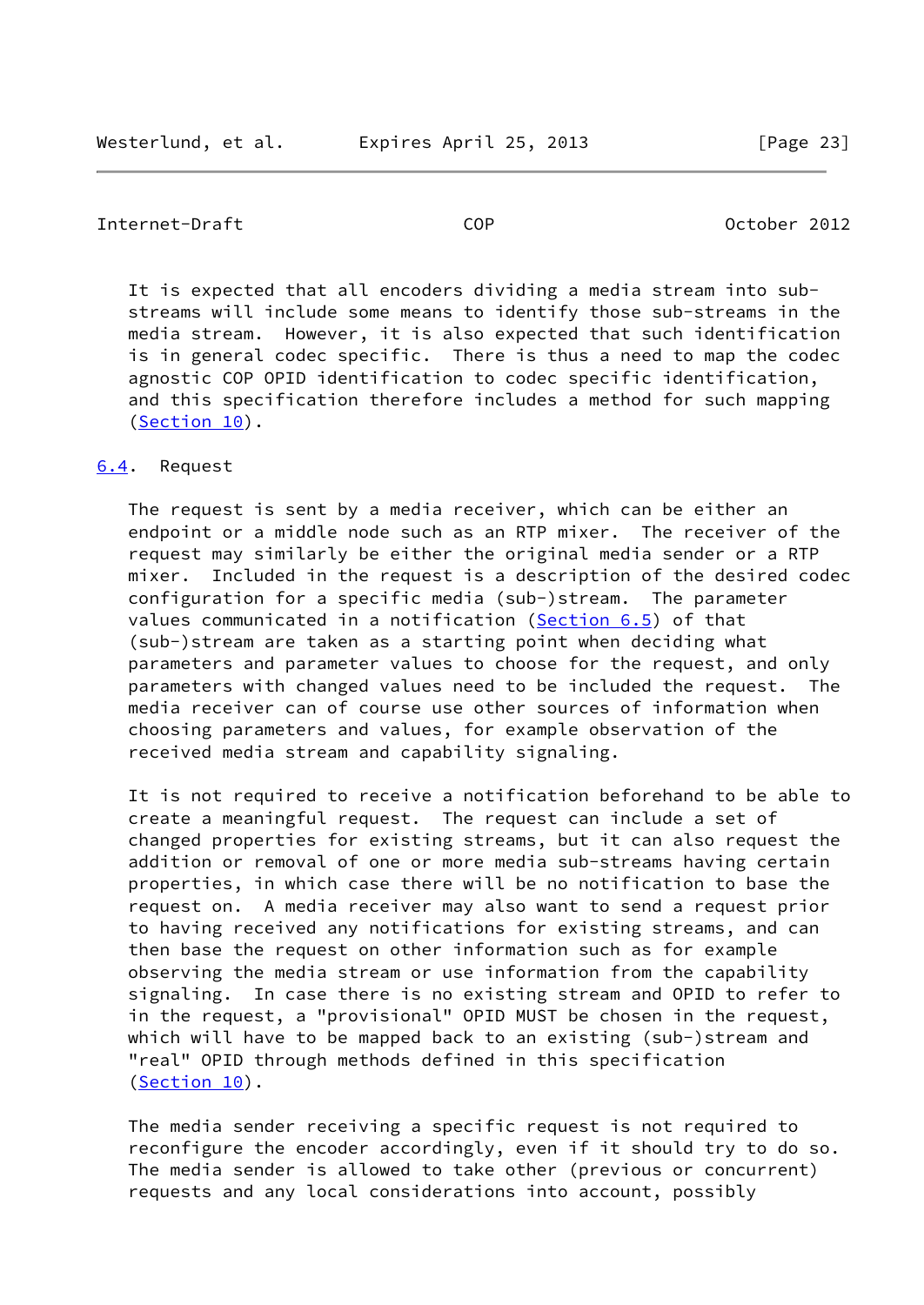modifying some of the parameter values, or even to reject the request completely if it is not seen as feasible. It is thus not possible for a media receiver to uniquely see from the media stream or even from a notification if the media sender received the request or if the request was lost and needs to be resent.

| Westerlund, et al. |  | Expires April 25, 2013 |  | [Page $24$ ] |  |
|--------------------|--|------------------------|--|--------------|--|
|                    |  |                        |  |              |  |

<span id="page-27-1"></span>Internet-Draft COP October 2012

 A request should be based on a notification, but there may be situations where a request is sent approximately simultaneously with a new notification for the same stream. In that case, there is a risk that the request is based on the wrong set of codec properties compared to the new notification. It is therefore necessary to have the set of codec properties version controlled, identified by an OPID. If a notification announces a specific version of the operation point, where the version is updated every time it is changed, the request can refer to that specific version and any mis reference can be clearly identified and resolved. In addition, it allows for easy identification of repeated notifications and requests by checking the operation point identification and the version, without the need to parse through all codec properties for changes.

## <span id="page-27-0"></span>[6.5](#page-27-0). Notification

 The notification is sent by a media sender and describes a media stream or sub-stream in terms of a defined, finite set of codec properties. That same set of codec properties can also be used in a request [\(Section 6.4](#page-26-0)). The notification and the set of defined properties is important to be known at the media receiver since it is rarely possible to see from the media stream itself what controllable properties were used to generate the stream. The set of codec properties and their values used to describe a certain media stream at a certain point in time are henceforth called a codec configuration. Each operation point in this codec configuration is implemented using an RTP payload type, defined by capability signaling outside the scope of this specification.

 It must be possible for a media sender to change the codec configuration not only based on requests from media receivers, but also based on local limitations, considerations, or user actions. This implies that the notification can be sent standalone and not only as a response to a request (compare TMMBR and TMMBN [\[RFC5104](https://datatracker.ietf.org/doc/pdf/rfc5104)]). To avoid that media receivers have to guess what codec configuration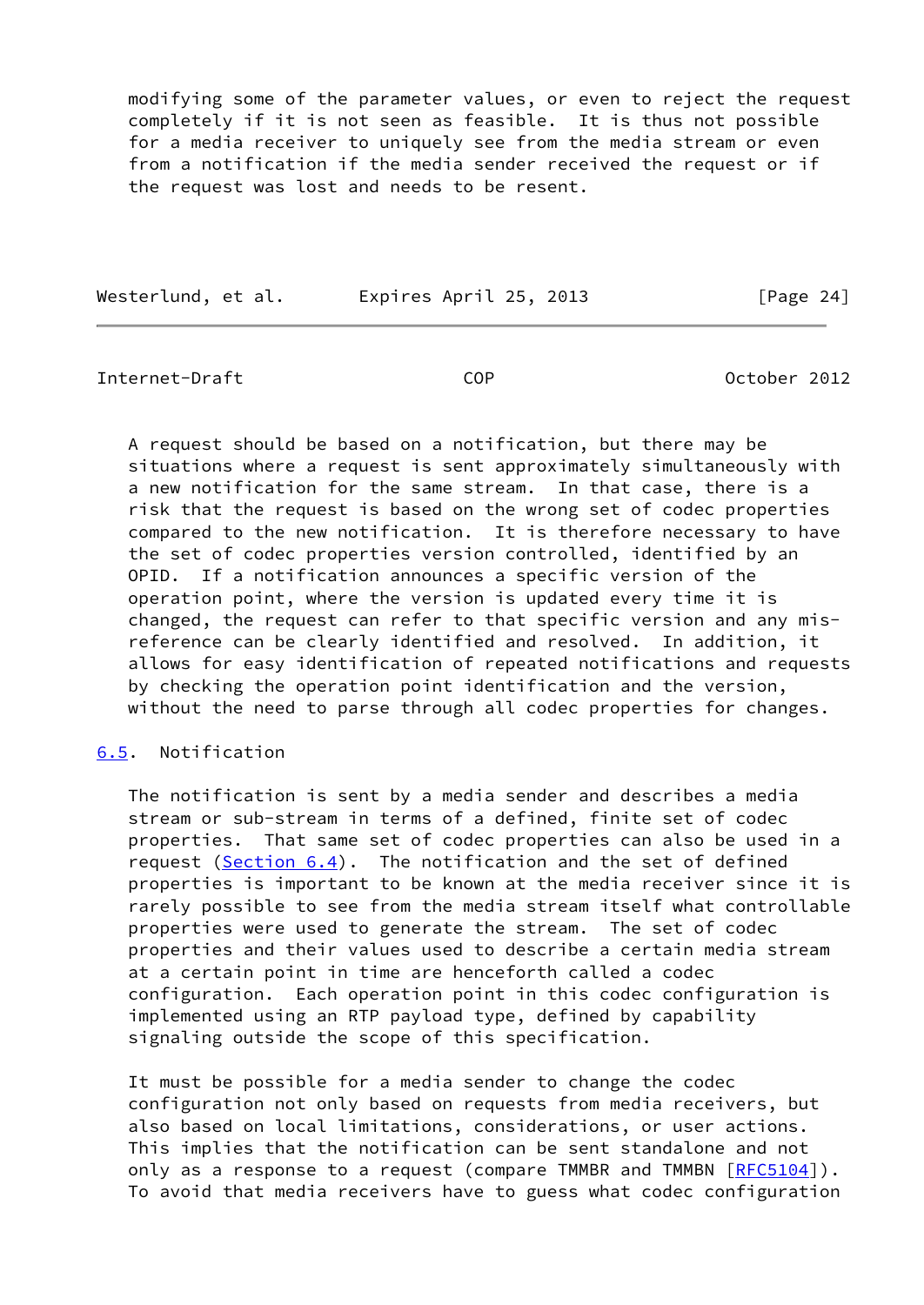is used, a media sender should always send a notification when the codec configuration for a stream changes. Loss of a notification messages should not be critical since a media receiver could either fall back to infer the approximate codec configuration from the media stream itself, or simply wait with a request until the next notification is sent.

 A notification can potentially contain a large amount of codec properties. However, parameters that are not enabled by codec and COP capability signaling, or inherently are not part of the used codec will not be included. The notification only describes the currently used codec configuration, and each parameter of an operation point will be described by a single value. To further

| Westerlund, et al. | Expires April 25, 2013 | [Page 25] |
|--------------------|------------------------|-----------|
|--------------------|------------------------|-----------|

<span id="page-28-1"></span>Internet-Draft COP October 2012

 limit the amount of properties to be sent, it is possible to rely on parameter defaults (listed by individual parameter type definitions) whenever those values are acceptable.

 The media receiver could want to take local action at the time when the codec configuration in the media stream changes. Using the same reasoning as above, this may not be possible to see from the media stream itself. This functionality is explicitly enabled by including the RTP time stamp in the notification, where the time stamp describes a time (possibly in the future) when the codec configuration is (estimated to be) effective.

 It is not required that a media sender sends notifications for all media streams or sub-streams. However, the non-announced streams or sub-streams will then not be accessible to media receiver control [\(Section 6.4](#page-26-0)). Any media or transport resources occupied by those non-announced streams (in COP terms) must be excluded from the total amount of available resources when deciding feasible parameter value ranges for the announced streams.

#### <span id="page-28-0"></span>[6.6](#page-28-0). Status Report

 The status report is sent by a media sender and is needed to confirm reception of a request OPID to avoid unnecessary retransmission of requests. Loss of a status report will likely trigger a request retransmission, except when the request sender can infer from the media stream or a notification that the stream is now acceptable.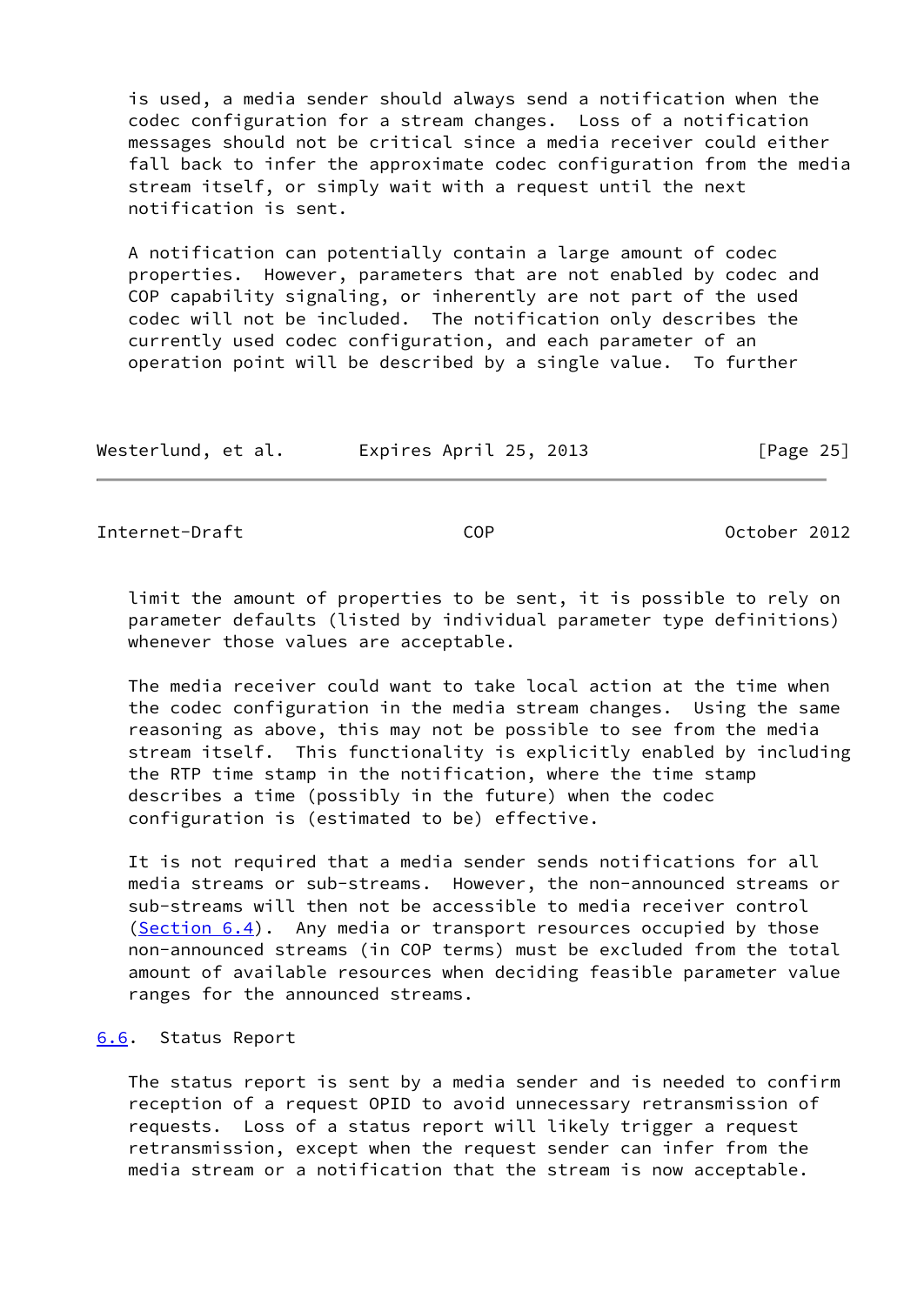The status report is not a required acknowledgement of every request, but instead reports on the last received request, identified by a request sequence number in addition to the OPID. This decoupling of requests and status reports reduces the needed amount of status reports in case of frequently updated requests and/or lack of resources to send status reports.

 If a request is somehow not acceptable to a media sender, the status report can also indicate failure and a reason for failure.

 In case the OPID in the request is a "provisional" OPID  $(Section 6.4)$  $(Section 6.4)$ , the status report responds with that exact OPID, but also includes a reference to a "real" media (sub-)stream identification or OPID that the media sender considers appropriate for the request.

 No description of any codec configuration is included in a status report, even if the corresponding request was successful. The codec configuration is only carried in the notification ([Section 6.5](#page-27-0)) message. Multiple status reports targeted for multiple request

| Expires April 25, 2013<br>Westerlund, et al. | [Page 26] |
|----------------------------------------------|-----------|
|----------------------------------------------|-----------|

<span id="page-29-1"></span>Internet-Draft COP October 2012

 senders can through media (sub-)stream identification and OPID point to the same notification message, reducing the need to repeat applicable codec configuration parameters with every accepted request.

<span id="page-29-0"></span>[6.7](#page-29-0). Adding and Removing Operation Points

 A media sender can unilaterally create a new operation point by simply selecting a free OPID identifier and use COPN to announce it.

 To remove an operation point, the media sender simply stops announcing it in COPN. This procedure can be used both for entire media streams containing a single operation point and to add/remove sub-streams in media streams containing multiple operation points.

 The media receiver can request a new operation point to be created by using a COPR with an unused identifier and by setting a flag to indicate that this requests a new OPID. The media sender then decides if it honors the request or not, and announces the new OPID as described above.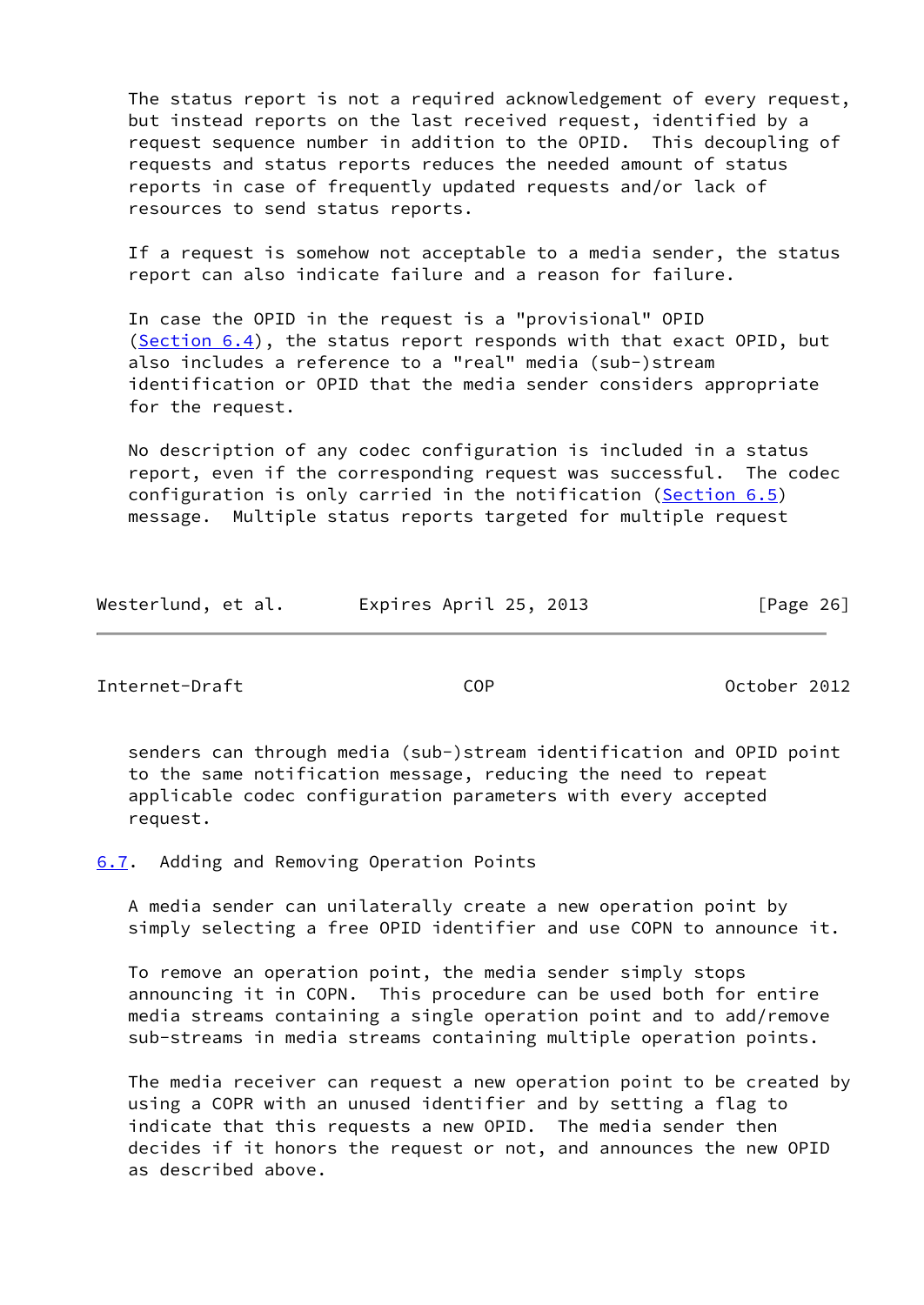The media receiver can indicate that it is no longer interested in receiving an operation point corresponding to a media sub-stream by not including any COPR message item for it in a single COP message. The media receiver can indicate a wish to continue to receive an unmodified operation point using a COPR without any codec properties (no change).

## <span id="page-30-0"></span>[7](#page-30-0). Codec Control Message Extension

 This specification specifies a new feedback message, COP, for codec control of real-time media, as an extension to the AVPF [\[RFC4585](https://datatracker.ietf.org/doc/pdf/rfc4585)] and CCM [\[RFC5104](https://datatracker.ietf.org/doc/pdf/rfc5104)] specifications. The AVPF specification outlines a mechanism for fast feedback messages over RTCP, which is applicable for IP based real-time media transport and communication services. It defines both transport layer and payload-specific feedback messages. This specification targets the payload-specific type, since a certain codec is typically described by a payload type.

 AVPF defines three and CCM defines four payload-specific feedback messages (PSFB). All AVPF and CCM messages are identified by means of the feedback message type (FMT) parameter. This specification specifies one additional payload-specific feedback message.

One new PSFB FMT value is assigned in this specification:

| Westerlund, et al. | Expires April 25, 2013 | [Page 27] |
|--------------------|------------------------|-----------|
|                    |                        |           |

<span id="page-30-2"></span>Internet-Draft COP October 2012

TBA1: Codec Operation Point (COP)

 This section defines the feedback message structure, message items and their semantics with the exception of the actual codec configuration parameters which are defined in the next section [\(Section 8](#page-48-1)).

## <span id="page-30-1"></span>[7.1](#page-30-1). COP Message

 The COP message is a payload-specific AVPF CCM message identified by the PSFB FMT value listed above. It carries one or more COP message items, each with either a request for, a description of a certain "operation point"; a set of codec parameters, or a request status indication.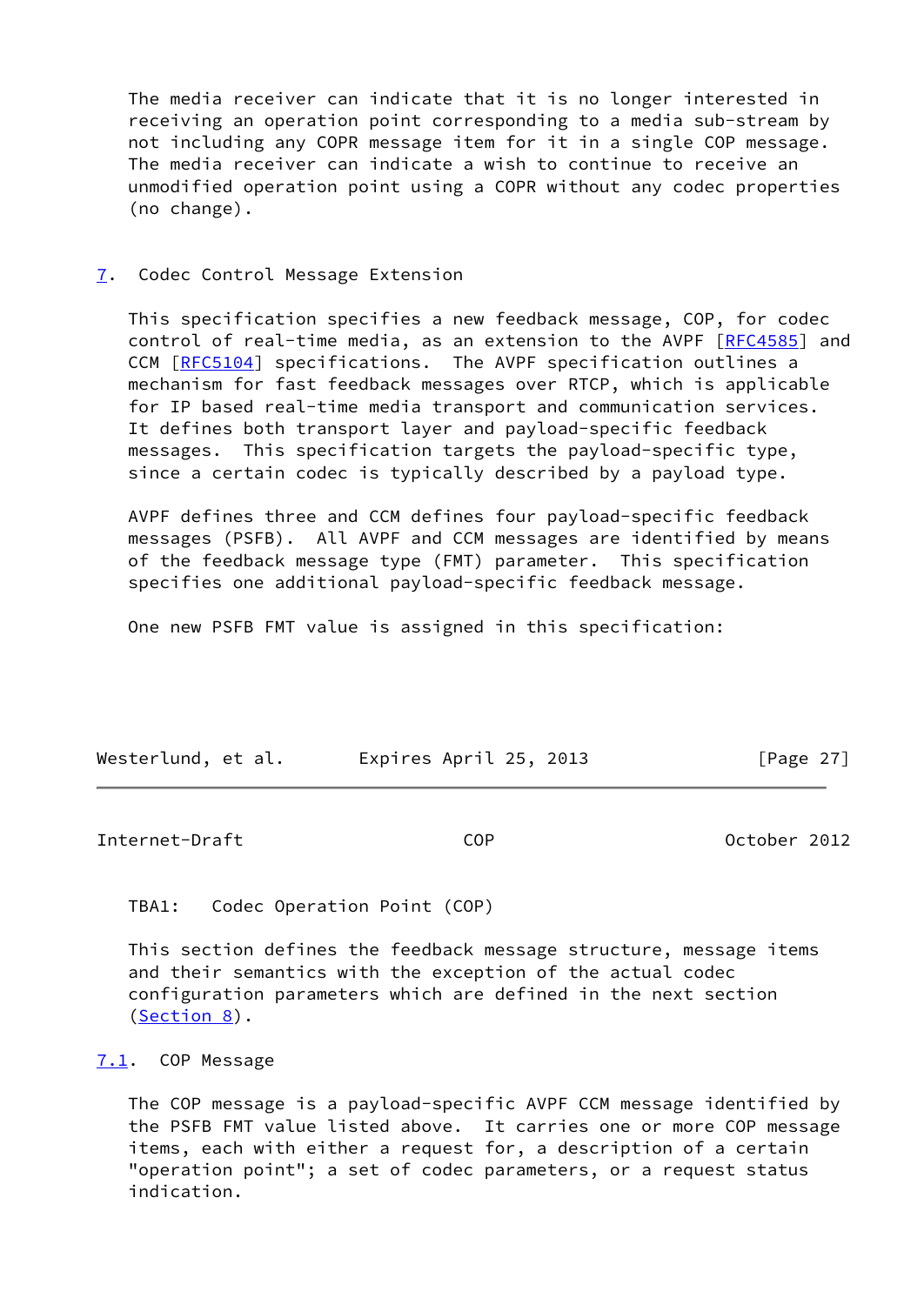Not all message items makes use of the "SSRC of media source" in the common packet header. "SSRC of media source" SHALL be set to 0 if no message item that makes use of it is included in the FCI.

## <span id="page-31-0"></span>[7.2](#page-31-0). FCI Format

 The COP FCI MUST contain one or more codec operation point message items. The maximum number of COP message items in a COP message is limited by the [\[RFC4585](https://datatracker.ietf.org/doc/pdf/rfc4585)] Common Packet Format 'length' field.

 The definition of the AVPF feedback message format mandates that the FCI part is a multiple of 32-bit words. The below defined message items will not be 32-bit word aligned. Therefore it is sometimes necessary to insert one to three padding bytes at the end of the FCI. The number of padding bytes are determined by a receiver by comparing the sum of the message items and the feedback message length fields. The padding byte MUST be set to zero (0) and ignored on reception.

Westerlund, et al. Expires April 25, 2013 [Page 28]

<span id="page-31-1"></span>Internet-Draft COP October 2012

0 1 2 3 0 1 2 3 4 5 6 7 8 9 0 1 2 3 4 5 6 7 8 9 0 1 2 3 4 5 6 7 8 9 0 1 +-+-+-+-+-+-+-+-+-+-+-+-+-+-+-+-+-+-+-+-+-+-+-+-+-+-+-+-+-+-+-+-+ |V=2|P|FMT=TBA1 | PT=206 | length | +-+-+-+-+-+-+-+-+-+-+-+-+-+-+-+-+-+-+-+-+-+-+-+-+-+-+-+-+-+-+-+-+ SSRC of packet sender +-+-+-+-+-+-+-+-+-+-+-+-+-+-+-+-+-+-+-+-+-+-+-+-+-+-+-+-+-+-+-+-+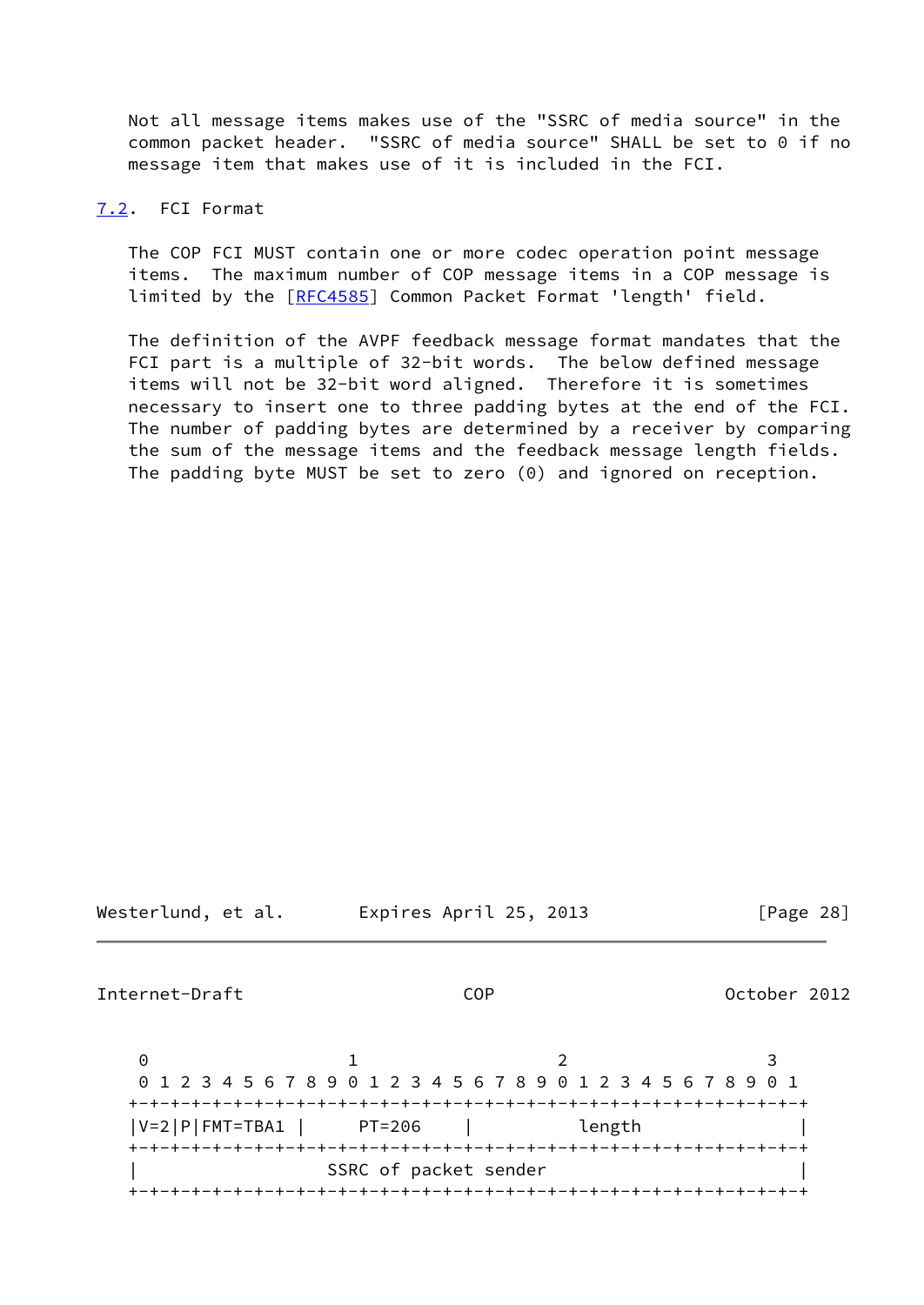SSRC of media source +-+-+-+-+-+-+-+-+-+-+-+-+-+-+-+-+-+-+-+-+-+-+-+-+-+-+-+-+-+-+-+-+ COP message item header #1 +-+-+-+-+-+-+-+-+-+-+-+-+-+-+-+-+-+-+-+-+-+-+-+-+-+-+-+-+-+-+-+-+ COP message item payload #1 +-+-+-+-+-+-+-+-+-+-+-+-+-+-+-+-+-+-+-+-+-+-+-+-+-+-+-+-+-+-+-+-+ COP message item header #2 +-+-+-+-+-+-+-+-+-+-+-+-+-+-+-+-+-+-+-+-+-+-+-+-+-+-+-+-+-+-+-+-+ COP message item payload #2 +-+-+-+-+-+-+-+-+-+-+-+-+-+-+-+-+-+-+-+-+-+-+-+-+-+-+-+-+-+-+-+-+ : ... : +-+-+-+-+-+-+-+-+-+-+-+-+-+-+-+-+-+-+-+-+-+-+-+-+-+-+-+-+-+-+-+-+ : COP message item payload #N | Padding (0) | +-+-+-+-+-+-+-+-+-+-+-+-+-+-+-+-+-+-+-+-+-+-+-+-+-+-+-+-+-+-+-+-+

Figure 8: COP RTCP Message Structure

<span id="page-32-0"></span>[7.2.1](#page-32-0). Message Item Format

 All codec operation point message items share a common header format: 0 1 2 3 0 1 2 3 4 5 6 7 8 9 0 1 2 3 4 5 6 7 8 9 0 1 2 3 4 5 6 7 8 9 0 1 +-+-+-+-+-+-+-+-+-+-+-+-+-+-+-+-+-+-+-+-+-+-+-+-+-+-+-+-+-+-+-+-+ |Type | Payload Length | OPID |N| Version | +-+-+-+-+-+-+-+-+-+-+-+-+-+-+-+-+-+-+-+-+-+-+-+-+-+-+-+-+-+-+-+-+ (Message Item Payload)

Figure 9: COP message item header format

The message header fields are:

- Type (3 bits): Message item type. Three item types are defined in this specification, COPR, COPN and COPS, with values as listed in Table 1 below. More item types MAY be defined in extensions to this specification. Message items with a type field that has an unknown value SHALL be ignored by the receiver.
- Payload Length (13 bits): The total length in bytes of all data belonging to this message, following the message item header, i.e. anything following the Version field.

| Westerlund, et al. | Expires April 25, 2013 | [Page 29] |
|--------------------|------------------------|-----------|
|--------------------|------------------------|-----------|

<span id="page-32-1"></span>Internet-Draft COP October 2012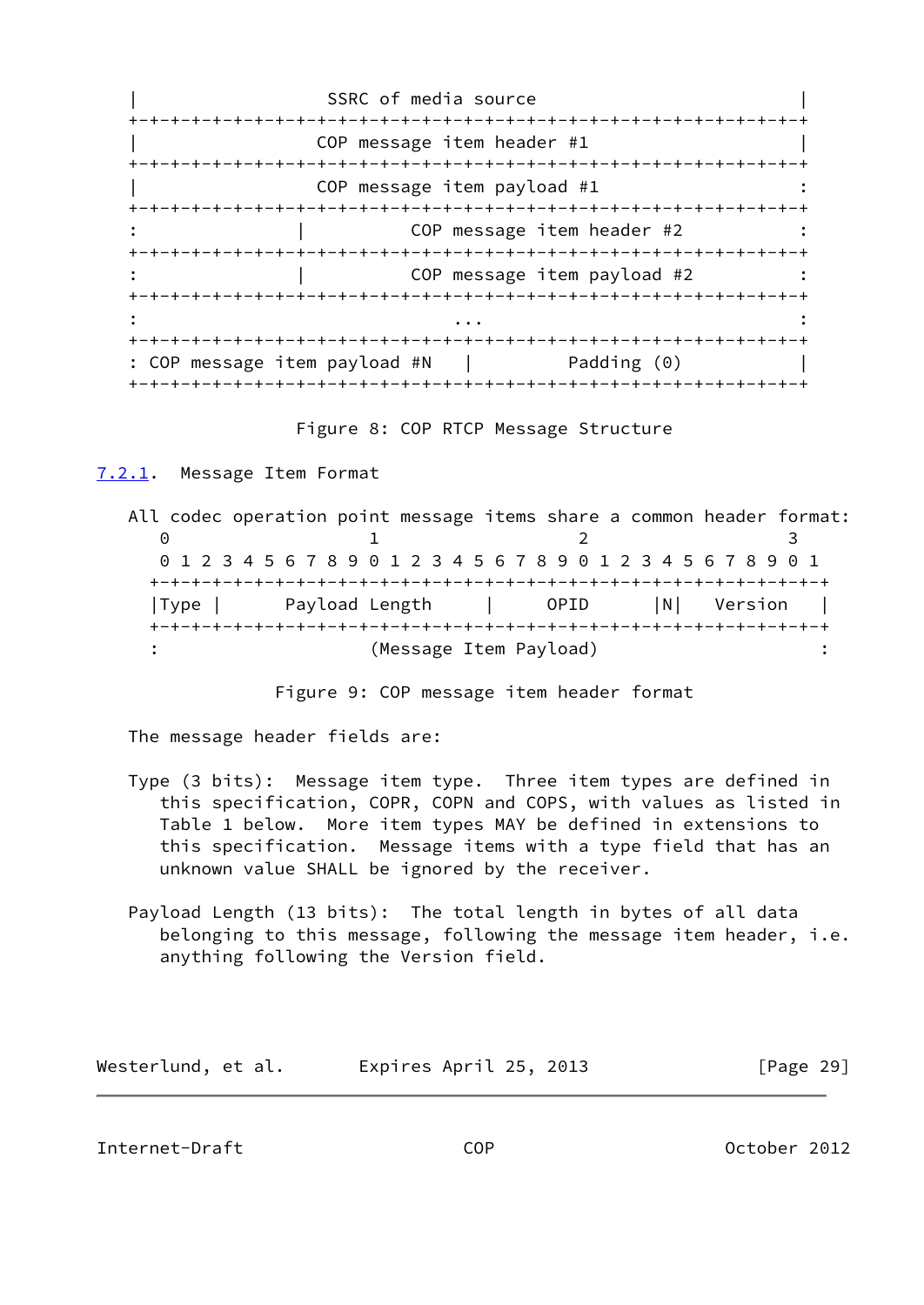- OPID (8 bits): Operation point ID. Some (typically scalable) codecs are capable of encoding into multiple simultaneous operation points using the same SSRC, and each operation point can then be referenced by OPID. MUST be unique within the scope of an SSRC when N flag is not set. MUST be set to 0 for message items not using the field. See also [Section 7.2.3.](#page-33-1)
- N (1 bit): A "New OPID" flag, indicating that the OPID value is chosen arbitrarily and is not meant to refer to any existing operation point. The message sender SHOULD NOT use an already known OPID in combination with the N flag. See also individual message item definitions.
- Version (7 bits): Referencing a specific version of the codec configuration identified by the OPID.

<span id="page-33-0"></span>[7.2.2](#page-33-0). Message Item Types

The message types defined in this specification are:

| Value                                            | Message Item Type                                                                                                                                                        |
|--------------------------------------------------|--------------------------------------------------------------------------------------------------------------------------------------------------------------------------|
| - 0<br>$\mathbf{1}$<br>$\overline{2}$<br>$3 - 6$ | Codec Operation Point Notification (COPN)<br>Codec Operation Point Request (COPR)<br>Codec Operation Point Status (COPS)<br>Unassigned<br>Reserved for future extensions |

Table 1: Message Item Type Values

 Each message type defined in this specification is described in detail in subsequent sections.

## <span id="page-33-1"></span>[7.2.3](#page-33-1). Operation Point Identification

 All RTP media streams belonging to the same session can per definition be identified by the SSRC. However, identification of any sub-streams contained in the same RTP media stream (SSRC) needs to use some other identification method, scoped by the SSRC. This is the case for a media stream containing more than one operation point, like for example SVC [\[RFC6190](https://datatracker.ietf.org/doc/pdf/rfc6190)] streams being sent using Single Stream Transport (SST) RTP packetization.

 The encoding of and restrictions for such sub-stream (operation point) identification will in general be codec specific. Therefore, the OPID used in this specification is merely an SSRC-unique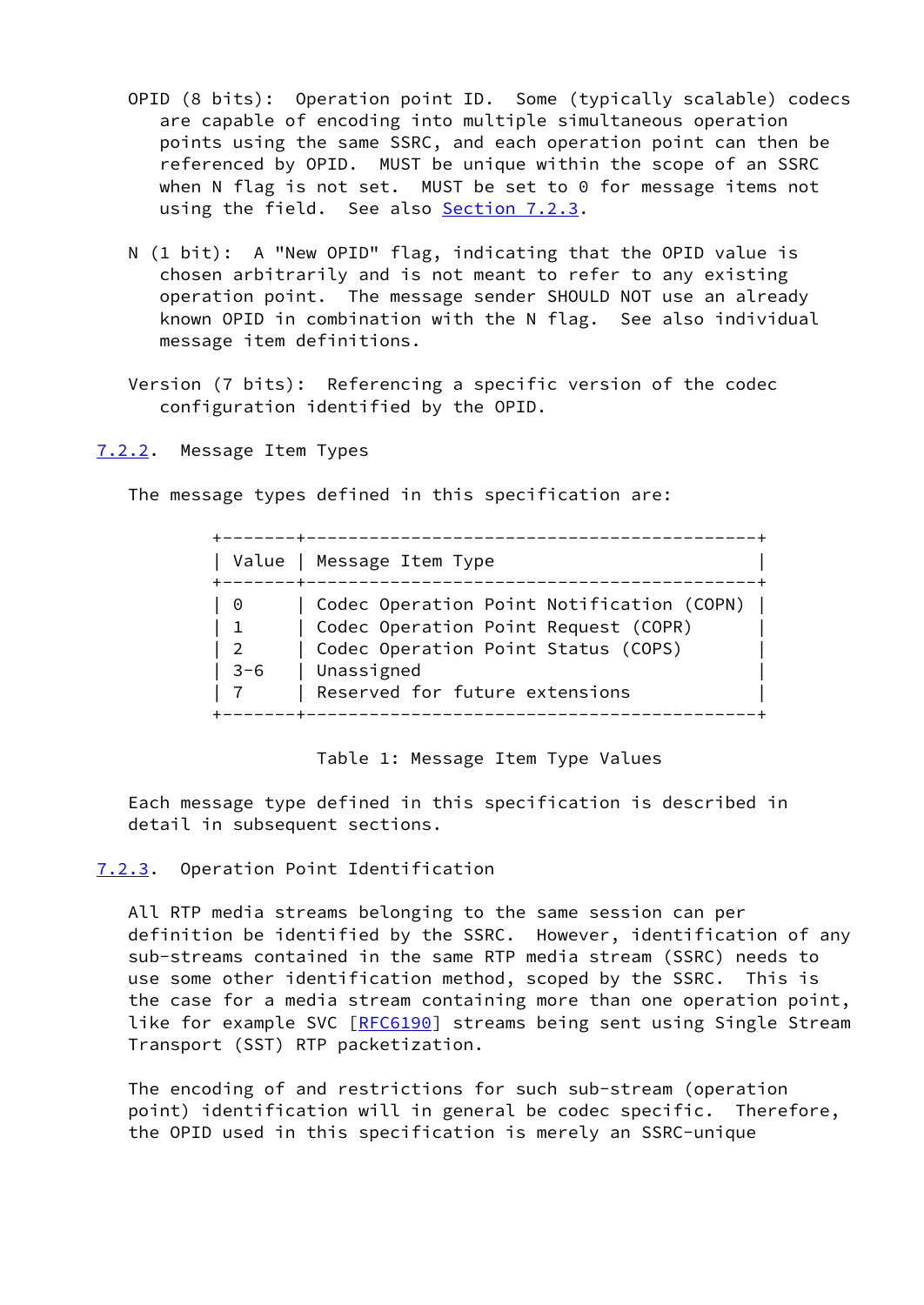<span id="page-34-1"></span>Internet-Draft COP October 2012

 identification number. It is however necessary to create a mapping between this generic number and the codec specific sub-stream identification that can be found in the media stream. This mapping is achieved by including the ID parameter ([Section 8.3](#page-53-0)) in a message item carrying a certain OPID.

In [Section 10,](#page-68-2) codec specific ID parameter formats are defined for a few of the most common codecs that supports scalability.

<span id="page-34-0"></span>[7.3](#page-34-0). Codec Operation Point Notification

<span id="page-34-2"></span>[7.3.1](#page-34-2). Message Format

0 1 2 3 0 1 2 3 4 5 6 7 8 9 0 1 2 3 4 5 6 7 8 9 0 1 2 3 4 5 6 7 8 9 0 1 +-+-+-+-+-+-+-+-+-+-+-+-+-+-+-+-+-+-+-+-+-+-+-+-+-+-+-+-+-+-+-+-+ |Type | Payload Length | OPID |N| Version | +-+-+-+-+-+-+-+-+-+-+-+-+-+-+-+-+-+-+-+-+-+-+-+-+-+-+-+-+-+-+-+-+ | Transition Time Stamp | +-+-+-+-+-+-+-+-+-+-+-+-+-+-+-+-+-+-+-+-+-+-+-+-+-+-+-+-+-+-+-+-+ |R|Payload Type | Codec Configuration Parameters : +-+-+-+-+-+-+-+-+ :  $\mathbf{r} = \mathbf{r} \cdot \mathbf{r}$  :  $\mathbf{r} = \mathbf{r} \cdot \mathbf{r}$  ,  $\mathbf{r} = \mathbf{r} \cdot \mathbf{r}$  ,  $\mathbf{r} = \mathbf{r} \cdot \mathbf{r}$  ,  $\mathbf{r} = \mathbf{r} \cdot \mathbf{r}$  ,  $\mathbf{r} = \mathbf{r} \cdot \mathbf{r}$  ,  $\mathbf{r} = \mathbf{r} \cdot \mathbf{r}$  ,  $\mathbf{r} = \mathbf{r} \cdot \mathbf{r}$  ,  $\mathbf{r} = \mathbf{r$ 

#### Figure 10: COPN format

 The COPN-specific message fields are (see also message item format [\(Section 7.2.1](#page-32-0))):

Type (3 bits): Set to 0, as listed in Table 1.

 OPID (8 bits): The OPID which is described by the codec configuration parameters.

N (1 bit): Not used by COPN and SHALL be set to 0 by senders.

 Version (7 bits): Referencing a specific version of the codec configuration identified by the OPID. SHALL be increased by 1 modulo 2^8 whenever the used codec configuration referenced by the OPID is changed. A repeated message SHALL NOT increase the Version. The initial value SHOULD be chosen randomly.

Transition Time Stamp (32 bits): The RTP Time Stamp value when the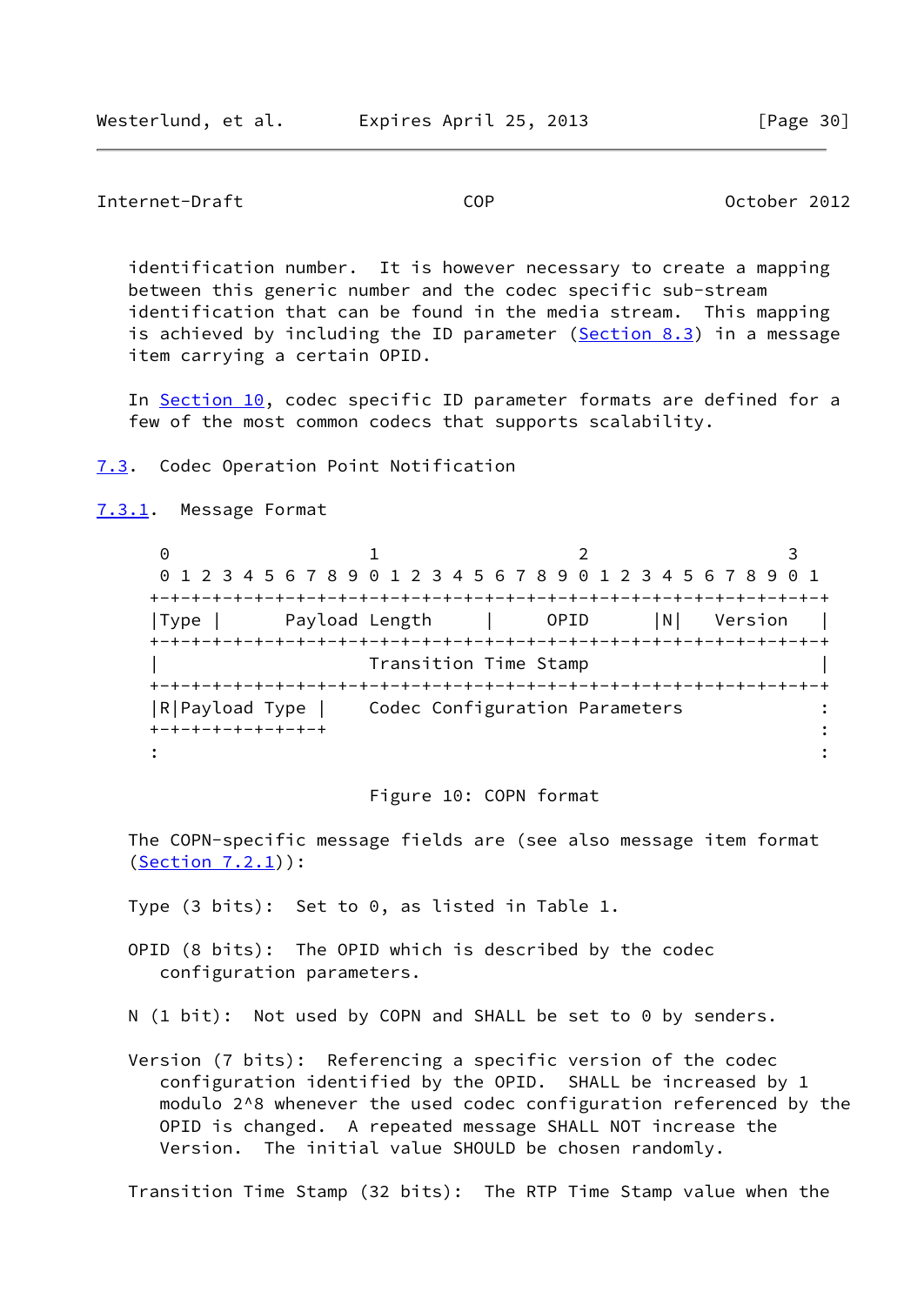listed codec configuration parameters will be effective in the media stream, using the same time line as RTP packets for the referenced SSRC (media sender SSRC). The Time Stamp value MAY express either a time in the past or in the future, and need not map exactly to an actual RTP Time Stamp present in an RTP packet

| Westerlund, et al. | Expires April 25, 2013 | [Page $31$ ] |
|--------------------|------------------------|--------------|

<span id="page-35-1"></span>Internet-Draft COP October 2012

 for that SSRC. The same timestamp value SHOULD be used for subsequent transmissions of the identical set of codec configuration parameters for the same OPID and version.

- R (1 bit): Reserved. MUST be set to 0 by senders and MUST be ignored by receivers implementing this specification. MAY be defined differently by extensions to this specification.
- Payload Type (7 bits): SHALL be identical to the RTP header Payload Type valid for the (sub-)stream described by this OPID.
- Codec Configuration Parameters (variable length): Contains zero or more TLV carrying codec configuration parameters as defined in parameter types ([Section 8\)](#page-48-1).

<span id="page-35-0"></span>[7.3.2](#page-35-0). Semantics

 This message is used to inform the media receiver(s) about used codec configuration parameters at the media sender. The available codec parameter types that can be used to describe the codec configuration are defined in **[Section 8.](#page-48-1)** 

 Some codecs may have clear inband indications in the encoded media stream of how one or more of the codec configuration parameters are configured. For those codecs and codec configuration parameters, COPN is not strictly necessary. Still, for some codecs and / or for some codec configuration parameters, it is not unambiguously possible to see individual codec configuration parameter values from the encoded media stream, or even possible to see some codec configuration parameters at all, motivating use of COPN.

 COPN SHOULD be scheduled for transmission when it becomes known that there are media receivers in the RTP session that did not yet receive any codec configuration parameters for an active operation point, or whenever the effective codec configuration parameters has changed significantly, but MAY be scheduled for transmission at any time.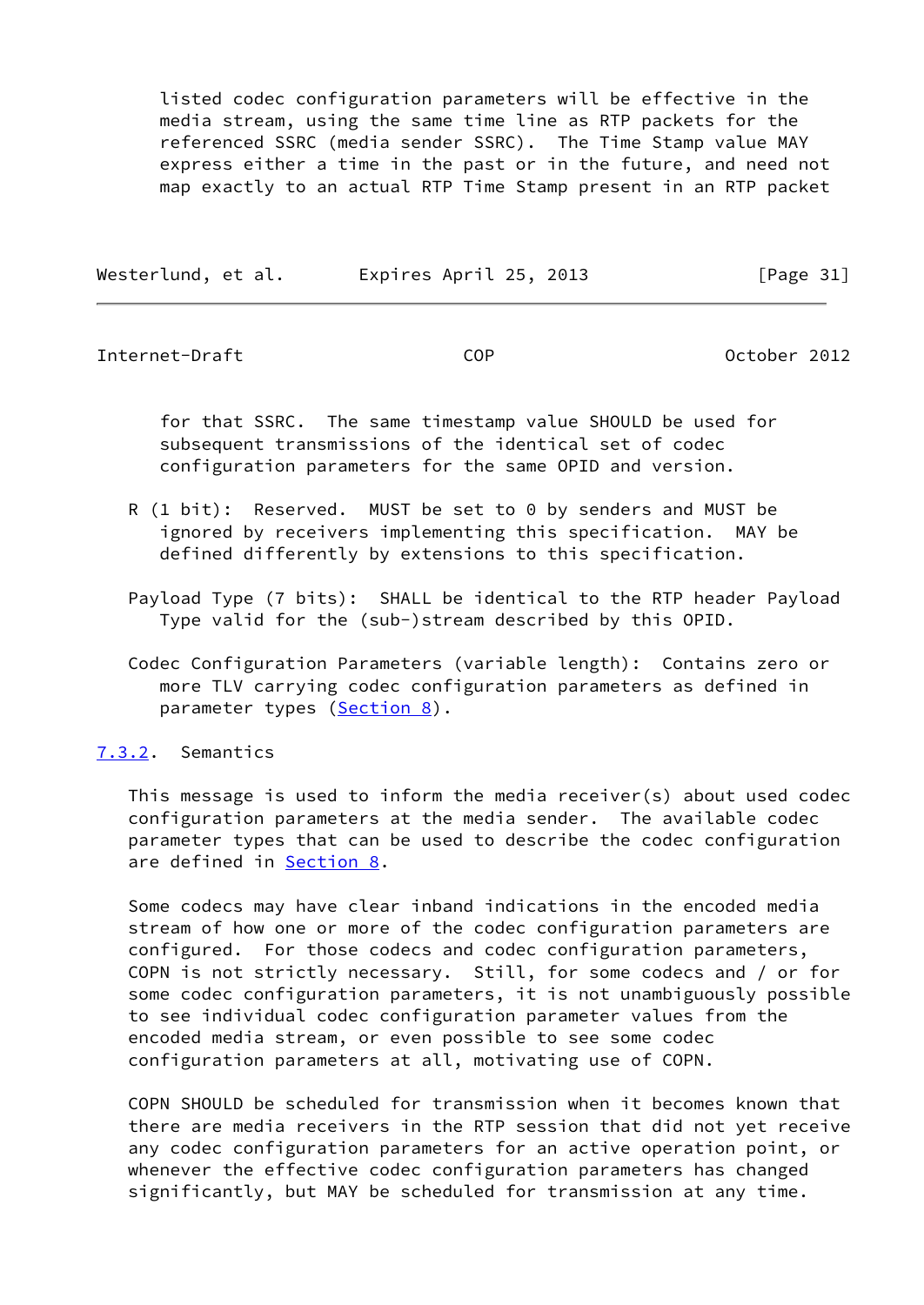The media sender decides what amount of change is required to be considered significant.

 The reason for a codec configuration parameter change can either be local to the sending terminal, for example as a result of user interaction or some algorithmic decision, or resulting from reception of one or more COPR messages [\(Section 7.4](#page-39-0)).

 If a media sender can no longer fulfill the established codec configuration parameter restrictions of a operation point that was previously described by a COPN, it MAY change any codec configuration parameter or even remove the entire operation point, and SHOULD then

| Westerlund, et al. | Expires April 25, 2013 | [Page 32] |
|--------------------|------------------------|-----------|
|--------------------|------------------------|-----------|

Internet-Draft COP October 2012

 signal this at the earliest opportunity by sending an updated COPN to the media receiver(s).

 An OPID can implicitly be indicated as no longer being used by omitting that OPID from the set of COPN message items in the COP PSFB message. All OPIDs that the media sender intends to use at the latest time indicated by any transition timestamp value in the set of COPN present in the COP PSFB message, MUST be included in that COP message.

 All operation points referred by a COPS [\(Section 7.5](#page-42-0)) SHOULD also be detailed by a COPN message contained in the same or in a subsequent COP feedback message, even if the operation point did not change significantly from previous COPN.

 Note that the OPID Version of that COPN, subsequent to COPS, will be equal or larger than the Version indicated in the COPS. The Version difference may be larger than one (taking field wraparound into account) depending on the number of updated COPN sent since the COPR that triggered the COPS. See also description of those messages below.

 Note: COPN may be seen as a more explicit and elaborate version of the TSTN message of [\[RFC5104](https://datatracker.ietf.org/doc/pdf/rfc5104)] and most of the considerations detailed there for TSTN also apply to COPN.

## <span id="page-36-0"></span>[7.3.2.1](#page-36-0). Parameters

The media sender decides what codec configuration parameters to use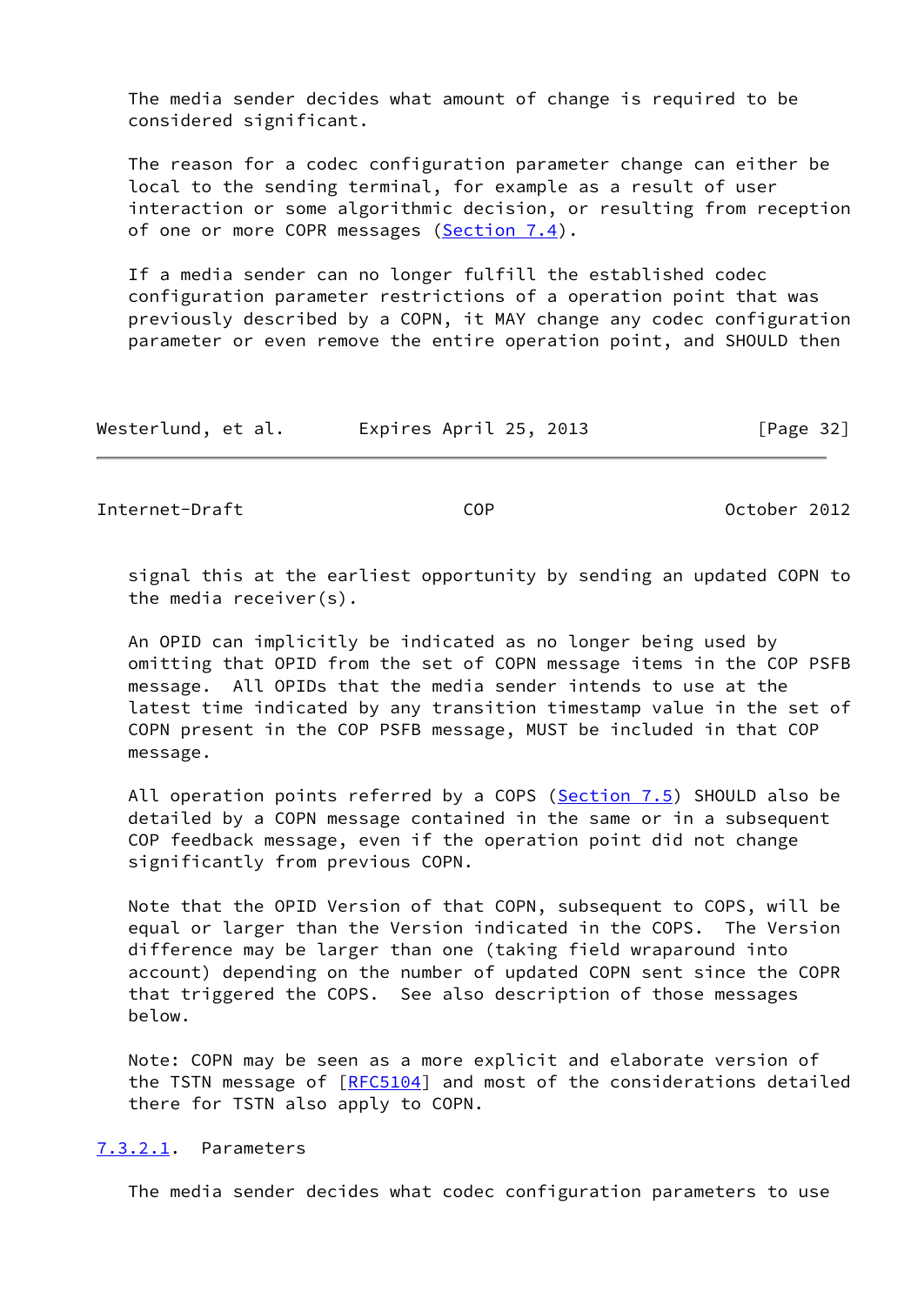in the COPN to describe an operation point. It is RECOMMENDED that all codec configuration parameters that were accepted as restrictions based on received COPR messages are included. All codec configuration parameters significantly more restrictive than implicit or explicit restrictions set by capability signaling (outside the scope of this specification) SHOULD also be included. Any codec configuration parameter that are either not applicable to the Payload Type or not enabled by capability signaling MUST NOT be included. All codec configuration parameters not covered by the above restrictions MAY be included.

 When the operation point has dependency to other operation points (such as in scalable coding), the values to use for codec configuration parameters MUST describe the result when all dependencies are utilized. For example, assume an operation point describing a base layer with 15 Hz framerate, and a dependent operation point describing an enhancement layer adding another 15 Hz to the base layer, resulting in 30 Hz framerate when both layers are combined. The correct parameter value to use for that latter,

| Westerlund, et al. | Expires April 25, 2013 | [Page 33] |
|--------------------|------------------------|-----------|
|                    |                        |           |

Internet-Draft COP October 2012

 dependent "enhancement" operation point is 30 Hz, not the 15 Hz difference.

 The value of a codec configuration parameter that was not included in a COPN message SHOULD either be inferred from other signaling, e.g. session setup or capability negotiation, outside the scope of this specification, or if such signaling is not available or not applicable, use the default value as defined per parameter type [\(Section 8](#page-48-0)).

 An operation point describes one specific setting of codec parameters, and a COPN message therefore MUST NOT include the ALT parameter type  $(Section 8.2)$  $(Section 8.2)$  in the codec parameters describing the operation point.

# <span id="page-37-0"></span>[7.3.2.2](#page-37-0). Relation to COPR

 To limit RTCP bandwidth and avoid bandwidth expansion, COPN is not mandated as response to every received COPR [\(Section 7.4](#page-39-0)).

 A media sender implementing this specification SHOULD take requested operation points from COPR messages into account for future encoding,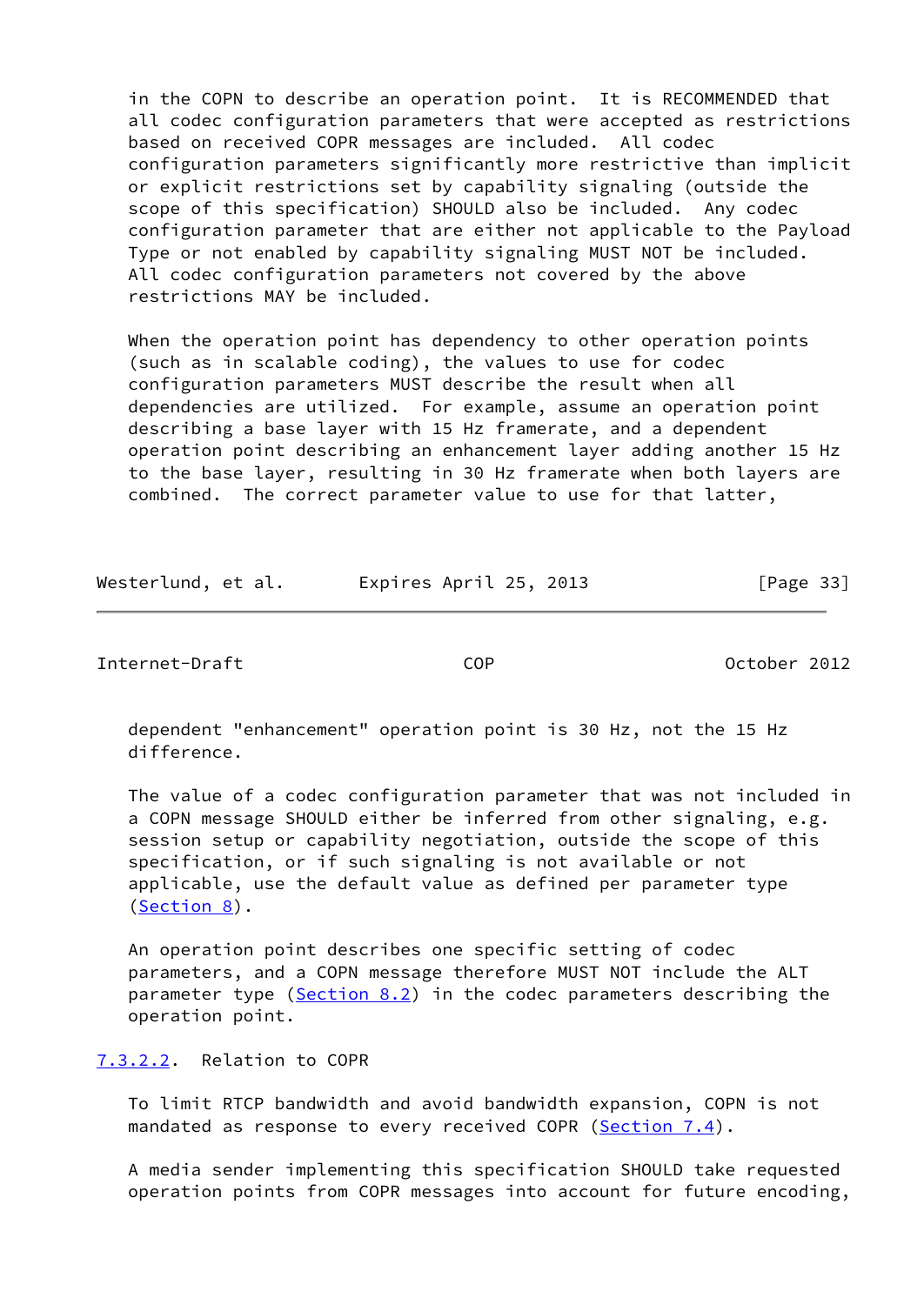but MAY decide to use other codec configuration parameter values than those requested, e.g. as a result of multiple (possibly contradicting) COPR messages from different media receivers, or any media sender policies, rules or limitations. Thus, a COPN message operation point MAY use other codec configuration parameters and other values than those requested in a COPR.

 The media sender SHOULD try to maintain OPIDs between COPR and COPN when COPR sender suggests a new OPID value (N flag is set) in the COPR, but MAY use another OPID in COPN. Examples where other OPID values have to be chosen are for example when the suggested OPID conflicts with an already existing OPID, or when the media sender decides that a the suggested new OPID can be fulfilled by an already existing OPID.

 Even if a COPR references an existing OPID (N flag cleared), the media sender may have to take other aspects than a specific COPR into account when choosing how many operation points to use, and the exact contents of those operation points. See the description on COPS [\(Section 7.5](#page-42-0)) on how to achieve mapping between a suggested new OPID and what OPID will actually be used.

 When OPID cannot be kept the same between COPN and COPR, the mapping SHALL be done using identical ID parameters [\(Section 8.3](#page-53-0)) in the COPS and COPN resulting from the COPR. Further details are described in the section on COPS [\(Section 7.5](#page-42-0)).

| Westerlund, et al. | Expires April 25, 2013 | [Page 34] |
|--------------------|------------------------|-----------|
|--------------------|------------------------|-----------|

Internet-Draft COP October 2012

 Since COPR references a certain COPN OPID, Version, and COPN is send unreliably and may be lost, COPN senders MUST keep at least the two last COPN Versions for each SSRC, OPID tuple and SHOULD keep at least four.

<span id="page-38-0"></span>[7.3.3](#page-38-0). Timing Rules

The timing follows the rules outlined in [section 3](#page-7-0) of AVPF [[RFC4585\]](https://datatracker.ietf.org/doc/pdf/rfc4585). This notification message may be time critical and SHOULD be sent using early or immediate feedback RTCP timing, but MAY be sent using regular RTCP timing.

 A typical example when regular RTCP timing can be appropriate is when the sent media stream is further restricted from what was described by the most recent COPN, which should not cause any problems in the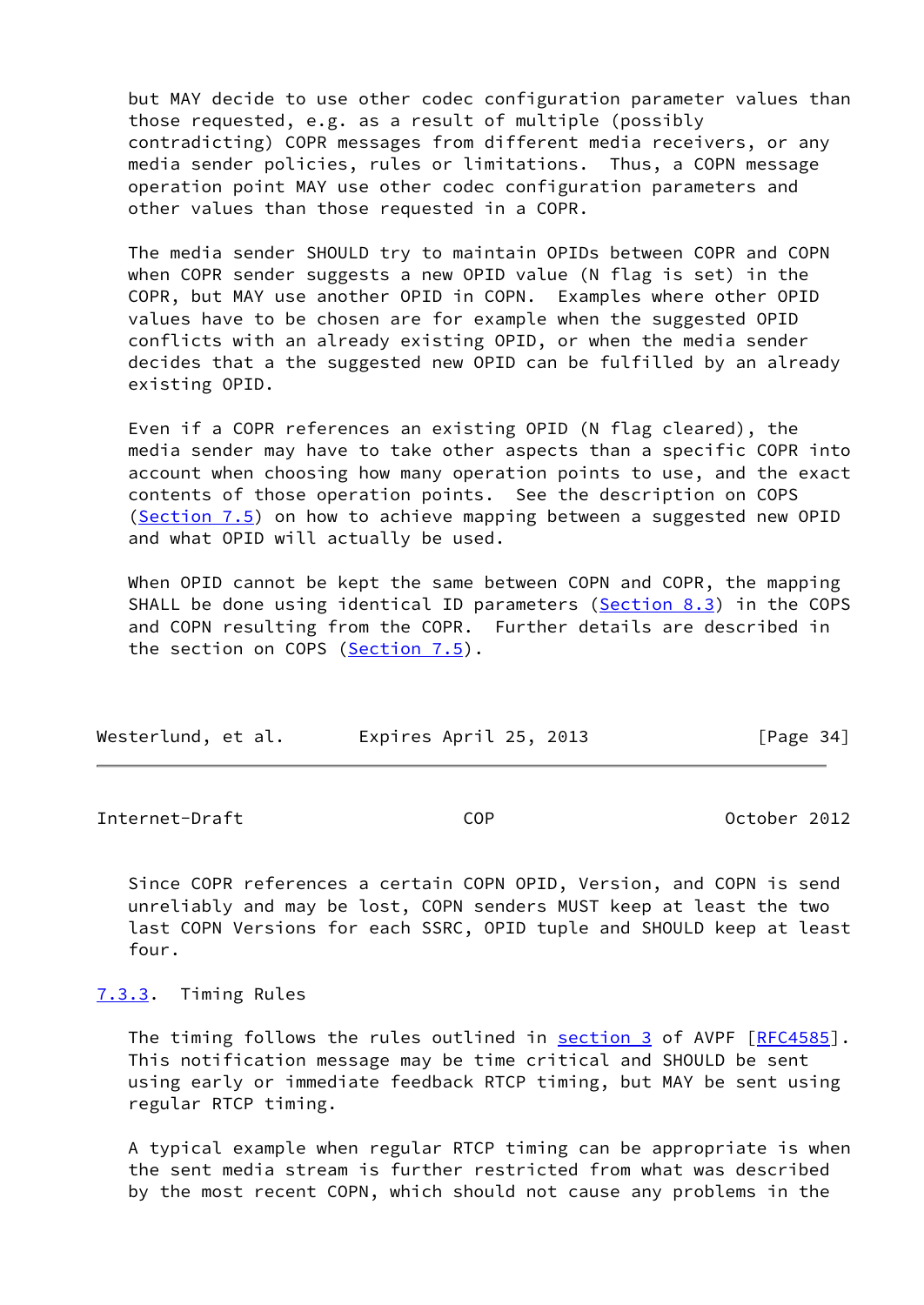media receivers. Similarly, it is likely appropriate to use early or immediate timing when effective media stream restrictions urgently needs to be removed, which may require media receivers to increase their resource usage.

<span id="page-39-0"></span>[7.4](#page-39-0). Codec Operation Point Request

<span id="page-39-1"></span>[7.4.1](#page-39-1). Message Format

0 1 2 3 0 1 2 3 4 5 6 7 8 9 0 1 2 3 4 5 6 7 8 9 0 1 2 3 4 5 6 7 8 9 0 1 +-+-+-+-+-+-+-+-+-+-+-+-+-+-+-+-+-+-+-+-+-+-+-+-+-+-+-+-+-+-+-+-+ |Type | Payload Length | OPID |N| Version | +-+-+-+-+-+-+-+-+-+-+-+-+-+-+-+-+-+-+-+-+-+-+-+-+-+-+-+-+-+-+-+-+ | Sequence No | Codec Configuration Parameters : +-+-+-+-+-+-+-+-+ :  $\mathbf{r} = \mathbf{r} \cdot \mathbf{r}$  :  $\mathbf{r} = \mathbf{r} \cdot \mathbf{r}$  ,  $\mathbf{r} = \mathbf{r} \cdot \mathbf{r}$  ,  $\mathbf{r} = \mathbf{r} \cdot \mathbf{r}$  ,  $\mathbf{r} = \mathbf{r} \cdot \mathbf{r}$  ,  $\mathbf{r} = \mathbf{r} \cdot \mathbf{r}$  ,  $\mathbf{r} = \mathbf{r} \cdot \mathbf{r}$  ,  $\mathbf{r} = \mathbf{r} \cdot \mathbf{r}$  ,  $\mathbf{r} = \mathbf{r$ 

Figure 11: COPR format

The COPR-specific message fields are:

Type (3 bits): Set to 1, as listed in Table 1.

- OPID (8 bits): The OPID this request refers to for an existing OPID, and an arbitrarily chosen but unique value in requests for new operations points, i.e. with the N flag set.
- N (1 bit): MUST be set to 0 when OPID references an existing OPID announced in a COPN received from the targeted media sender, and MUST be set to 1 otherwise.

| Westerlund, et al. | Expires April 25, 2013 | [Page 35] |
|--------------------|------------------------|-----------|
|--------------------|------------------------|-----------|

Internet-Draft COP October 2012

- Version (7 bits): When N flag is not set (0), referencing a specific version of the codec configuration identified by the OPID in a COPN received from the targeted media sender. Not used and MUST be set to  $0$  when N flag is set  $(1)$ .
- Sequence No (8 bits): Sequence Number. SHALL be incremented by 1 modulo 2^8 for every COPR that includes an updated set of requested codec configuration parameters described by the same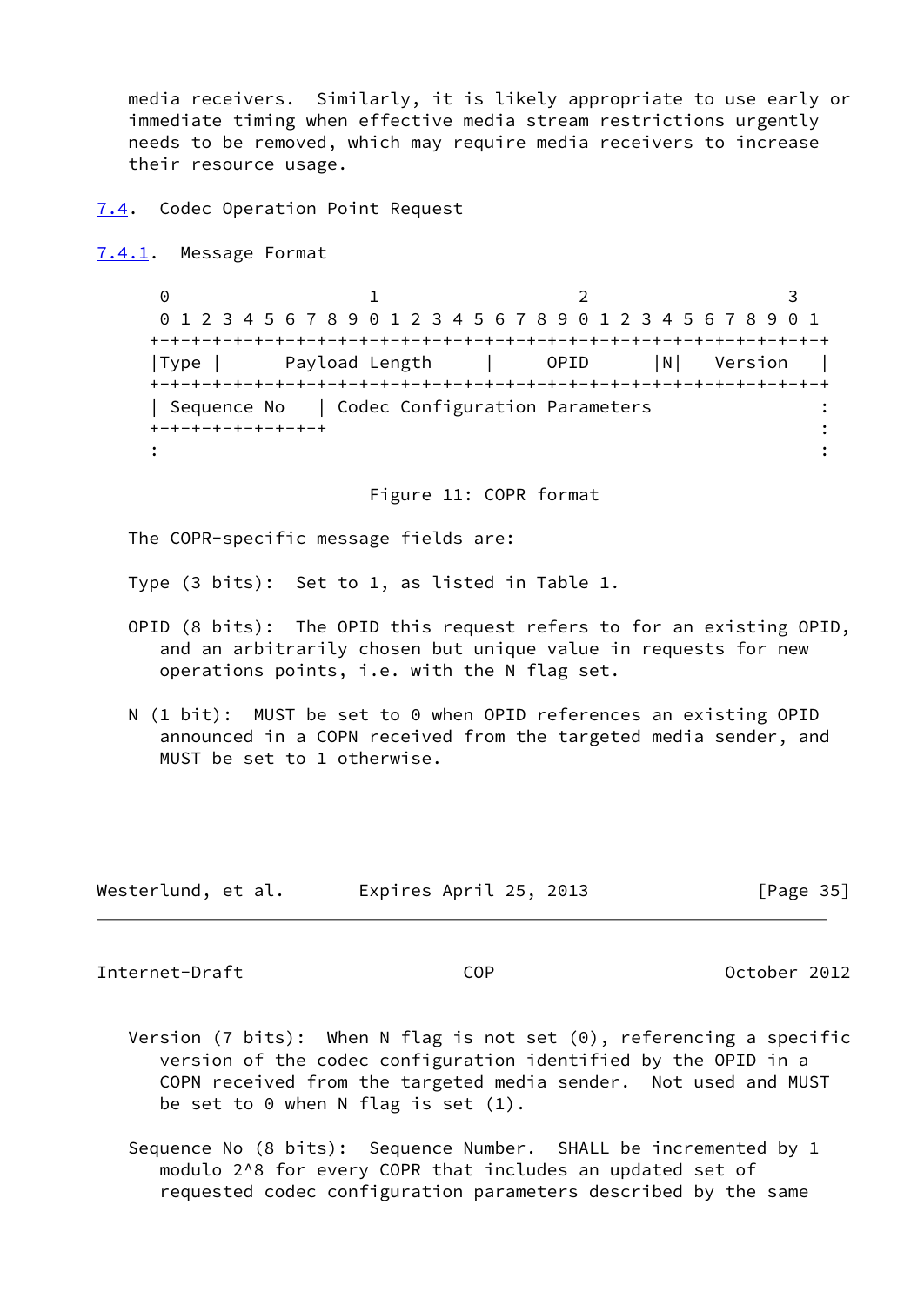OPID and Version as was used with the previous Sequence Number. Sequence Number SHALL be kept unchanged in repetitions of this message. Initial value SHOULD be chosen randomly.

 Codec Configuration Parameters (variable length): Contains zero or more TLV carrying codec configuration parameters as defined in parameter types ([Section 8\)](#page-48-0).

### <span id="page-40-0"></span>[7.4.2](#page-40-0). Semantics

 This message item is sent by a media receiver wanting to control one or more codec configuration parameters of the targeted media sender. The requested values MUST stay within the media capability negotiated by other means than this specification. The available codec configuration parameters that can be controlled are listed in [Section 8](#page-48-0).

 Note: COPR may be seen as a more explicit and elaborate version of the TSTR message of [\[RFC5104](https://datatracker.ietf.org/doc/pdf/rfc5104)] and most of the considerations detailed there for TSTR also apply to COPR.

# <span id="page-40-1"></span>[7.4.2.1](#page-40-1). Sender Behavior

If at least one COPN ( $Section 7.3$ ) is received for the targeted stream, the codec configuration parameters for that stream (SSRC) with defined OPID and Version are known to the COPR sender. The COPR MUST refer to the OPID and Version of the most recently received COPN (if any) for the targeted stream. Since it references a defined set of codec configuration parameters from a COPN, the COPR SHOULD only include the codec configuration parameters it wishes to change in the message, but it MAY include also unchanged codec configuration parameters.

 If no COPN is received for the targeted stream, the COPR sender MUST choose an arbitrary OPID and set the N flag to indicate that the OPID does not refer to any existing operation point. In this case the Version field is not used and MUST be set to 0. The OPID value SHALL NOT be identical to any OPID from the same media source that the media receiver is aware of and has received COPN for. Since in this case no COPN reference exist, the COPR sender SHOULD include all

Westerlund, et al. Expires April 25, 2013 [Page 36]

Internet-Draft COP October 2012

codec configuration parameters that it wishes to include a specific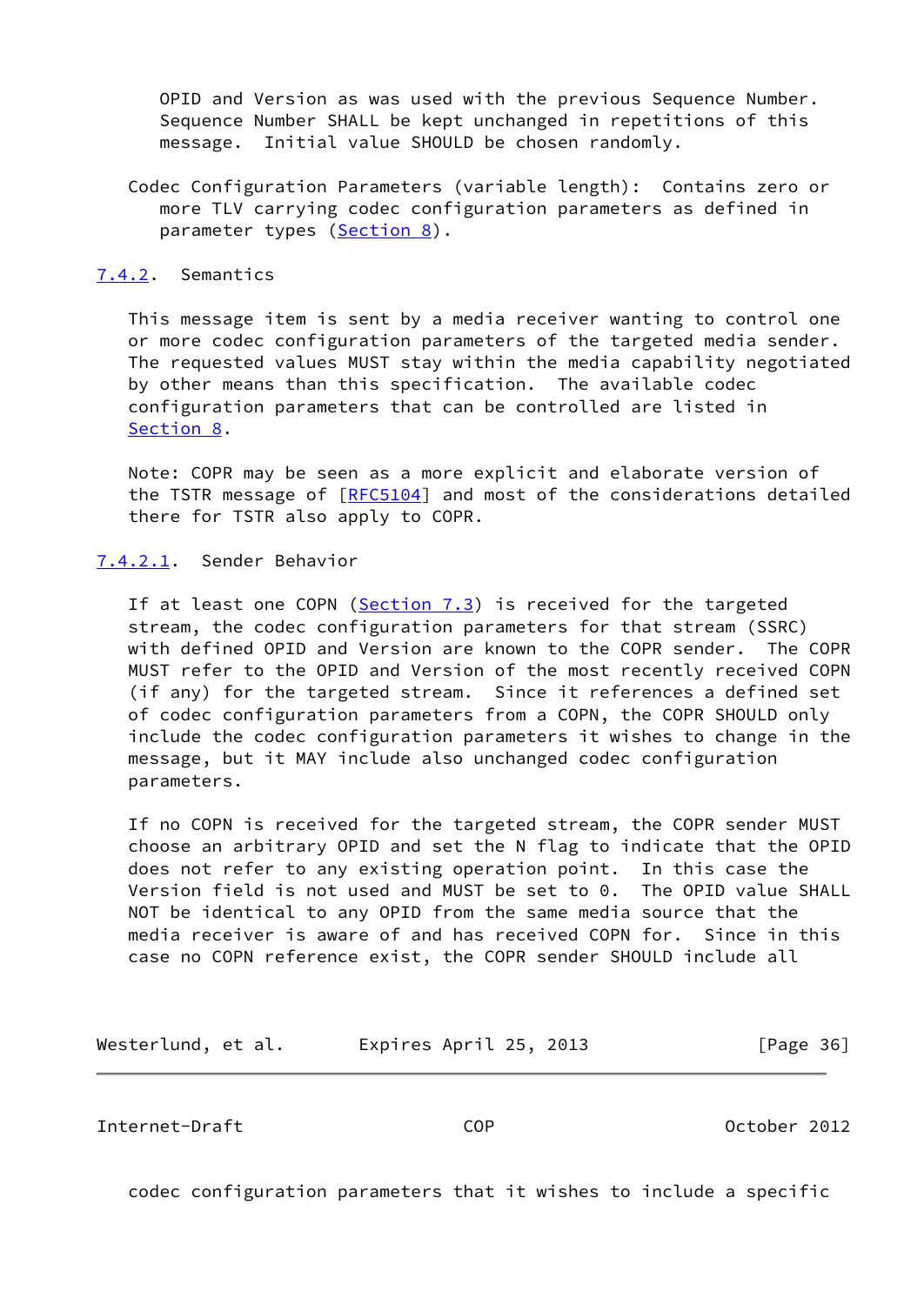restriction for (other than the default). Note that for some codecs, some codec configuration parameters may be possible to infer from the media stream, but if the wanted restriction includes also those and lacking a describing COPN, they SHOULD anyway be included explicitly in the COPR.

 Any codec configuration parameter that are not enabled by capability signaling MUST NOT be included.

 A COPR sender MUST increment the SN field modulo 2^8 with every new COPR that includes any update to the codec configuration parameters (referring to a specific version of an OPID compared to the previously sent SN, as long as it does not receive any COPS [\(Section 7.5](#page-42-0)) with the same OPID, Version, and SN as was used in the most recently sent COPR. COPR having a later SN MUST be interpreted as replacing any COPR with identical OPID and Version but with lower SN, taking field wrap into account.

 A COPR sender that did not receive any corresponding COPS, but did receive a COPN with the same OPID and with a higher Version than was used in the last COPR SHALL reconsider the COPR and MAY send an updated COPR referencing the new Version.

 If the capability negotiation has established that a codec supporting scalable operation is used, and if the media receiver wishes to request that scalability is used, it MAY do so by sending multiple COPR with different OPID to the same media sender. The OPID and Version used in such request MAY be based on an existing operation point, but it MAY also indicate a desire to introduce scalability into a previously non-scalable stream by choosing a new OPID (indicated by setting the N flag). In any case, the resulting OPIDs and sub-streams are identified through use of the ID parameter [\(Section 8.3](#page-53-0)) in subsequent COPS and COPN. See also the description of COPS [\(Section 7.5](#page-42-0)).

 An operation point without any codec configuration parameters MAY be used and MUST be interpreted as a request to keep the operation point unchanged. This is especially useful when modifying some but not all in a set of sub-streams.

 When a COPR sender is receiving multiple operation points and wants to continue to do so, it MUST include all operation points it still wishes to receive in the COPR, also those that can be left unchanged.

 An COPR MAY also describe alternative operation points that the media sender can choose from, through use of one or more ALT parameters [\(Section 8.2](#page-52-0)).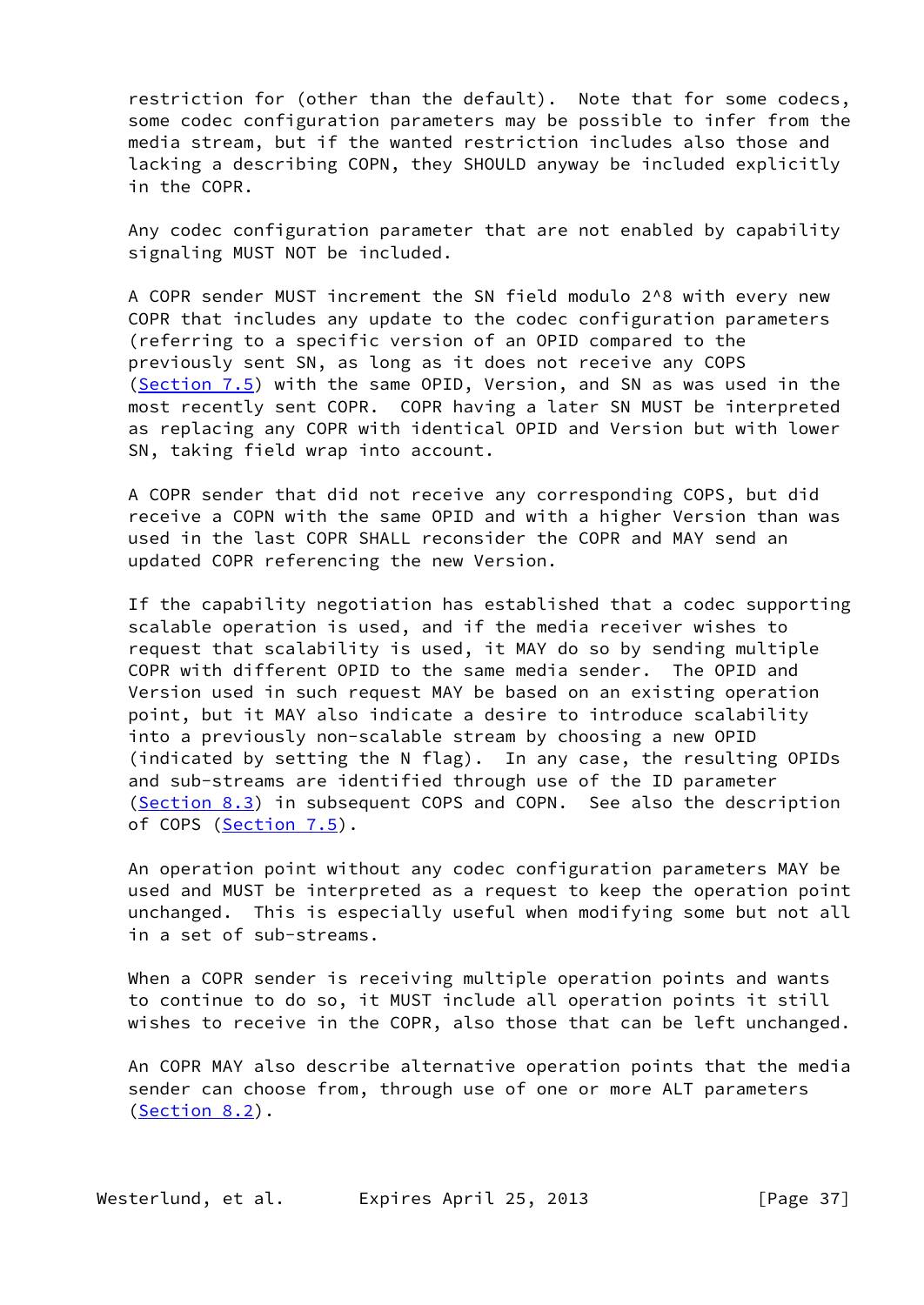Since COPR references a specific COPN using SSRC, OPID and Version, a COPR sender typically needs to keep the latest Version of received COPN for each SSRC and OPID, also including the codec configuration parameters.

# <span id="page-42-1"></span>[7.4.2.2](#page-42-1). Media Sender Behavior

 A media sender receiving a COPR SHOULD take the request into account for future encoding, but MAY also take COPR from other media receivers and other information available to the media sender into account when deciding how to change encoding properties.

 A media receiver sending COPR thus cannot always expect that all parameter values of the request are fully honored, or even honored at all. It can only know that the COPR was taken into account when receiving a COPS (Section  $7.5$ ) from the media sender with a matching OPID, Version and SN.

 To what extent a COPR is honored is described by the chosen codec configuration parameter values contained in a subsequent COPN message [\(Section 7.3](#page-34-0)) with a later (taking wraparound into account) Version than the one referred by the COPR.

# <span id="page-42-2"></span>[7.4.3](#page-42-2). Timing Rules

The timing follows the rules outlined in section [3 of \[RFC4585\]](https://datatracker.ietf.org/doc/pdf/rfc4585#section-3). This request message MAY be sent using Immediate, Early or Regular timing depending on the application's needs.

 A COPR sender that did not receive a corresponding COPS MAY choose to retransmit the COPR, without increasing the SN.

 When an RTP media receiver (SSRC) is timing out or leaves (BYE received) from the RTP session, it SHALL implicitly imply that all COPR restrictions put by that media receiver are removed.

# <span id="page-42-0"></span>[7.5](#page-42-0). Codec Operation Point Status

<span id="page-42-3"></span>[7.5.1](#page-42-3). Message Format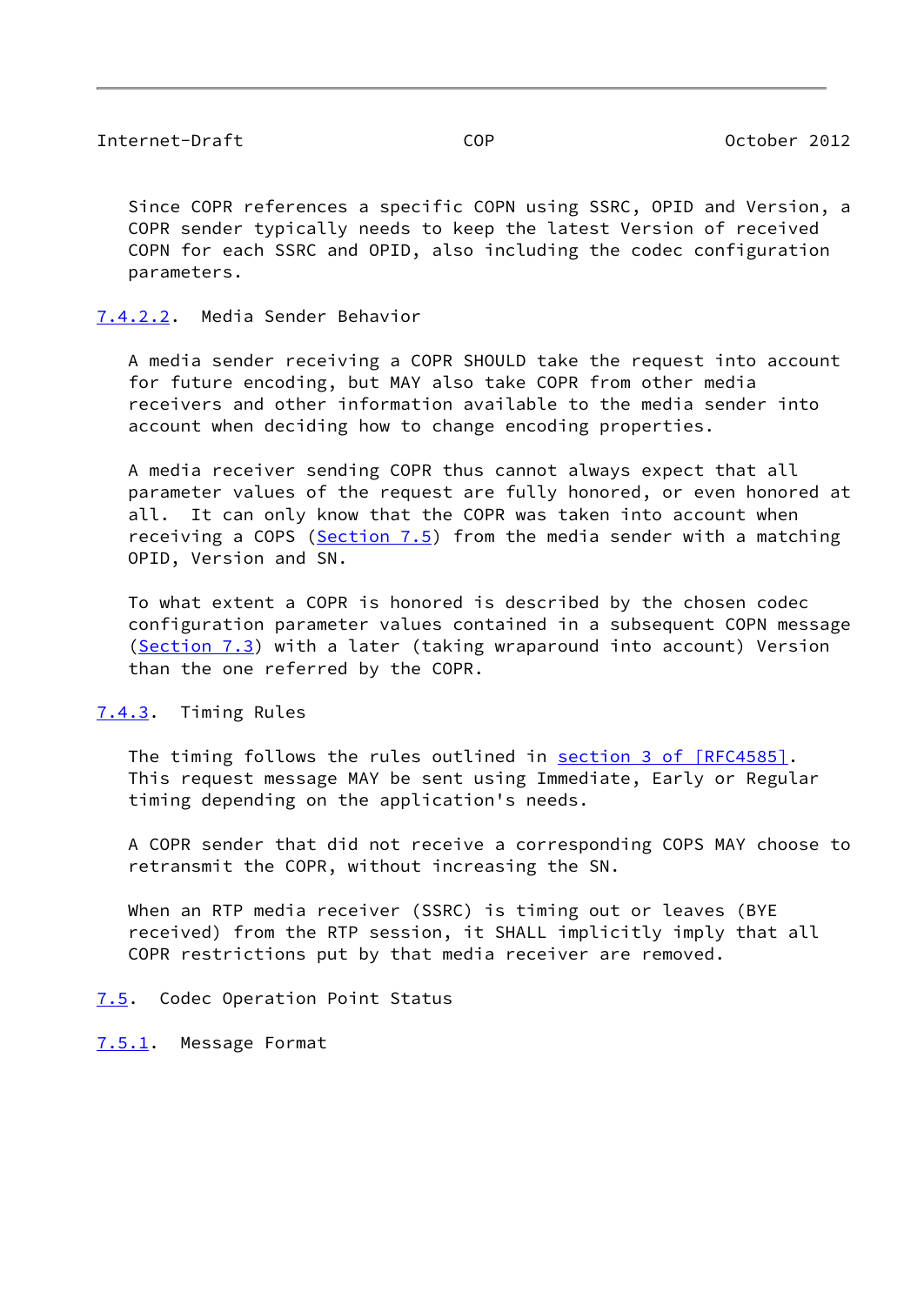## Internet-Draft COP October 2012

0 1 2 3 0 1 2 3 4 5 6 7 8 9 0 1 2 3 4 5 6 7 8 9 0 1 2 3 4 5 6 7 8 9 0 1 +-+-+-+-+-+-+-+-+-+-+-+-+-+-+-+-+-+-+-+-+-+-+-+-+-+-+-+-+-+-+-+-+ |Type | Payload Length | OPID |N| Version | +-+-+-+-+-+-+-+-+-+-+-+-+-+-+-+-+-+-+-+-+-+-+-+-+-+-+-+-+-+-+-+-+ SSRC of COPR sender +-+-+-+-+-+-+-+-+-+-+-+-+-+-+-+-+-+-+-+-+-+-+-+-+-+-+-+-+-+-+-+-+ | Sequence No | RC | Reason |Codec Configuration Parameters : +-+-+-+-+-+-+-+-+-+-+-+-+-+-+-+-+ :  $\mathbf{r} = \mathbf{r} \cdot \mathbf{r}$  :  $\mathbf{r} = \mathbf{r} \cdot \mathbf{r}$  ,  $\mathbf{r} = \mathbf{r} \cdot \mathbf{r}$  ,  $\mathbf{r} = \mathbf{r} \cdot \mathbf{r}$  ,  $\mathbf{r} = \mathbf{r} \cdot \mathbf{r}$  ,  $\mathbf{r} = \mathbf{r} \cdot \mathbf{r}$  ,  $\mathbf{r} = \mathbf{r} \cdot \mathbf{r}$  ,  $\mathbf{r} = \mathbf{r} \cdot \mathbf{r}$  ,  $\mathbf{r} = \mathbf{r$ 

### Figure 12: COPS format

- The COPS-specific message fields are:
- Type (3 bits): Set to 2, as listed in Table 1.
- OPID (8 bits): MUST be set identical to the same field in the COPR being reported on.
- N (1 bit): MUST be set identical to the same field in the COPR being reported on.
- Version (7 bits): MUST be set identical to the same field in the COPR being reported on.
- SSRC of COPR sender (32 bits): MUST be set identical to the SSRC of packet sender field in the common AVPF header part of the COPR being reported on.
- Sequence No (8 bits): MUST be set identical to the same field in the COPR being reported on.
- RC (3 bits): Return Code. Indicates degree of success or failure of the COPR being reported on, as described in Table 2.
- Reason (5 bits): Contains more detailed information on the reason for success or failure, as described in Table 3 or extensions to this specification.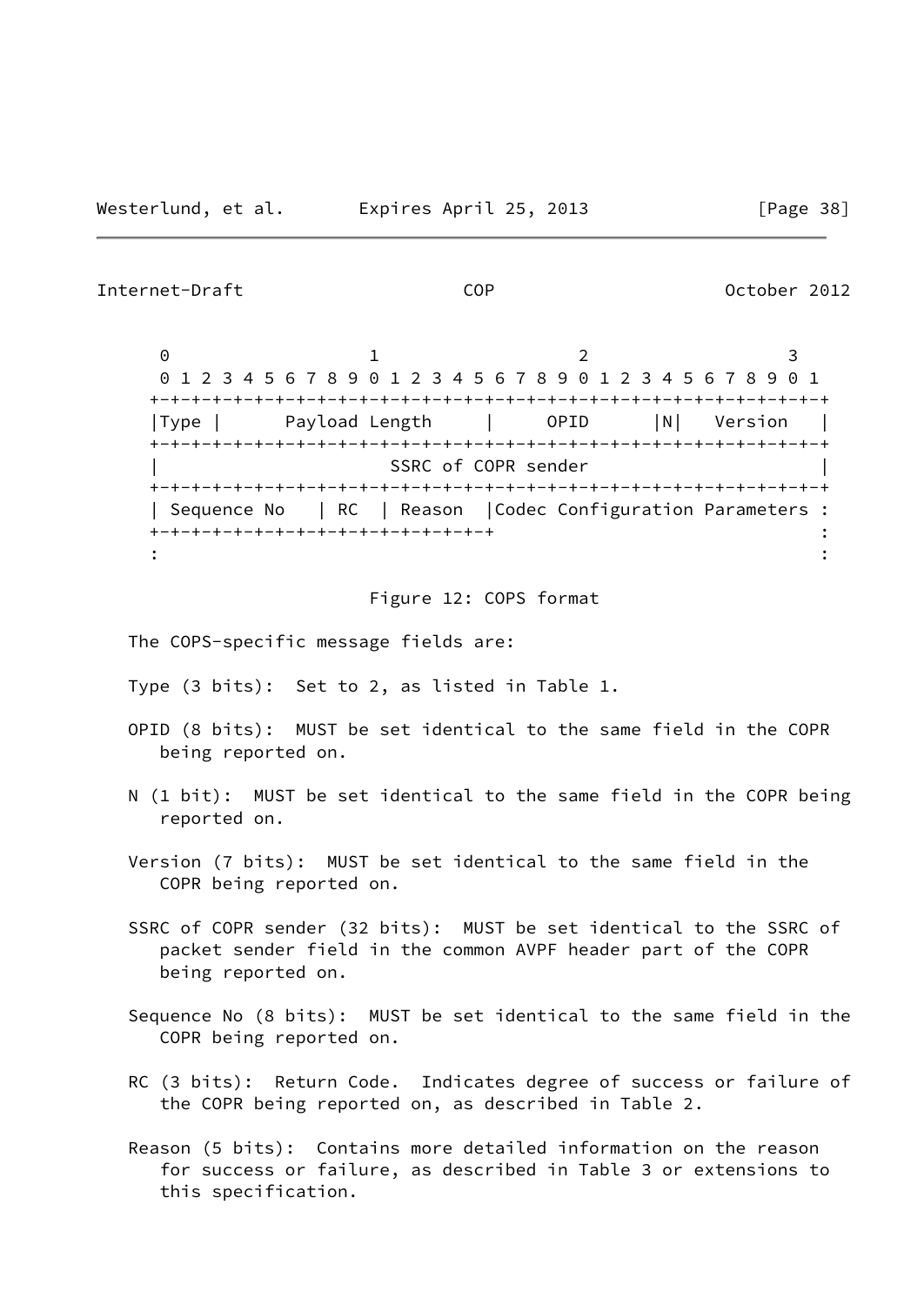Codec Configuration Parameters (variable): MAY contain an ID codec configuration parameter providing codec specific media identification of the OPID, subject to conditions outlined in the text below, or MAY be empty.

Westerlund, et al. Expires April 25, 2013 [Page 39]

# Internet-Draft COP October 2012

<span id="page-44-0"></span>[7.5.2](#page-44-0). Semantics

 The COPS message item indicates the request status related to a certain SSRC OPID tuple by listing the latest received COPR [\(Section 7.4](#page-39-0)) SN. It effectively informs the COPR sender that it no longer needs to resend that COPR SN (or any previous SN).

 COPS indicates that the specified COPR was successfully received by the media sender targeted in the request. If the COPR suggested codec configuration parameters could be understood (Table 2), they may be taken into account, possibly together with COPR messages from other receivers and other aspects applicable to the specific media sender. The Return Code carries an indication to which extent the COPR could be honored.

|          | Value   Meaning                                                                             |
|----------|---------------------------------------------------------------------------------------------|
| 0<br>3-6 | <b>Success</b><br>Partial success<br>Failure<br>Unassigned<br>Reserved for future extension |

# Table 2: Return Code Values

 A Success Return Code indicates that the resulting media configuration is fully in line with the COPR.

 A Partial Success Return Code indicates that the resulting media configuration is not fully in line with the COPR, but that the media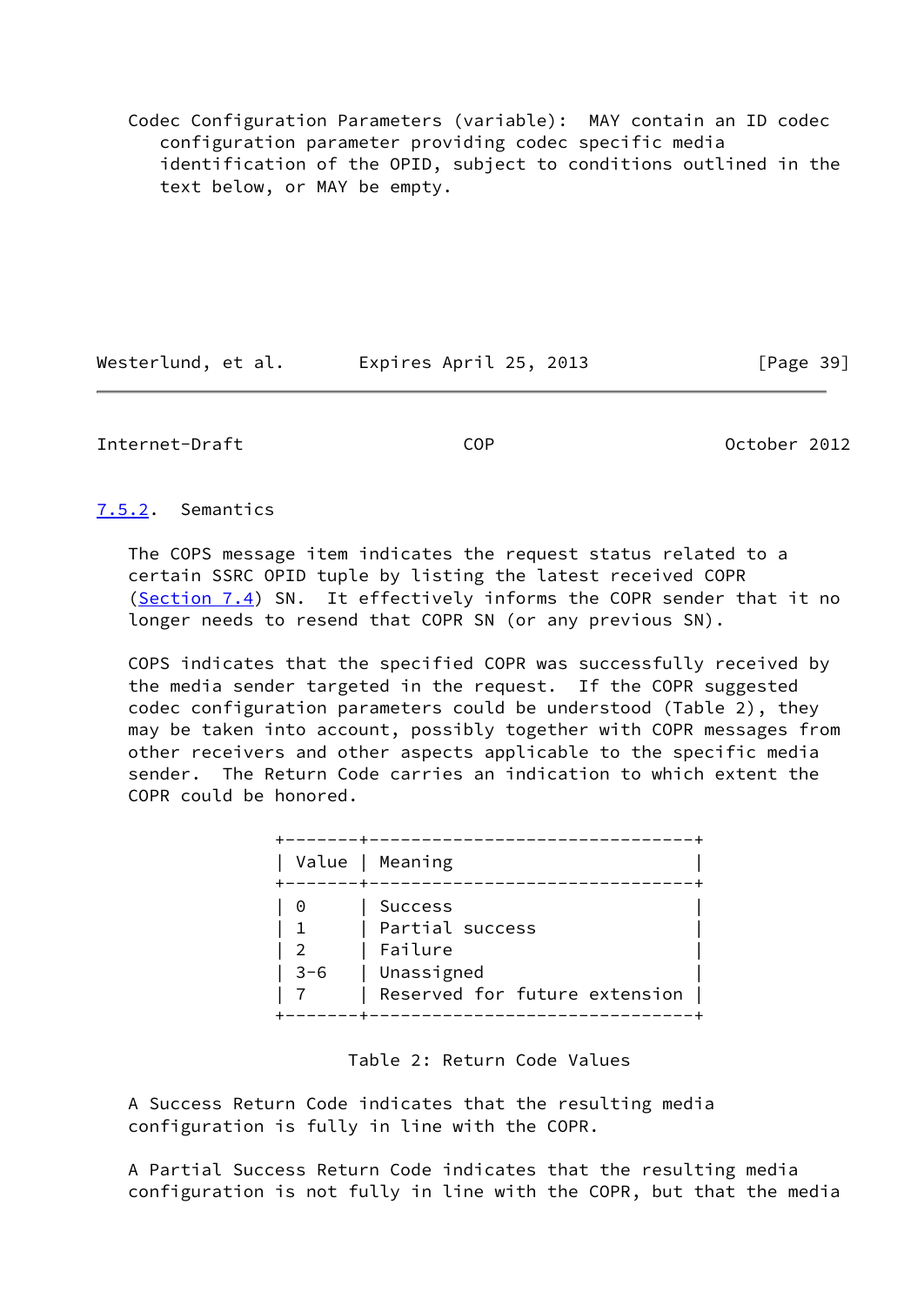sender regards the COPR to be sufficiently well represented by one or more of the existing operation points.

 A Failure Return code indicates that the media sender failed to take the COPR into account, either due to some error condition or because no media stream could be created or changed to comply.

 The Reason Values defined below are independent of Return Code, but all reasons may not be meaningful with all return codes. More reasons MAY be defined in extensions to this specification.

| Westerlund, et al. | Expires April 25, 2013 | [Page 40] |
|--------------------|------------------------|-----------|
|--------------------|------------------------|-----------|

# Internet-Draft COP October 2012

|          | Value   Meaning                                          |
|----------|----------------------------------------------------------|
| 0        | <b>Success</b>                                           |
|          | Unknown OPID                                             |
| 2        | Too many operation points                                |
| 3        | Request violates capability limits                       |
| 4        | Too old operation point version                          |
| 5        | Unknown parameter type                                   |
| 6        | Parameter value too long                                 |
|          | Invalid comparison type                                  |
| 8        | One or more parameter values in the request were changed |
| $9 - 31$ | Unassigned                                               |

# Table 3: Reason Values

 COPS is typically sent without any codec configuration parameters. When the N flag was set in the related COPR, a non-failing COPS MUST include an ID parameter ( $Section 8.3$ ) identifying the actual sub stream that the media sender considers applicable to the COPR. The OPID used by that sub-stream can be found through examining ID parameters of subsequent COPN from the same media source for ID values matching the one in COPS.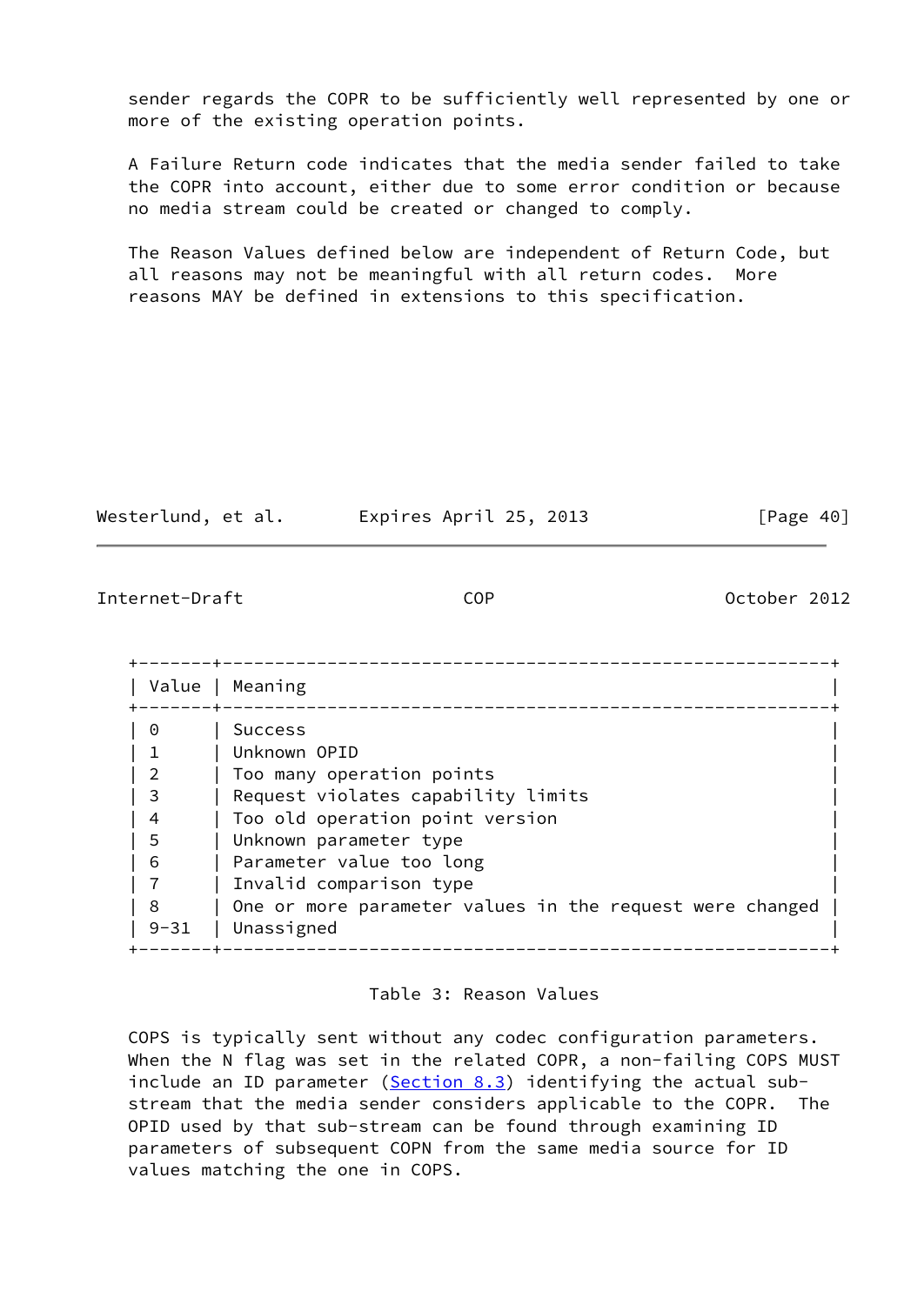Senders implementing this specification MUST NOT use any other codec configuration parameter types than ID in a COPS message. The contained ID parameter points to the specific media (sub-)stream that the media sender regards as applicable to the COPR.

 When a COPR receiver has received multiple COPR messages from a single COPR source with the same OPID but with several different values of Version and/or SN, and for which it has not yet sent a COPS, it SHALL only send COPS for the COPR with the Highest SN, taking field wrap of those two fields into account.

<span id="page-46-0"></span>[7.5.3](#page-46-0). Timing Rules

 COPS SHALL be sent at the earliest opportunity after having received a COPR, with the following exception:

 A media sender that receives a COPR with a previously received OPID, Version, and SN closely after sending a COPS for that same OPID, Version, and SN (within 2 times the longest observed round trip time, plus any AVPF-induced packet sending delays), SHOULD await a repeated COPR before scheduling another COPS transmission for that OPID, Version, and SN.

| Westerlund, et al. | Expires April 25, 2013 | [Page 41] |
|--------------------|------------------------|-----------|
|--------------------|------------------------|-----------|

Internet-Draft COP October 2012

 The exception is introduced to avoid unnecessary COPS transmission when there is a chance that already sent COPS or COPN may satisfy or invalidate the COPR.

<span id="page-46-1"></span>[7.6](#page-46-1). Handling in Mixers and Translators

<span id="page-46-2"></span>[7.6.1](#page-46-2). COPN

 Any media sender, including mixers and translators, that sends RTP media marked with it's own SSRC and that implements this specification SHALL also be prepared to send COPN, even if it is not the originating media source. As a result of that, such media sender may have to send updated COPN whenever the included media sources (CSRC) changes, subject to rules laid out above [\(Section 7.3.2](#page-35-0)). Note that this can be achieved in different ways, for example by forwarding (possibly cached) COPN from the included CSRC when the mixer is not performing transcoding.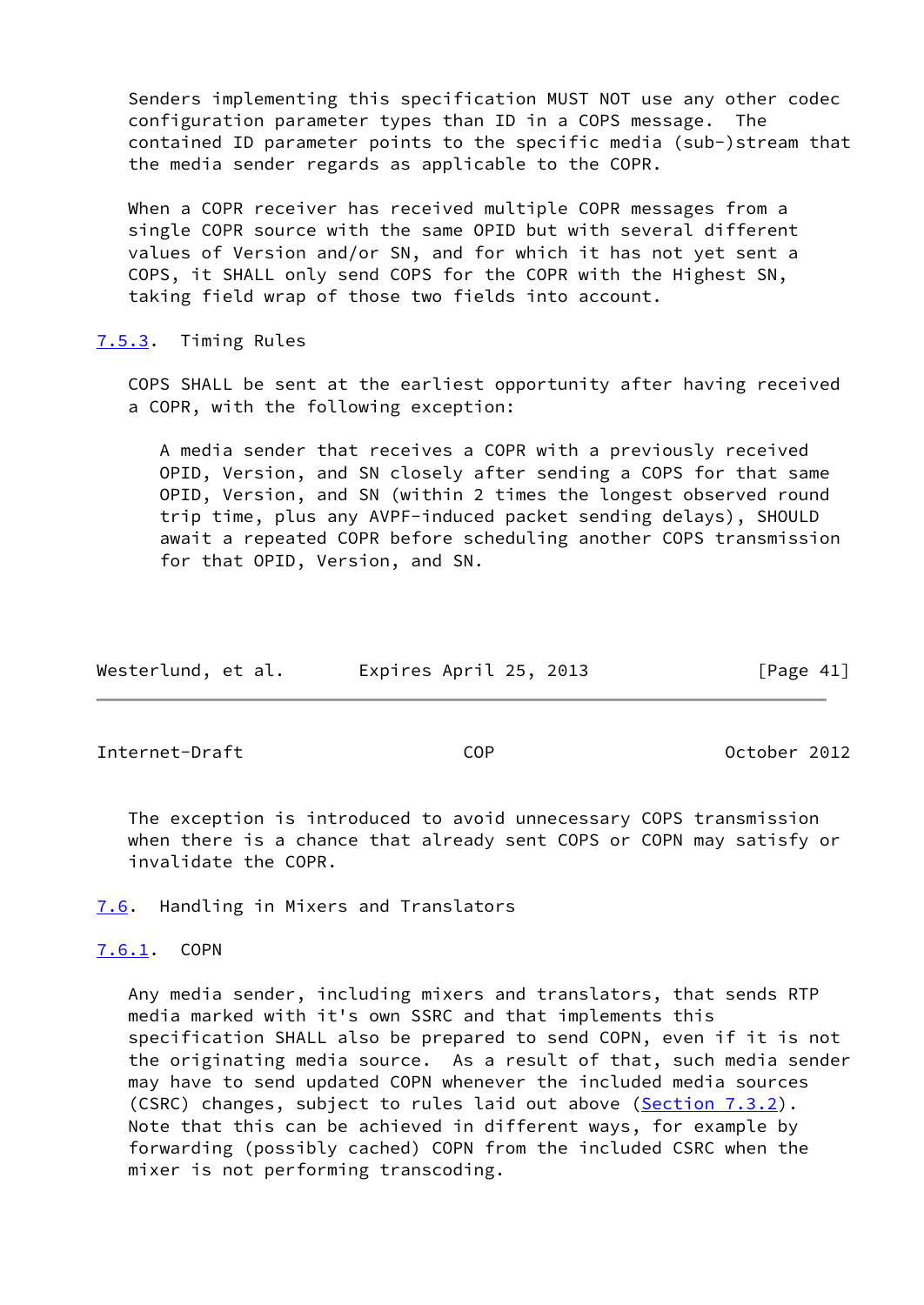In cases where a mixer or translator needs to forward a COPR from one side (A) to the other (B) (as described in **Section 7.6.2**), the COPN sent to the A side MAY need to be delayed until the mixer or translator has received a corresponding COPN from the B side, as indicated in Figure 13 below.

|                     | +-------+ 1. COPR +-------+ 2. COPR +-------+ |  |
|---------------------|-----------------------------------------------|--|
|                     | │ │ │-------->│ │ -------->│ │                |  |
|                     | A   4. COPN   Mixer   3. COPN   B             |  |
|                     | │ │ │ │<--------│ │ │<--------│ │ │           |  |
| $+ - - - - - - - +$ |                                               |  |

Figure 13: Mixer delay of COPN

 If a mixer or translator has decided to act partially (modify the media stream with respect to some parameter types, but not all) on a received COPR from the A side, and a COPN is received from the B side indicating that the current media modifications are no longer necessary, the mixer or translator SHOULD cease it's own actions that are no longer needed. It SHOULD then also issue a COPN describing the new situation to the A side, as indicated in Figure 14 below.



Figure 14: Mixer update of COPN

Westerlund, et al. Expires April 25, 2013 [Page 42]

Internet-Draft COP October 2012

# <span id="page-47-0"></span>[7.6.2](#page-47-0). COPR

 A mixer or media translator that implements this specification and encodes content sent to the media receiver issuing the COPR SHALL consider the request to determine if it can fulfill it by changing its own encoding parameters. A mixer encoding for multiple session participants will need to consider the joint needs of all participants when generating a COPR on its own behalf towards the media sender.

A mixer or translator able to fulfill the COPR partially MAY act on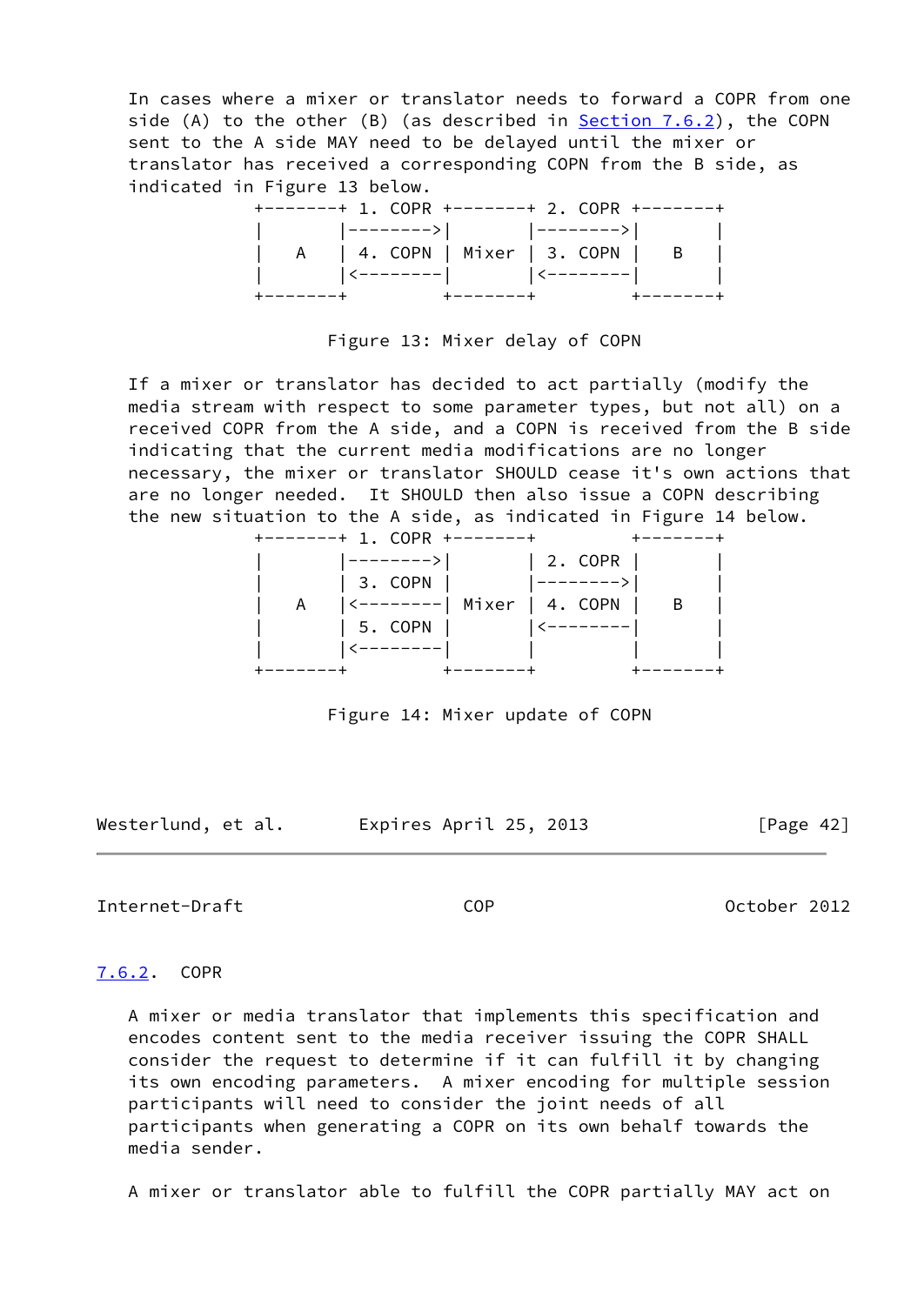the parts it can fulfill (and SHALL then send COPS and COPN accordingly), but SHOULD anyway forward the unaltered COPR towards the media sender, since it is likely most efficient to make the necessary codec configuration parameter changes directly at the original media source.

 A media translator that does not act on COP messages will forward them unaltered, according to normal translator rules.

# <span id="page-48-1"></span>[7.6.3](#page-48-1). COPS

 A mixer or media translator that implements this specification, encoding content sent to media receivers and that acts on COPR SHALL also report using COPS, just like any other media sender. An RTP translator not knowing or acting on COPR will forward all COP messages unaltered, according to normal RTP translator rules.

<span id="page-48-0"></span>[8](#page-48-0). Parameter Types

 This section defines the general codec configuration parameter (CCP) TLV format. Then a number of different parameter formats are defined. It is expected that a number of additional CCPs will be defined in the future as the needs of different codecs are explored or developed.

<span id="page-48-2"></span>[8.1](#page-48-2). Parameter Format

 COP message items MAY contain one or more codec configuration parameters, encoded in TLV (Type-Length-Value) format, which SHOULD then be interpreted as simultaneously applicable to the defined operation point. Parameter values MUST be byte-aligned.

| Westerlund, et al. | Expires April 25, 2013                                          | [Page $43$ ] |
|--------------------|-----------------------------------------------------------------|--------------|
| Internet-Draft     | <b>COP</b>                                                      | October 2012 |
| 0                  | 0 1 2 3 4 5 6 7 8 9 0 1 2 3 4 5 6 7 8 9 0 1 2 3 4 5 6 7 8 9 0 1 |              |
| ParamType          | C   Length                                                      |              |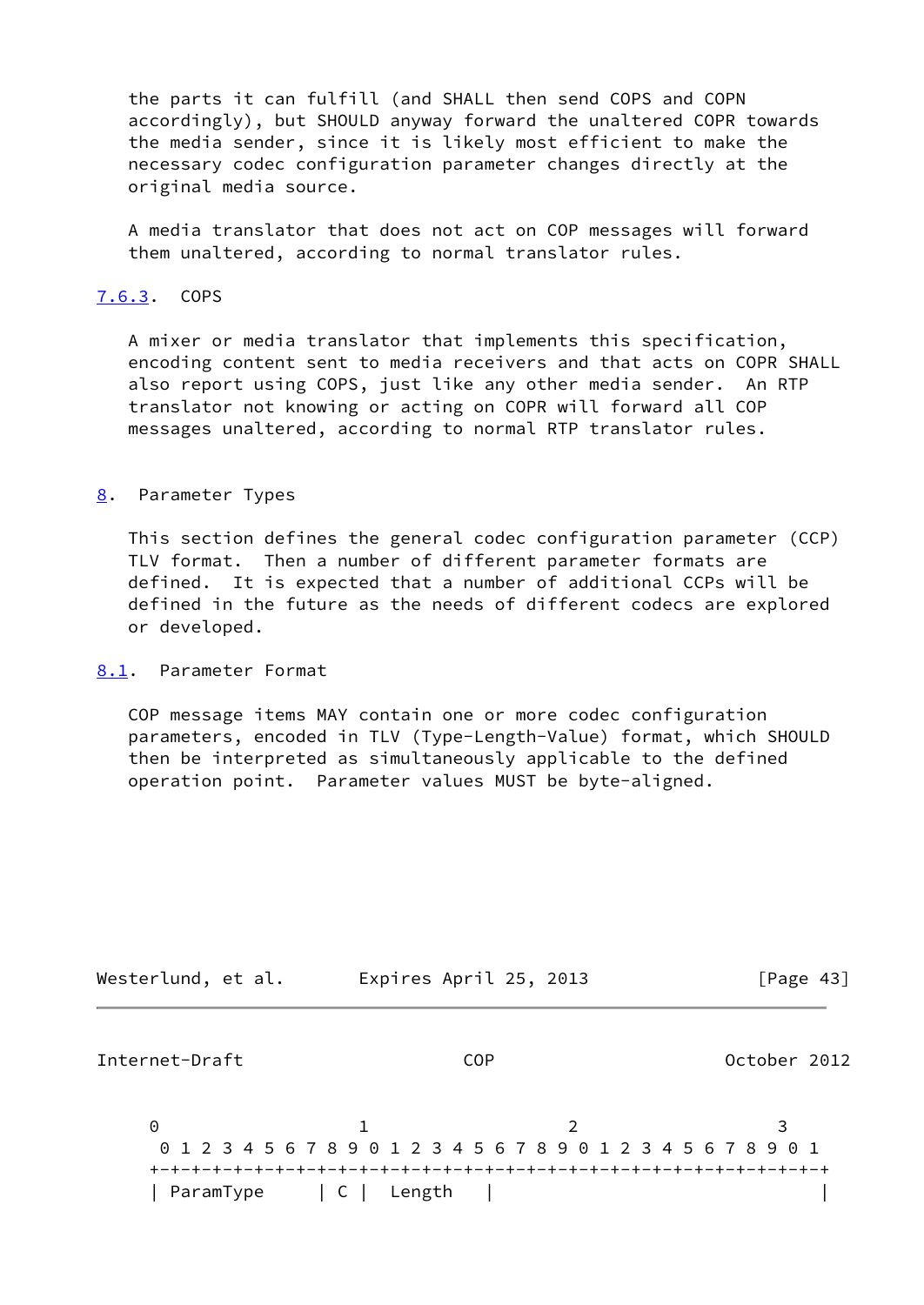| Parameter Value |  |
|-----------------|--|
|                 |  |
|                 |  |
|                 |  |

Figure 15: Codec parameter format

- ParamType (8 bits): The codec configuration parameter type, encoded as defined in Table 4 and possible extensions to this specification. A parameter with an unknown ParamType SHALL be ignored on reception in a COPN and SHALL either be reported as unknown in COPS or be ignored when received in COPR.
- C (2 bits): Comparison Type, encoded as defined in Table 5, unless specified otherwise by individual ParamType definitions. The Comparison Type specifies what type of restriction the codec configuration parameter value expresses and how it should be compared to other codec configuration parameter values of the same ParamType.
	- Exact: The parameter value is an exact value, and no other values are acceptable. MUST NOT be used together with any other Comparison Types for the same ParamType.
	- Minimum: The parameter value is an inclusive minimum restriction. MAY be used together with Maximum and/or Target Comparison Types for the same ParamType. If no minimum restriction is specified, no specific minimum restriction exist.
	- Maximum: The parameter value is an inclusive maximum restriction. MAY be used together with Minimum and/or Target Comparison Types for the same ParamType. If no maximum restriction is specified, no specific maximum restriction exist.
	- Target: The parameter value is a preferred target value, but other values within a specified range are acceptable. This type MUST be used together with at least one of Minimum and Maximum Comparison Types for the same ParamType. If no target is specified, no specific preference exist.

Westerlund, et al. Expires April 25, 2013 [Page 44]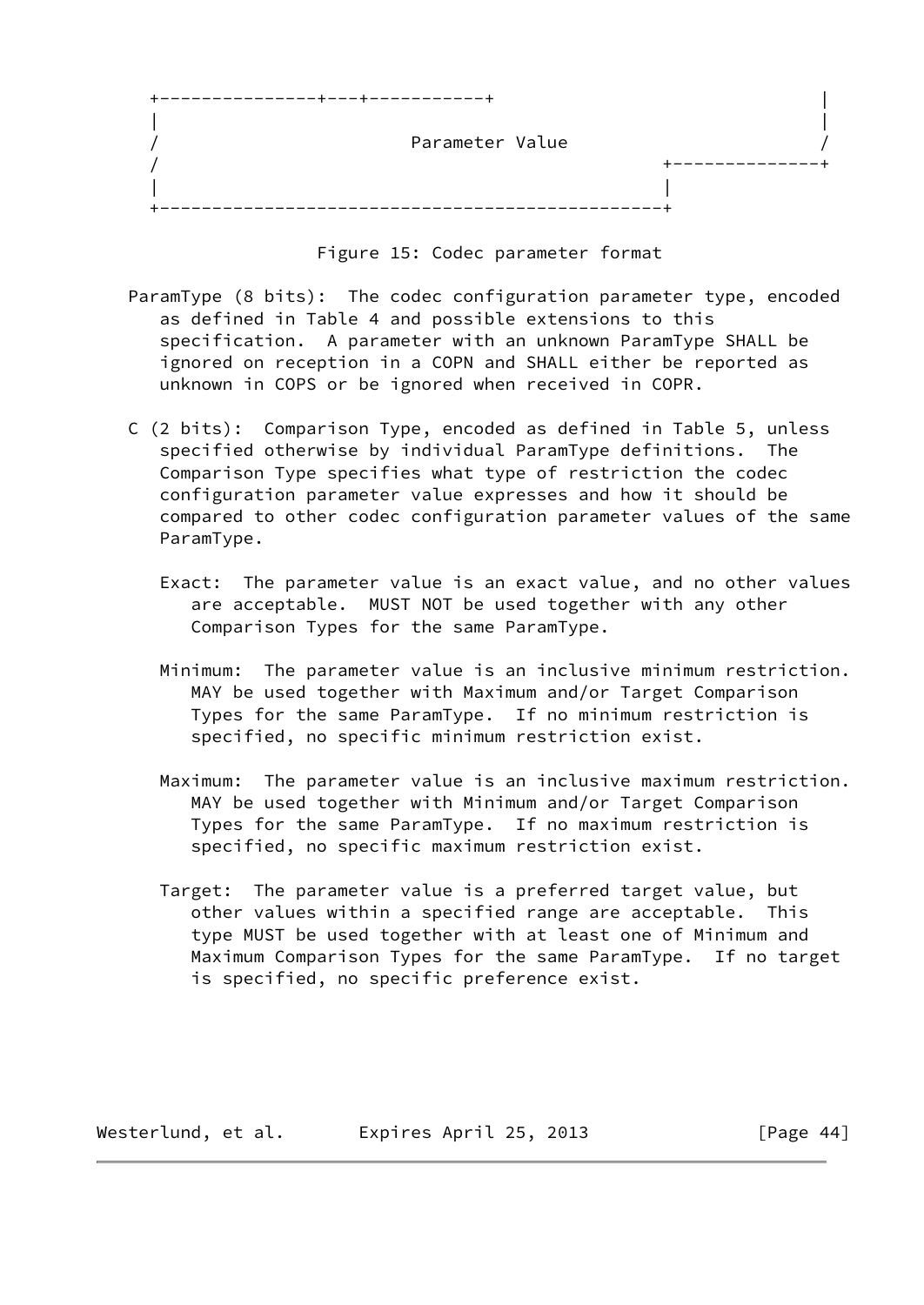- Length (6 bits): The parameter value Length in bytes, excluding the ParamType and the Length field itself. A Length of 0 indicates that the parameter has no value, effectively constituting a wild carded parameter that can take on any value (expresses no specific restriction). This is also the RECOMMENDED way to explicitly remove a previously effective restriction.
- Parameter Value (variable length): The actual parameter value, encoded in a format defined by the specific ParamType definition.

 The meaning of Multiple codec configuration parameters with the same ParamType and the same Comparison Type included as part of the same operation point is undefined and SHALL NOT be used.

 A codec configuration parameter that is encoded in a way (including incorrectly) that cannot be interpreted by the receiver SHALL be ignored.

 The below parameters encoded as signed or unsigned integers uses a variable size representation in the value field. It is RECOMMENDED to only include the minimal number of bytes necessary to represent the value that is to be included in the parameter TLV. The length field in the parameter TLV will explicitly indicate how many bytes are present in the value field. All parameters using a variable size representation of their value MUST define the maximum number of bytes possible to include in the value field.

The ParamType values and the SDP tags (see [Section 9\)](#page-66-0) for the codec configuration parameter types defined in this specification are listed below.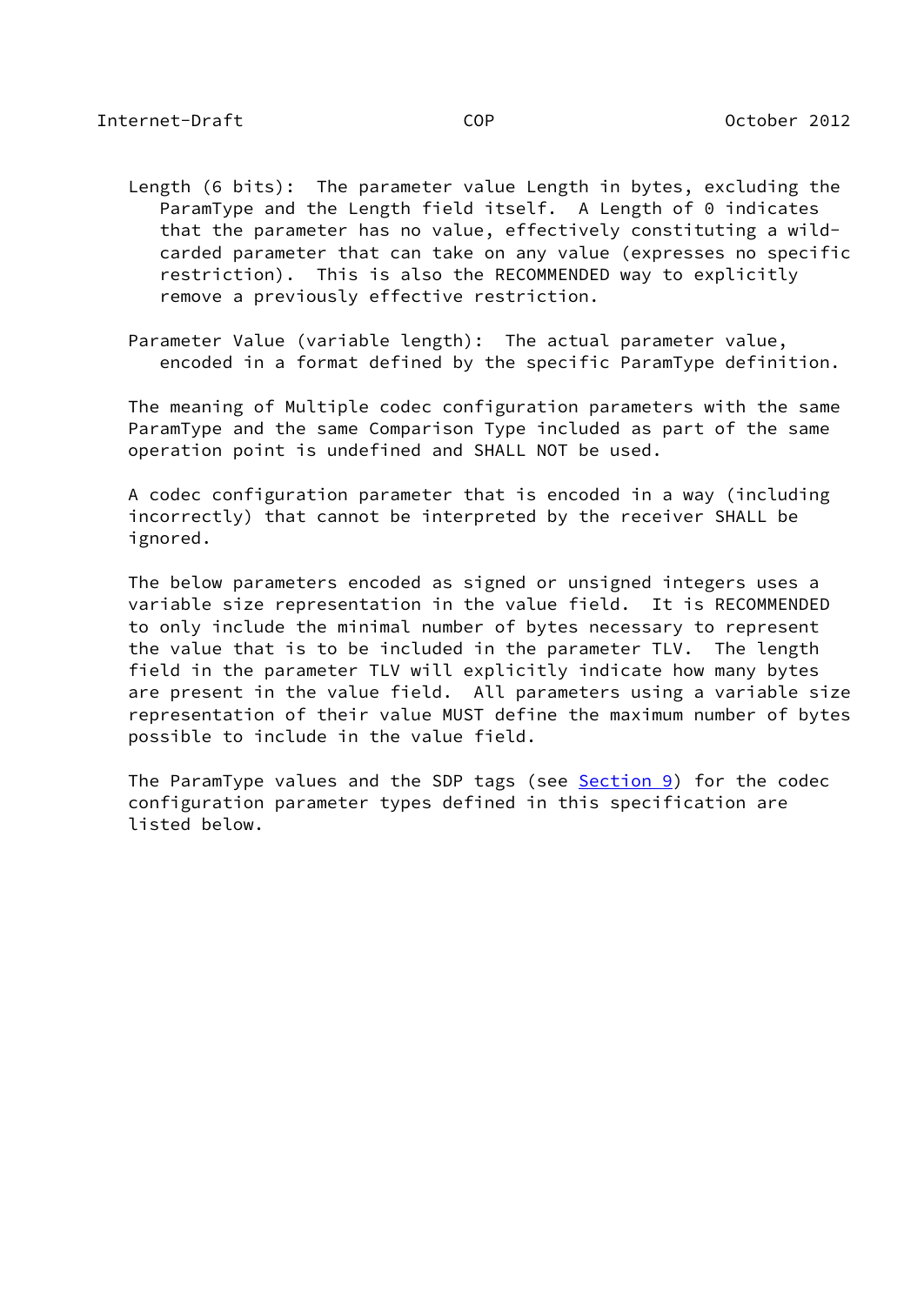Internet-Draft COP COP 0ctober 2012

| Value  | Meaning                       | Tag          |
|--------|-------------------------------|--------------|
| 0      | ALT                           | alt          |
|        | ΙD                            | id           |
| 2      | Payload Type                  | рt           |
| 3      | Bitrate                       | bitrate      |
| 4      | Token Bucket Size             | token-bucket |
| 5      | Framerate                     | framerate    |
| 6      | Horizontal Pixels             | hor-size     |
|        | Vertical Pixels               | ver-size     |
| 8      | Sample Aspect Ratio           | sar          |
| 9      | Picture Aspect Ratio          | par          |
| 10     | Channels                      | channels     |
| 11     | Sampling Rate                 | sampling     |
| 12     | Maximum RTP Packet Size       | max-rtp-size |
| 13     | Maximum RTP Packet Rate       | max-rtp-rate |
| 14     | Frame Aggregation             | aggregate    |
| 15-254 | Undefined                     |              |
| 255    | Reserved for future extension |              |

# Table 4: Parameter Type Values

 The values of the defined parameter value comparison type are listed below.

|                            | Value   Meaning                       |
|----------------------------|---------------------------------------|
| 0<br>$\overline{2}$<br>- 3 | Exact<br>Minimum<br>Maximum<br>Target |

Table 5: Comparison Type Values

 The following sub-sections describe the syntax and semantics of the different codec configuration parameter types defined in this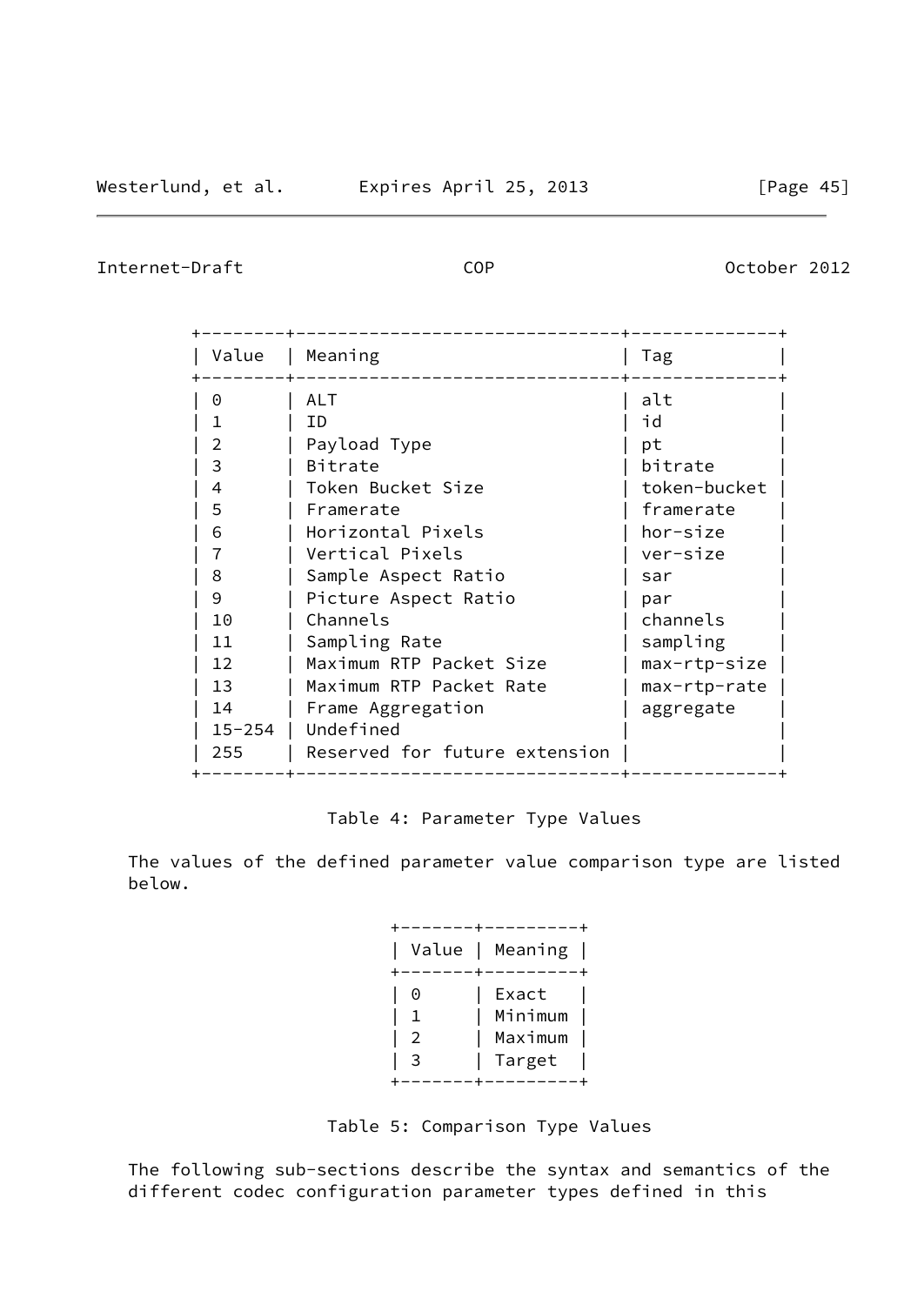specification.

 Unless explicitly specified in the sub-sections below, or in extensions to this specification, all parameter type values are binary encoded unsigned integers, most significant byte first (for multi-byte values).

Westerlund, et al. Expires April 25, 2013 [Page 46]

Internet-Draft COP October 2012

# <span id="page-52-0"></span>[8.2](#page-52-0). ALT

 This codec parameter type is a special parameter, separating the codec configuration parameters preceding it from the ones that follow into two separate, alternative operation points.

Type Value: 0

Tag: alt

Unit: Not applicable.

 Semantics: A special parameter expressing an "alternative" relation between the parameters preceding it and the parameters following it. This SHOULD be interpreted as describing two alternate operation points where one and only one SHALL be chosen, with the operation point preceding ALT in the parameter list being preferred. Multiple ALT parameters MAY be used in the same parameter list, in which case each set of parameters to evaluate can be either before the first ALT parameter, between two ALT parameters, or after the last ALT parameter. Evaluating from the top of the list and obeying the above preference rule, the first acceptable set of parameters (not containing any ALT parameter) is the one to choose.

Encoding: Not applicable.

Media Types: All.

 Value Restrictions: MUST be used with the Length field set to 0. Two ALT parameters MUST be separated by at least one parameter other than ALT.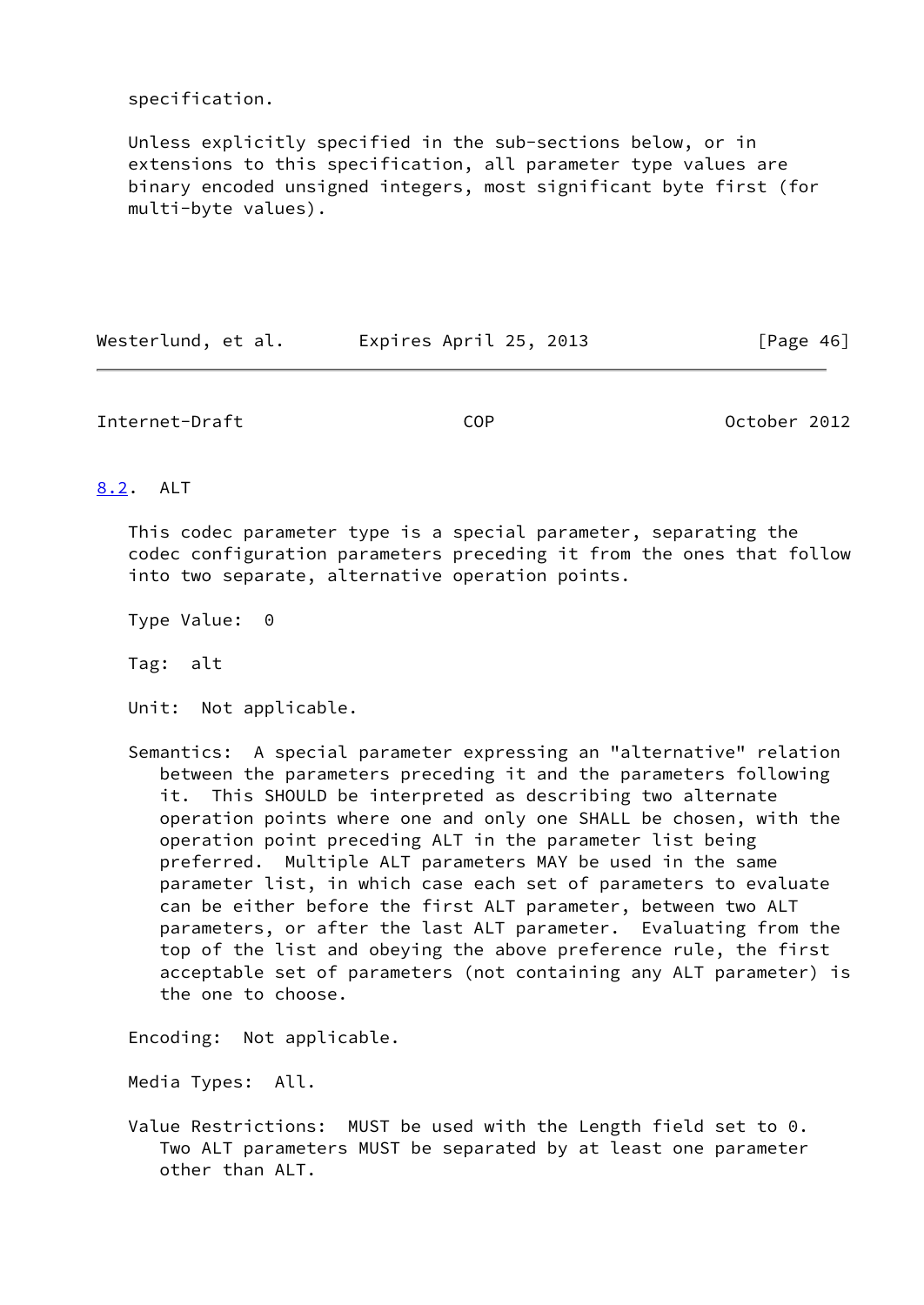Default Value: Not applicable.

Comparison Types: MUST be set to 0.

Note:

# <span id="page-53-0"></span>[8.3](#page-53-0). ID

 This codec parameter type is a special parameter that enables codec specific identification of sub-streams, for example when there are multiple sub-streams in a single SSRC. It can also be used to reference OPID, when the used codec does not support or use sub streams. When used, it SHALL be listed first among the codec parameters used to describe the sub-stream.

| Westerlund, et al.                  | Expires April 25, 2013                                                                                                                                                                                                                                                                                                    | [Page $47$ ] |
|-------------------------------------|---------------------------------------------------------------------------------------------------------------------------------------------------------------------------------------------------------------------------------------------------------------------------------------------------------------------------|--------------|
| Internet-Draft                      | <b>COP</b>                                                                                                                                                                                                                                                                                                                | October 2012 |
| Type Value: 1                       |                                                                                                                                                                                                                                                                                                                           |              |
| Tag: id                             |                                                                                                                                                                                                                                                                                                                           |              |
| Unit: Not applicable.               |                                                                                                                                                                                                                                                                                                                           |              |
|                                     | Semantics: A special parameter describing the, possibly codec<br>specific, media identification for the OPID.                                                                                                                                                                                                             |              |
|                                     | Encoding: If used with non-scalable encoding, it MUST contain an<br>OPID (Section $7.2.1$ ). If used with scalable encoding, this codec<br>specific encoding MUST be defined by Section 10. It MUST be<br>defined to occupy an integer number of bytes, where all bits in<br>the bytes are defined as part of the format. |              |
| Media Types: All.                   |                                                                                                                                                                                                                                                                                                                           |              |
|                                     | Value Restrictions: If used with non-scalable encoding, any OPID<br>restrictions apply. If used with scalable encoding, any<br>restrictions MUST be defined by the definition of the codec<br>specific sub-stream identification definition (Section 10).                                                                 |              |
| Default Value: Not set.             |                                                                                                                                                                                                                                                                                                                           |              |
| Comparison Types: MUST be set to 0. |                                                                                                                                                                                                                                                                                                                           |              |
|                                     |                                                                                                                                                                                                                                                                                                                           |              |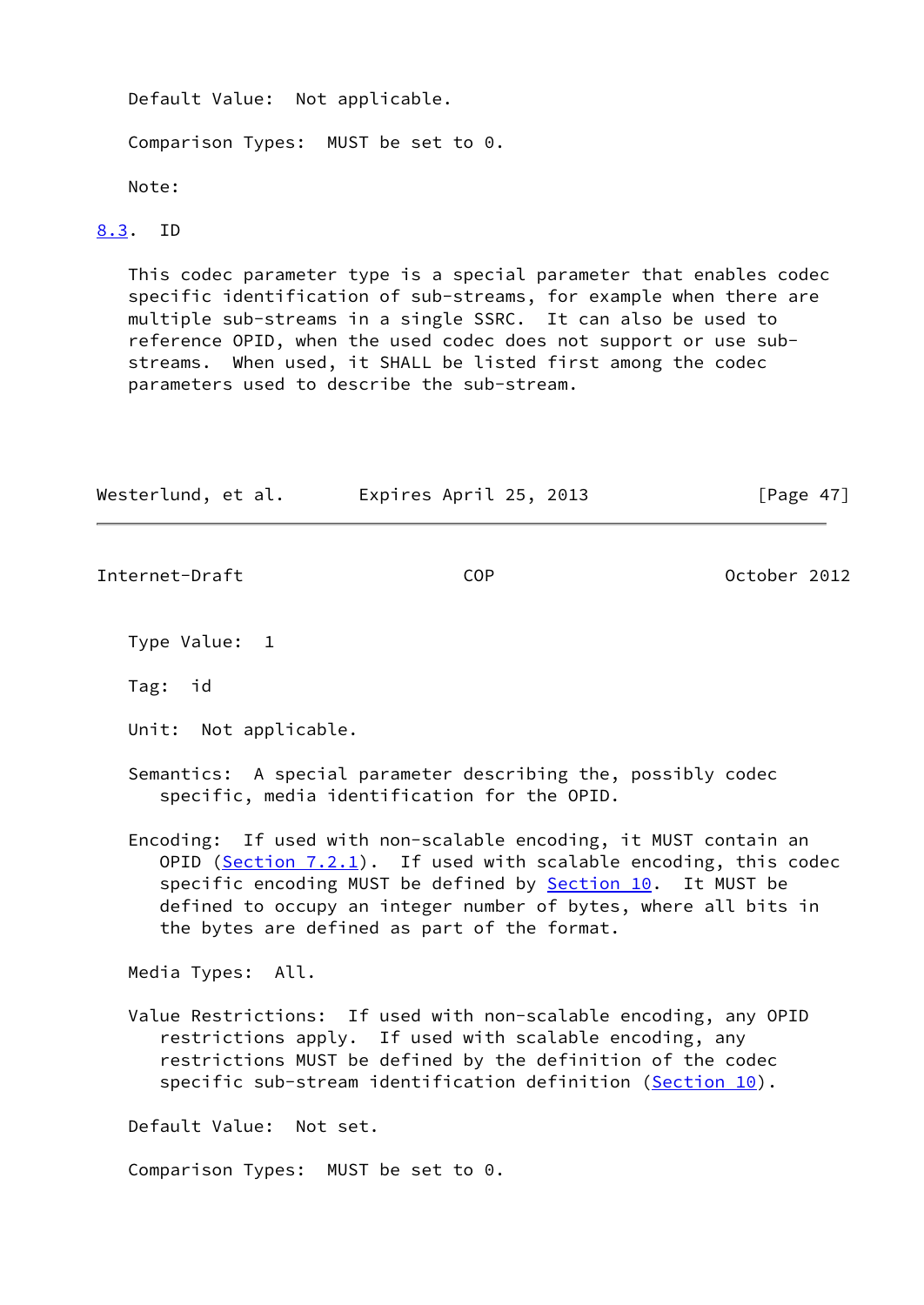- Note: MAY be used whenever there is a need to identify an operation point in codec native format, or when there is a need to map that against an OPID.
- <span id="page-54-0"></span>[8.4](#page-54-0). Payload Type
	- Type Value: 2
	- Tag: pt
	- Unit: Not applicable.
	- Semantics: Referencing the RTP Payload Type to use for the OPID.
	- Encoding: The least significant 7 bits MUST use the same encoding as the RTP Payload Type field in the RTP header. The most significant bit MUST be set to 0.
	- Media Types: All.

|  | Westerlund, et al. | Expires April 25, 2013 | [Page 48] |
|--|--------------------|------------------------|-----------|
|--|--------------------|------------------------|-----------|

Internet-Draft COP October 2012

 Value Restrictions: The same restrictions valid for RTP Payload Type apply, i.e. 7-bit values 0-127. MUST be represented by a single byte in the value field.

Default Value: Not set.

Comparison Types: MUST be set to 0.

- Note: MAY be used whenever there is a need to specify codec configuration parameters valid only for a certain RTP Payload Type. What media type, codec and possible parameters that are described by the RTP Payload Type is outside the scope of this specification, but is typically defined in capability or call setup signaling, for example SDP.
- <span id="page-54-1"></span>[8.5](#page-54-1). Bitrate

Type Value: 3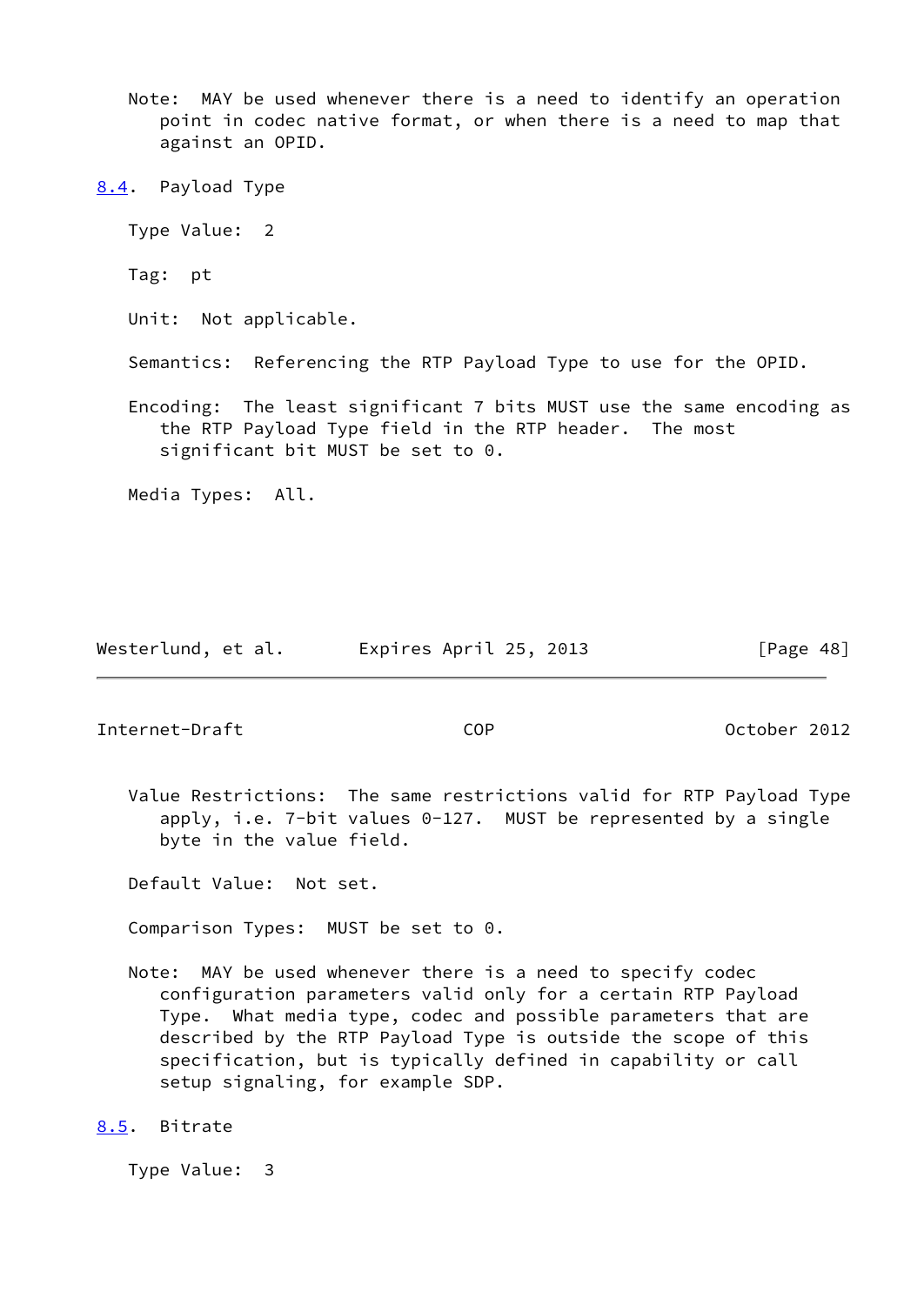Tag: bitrate

Unit: Bits per second.

 Semantics: Media level per second average media bitrate, excluding IP/UDP/RTP overhead, but including RTP payload headers (similar to b=TIAS from SDP signaling [\[RFC3890](https://datatracker.ietf.org/doc/pdf/rfc3890)]), rounded up to the closest integer.

 Encoding: Binary encoded unsigned integer, most significant byte first.

Media Types: All.

- Value Restrictions: A value of 0 MAY be used. The largest value allowed is what is possible to represent in a 64-bit unsigned integer value, i.e. a value between 0 and 18,446,744,073,709,551,615.
- Default Value: Maximum value computed from capability or call setup signaling, e.g. b= parameter from SDP. Note that it is often not possible to achieve more than a rough estimation from such computation.
- Comparison Types: All. The Exact comparison type is meaningful only for streams that are able to produce a set of predictable (e.g. constant) packet sizes, sent at predictable (e.g. constant) inter packet intervals.

| Westerlund, et al. | Expires April 25, 2013 | [Page 49] |
|--------------------|------------------------|-----------|
|                    |                        |           |

#### Internet-Draft COP October 2012

 Note: This parameter used with a maximum comparison type parameter is significantly similar to CCM Temporary Maximum Media Bit Rate (TMMBR). When being used with a maximum or exact comparison type value of 0, it is also significantly similar to PAUSE [[I-D.westerlund-avtext-rtp-stream-pause](#page-83-0)]. Compared to those, this parameter conveys significant extra information through the relation to other parameters applied to the same operation point, as well as the possibility to express other restrictions than a maximum limit. When CCM TMMBR is supported in addition to this specification, the Bitrate parameters from all operation points within each SSRC should be considered and CCM TMMBR messages SHOULD be sent for those SSRC that are found to be in the bounding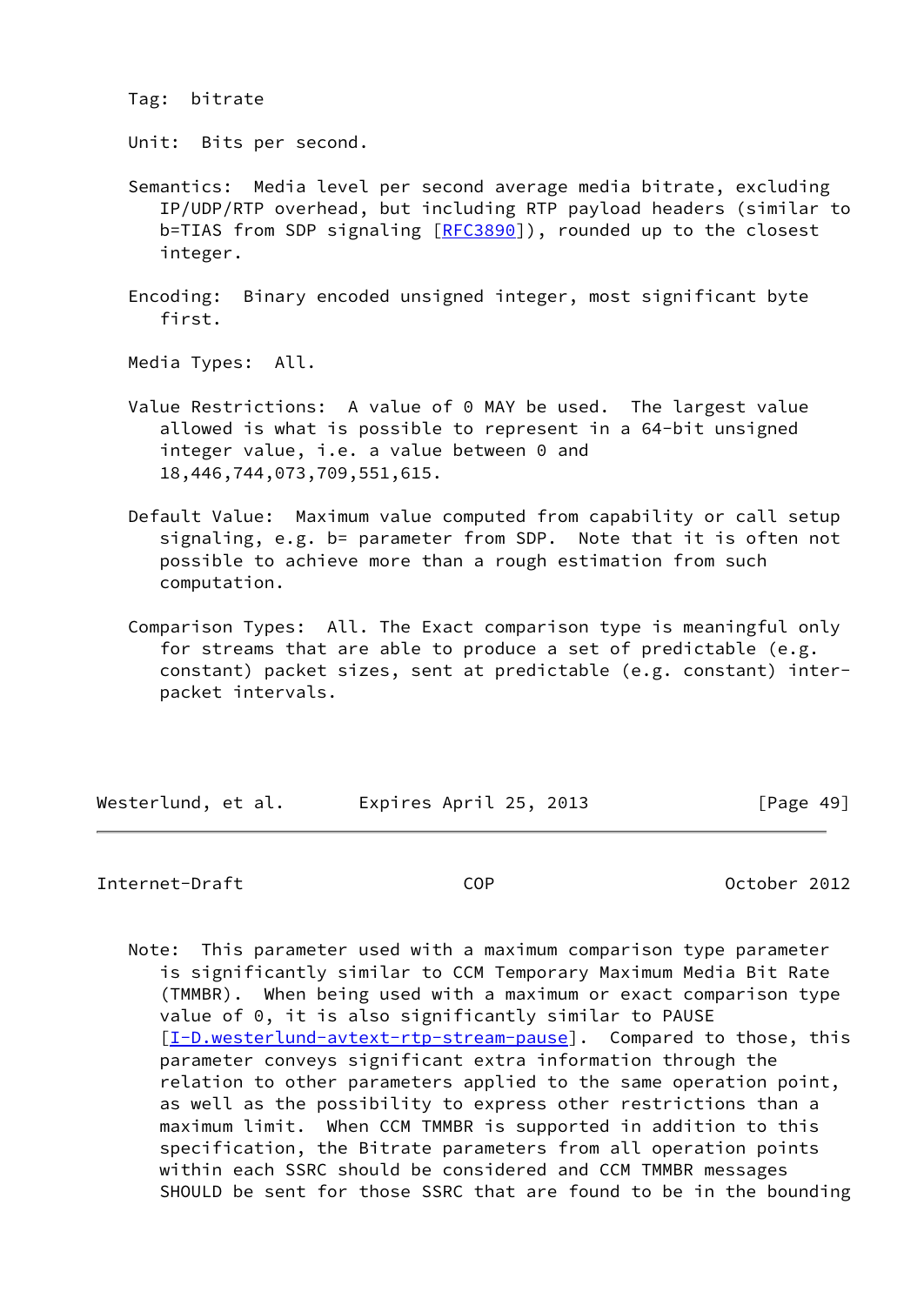set (see CCM [\[RFC5104\], section](https://datatracker.ietf.org/doc/pdf/rfc5104#section-3.5.4.2) 3.5.4.2). When PAUSE is supported in addition to this specification, the Bitrate parameters from all operation points within each SSRC should be considered and CCM PAUSE messages SHOULD be sent for those SSRC that contain only operation points that are limited by a Bitrate maximum value of 0. There only difference between setting the bitrate to 0 and removing the OPID entirely is that increasing the bitrate from 0 just requires the bitrate parameter to be sent again, while re activating a removed OPID requires it to be fully re-defined including all other parameters that are included in the OPID.

<span id="page-56-0"></span>[8.6](#page-56-0). Token Bucket Size

Type Value: 4

Tag: token-bucket

Unit: Bytes.

- Semantics: Media level token bucket [\[RFC2212](https://datatracker.ietf.org/doc/pdf/rfc2212)] size excluding IP/UDP/ RTP overhead, but including RTP payload headers, describing the bitrate variability over time as described in [[I-D.westerlund-mmusic-sdp-bw-attribute](#page-83-1)]. This parameter can be combined with the parameter bitrate [\(Section 8.5](#page-54-1)) (above) to provide token bucket fill rate plus bucket size for a complete token bucket model.
- Encoding: Binary encoded unsigned integer, most significant byte first.

Media Types: All.

Value Restrictions: A value of 0 is generally not meaningful and SHOULD NOT be used. Values that can be represented using a 32-bit unsigned integer, i.e. 0 to 4,294,967,295.

| Westerlund, et al. | Expires April 25, 2013 | [Page 50] |
|--------------------|------------------------|-----------|
|--------------------|------------------------|-----------|

Internet-Draft COP October 2012

Default Value: 4096 bytes.

Comparison Types: Maximum, Target.

Note: Changing the token bucket size does not imply changing the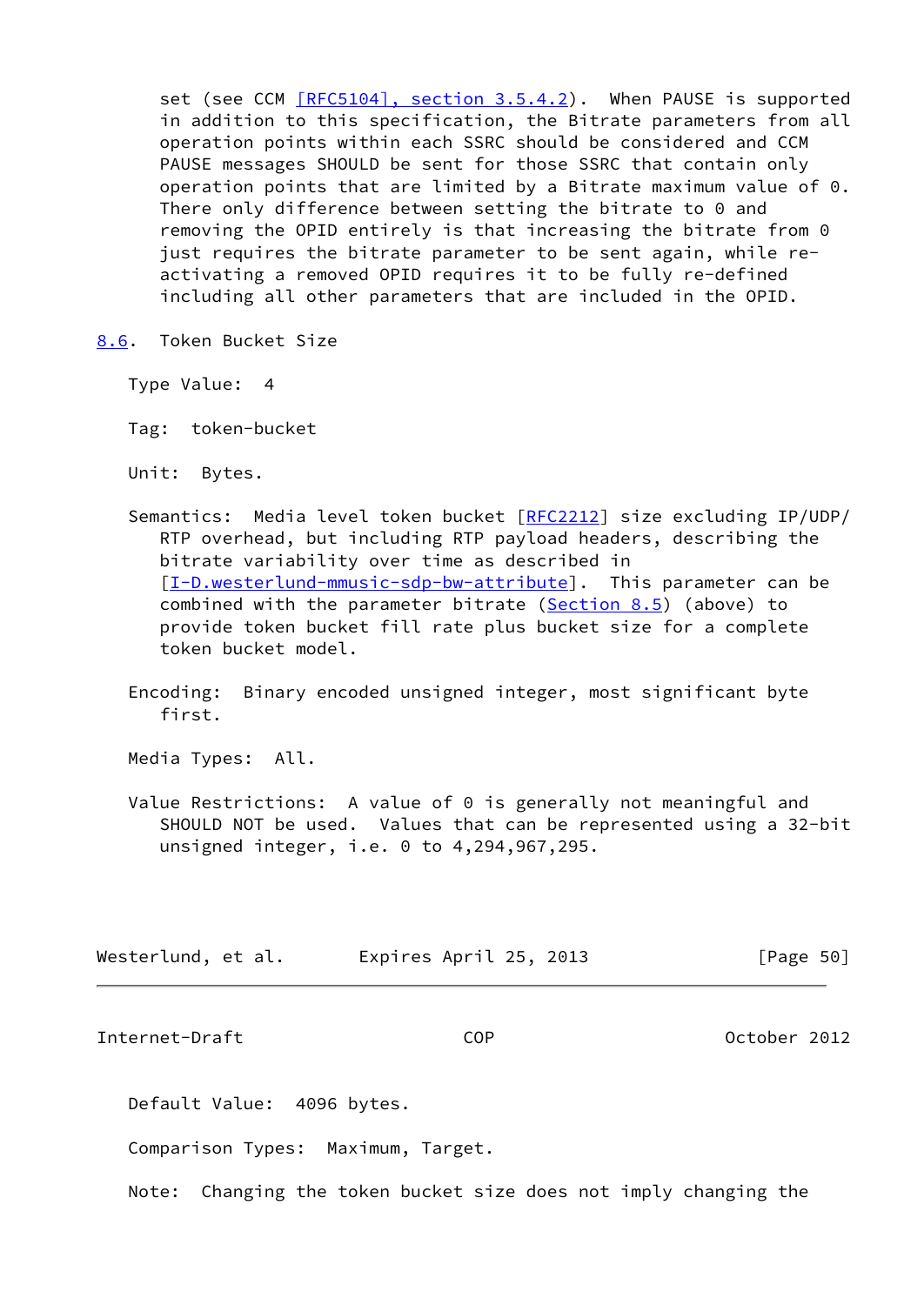average bitrate, it just changes the acceptable average bitrate variation over time.

<span id="page-57-0"></span>[8.7](#page-57-0). Framerate

Type Value: 5

Tag: framerate

 Unit: 100th of a Hz. This definition allows e.g. distinguishing between video encoded at 30 Hz (two-byte value 3000) and 29.97 Hz (two-byte value 2997). It also allows for high speed video cameras, like 1000 Hz (three-byte value 100000), and slow-scan down to one frame every 100 seconds (one-byte value 1).

Semantics: The number of media frames to render per second.

- Encoding: Binary encoded unsigned integer, most significant byte first.
- Media Types: Mainly intended for video and timed image media types, but MAY be used also for other media types.
- Value Restrictions: A value of 0 MAY be used, meaning single-frame, request based encoding (request procedure is out of scope for this specification). Values that can be represented using a 32-bit unsigned integer, i.e. 0 to 42,949,672.95 Hz.
- Default Value: Maximum allowed by call setup and/or capability signaling, e.g. a=framerate parameter from SDP [[RFC4566](https://datatracker.ietf.org/doc/pdf/rfc4566)], or codec-specific configuration.

Comparison Types: All.

 Note: A media frame is typically a set of semantically grouped samples, e.g. the relation that a video image has to its individual pixels, or the relation that an audio frame has to individual audio samples. The value applies to encoded media framerate, not the packet rate ([Section 8.15\)](#page-64-0) that may also be changed as a result of different Frame Aggregation ([Section 8.16\)](#page-65-0). When the COP end-point also makes use of CCM [\[RFC5104](https://datatracker.ietf.org/doc/pdf/rfc5104)] TSTR/TSTN, COPN with this parameter MAY be used in combination with TSTN to explicitly indicate what framerate setting the TSTR resulted in,

| Westerlund, et al. | Expires April 25, 2013 | [Page 51] |
|--------------------|------------------------|-----------|
|--------------------|------------------------|-----------|

Internet-Draft COP October 2012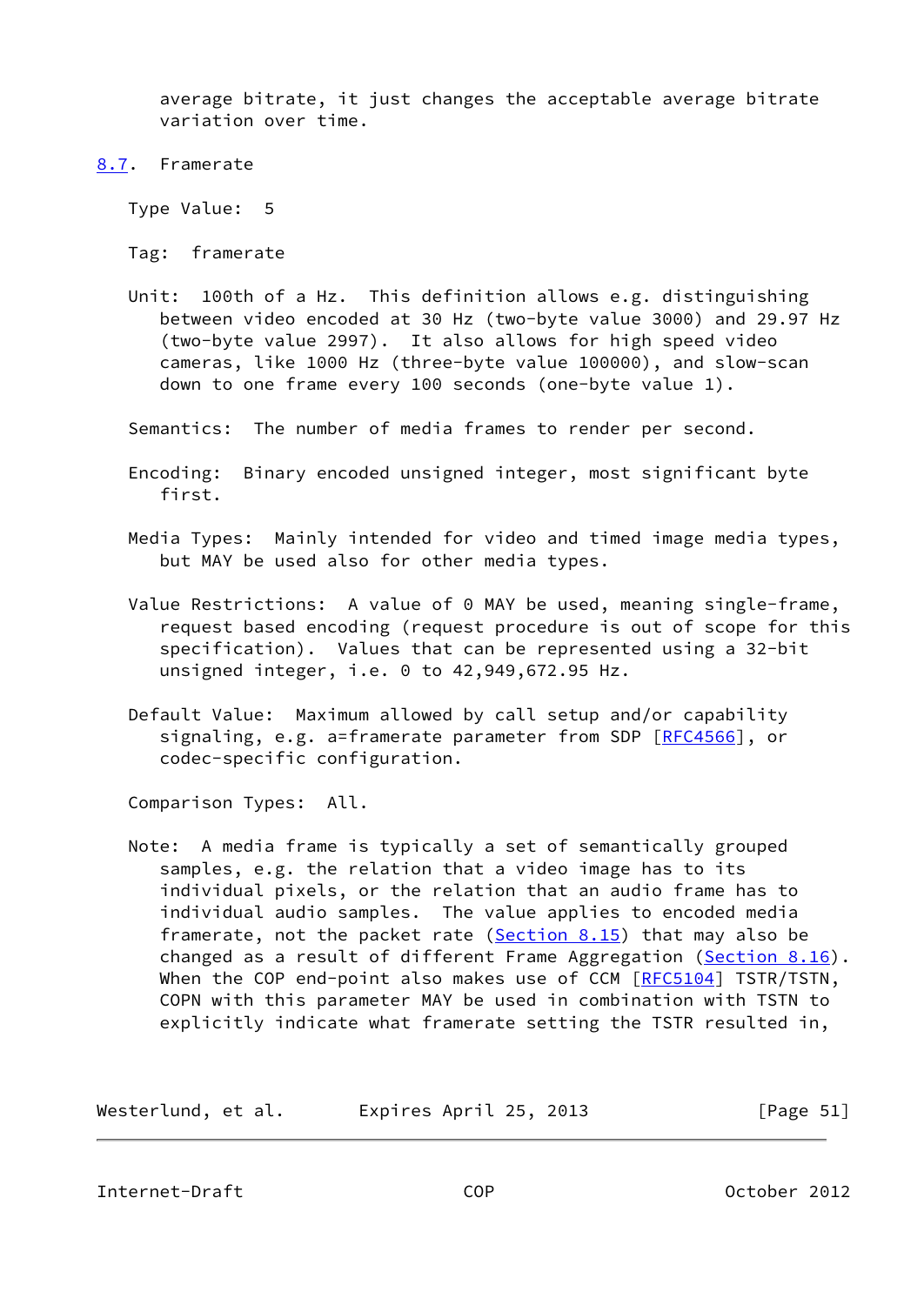making it possible for the TSTR sender to adjust the used, relative TSTR scale to more closely match what framerate was actually received.

<span id="page-58-0"></span>[8.8](#page-58-0). Horizontal Pixels

Type Value: 6

Tag: hor-size

Unit: Pixels.

Semantics: Horizontal image size.

 Encoding: Binary encoded unsigned integer, most significant byte first.

Media Types: Video and image.

- Value Restrictions: The meaning of the value 0 is not defined and SHALL NOT be used.
- Default Value: Maximum allowed by call setup and/or capability signaling. Values that can be represented using a 32-bit unsigned integer, i.e. 1 to 4,294,967,295.

Comparison Types: All.

 Note: The pixel and picture aspect ratios cannot be changed with this parameter. Video encoders can typically describe both pixel and picture aspect ratios as part of the encoded media stream. If the COP end-point supports imageattr signaling  $[REC6236]$ , values for this parameter SHOULD be chosen only among the negotiated set in the SDP, and should be done so both for the media receiving COPR sender and the media sending COPN sender, according to imageattr values for the affected media stream direction.

<span id="page-58-1"></span>[8.9](#page-58-1). Vertical Pixels

Type Value: 7

Tag: ver-size

Unit: Pixels.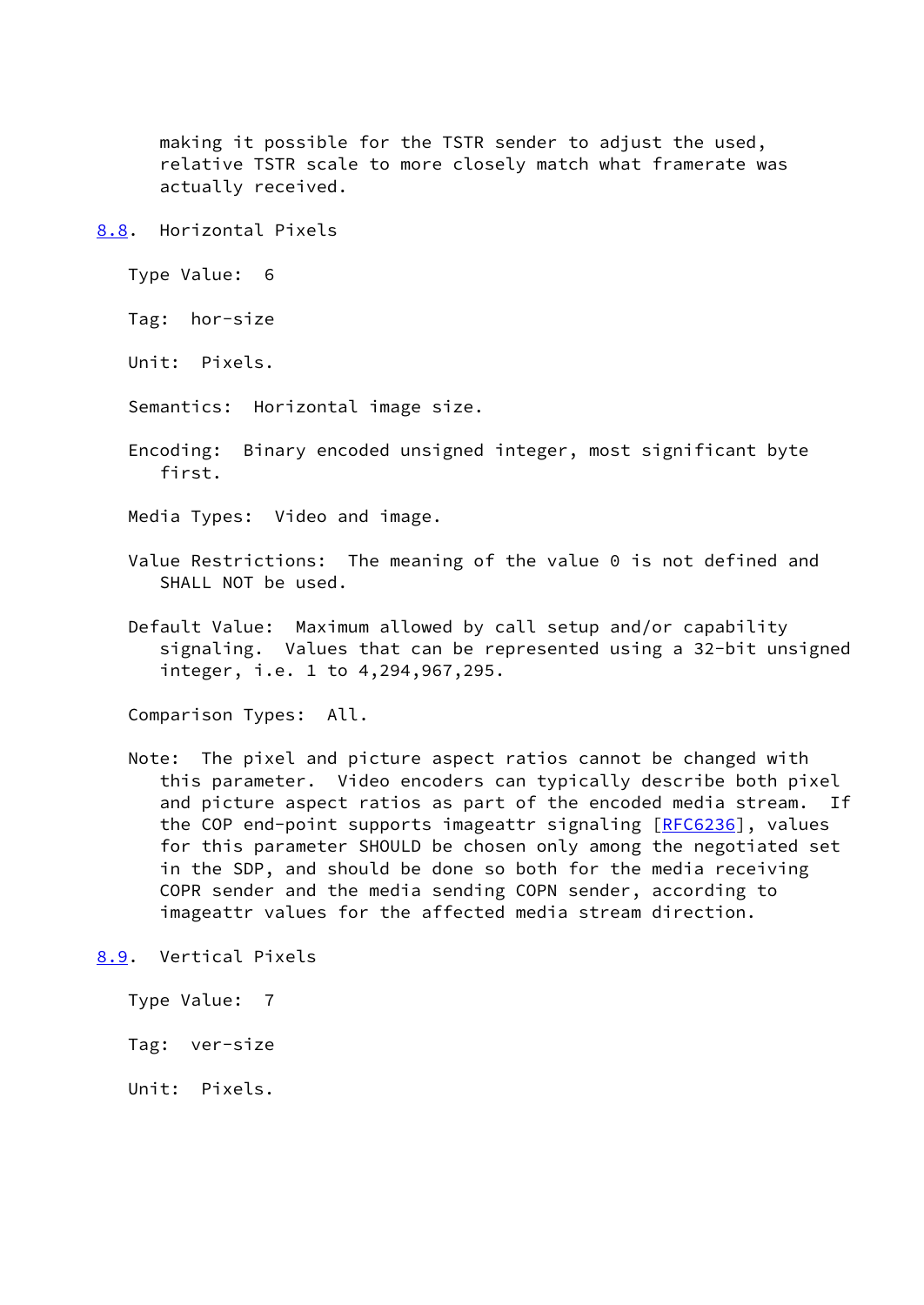### Internet-Draft COP October 2012

Semantics: Vertical image size.

- Encoding: Binary encoded unsigned integer, most significant byte first.
- Media Types: Video and image.
- Value Restrictions: The meaning of the value 0 is not defined and SHALL NOT be used. Values that can be represented using a 32-bit unsigned integer, i.e. 1 to 4,294,967,295.
- Default Value: Maximum allowed by call setup and/or capability signaling.

Comparison Types: All.

Note: See Note in **[Section 8.8](#page-58-0)**.

<span id="page-59-0"></span>[8.10](#page-59-0). Sample Aspect Ratio

Type Value: 8

Tag: sar

Unit: Unit-less value pair.

- Semantics: The ratio between the intended horizontal distance between the columns and the intended vertical distance between the rows of the luma sample array in a frame, similar to what is defined in  $[H241]$  $[H241]$ .
- Encoding: Two binary encoded, unsigned 8-bit integers in order horizontal, vertical.

Media Types: Video and image.

 Value Restrictions: The meaning of the value 0 is not defined and SHALL NOT be used as value in either the horizontal or vertical component. Component values that can be represented using an 8-bit unsigned integer, i.e. 1 to 255.

Default Value: The same as defined in  $[H241]$  $[H241]$  when there is no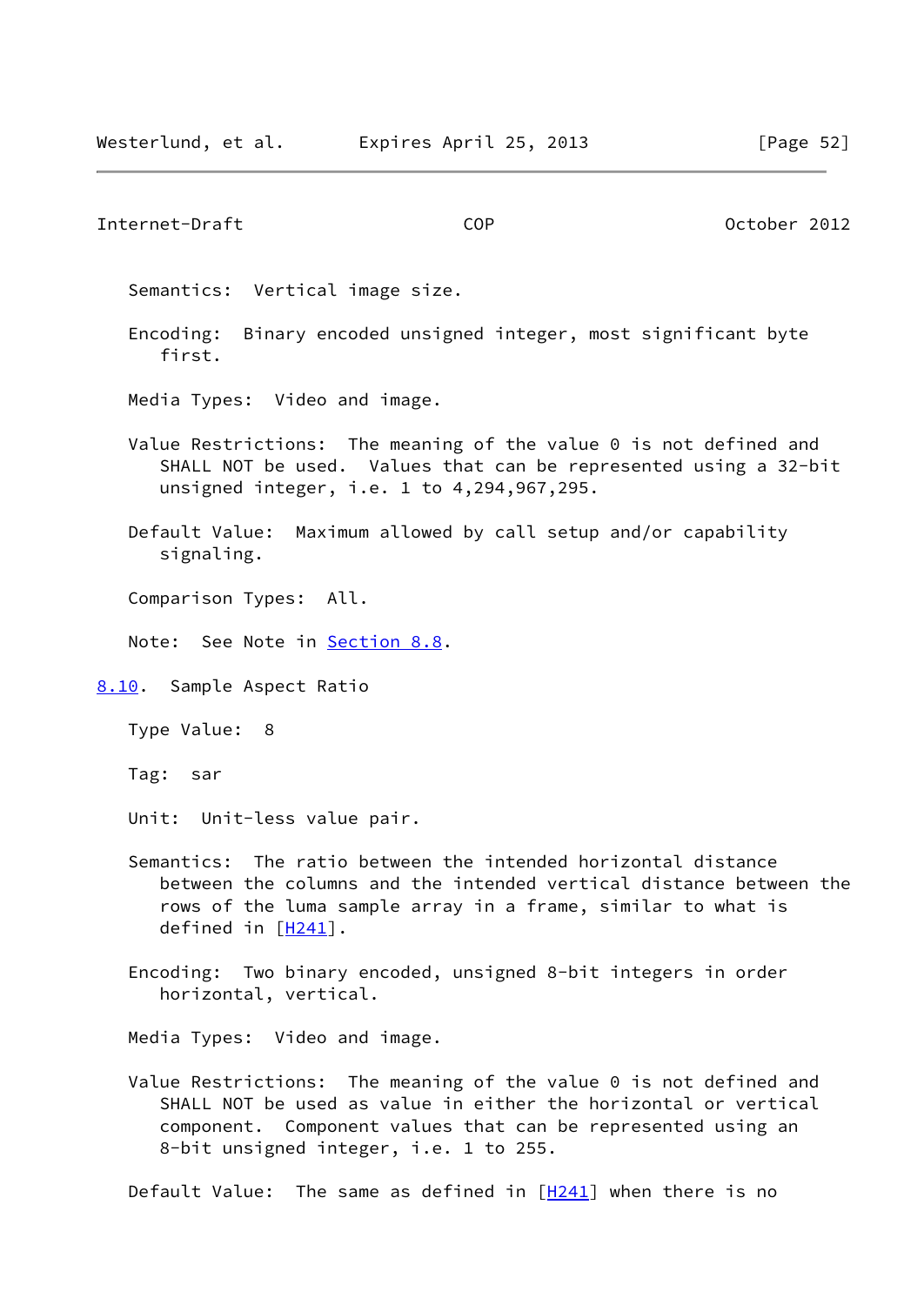explicit indication, based on image size.

Comparison Types: All.

Westerlund, et al. Expires April 25, 2013 [Page 53]

Internet-Draft COP October 2012

Note: If the COP end-point supports imageattr signaling [\[RFC6236](https://datatracker.ietf.org/doc/pdf/rfc6236)], values for this parameter SHOULD be chosen only among the negotiated set in the SDP, and should be done so both for the media receiving COPR sender and the media sending COPN sender, according to imageattr values for the affected media stream direction.

Type Value: 9

Tag: par

Unit: Unit-less value pair.

 Semantics: The ratio between the intended horizontal width and the intended vertical height of a displayed picture, similar to what is defined in [\[H241](#page-82-0)].

 Encoding: Two binary encoded, unsigned 8-bit integers in order horizontal, vertical.

Media Types: Video and image.

- Value Restrictions: The meaning of the value 0 is not defined and SHALL NOT be used as value in either the horizontal or vertical component. Component values that can be represented using an 8-bit unsigned integer, i.e. 1 to 255.
- Default Value: The same as defined in [\[H241](#page-82-0)] when there is no explicit indication, based on image size.

Comparison Types: All.

Note: If the COP end-point supports imageattr signaling [\[RFC6236](https://datatracker.ietf.org/doc/pdf/rfc6236)],

<span id="page-60-0"></span>[<sup>8.11</sup>](#page-60-0). Picture Aspect Ratio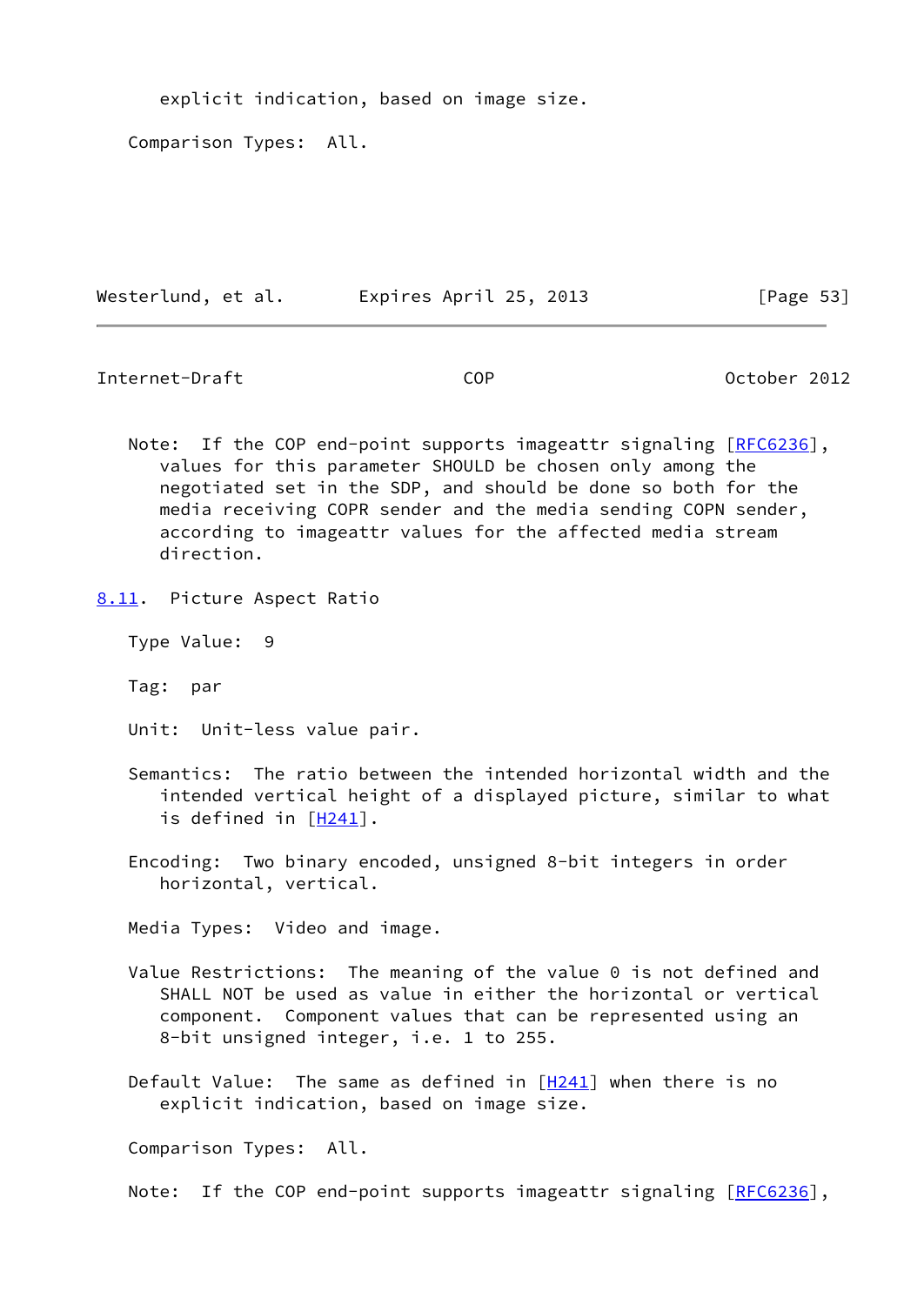values for this parameter SHOULD be chosen only among the negotiated set in the SDP, and should be done so both for the media receiving COPR sender and the media sending COPN sender, according to imageattr values for the affected media stream direction.

## <span id="page-61-0"></span>[8.12](#page-61-0). Channels

Type Value: 10

Westerlund, et al. Expires April 25, 2013 [Page 54]

Internet-Draft COP October 2012

Tag: channels

Unit: Unit-less.

Semantics: The number of media channels.

 Encoding: Binary encoded unsigned integer, most significant byte first.

Media Types: All.

 Value Restrictions: The meaning of the value 0 is not defined and SHALL NOT be used. Values that can be represented using a 16-bit unsigned integer, i.e. 1 to 65,535.

 Default Value: Taken from call setup or capability signaling, or 1 if no other value is available.

Comparison Types: All.

 Note: This codec configuration parameter SHOULD NOT be used if the capability negotiation did not establish that suitable multi channel coding is supported by both ends. For audio, the interpretation and spatial mapping SHALL follow the one for the indicated payload format. If no such channel mapping is defined in the payload format, and if not specifically signalled by other means, e.g. SDP, the channel configurations defined in [[RFC3551\]](https://datatracker.ietf.org/doc/pdf/rfc3551) SHALL be used. For video, it SHALL be interpreted as the number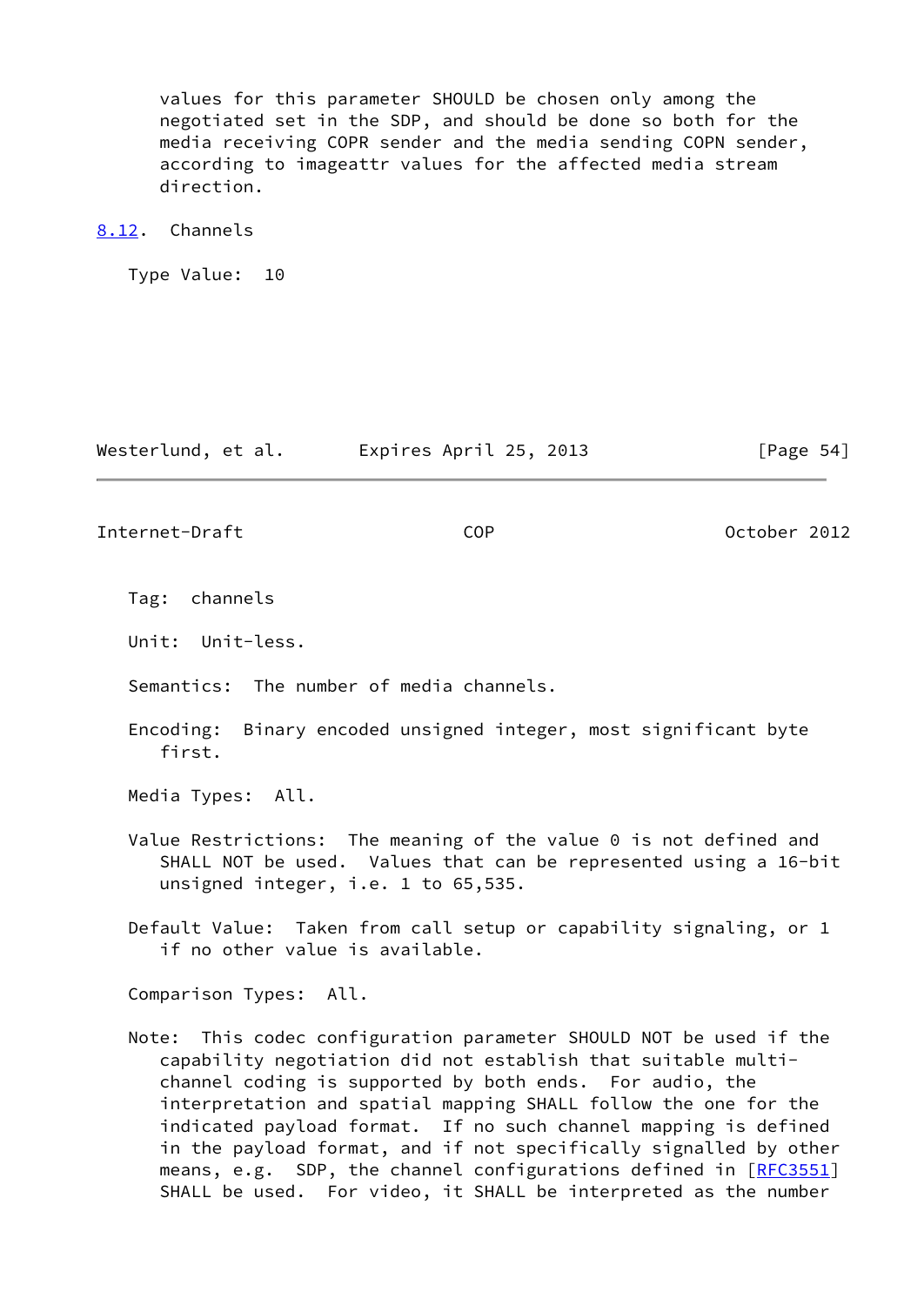of views in multiview coding, where the number 2 SHOULD represent stereo (3D) coding, unless negotiated otherwise by means outside of this specification, e.g. SDP. If multiple payload formats are defined and if those do not share channel configurations, the Payload Type parameter ([Section 8.4](#page-54-0)) MUST be included as one of the parameters for the OPID.

<span id="page-62-0"></span>[8.13](#page-62-0). Sampling Rate

Type Value: 11

Tag: sampling

Unit: Hz.

 Semantics: Frequency of the media sampling clock in Hz, as input to the codec, per channel ([Section 8.12\)](#page-61-0).

Westerlund, et al. Expires April 25, 2013 [Page 55]

Internet-Draft COP October 2012

- Encoding: Binary encoded unsigned integer, most significant byte first.
- Media Types: Mainly intended for audio media, but MAY be used for other media types.
- Value Restrictions: The meaning of the value 0 is not defined and SHALL NOT be used. Values that can be represented using a 32-bit unsigned integer, i.e. 1 to 4,294,967,295.
- Default Value: Taken from call setup or capability signaling, e.g. RTP TS rate from SDP m-line.

Comparison Types: All.

 Note: The value refers to the media sample clock, not the media Framerate [\(Section 8.7](#page-57-0)). It does not specify any codec-internal up- or down-sampling that may take place as part of the encoding process. If multiple channels ([Section 8.12\)](#page-61-0) are used and different channels use different sampling rates, then this parameter MUST NOT be used unless there is a known sampling rate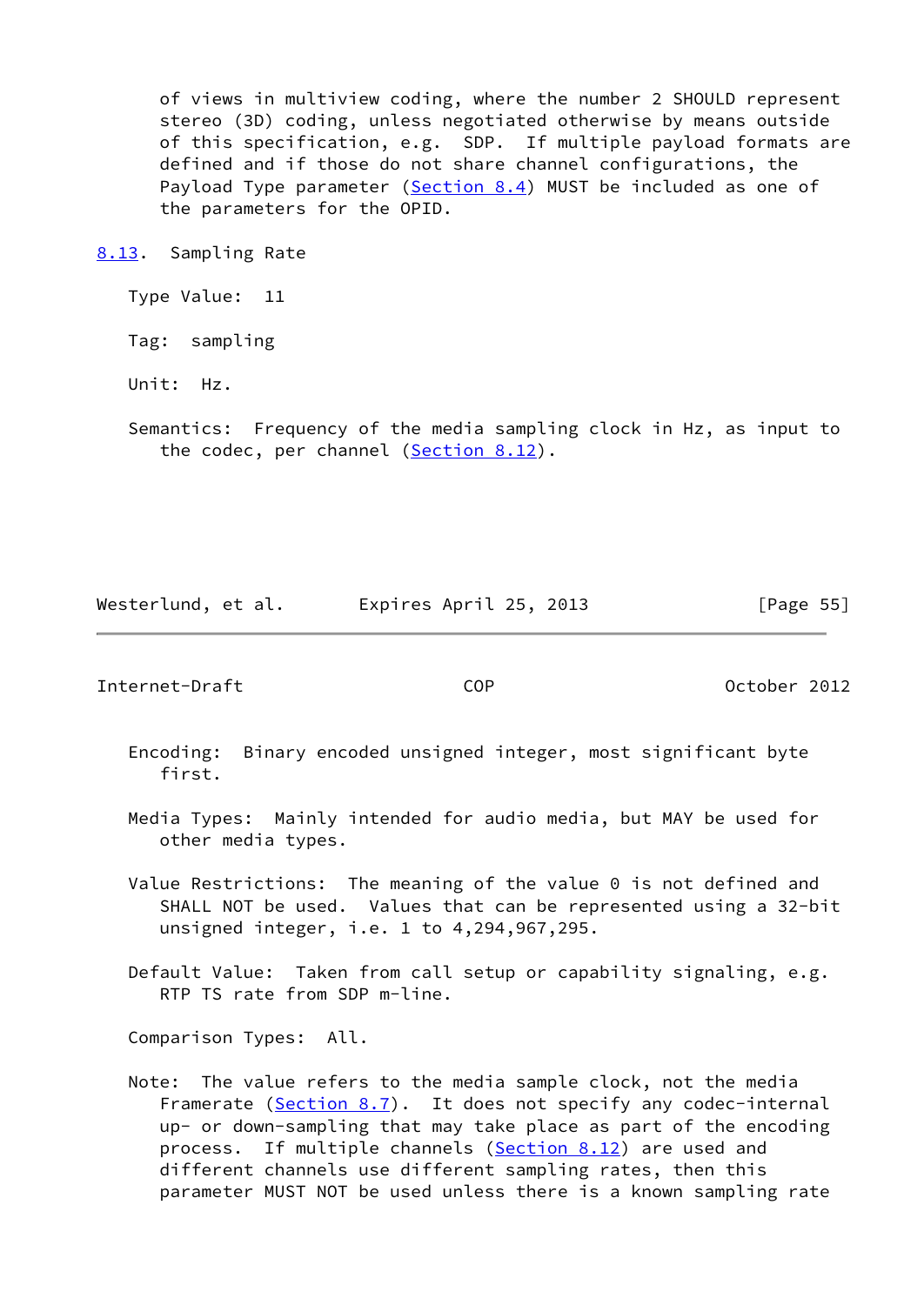relationship and an ordering between the channels, in which case the specified sampling rate value SHALL be taken as applicable to the first channel of the ordered set. The relationship may e.g. be known implicitly by each party through some specification, or be negotiated using other means than this specification. Typically only a limited subset of sampling frequencies makes sense to the media encoder, and sometimes it is not possible to change at all. For video, the sampling rate is very closely connected to the image horizontal [\(Section 8.8](#page-58-0)), vertical ([Section 8.9\)](#page-58-1) resolution, and framerate ([Section 8.7\)](#page-57-0), which are more explicit and meaningful and SHOULD therefore be used instead. For audio, changing sampling rate may require changing codec and thus changing RTP payload type. The actual media sampling rate may not be identical to the sampling rate specified for RTP Time Stamps for that RTP Payload Type. E.g. almost all video codecs use only 90 000 Hz sampling clock for RTP Time Stamps, while the actual pixel sampling clock is typically in the range from a few to several hundred MHz. Also some recent audio codecs use an RTP Time Stamp rate that differ from the actual media sampling rate. Aspects related to mid-stream changes of RTP Time Stamp rate is described in [\[I-D.ietf-avtext-multiple-clock-rates](#page-83-2)].

<span id="page-63-0"></span>[8.14](#page-63-0). Maximum RTP Packet Size

| Westerlund, et al. | Expires April 25, 2013 | [Page 56] |
|--------------------|------------------------|-----------|
|                    |                        |           |

Internet-Draft COP October 2012

Type Value: 12

Tag: max-rtp-size

Unit: Bytes.

 Semantics: The maximum size of an RTP packet, including the RTP header but excluding lower layers.

 Encoding: Binary encoded unsigned integer, most significant byte first.

Media Types: All.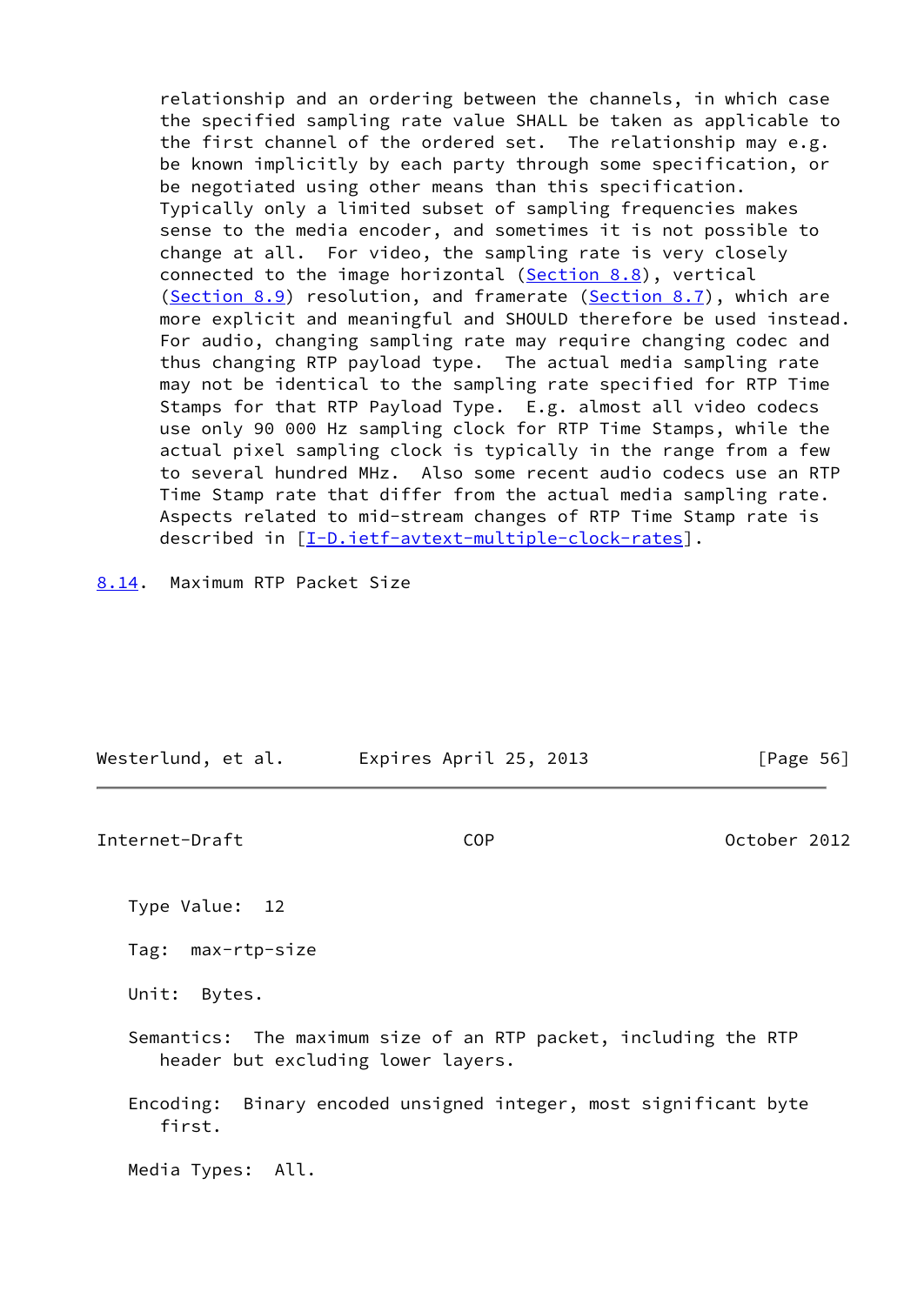- Value Restrictions: The meaning of a value less than the size of the RTP header (12 bytes for current RTP specification [[RFC3550](https://datatracker.ietf.org/doc/pdf/rfc3550)]) is not defined and SHOULD NOT be used. Values that can be represented using a 32-bit unsigned integer, i.e. 0 to 4,294,967,295.
- Default Value: 1400 bytes for IPv4, 1280 bytes for IPv6 or if IP version cannot be determined.

Comparison Types: Maximum.

 Note: The parameter should typically be used to adapt encoding to a known or assumed MTU limitation, and MAY be used to assist MTU path discovery in point-to-point as well as in RTP mixer or translator topologies.

<span id="page-64-0"></span>[8.15](#page-64-0). Maximum RTP Packet Rate

Type Value: 13

Tag: max-rtp-rate

Unit: RTP packets per second.

- Semantics: Maximum number of RTP packets per second, calculated or estimated as the largest value appearing during a one-second sliding window, similar to the definition of "maxprate" [[RFC3890\]](https://datatracker.ietf.org/doc/pdf/rfc3890).
- Encoding: Binary encoded unsigned integer, most significant byte first.

| Westerlund, et al. | Expires April 25, 2013 | [Page $57$ ] |
|--------------------|------------------------|--------------|
|--------------------|------------------------|--------------|

Internet-Draft COP October 2012

Media Types: All.

 Value Restrictions: The meaning of the value 0 is not defined and SHALL NOT be used. Values that can be represented using a 32-bit unsigned integer, i.e. 1 to 4,294,967,295.

Default Value: Not set.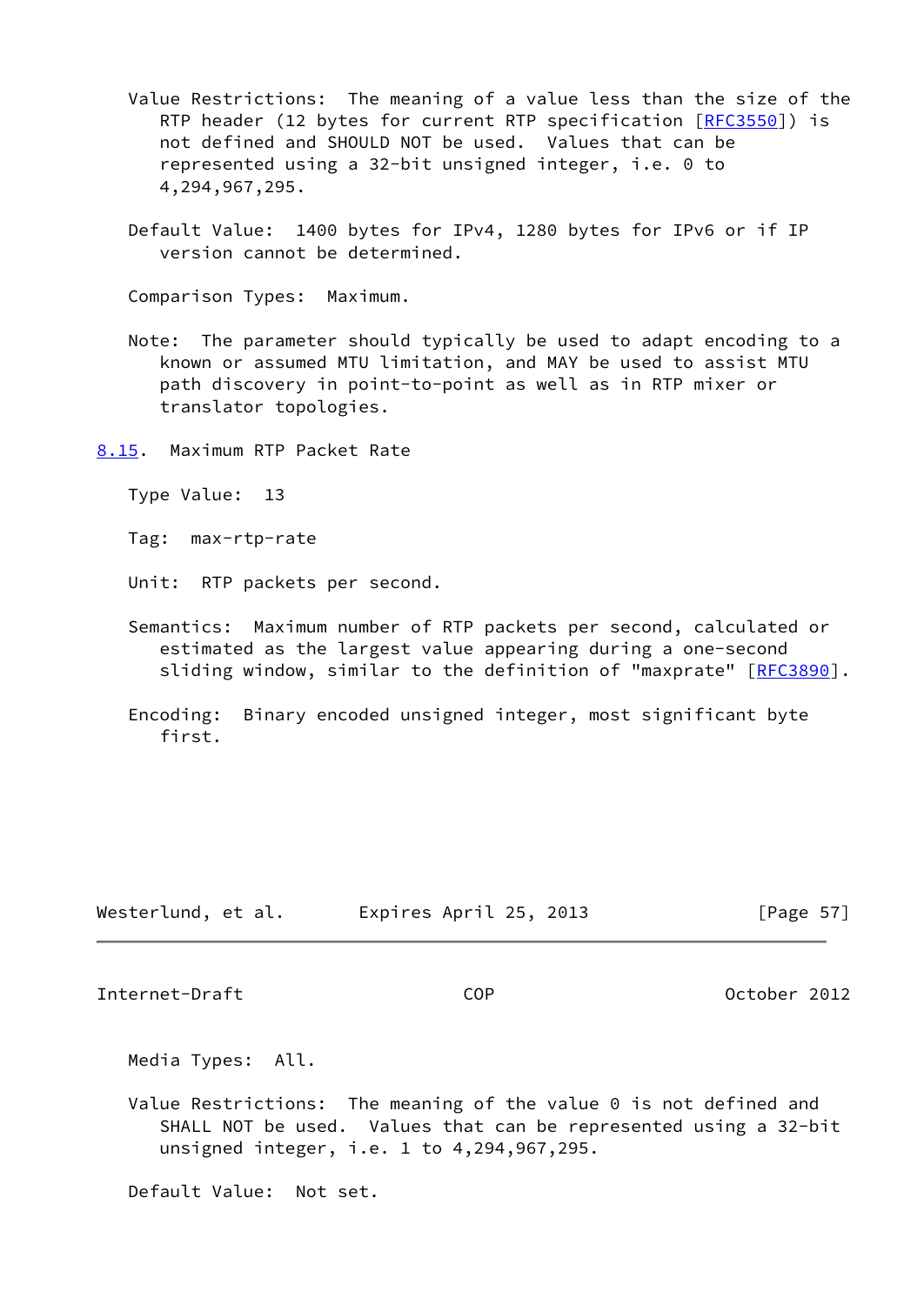Comparison Types: Maximum.

 Note: The parameter should typically be used to adapt encoding on a network that is packet rate rather than bitrate limited, if such property is known. This codec configuration parameter MUST NOT exceed any negotiated "maxprate" [\[RFC3890](https://datatracker.ietf.org/doc/pdf/rfc3890)] value, if present.

<span id="page-65-0"></span>[8.16](#page-65-0). Application Data Unit Aggregation

Type Value: 14

Tag: aggregate

Unit: Milliseconds.

- Semantics: The amount of non-redundant application data unit (ADU) representing different RTP Time Stamps that should be included in the RTP payload, henceforth in this specification called an "ADU aggregate". An ADU aggregation value of 1 is equivalent to no aggregation.
- Encoding: Binary encoded unsigned integer, most significant byte first.
- Media Types: Mainly intended for audio, but MAY be used also for other media, e.g. Real-Time Text [\[RFC4103](https://datatracker.ietf.org/doc/pdf/rfc4103)].
- Value Restrictions: The meaning of the value 0 is not defined and SHALL NOT be used. Values that can be represented using a 16-bit unsigned integer, i.e. 1 to 65,535.

Value Default Value: 1.

Comparison Types: All.

 Note: To use this parameter, there MUST exist a defined way of including multiple ADUs into the same RTP payload for the used RTP Payload Type. There MUST also exist a known internal timing relationship between individual ADUs within the RTP payload for the used RTP Payload Type. Some payload formats (typically video)

Westerlund, et al. Expires April 25, 2013 [Page 58]

Internet-Draft COP October 2012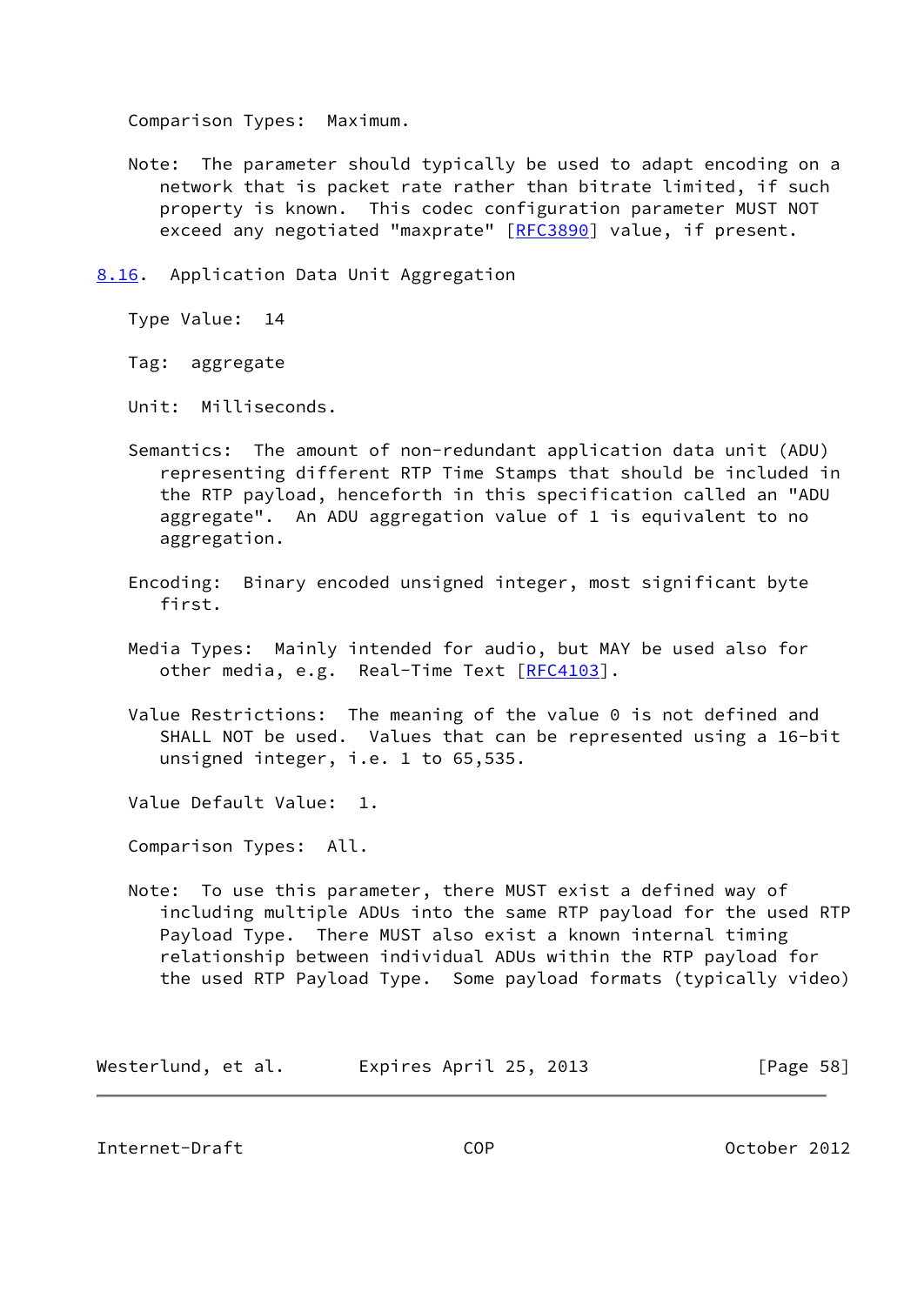do not allow multiple ADUs (representing different sampling times) in the RTP payload. This codec configuration parameter SHOULD NOT be used unless the "maxprate" [\[RFC3890](https://datatracker.ietf.org/doc/pdf/rfc3890)] and/or "ptime" parameters are included in the SDP. The requested ADU aggregation level MUST NOT cause exceeding the negotiated "maxprate" value, if present, and SHOULD NOT exceed the negotiated "ptime" value, if present. The requested frame aggregation level MUST NOT be in conflict with any Maximum RTP Packet Size [\(Section 8.14](#page-63-0)) or Maximum RTP Packet Rate [\(Section 8.15](#page-64-0)) parameters. The packet rate that may result from different frame aggregation values is related to, but semantically not the same as, media Framerate [\(Section 8.7](#page-57-0)).

# <span id="page-66-0"></span>[9](#page-66-0). SDP Extensions

 As described in [\[RFC4585](https://datatracker.ietf.org/doc/pdf/rfc4585)] and [[RFC5104](https://datatracker.ietf.org/doc/pdf/rfc5104)], the rtcp-fb attribute may be used to negotiate capability to handle specific AVPF commands and indications, and specifically the "ccm" feedback value is used for codec control. All rules defined there related to use of "rtcp-fb" and "ccm" also apply to the new feedback message defined in this specification.

- <span id="page-66-1"></span>[9.1](#page-66-1). Extension of the rtcp-fb Attribute
	- In this document, a new "ccm" rtcp-fb-ccm-param is defined, according to the method of extension described in [\[RFC5104](https://datatracker.ietf.org/doc/pdf/rfc5104)]:
	- o "cop" indicates support for all COP message items defined in this specification, and one or more of the codec configuration parameters defined in this specification

The ABNF [\[RFC5234](https://datatracker.ietf.org/doc/pdf/rfc5234)] for the new rtcp-fb-ccm-param is: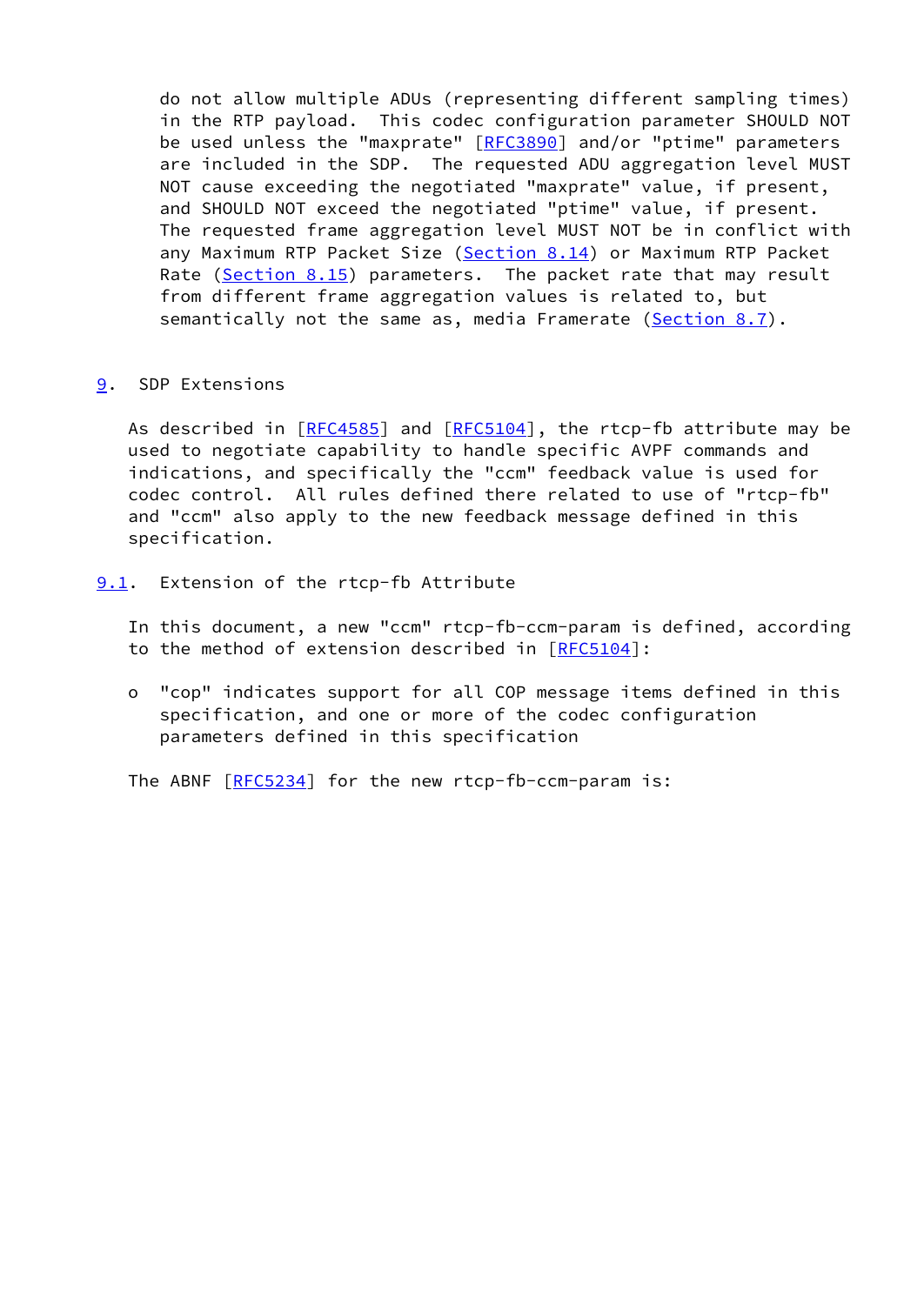Internet-Draft COP October 2012 rtcp-fb-ccm-param =/ SP "cop" 1\*rtcp-fb-ccm-cop-param ; rtcp-fb-ccm-param defined in [\[RFC5104](https://datatracker.ietf.org/doc/pdf/rfc5104)] rtcp-fb-ccm-cop-param = SP "alt" / SP "id" / SP "pt" / SP "bitrate" / SP "token-bucket" / SP "framerate" / SP "hor-size" / SP "ver-size" / SP "sar" / SP "par" / SP "channels" / SP "sampling" / SP "max-rtp-size" / SP "max-rtp-rate" / SP "aggregate" / SP token ; for future extensions ; token defined in [[RFC4566\]](https://datatracker.ietf.org/doc/pdf/rfc4566)

## Figure 16: ABNF for cop

 Token values for rtcp-fb-ccm-cop-param are defined in Table 4. Their semantics are described in [Section 8.](#page-48-0)

 Supported parameter types are indicated by including one or more rtcp-fb-ccm-cop-param.

<span id="page-67-0"></span>[9.2](#page-67-0). Offer/Answer Usage

The usage of Offer/Answer [[RFC3264](https://datatracker.ietf.org/doc/pdf/rfc3264)] in this specification inherits all applicable usage defined in [\[RFC5104](https://datatracker.ietf.org/doc/pdf/rfc5104)].

 In order to announce support, and willingness to use, the CCM "cop" feedback message, an offerer or answerer SHALL indicate that capability through the extended SDP rtcp-fb attribute, defined in [Section 9.1](#page-66-1). The offerer or answerer MUST include a list of the parameter types that it is willing to receive.

 If an SDP offer does not indicate support of the CCM "cop" feedback message, the answerer MUST NOT indicate support in the associated SDP answer.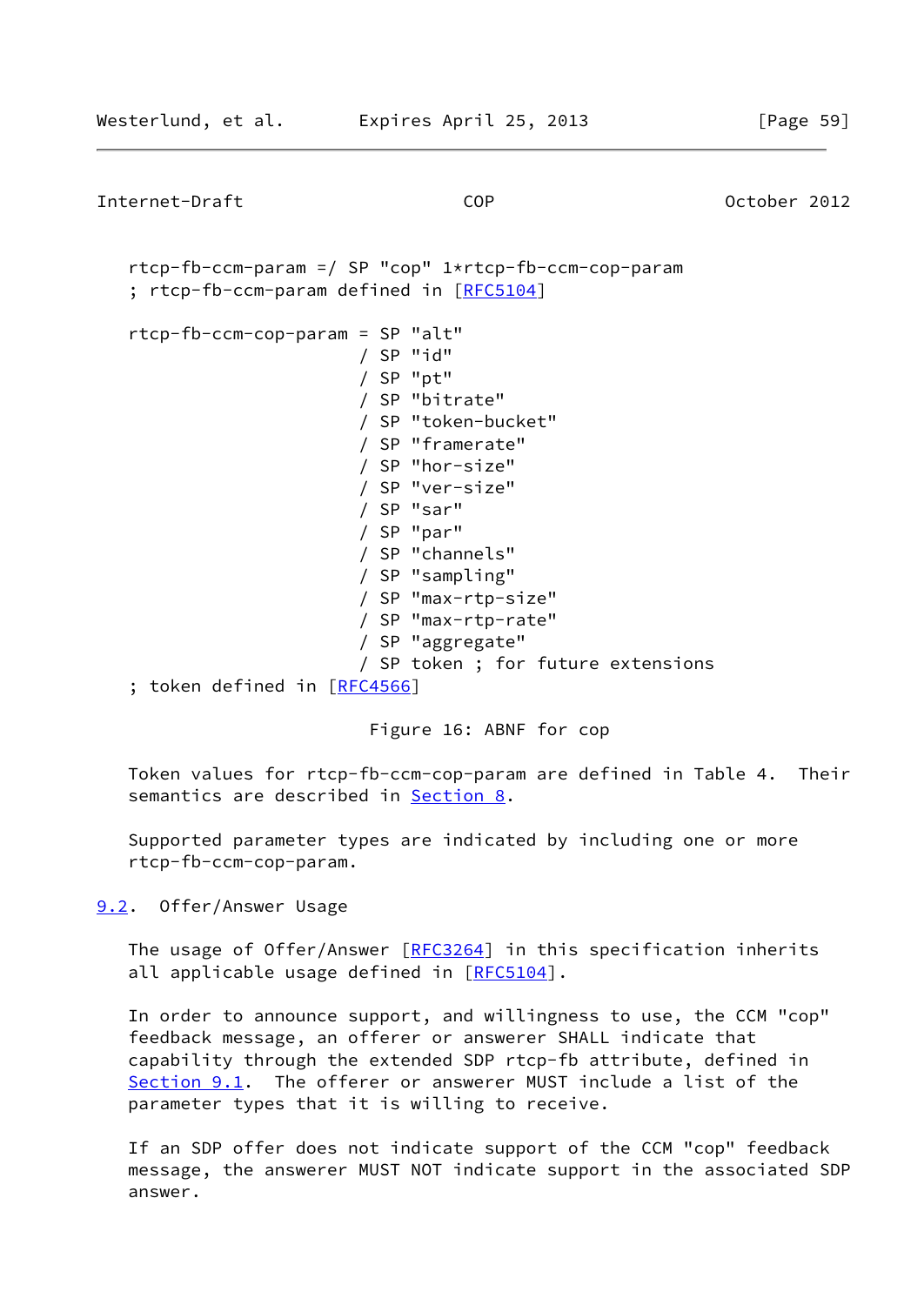The answerer MAY add and/or remove parameter types that were not present in the associated SDP offer. If the answerer adds parameter types to the SDP answer, it MUST be able to receive such messages, but the answerer MUST NOT send such messages towards the offerer.

| Westerlund, et al. | Expires April 25, 2013 | [Page 60] |
|--------------------|------------------------|-----------|
|                    |                        |           |

Internet-Draft COP October 2012

 If an SDP answer does not indicate support of the CCM "cop" feedback message, the offerer MUST NOT send such messages towards the answerer.

 The offerer and the answerer SHOULD NOT send any parameter types that the remote party did not indicate receive support for. As described in [Section 8,](#page-48-0) a parameter with an unknown ParamType SHALL be ignored on reception in a COPN and SHALL either be reported as unknown in COPS or be ignored when received in COPR.

 Entities MUST list all supported parameter types in every subsequent SDP offer or answer associated with the session. If a parameter type is not listed, it is an indication that the offerer or answerer is no longer willing to receive such messages within the session.

### <span id="page-68-1"></span>[9.3](#page-68-1). Declarative Usage

 Declarative use of the CCM "cop" does not differ from the Offer/ Answer usage.

# <span id="page-68-0"></span>[10.](#page-68-0) Codec Sub-Stream Identification

 The defined mechanism is not bound to a specific codec. It uses the main characteristics of a chosen set of media types, including audio and video. To what extent this mechanism can be applied depends on which specific codec is used.

 When using a codec that can produce separate sub-streams within a single SSRC, those sub-streams can only be referred with a COP OPID if there is a defined relation to the codec-specific sub-stream identification. This is accomplished in this specification by defining an ID parameter format using codec-specific sub-stream identification for each such codec.

If such sub-streams have dependencies, the OPID describes the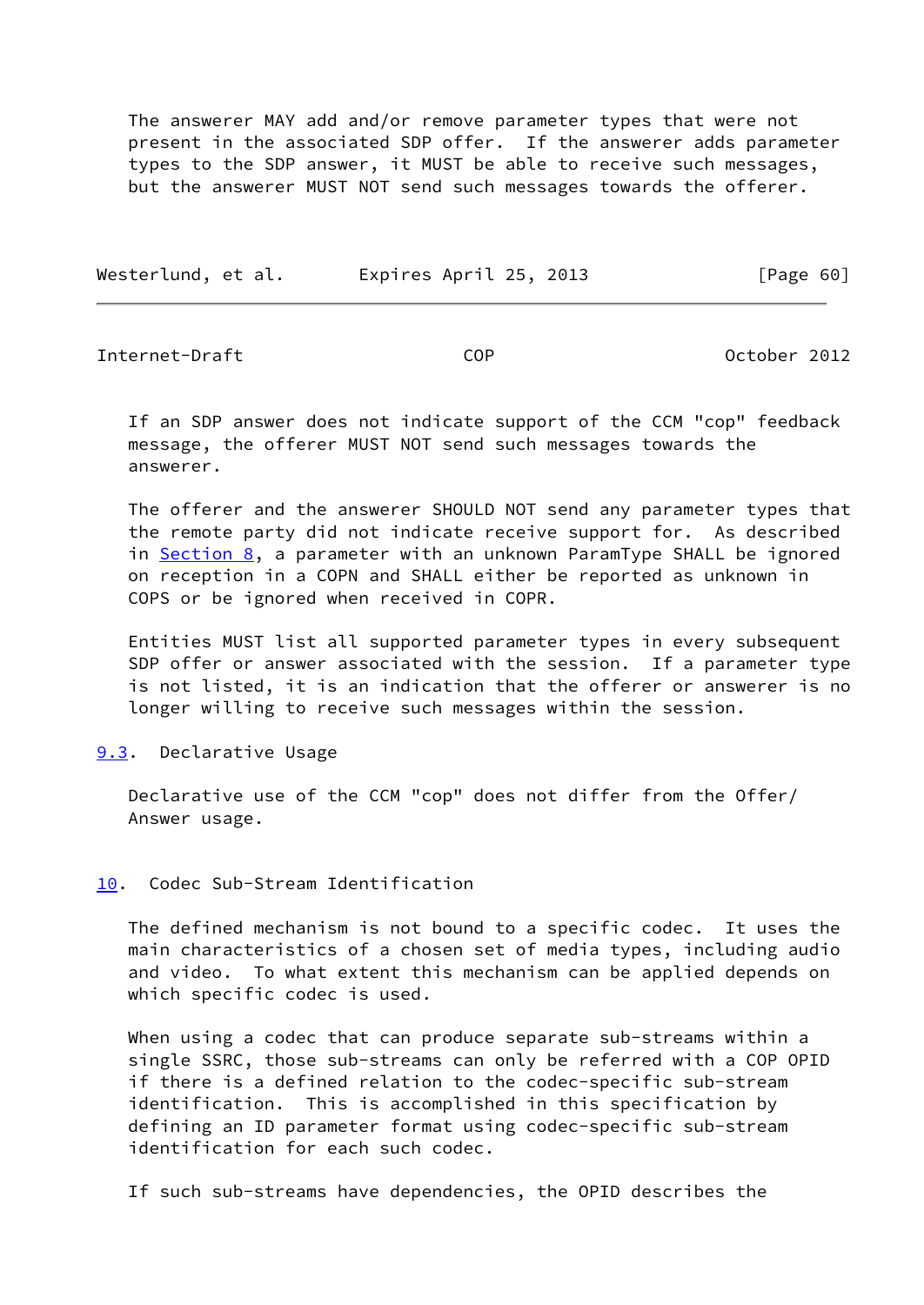characteristics of the sub-stream including all it's dependencies, but excluding any sub-streams that are dependent on this sub-stream. The sub-stream identification describes a single, payload specific node in a dependency tree, and does in general not include any identification of the sub-streams it depends on, or the dependency structure between sub-streams. Any dependency structure must thus be described by the media stream payload format and is out of scope for this specification.

 This section contains ID parameter format definitions for a few selected codecs. The format definitions MUST use an integer number of bytes and MUST define all bits in those bytes. Note, the ID

| Westerlund, et al. | Expires April 25, 2013 | [Page 61] |
|--------------------|------------------------|-----------|
|--------------------|------------------------|-----------|

Internet-Draft COP October 2012

 parameter is interpreted in the context of a given SSRC and a specific RTP payload type.

 Extensions to this specification MAY add more codec-specific definitions than the ones described in the sub-sections below. Such definitions made in extensions to this specification SHOULD be considered as an integrated part of this section, with respect to usage with other mechanisms defined in this specification.

# <span id="page-69-0"></span>[10.1](#page-69-0). H.264 AVC

 Some non-scalable video codecs such as H.264 AVC [\[H264](#page-82-1)] and corresponding RTP payload format [\[RFC6184](https://datatracker.ietf.org/doc/pdf/rfc6184)] can accomplish simultaneous encoding of multiple operation points. H.264 AVC can encode a video stream using limited-reference and non-reference frames such that it enables limited temporal scalability, by use of the nal\_ref\_id syntax element.

The ID parameter type is defined below:

<u>0</u> 0 1 2 3 4 5 6 7 +-+-+-+-+-+-+-+-+ Reserved | N | +-+-+-+-+-+-+-+-+

Figure 17: ID definition for AVC

 Reserved (6 bits): Reserved. SHALL be set to 0 by senders and SHALL be ignored by receivers implementing this specification. MAY be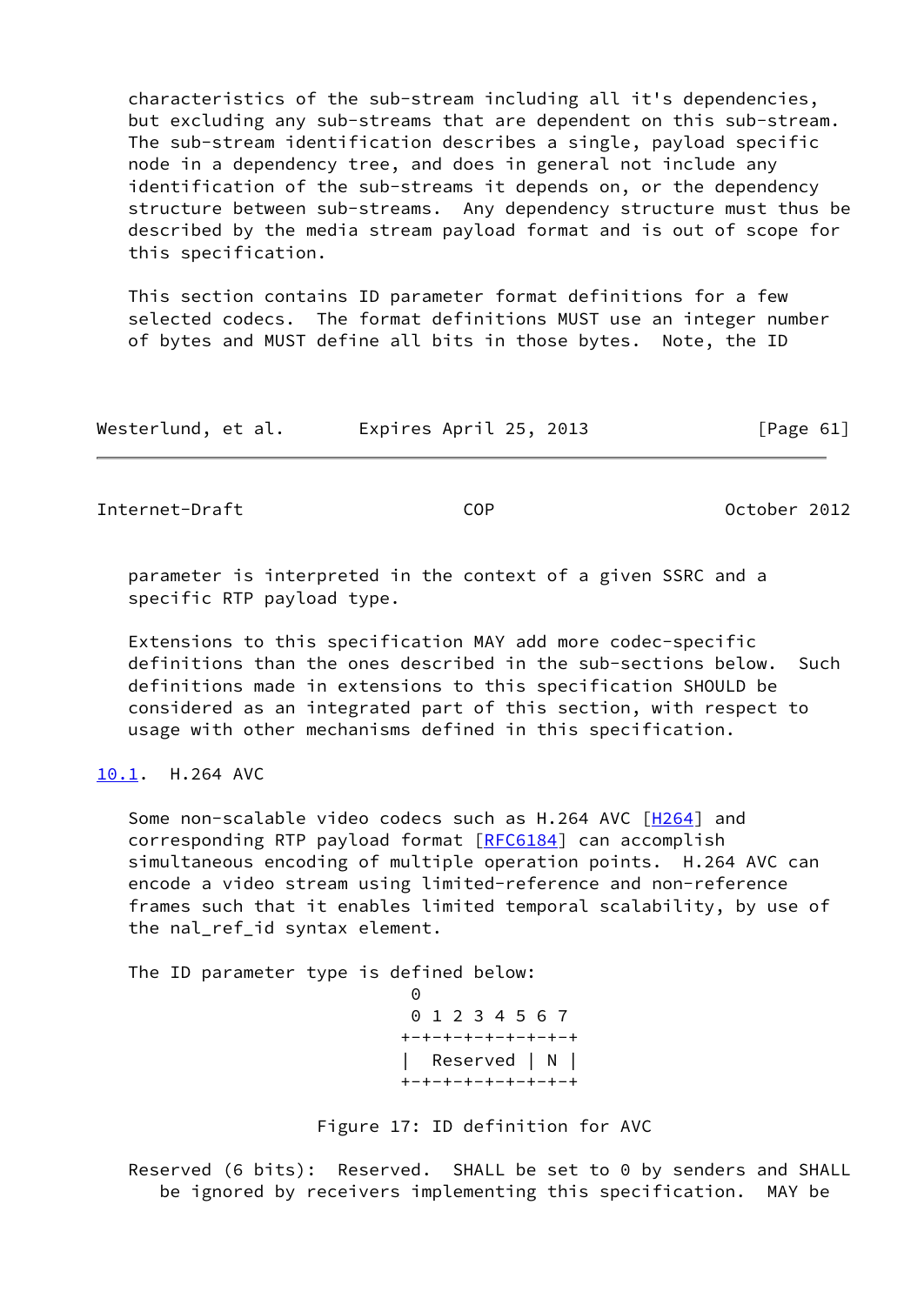defined differently by extensions to this specification.

 N (2 bits): SHALL be identical to the highest value of the nal\_ref\_idc H.264 NAL header syntax element valid for the sub bitstream described by this OPID, with the exception of nal\_ref\_idc value 3 that is valid for and is part of all sub bitstreams.

# <span id="page-70-0"></span>[10.2](#page-70-0). H.264 SVC

 This document specifies the usage of multiple, simultaneous codec operation points and therefore maps well to scalable video coding. Scalable video coding such as H.264 SVC (Annex G) [[H264\]](#page-82-1) uses three scalability dimensions: temporal, spatial, and quality. It also includes the possibility to use redundant encodings and priority among sub-streams.

 The ID SHALL be considered describing an SVC sub-bitstream, which is defined in G.3.59 of H.264 [[H264\]](#page-82-1) and corresponding RTP payload

|  | Westerlund, et al. | Expires April 25, 2013 | [Page 62] |
|--|--------------------|------------------------|-----------|
|--|--------------------|------------------------|-----------|

Internet-Draft COP October 2012

format [\[RFC6190](https://datatracker.ietf.org/doc/pdf/rfc6190)]. For use with H.264 SVC, ID SHALL be constructed as defined below:

 $\begin{array}{ccc} 0 & 1 & 2 \end{array}$  0 1 2 3 4 5 6 7 8 9 0 1 2 3 4 5 6 7 8 9 0 1 2 3 +-+-+-+-+-+-+-+-+-+-+-+-+-+-+-+-+-+-+-+-+-+-+-+-+ |R| PID | RPC | DID | QID | TID | +-+-+-+-+-+-+-+-+-+-+-+-+-+-+-+-+-+-+-+-+-+-+-+-+

Figure 18: ID definition for SVC

- R (1 bit): Reserved. SHALL be set to 0 by senders and SHALL be ignored by receivers implementing this specification. MAY be defined differently by extensions to this specification.
- PID (6 bits): SHALL be identical to an unsigned binary integer representation of the priority\_id H.264 syntax element valid for the sub-bitstream described by this OPID. SHALL be set to 0 if no priority\_id is available.
- RPC (7 bits): SHALL be identical to an unsigned binary integer representation of the redundant\_pic\_cnt H.264 syntax element valid for the sub-bitstream described by this OPID. SHALL be set to 0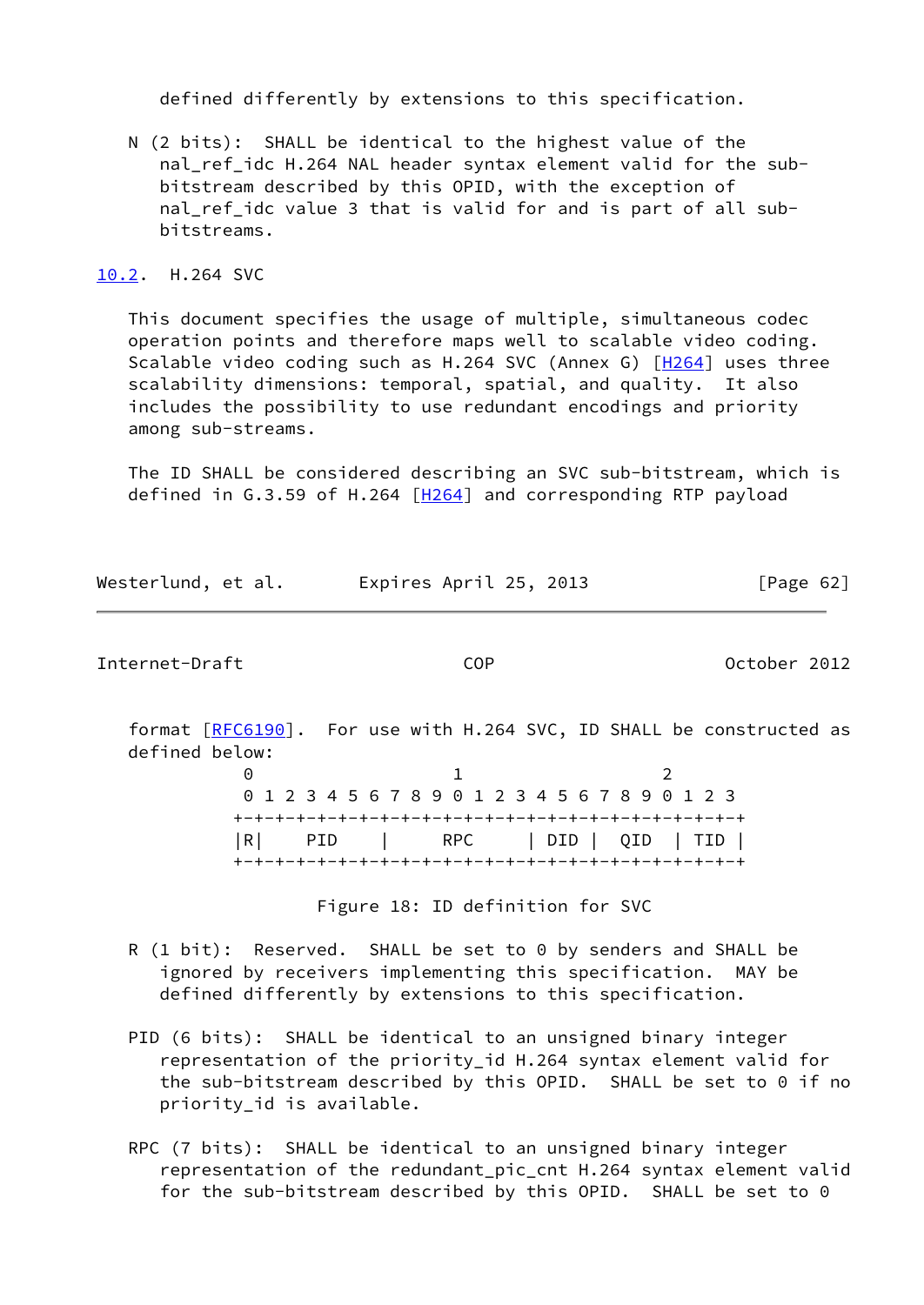if no redundant\_pic\_cnt is available.

- DID (3 bits): SHALL be identical to the dependency id H.264 syntax element valid for the sub-bitstream described by this OPID.
- QID (4 bits): SHALL be identical to the quality id H.264 syntax element valid for the sub-bitstream described by this OPID.
- TID (3 bits): SHALL be identical to the temporal\_id H.264 syntax element valid for the sub-bitstream described by this OPID

# <span id="page-71-0"></span>[11.](#page-71-0) Examples

 COP messages are binary encoded. However, in the following examples, all COP messages are for clarity listed in symbolic, pseudo-code form, where only COP message fields of interest to the example are included, along with the COP parameters.

## <span id="page-71-1"></span>[11.1](#page-71-1). SDP Offer/Answer

 The SDP capabilities for COP are defined as receiver capabilities, meaning that there is no explicit indication what COP messages an endpoint will use in the send direction. It is however reasonable to expect that an endpoint can also send the same messages that it can understand and act on when received. This is assumed in all the SDP

| Westerlund, et al. | Expires April 25, 2013 | [Page 63] |
|--------------------|------------------------|-----------|
|--------------------|------------------------|-----------|

Internet-Draft COP October 2012

 examples below, but note that symmetric COP capabilities is not a requirement.

 The example below shows an SDP Offer, where support of CCM "cop" message is announced for the video codecs.  $v=0$  o=alice 2890844526 2890844526 IN IP4 host.atlanta.example  $s=$  c=IN IP4 host.atlanta.example t=0 0 m=audio 50000 RTP/AVP 0 8 97 b=AS:80 a=rtpmap:0 PCMU/8000 a=rtpmap:8 PCMA/8000 a=rtpmap:97 iLBC/8000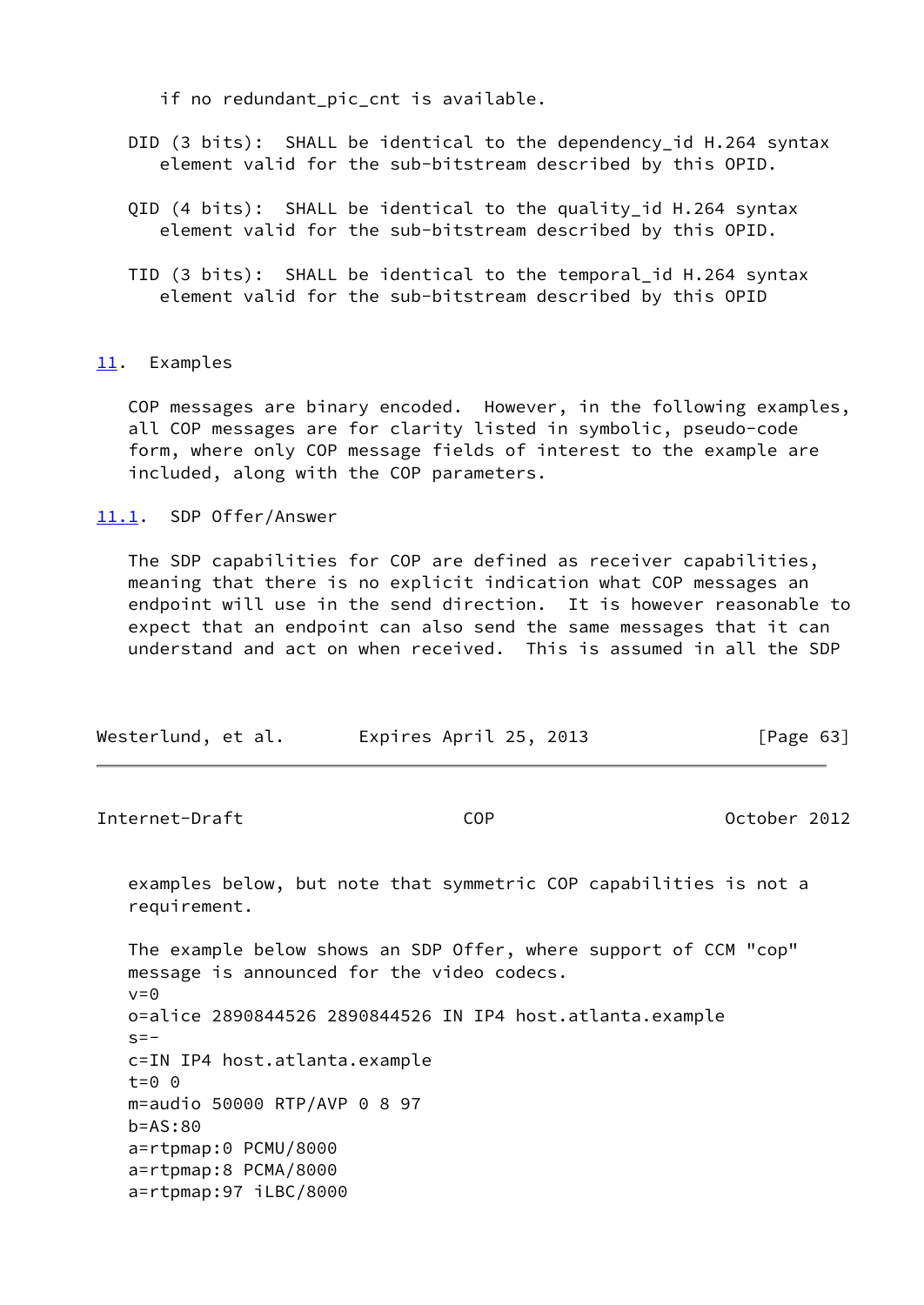m=video 50010 RTP/AVPF 31 32 b=AS:600 a=rtpmap:31 H261/90000 a=rtpmap:32 MPV/90000 a=rtcp-fb:31 ccm cop framerate bitrate token-rate a=rtcp-fb:32 ccm cop hor-size ver-size framerate bitrate \ token-rate Figure 19: SDP offer (COP support indicated) Note that the offer contains two different video payload types, and that the COP parameters differ between them, meaning that the possibility for codec configuration also differ. In this case, the MPEG-1 codec can control both framerate and image size, but for H.261 only the framerate can be controlled. In the SDP Answer below, responding to the above offer, the answerer supports CCM "cop" messages.  $v=0$  o=bob 2808844564 2808844564 IN IP4 host.biloxi.example  $s=$  c=IN IP4 host.biloxi.example t=0 0 m=audio 52000 RTP/AVP 0 b=AS:80 a=rtpmap:0 PCMU/8000 m=video 52100 RTP/AVPF 32 b=AS:600 a=rtpmap:32 MPV/90000 a=rtcp-fb:32 ccm cop hor-size ver-size framerate bitrate \ token-rate packet-size Figure 20: SDP answer (COP support indicated) Westerlund, et al. Expires April 25, 2013 [Page 64] Internet-Draft COP October 2012 Note that the answerer indicates support for more parameter types than the offerer. Below is another SDP Answer, also responding to the same offer above, where the answerer does not support "cop".  $v=0$ 

 o=bob 2808844564 2808844564 IN IP4 host.biloxi.example  $s=-$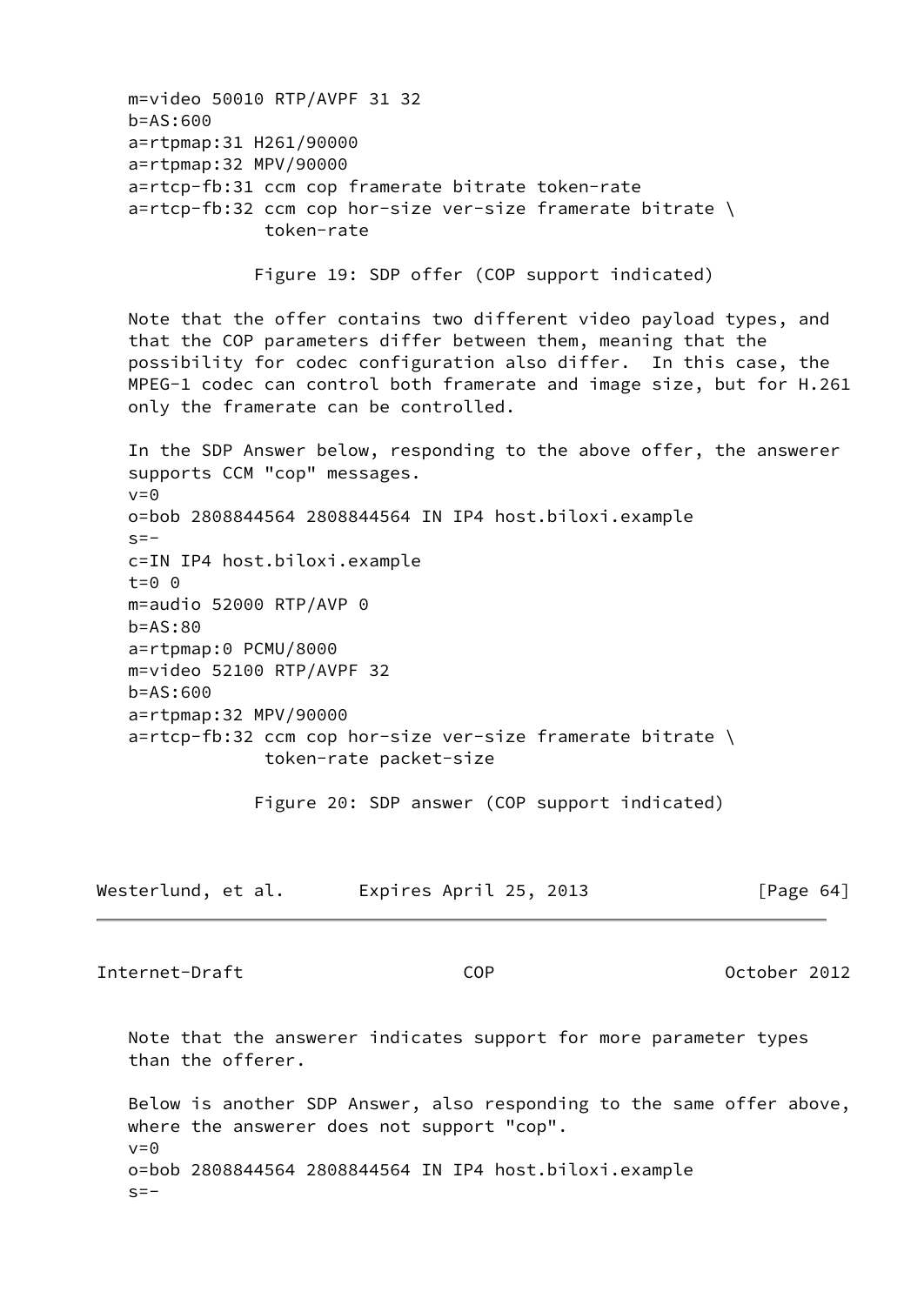c=IN IP4 host.biloxi.example t=0 0 m=audio 52000 RTP/AVP 0 b=AS:80 a=rtpmap:0 PCMU/8000 m=video 52100 RTP/AVPF 32  $h = AS:600$ a=rtpmap:32 MPV/90000

Figure 21: SDP answer (COP support not indicated)

<span id="page-73-0"></span>[11.2](#page-73-0). Dynamic Video Re-sizing

 In this example, two COP-enabled endpoints communicate in an audio/ video session. The receiving endpoint has a graphical user interface that can be dynamically changed by the user. This user interaction includes the ability to change the size of the receiving video window, which is also indicated in the previous SDP example [\(Section 11.1](#page-71-0)).

 At some point during the established communication, a notification about current video stream codec operation point is sent to the resizable window endpoint that receives the video stream.

> COPN {SSRC:123456, OPID:123, Version:5, bitrate(max):325000, token-bucket(exact):1000, framerate(exact):15, hor-size(exact):320, ver-size(exact):240}

> > Figure 22: COPN for QVGA 15 Hz

 Some time later the user of the resizable window endpoint reduces the size of the video window. As a result of the resize operation, the video window can no longer make full use of the received video resolution, wasting bandwidth and decoder processing resources. The resizable window endpoint thus decides to notify the video stream sender about the changed conditions by sending a request for a video stream of smaller size:

Westerlund, et al. Expires April 25, 2013 [Page 65]

Internet-Draft COP October 2012

COPR {SSRC:123456, OPID:123, Version:5,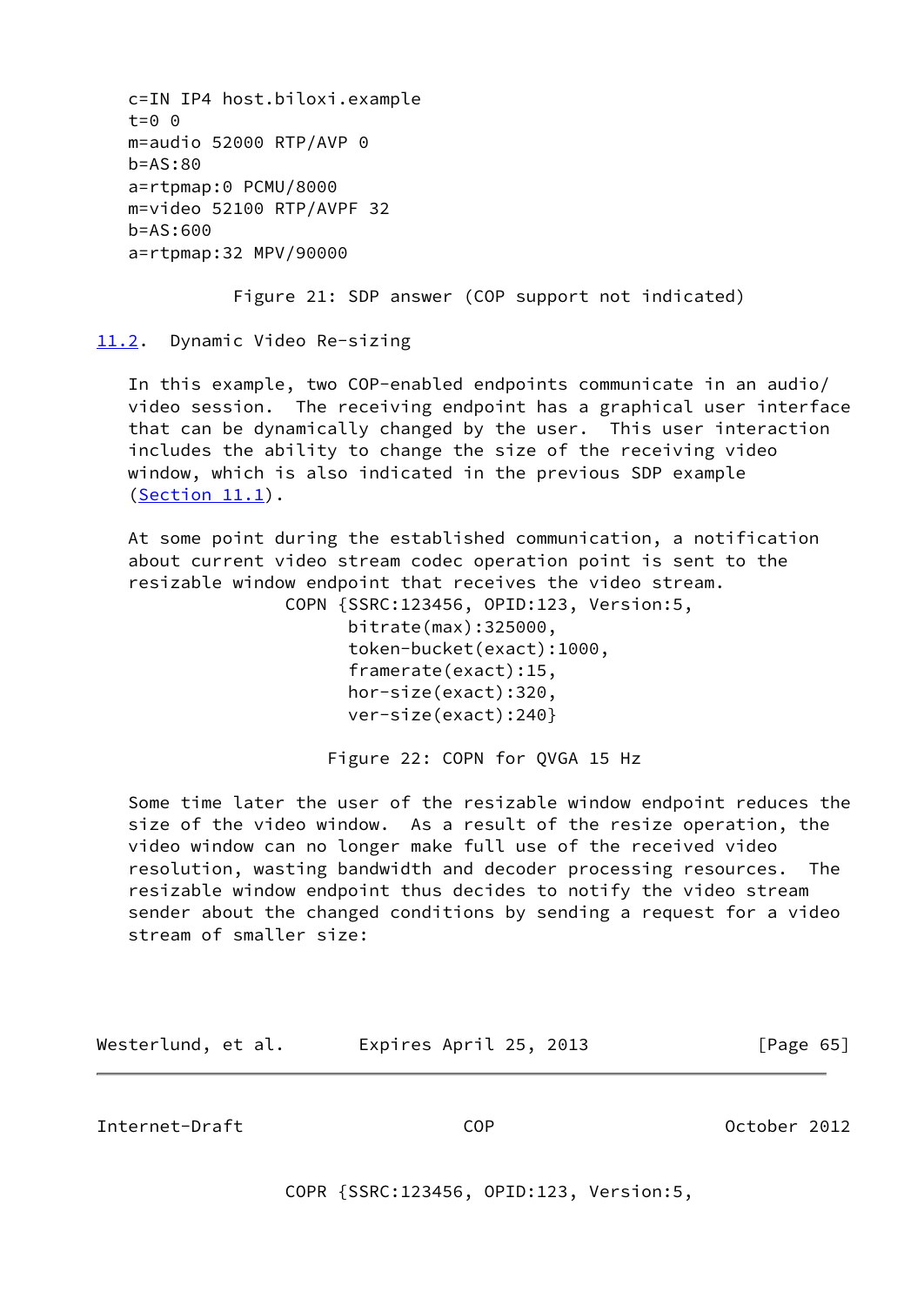hor-size(target):243, ver-size(target):185}

Figure 23: COPR for 243x185

 The COPR refers to the previously received COPN with the same OPID and Version, and thus need only list parameters that need be changed. The request could arguably contain also other parameters that are potentially affected by the spatial resolution, such as the bitrate, but that can be omitted since the media sender is not slaved to the request but is allowed to make it's own decisions based on the request.

 The request sender has chosen to use target type values instead of an exact value for the horizontal and vertical sizes, which can be interpreted as "anything sufficiently similar is acceptable". The target values is in this example chosen to correspond exactly to the resized video display area. Many video coding algorithms operate most efficiently when the image size is some even multiple, and this way of expressing the request explicitly leaves room for the media sender to take such aspect into account.

 The media sender (COPR receiver) responds with the following: COPS {SSRC:123456, OPID:123, Version:5, Partial Success, One or more parameter values in the request were changed} COPN {SSRC:123456, OPID:123, Version:6, bitrate(max):240000, token-bucket(exact):1000, framerate(exact):15, hor-size(exact):240,

Figure 24: COPS and COPN for partial success

 It can be noted that the updated COPN (version 6) indicates that the media sender has, in addition to reducing the video horizontal and vertical size, chosen to also reduce the bitrate. This bitrate reduction was not in the request, but is a reasonable decision taken by the media sender. It can also be seen that the horizontal and vertical sizes are not chosen identical to the request, but is in fact adjusted to be even multiples of 16, which is a local restriction of the fictitious video encoder in this example. To handle the mismatch of the request and the resulting video stream, the video receiver can perform some local action such as for example automatic readjustment of the resized window, image scaling (possibly

Westerlund, et al. Expires April 25, 2013 [Page 66]

ver-size(exact):176}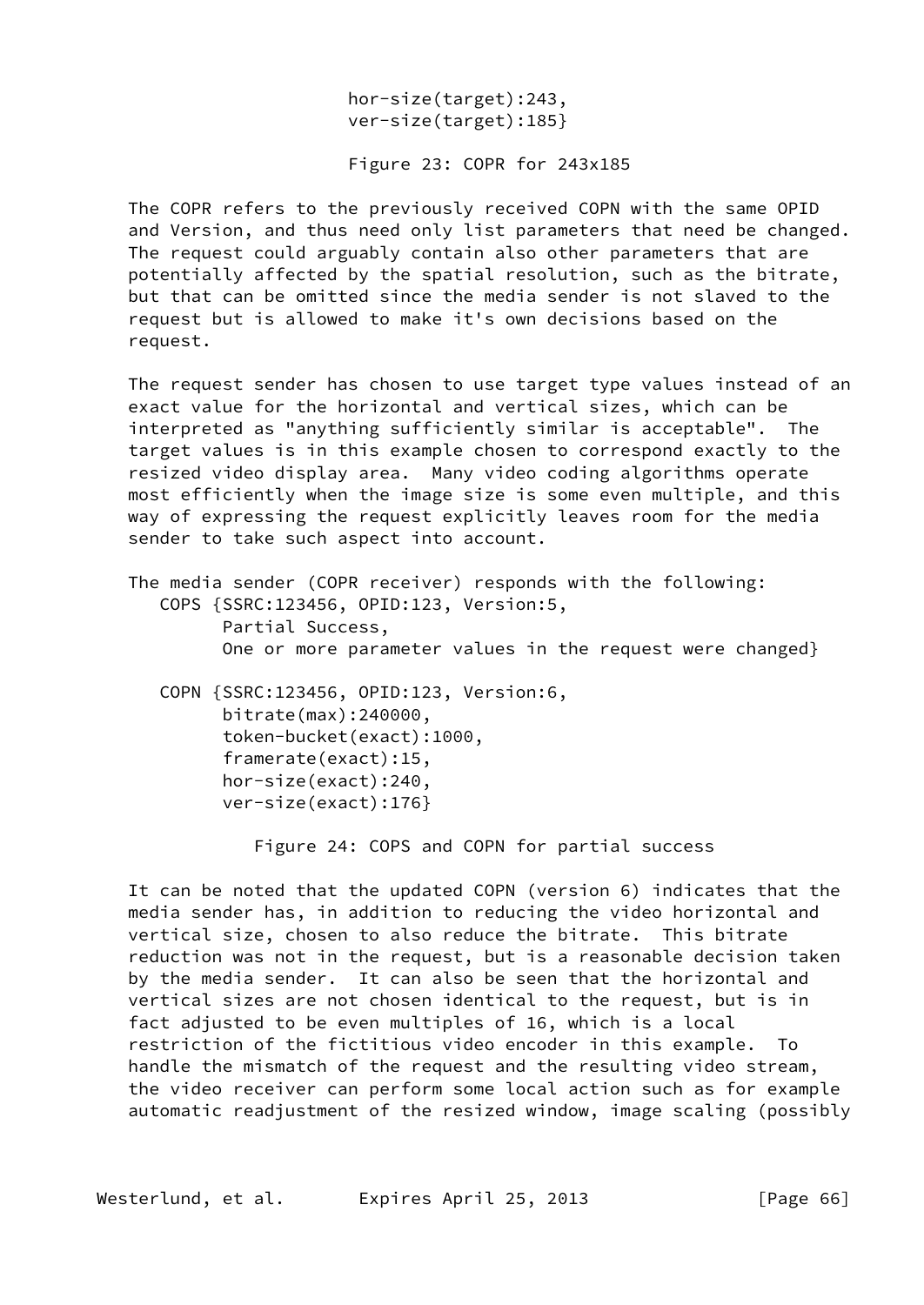Internet-Draft COP October 2012

combined with cropping), or padding.

<span id="page-75-0"></span>[11.3](#page-75-0). Illegal Request

 In this example, the sent request is asking the media sender to go beyond what is negotiated in the SDP. The SDP Offer below indicates to use video with H.264 Constrained Baseline Profile at level 1.1.  $v=0$  o=alice 2893746526 2893746526 IN IP4 host.atlanta.example  $s=$  c=IN IP4 host.atlanta.example  $t=0$   $\theta$  m=audio 49160 RTP/AVP 96 b=AS:80 a=rtpmap:96 G722/16000 m=video 51920 RTP/AVPF 97 b=AS:200 a=rtpmap:97 H264/90000 a=fmtp:97 profile-level-id=42e00b a=rtcp-fb:97 ccm cop framerate bitrate token-rate

Figure 25: SDP offer with H.264 level 1.1

 Assuming this offer is accepted and that the answerer also supports COP, further assume that this COP message exchange occurs at some time during the established communication: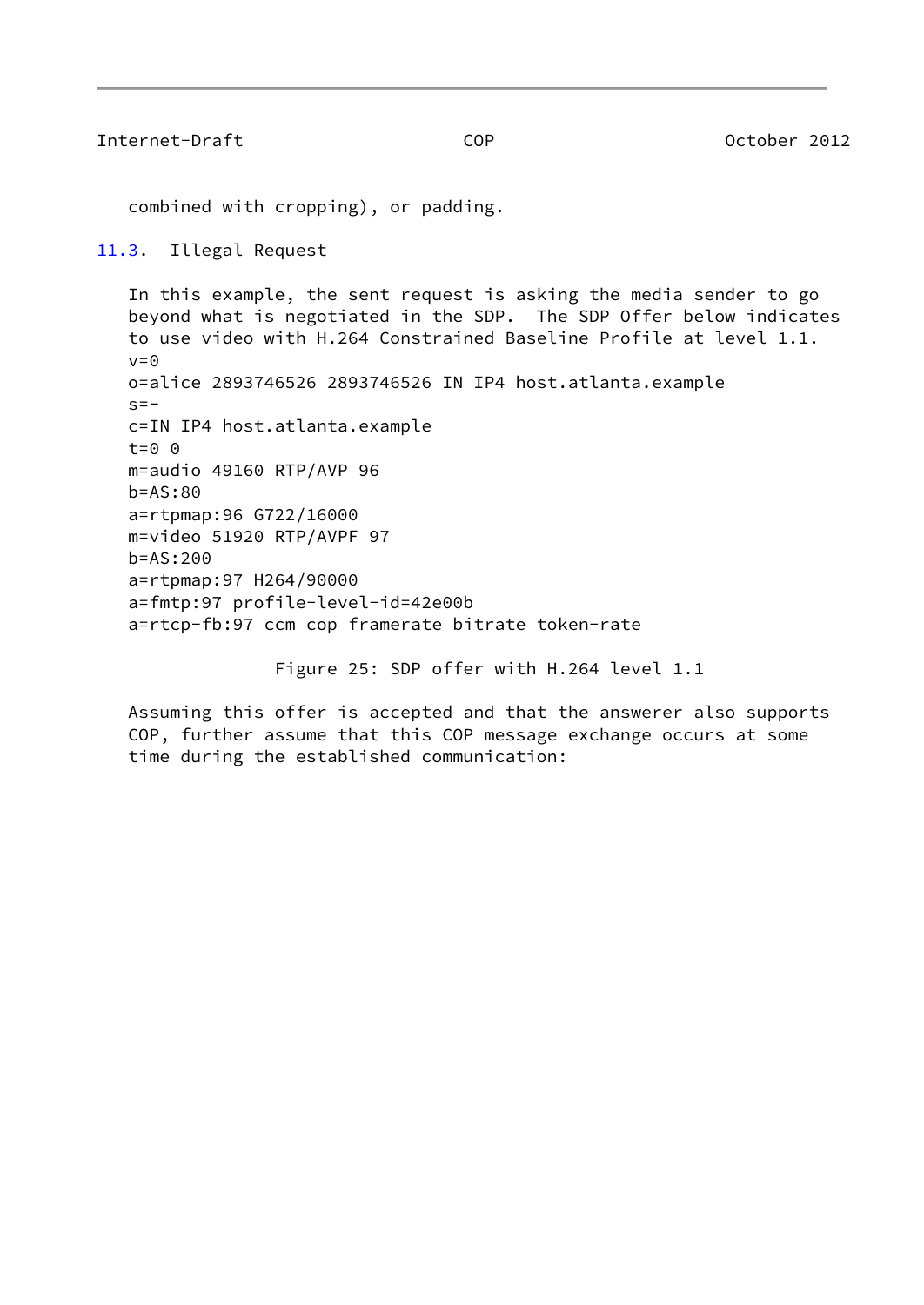Internet-Draft COP October 2012

Media Sender **Media Receiver**  ------------ -------------- COPN {SSRC:9876, OPID:67, -> Version:2, bitrate(exact):190000, token-bucket(exact):500, framerate(exact):10, hor-size(exact):320, ver-size(exact):240} <- COPR {SSRC:9876, OPID:67, Version:2, framerate(exact):10, hor-size(exact):352, ver-size(exact):288}

COPS {SSRC:9876, OPID:67, -> Version:2, Failure, Request violates capability limits}

Figure 26: COP message exchange indicating failure

 The failure above is due to a combination of frame size and frame rate that exceeds H.264 level 1.1, which would thus exceed the limits established by SDP Offer/Answer. The maximum permitted framerate for 352x288 pixels (CIF) is 7.6 Hz for H.264 level 1.1, as defined in Annex A of  $[H264]$  $[H264]$ .

<span id="page-76-0"></span>[11.4](#page-76-0). Reference Response to Modification of Scalable Layer

 When scalable coding is used, each layer correspond to a codec operation point. A media receiver can thus target a request towards a single layer. Assume a video encoding with three framerate layers, announced in a (multiple operation point) notification as: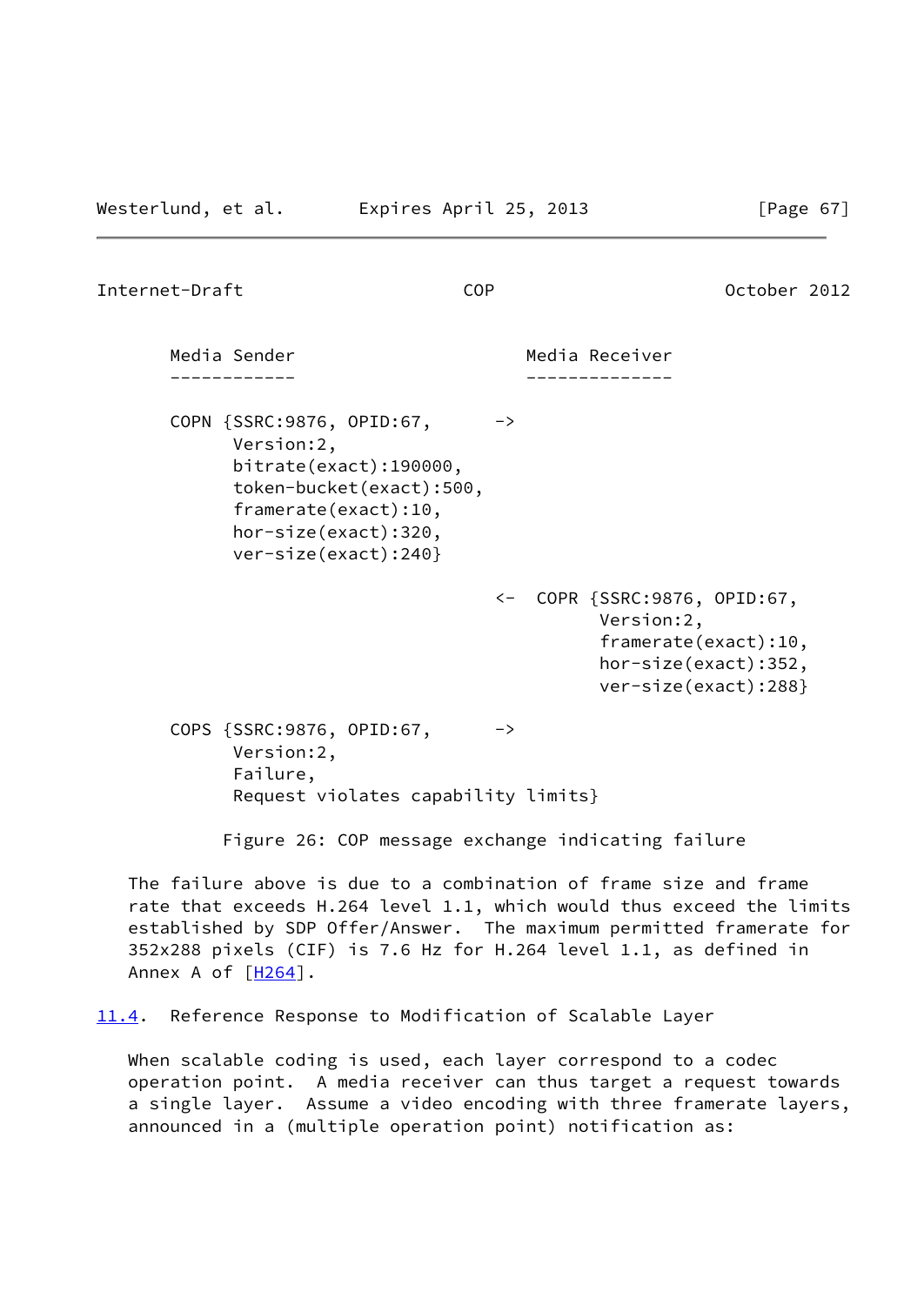| Westerlund, et al. | Expires April 25, 2013 |  |
|--------------------|------------------------|--|
|--------------------|------------------------|--|

Internet-Draft COP October 2012 COPN {SSRC:9876, OPID:67, Version:2, ID:2 bitrate(exact):190000, token-bucket(exact):500, framerate(exact):10, hor-size(exact):320, ver-size(exact):240} COPN {SSRC:9876, OPID:73, Version:1, bitrate(exact):350000, ID:1 token-bucket(exact):600, framerate(exact):30, hor-size(exact):320, ver-size(exact):240} COPN {SSRC:9876, OPID:95, Version:5, ID:0 bitrate(exact):400000, token-bucket(exact):800, framerate(exact):60, hor-size(exact):320, ver-size(exact):240} Figure 27: COPN indicating three framerate layers

 $[Page 68]$ 

 Assume further that the media receiver is not pleased with the low framerate of OPID 67, wanting to increase it from 10 Hz to 25-30 Hz. Note that the media receiver still wants to receive the other layers unchanged, not remove them, and thus has to explicitly indicate this by including them without parameters.

> COPR {SSRC:9876, OPID:67, Version:2, framerate(greater):25, framerate(less):30}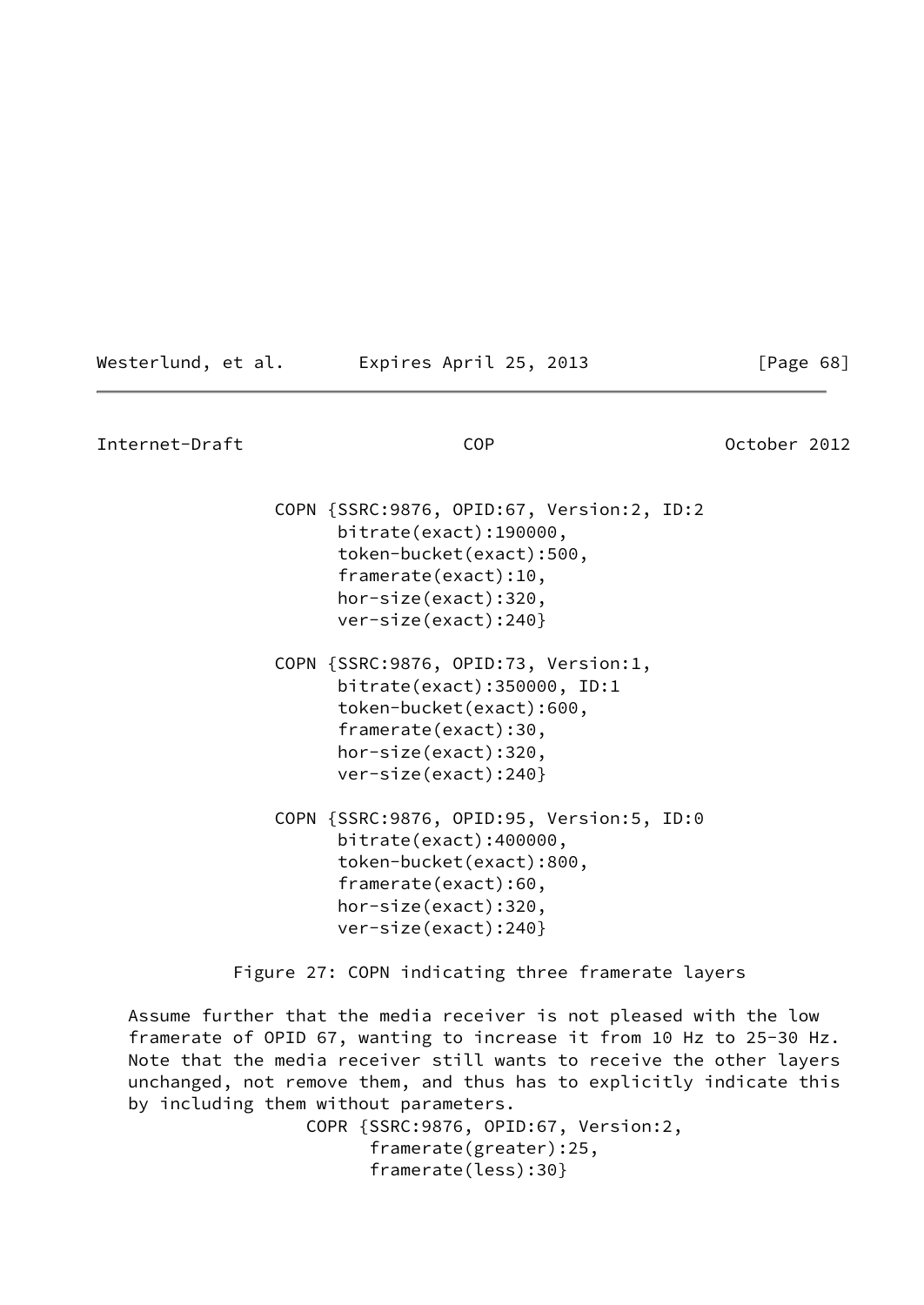COPR {SSRC:9876, OPID:73, Version:1} COPR {SSRC:9876, OPID:95, Version:5}

Figure 28: COPR requesting to change one layer

 The media sender decides it cannot meet the request for OPID 67, but instead considers (an unmodified) OPID 73 (with ID 1) to be a sufficiently good match:

| Westerlund, et al. | Expires April 25, 2013 | [Page 69] |
|--------------------|------------------------|-----------|
|--------------------|------------------------|-----------|

Internet-Draft COP COP 0ctober 2012

 COPS {SSRC:9876, OPID:67, Version:2, Partial Success, One or more parameter values in the request were changed, ID:1}

(COPN for the other two OPIDs omitted here for brevity)

 COPN {OSSRC:9876, OPID:73, Version:1, ID:1 bitrate(exact):350000, token-bucket(exact):600, framerate(exact):30, hor-size(exact):320, ver-size(exact):240}

Figure 29: COPS and COPN with layer modification partial success

 The COPS indicates partial success and uses the ID number to refer another OPID, describing the best compromise that can currently be used to meet the request. COPS does not contain the referred OPID, but ID should be defined in a codec-specific way that makes it possible to identify the layer directly in the media stream. If the corresponding OPID is needed, for example to attempt another request targeting that, it can be found by searching the active set of COPN for matching ID values.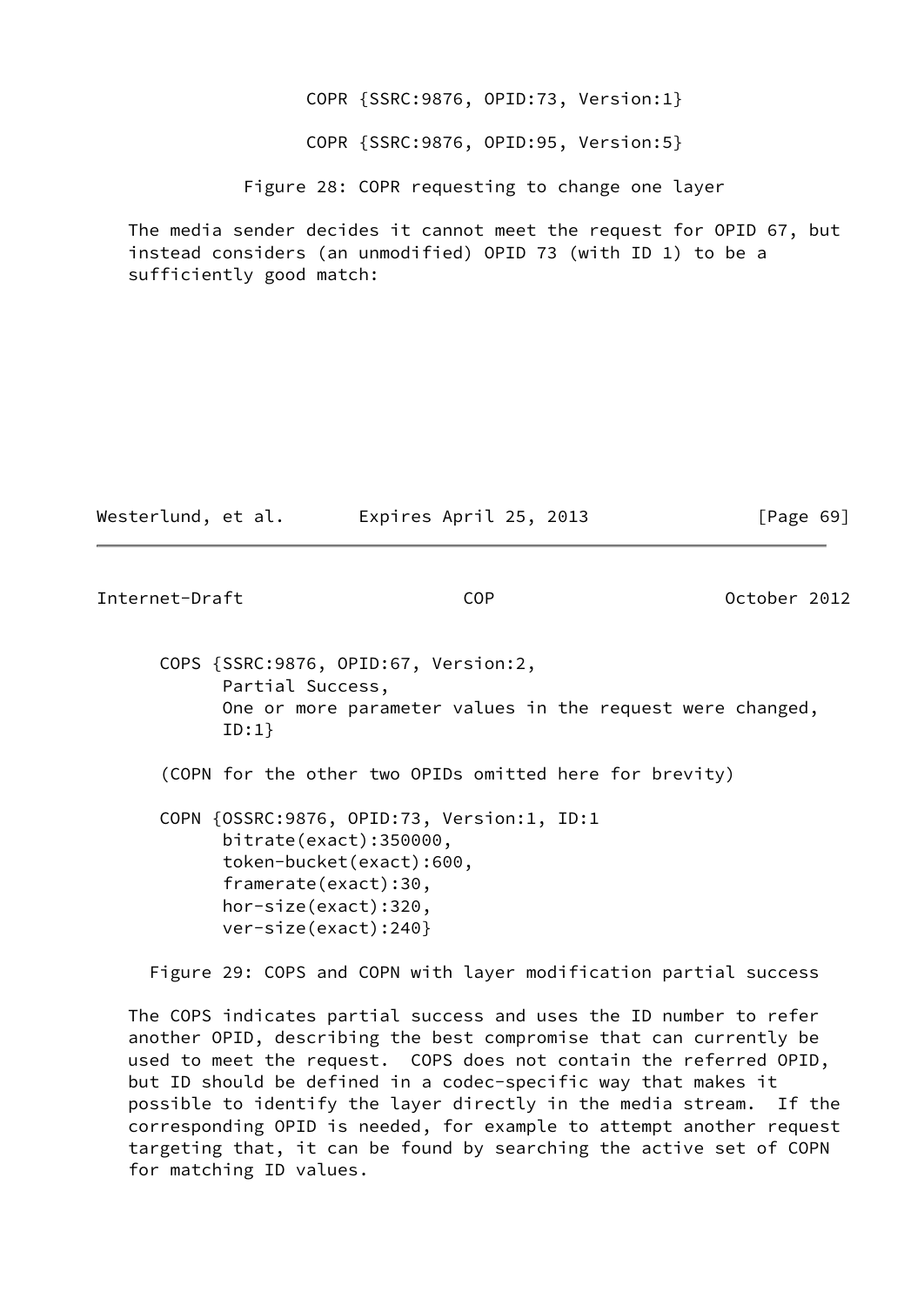<span id="page-79-0"></span>[11.5](#page-79-0). Successful Request to Add Codec Operation Point

 In this example, the media receiver is receiving a non-scalable stream from a codec that can support scalability, and wishes to add a scalability layer. Assume the existing OPID from the media sender is announced as:

> COPN {SSRC:3492, OPID:4, Version:2, bitrate(exact):350000, token-bucket(exact):600, framerate(exact):30, hor-size(exact):320, ver-size(exact):240}

Figure 30: COPN with single operation point

 The media receiver constructs a request for multiple streams by including multiple requests for different OPID. Since the new stream does not exist, it has no OPID from the media sender and the receiver chooses a random value as reference and indicates that it is a new, temporary OPID. The request for the new stream includes all parameters that the media receiver has an opinion on, and leaves the other parameters to be chosen by the media sender. In this case it is a request for identical frame size and doubled framerate.

| Westerlund, et al. | Expires April 25, 2013 | [Page 70] |
|--------------------|------------------------|-----------|
|                    |                        |           |

Internet-Draft COP October 2012

COPR {SSRC:3492, OPID:4, Version:2}

 COPR {SSRC:3492, OPID:237, New, Version:0, framerate(exact):60, hor-size(exact):320, ver-size(exact):240}

Figure 31: COPR requesting to add operation point

 The media sender decides it can start layered encoding with the requested parameters. The status response to the new OPID contains a reference to an ID that is included as part of the matching, subsequent COPN. Note that since both the original and the new streams are now part of a scalable set, they must both be identified with ID parameters to be able to distinguish between them. The media sender has chosen an OPID for the new stream in the COPN, which need not be identical to the temporary one in the request, but the new stream can anyway be uniquely identified through the ID that is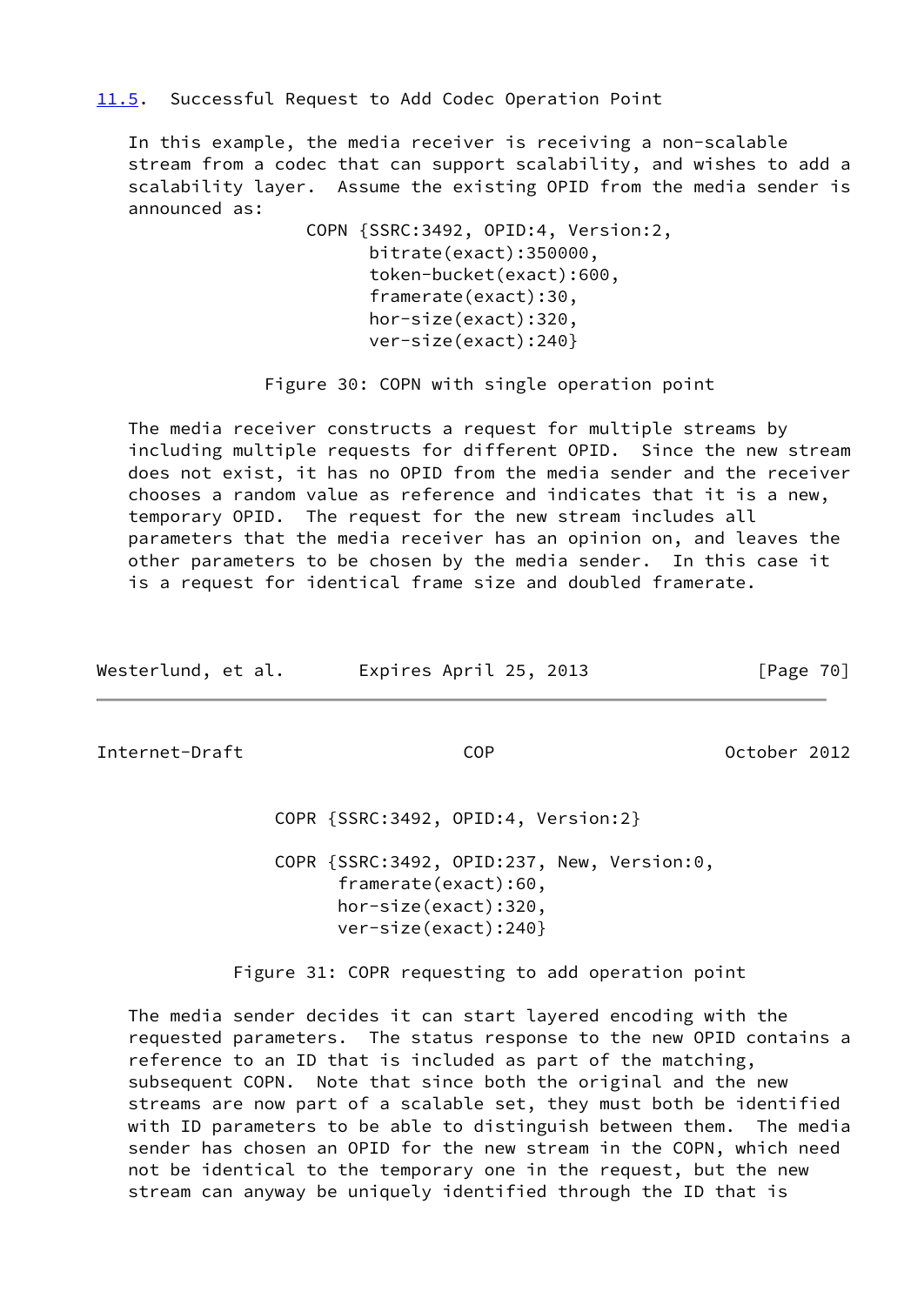announced in both the COPS and COPN.

 Note that since the ID has a defined relation to the media sub-stream identification, decoding of that new sub-stream can start immediately after receiving the COPS. It may however not be possible to describe the new stream in COP parameter terms until the COPN is received (depending on COP parameter visibility directly in the media stream). COPS {SSRC:3492, OPID:4, Version:2, Success, Success, ID:1} COPS {SSRC:3492, OPID:237, New, Version:0, Success, Success, ID:0} COPN {SSRC:3492, OPID:4, Version:2, ID:1, bitrate(exact):350000, token-bucket(exact):600, framerate(exact):30, hor-size(exact):320, ver-size(exact):240} COPN {SSRC:3492, OPID:9, Version:0, ID:0, bitrate(exact):390000, token-bucket(exact):600, framerate(exact):60, hor-size(exact):320, ver-size(exact):240}

Figure 32: COPS and COPN indicating operation point added

Westerlund, et al. Expires April 25, 2013 [Page 71]

Internet-Draft COP October 2012

<span id="page-80-0"></span>[12.](#page-80-0) IANA Considerations

Following the guidelines in [\[RFC4566](https://datatracker.ietf.org/doc/pdf/rfc4566)], in [[RFC4585](https://datatracker.ietf.org/doc/pdf/rfc4585)], and in [\[RFC3550](https://datatracker.ietf.org/doc/pdf/rfc3550)], the IANA is requested to register:

- 1. The 'cop' tag to be used with ccm under rtcp-fb AVPF attribute in SDP.
- 2. The FMT number TBA1 to be allocated to the COP feedback message from this specification.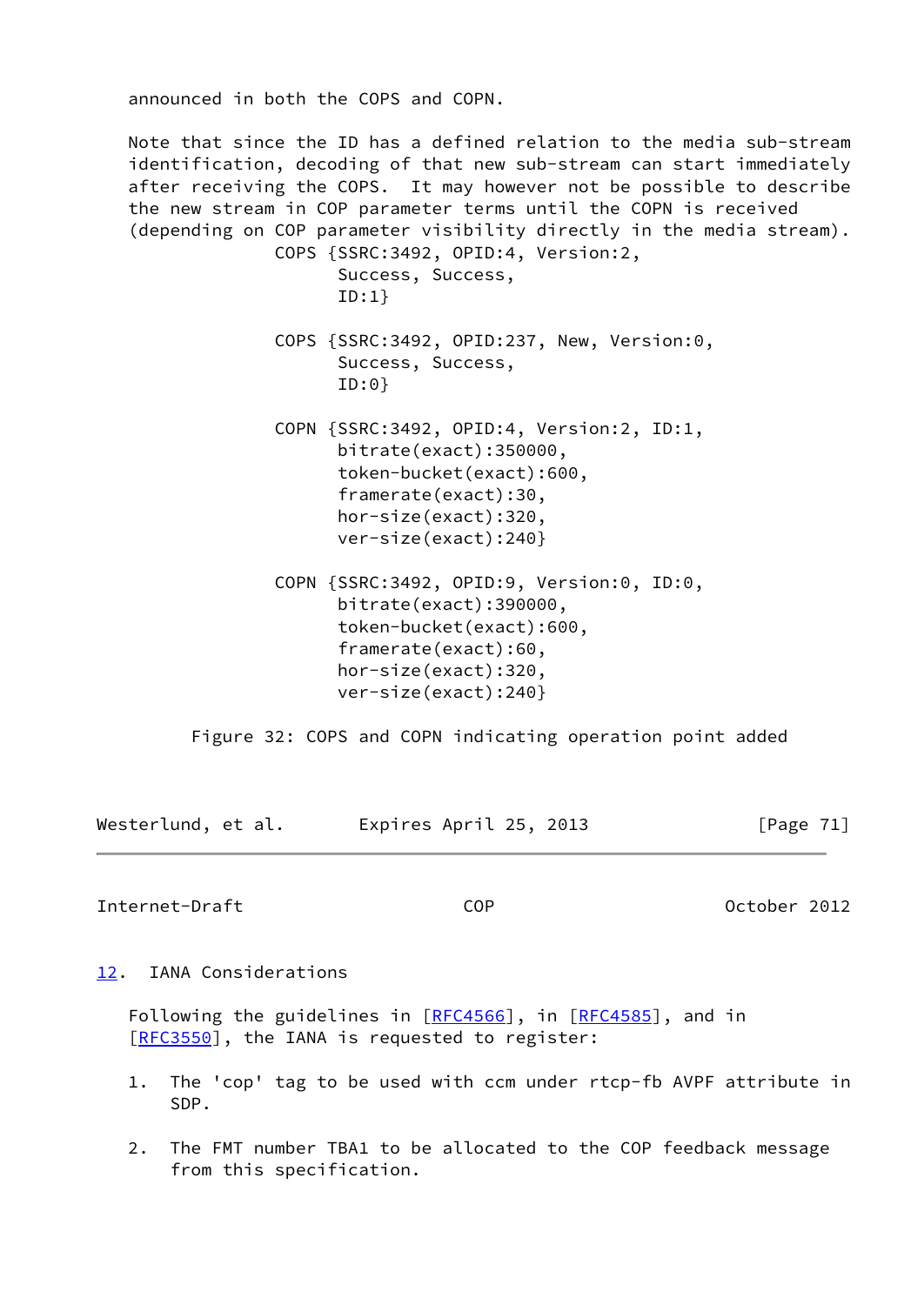- 3. A registry listing registered values for 'cop' message item type, with initial values from Table 1.
- 4. A registry listing registered values and tag names for 'cop' parameter type, with initial values from Table 4.

## <span id="page-81-0"></span>[13.](#page-81-0) Security Considerations

This document extends the CCM [[RFC5104](https://datatracker.ietf.org/doc/pdf/rfc5104)] and defines new messages, i.e. COPR, COPN and COPS. The exchange of these new messages MAY have some security implications, which need to be addressed by the user. Following are some important implications,

- 1. Identity spoofing An attacker can spoof him/herself as an authenticated user and can falsely control or indicate the codec parameters of any source transmission. In order to prevent this type of attack, a strong authentication and integrity protection mechanism is needed.
- 2. Denial of Service (DoS) An attacker can falsely set codec parameters for all the source streams which MAY result in Denial of Service (DoS). An Authentication protocol MAY save from this attack.
- 3. Man-in-Middle Attack (MiMT) The codec configuration and notification of changes of the RTP source is prone to a Man-in- Middle attack. The public key authentication May be used to prevent MiMT.

## <span id="page-81-1"></span>[14.](#page-81-1) Open Issues

 There is currently no defined way for a media receiver to indicate that it wants to release the restrictions it previously had on an operation point, if the media stream contains only a single operation point.

| Expires April 25, 2013<br>Westerlund, et al. | [Page 72] |  |
|----------------------------------------------|-----------|--|
|----------------------------------------------|-----------|--|

Internet-Draft COP October 2012

## <span id="page-81-2"></span>[15.](#page-81-2) Acknowledgements

 The authors would like to thank Prof. Dr.-Ing. Markus Kampmann at Fachhochschule Koblenz University of Applied Sciences and Prof. Dr.-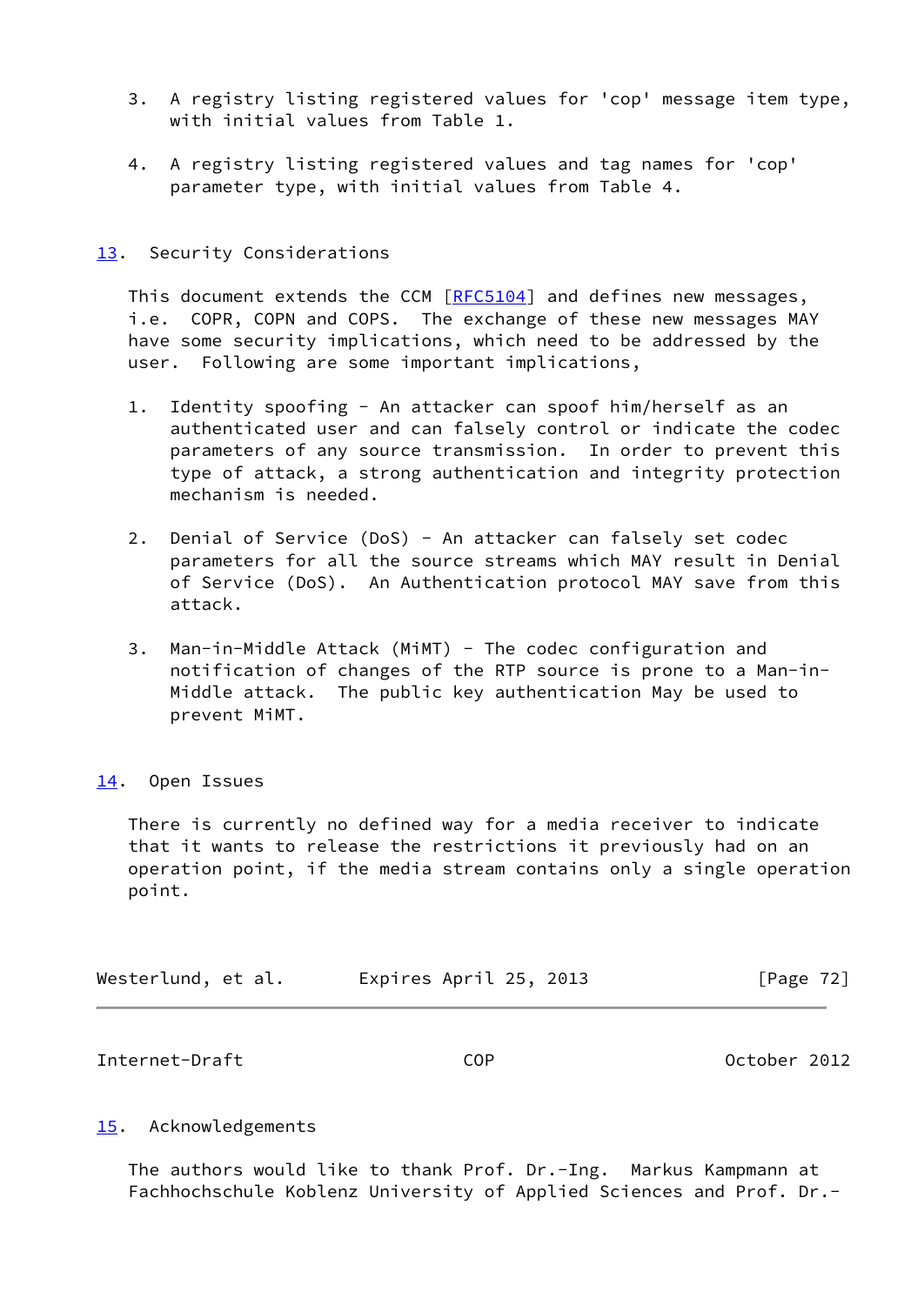Ing. Frank Hartung at Multimediatechnik, Audio- und Videotechnik at Fachhochschule Aachen for fruitful contributions and discussions during the initial stages of writing this specification. The authors would also like to thank Christer Holmberg for feedback on the specification.

## <span id="page-82-1"></span>[16.](#page-82-1) References

- <span id="page-82-2"></span><span id="page-82-0"></span>[16.1](#page-82-2). Normative References
	- [H241] ITU-T Recommendation H.241, "Extended video procedures and control signals for H.300 series terminals", May 2006.
	- [H264] ITU-T Recommendation H.264, "Advanced video coding for generic audiovisual services", March 2010.
	- [RFC2119] Bradner, S., "Key words for use in RFCs to Indicate Requirement Levels", [BCP 14](https://datatracker.ietf.org/doc/pdf/bcp14), [RFC 2119](https://datatracker.ietf.org/doc/pdf/rfc2119), March 1997.
	- [RFC3264] Rosenberg, J. and H. Schulzrinne, "An Offer/Answer Model with Session Description Protocol (SDP)", [RFC 3264](https://datatracker.ietf.org/doc/pdf/rfc3264), June 2002.
	- [RFC3550] Schulzrinne, H., Casner, S., Frederick, R., and V. Jacobson, "RTP: A Transport Protocol for Real-Time Applications", STD 64, [RFC 3550](https://datatracker.ietf.org/doc/pdf/rfc3550), July 2003.
	- [RFC3551] Schulzrinne, H. and S. Casner, "RTP Profile for Audio and Video Conferences with Minimal Control", STD 65, [RFC 3551,](https://datatracker.ietf.org/doc/pdf/rfc3551) July 2003.
	- [RFC3890] Westerlund, M., "A Transport Independent Bandwidth Modifier for the Session Description Protocol (SDP)", [RFC 3890,](https://datatracker.ietf.org/doc/pdf/rfc3890) September 2004.
	- [RFC4566] Handley, M., Jacobson, V., and C. Perkins, "SDP: Session Description Protocol", [RFC 4566](https://datatracker.ietf.org/doc/pdf/rfc4566), July 2006.
	- [RFC4585] Ott, J., Wenger, S., Sato, N., Burmeister, C., and J. Rey, "Extended RTP Profile for Real-time Transport Control Protocol (RTCP)-Based Feedback (RTP/AVPF)", [RFC 4585,](https://datatracker.ietf.org/doc/pdf/rfc4585) July 2006.

| Westerlund, et al. | Expires April 25, 2013 | [Page 73] |
|--------------------|------------------------|-----------|
|--------------------|------------------------|-----------|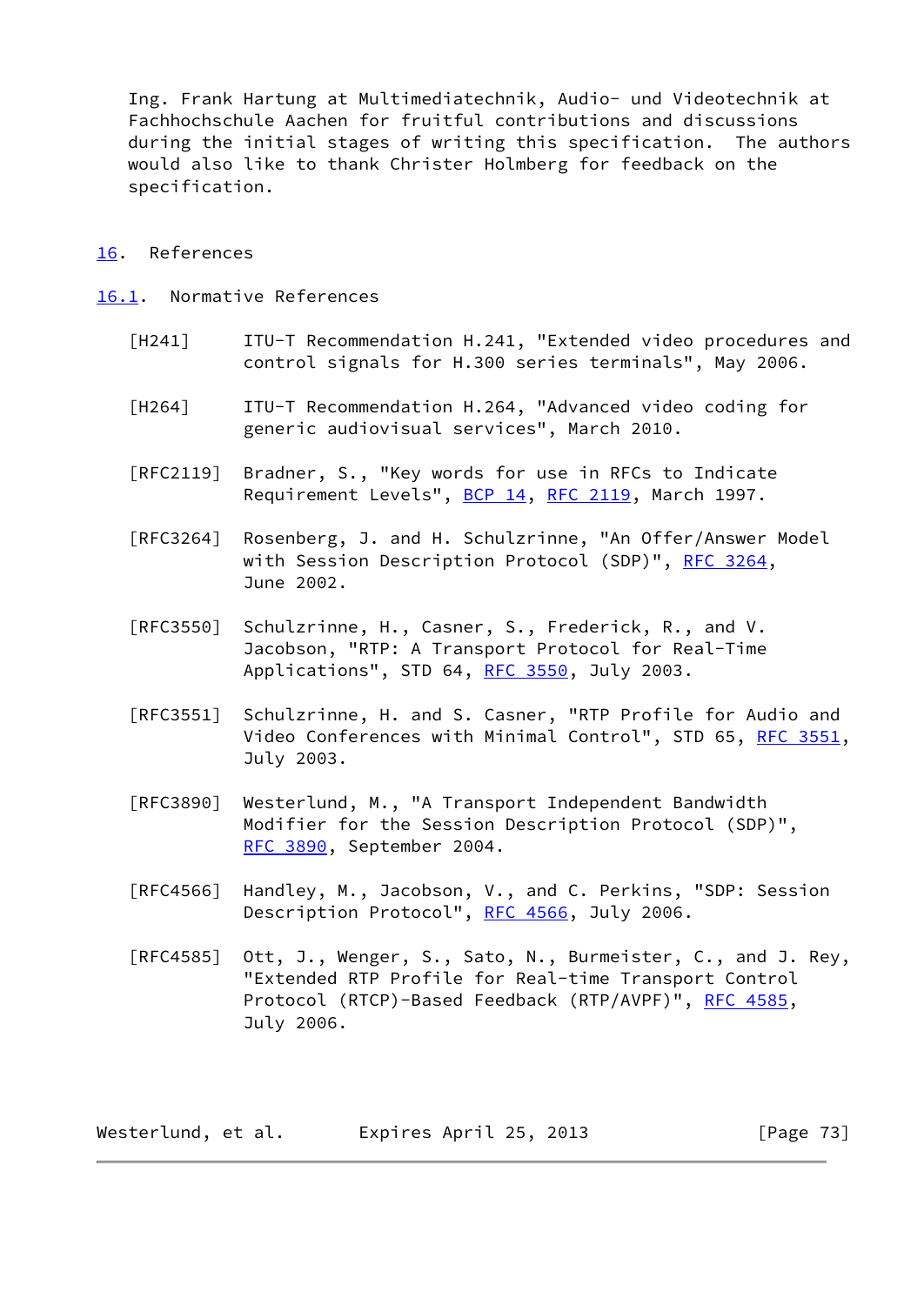- [RFC5104] Wenger, S., Chandra, U., Westerlund, M., and B. Burman, "Codec Control Messages in the RTP Audio-Visual Profile with Feedback (AVPF)", [RFC 5104](https://datatracker.ietf.org/doc/pdf/rfc5104), February 2008.
- [RFC5234] Crocker, D. and P. Overell, "Augmented BNF for Syntax Specifications: ABNF", STD 68, [RFC 5234](https://datatracker.ietf.org/doc/pdf/rfc5234), January 2008.
- [RFC6184] Wang, Y., Even, R., Kristensen, T., and R. Jesup, "RTP Payload Format for H.264 Video", [RFC 6184,](https://datatracker.ietf.org/doc/pdf/rfc6184) May 2011.
- [RFC6190] Wenger, S., Wang, Y., Schierl, T., and A. Eleftheriadis, "RTP Payload Format for Scalable Video Coding", [RFC 6190,](https://datatracker.ietf.org/doc/pdf/rfc6190) May 2011.
- [RFC6236] Johansson, I. and K. Jung, "Negotiation of Generic Image Attributes in the Session Description Protocol (SDP)", [RFC 6236,](https://datatracker.ietf.org/doc/pdf/rfc6236) May 2011.
- <span id="page-83-0"></span>[16.2](#page-83-0). Informative References
	- [I-D.ietf-avtext-multiple-clock-rates] Petit-Huguenin, M., "Support for multiple clock rates in an RTP session", [draft-ietf-avtext-multiple-clock-rates-02](https://datatracker.ietf.org/doc/pdf/draft-ietf-avtext-multiple-clock-rates-02) (work in progress), January 2012.
	- [I-D.westerlund-avtext-rtp-stream-pause] Akram, A., Burman, B., Grondal, D., and M. Westerlund, "RTP Media Stream Pause and Resume", [draft-westerlund-avtext-rtp-stream-pause-02](https://datatracker.ietf.org/doc/pdf/draft-westerlund-avtext-rtp-stream-pause-02) (work in progress), July 2012.
	- [I-D.westerlund-mmusic-sdp-bw-attribute] Frankkila, T., Westerlund, M., and B. Burman, "Extensible Bandwidth Attribute for SDP", [draft-westerlund-mmusic-sdp-bw-attribute-00](https://datatracker.ietf.org/doc/pdf/draft-westerlund-mmusic-sdp-bw-attribute-00) (work in progress), October 2011.
	- [RFC2212] Shenker, S., Partridge, C., and R. Guerin, "Specification of Guaranteed Quality of Service", [RFC 2212](https://datatracker.ietf.org/doc/pdf/rfc2212), September 1997.
	- [RFC3261] Rosenberg, J., Schulzrinne, H., Camarillo, G., Johnston, A., Peterson, J., Sparks, R., Handley, M., and E. Schooler, "SIP: Session Initiation Protocol", [RFC 3261](https://datatracker.ietf.org/doc/pdf/rfc3261), June 2002.
	- [RFC3611] Friedman, T., Caceres, R., and A. Clark, "RTP Control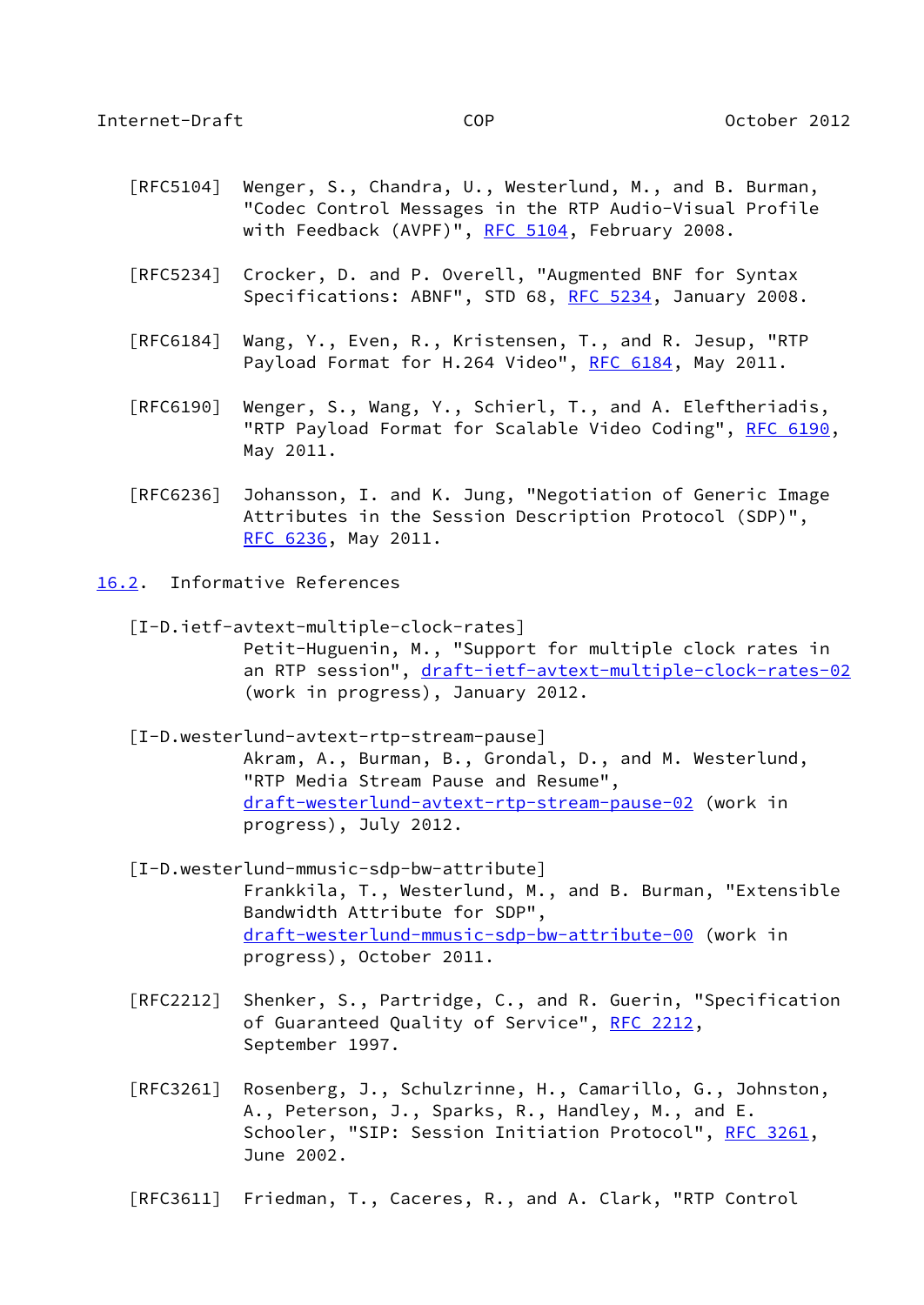| Westerlund, et al. | Expires April 25, 2013 | [Page 74] |  |
|--------------------|------------------------|-----------|--|
|                    |                        |           |  |

Internet-Draft COP October 2012

November 2003.

- [RFC4103] Hellstrom, G. and P. Jones, "RTP Payload for Text Conversation", [RFC 4103](https://datatracker.ietf.org/doc/pdf/rfc4103), June 2005.
- [RFC4607] Holbrook, H. and B. Cain, "Source-Specific Multicast for IP", [RFC 4607](https://datatracker.ietf.org/doc/pdf/rfc4607), August 2006.
- [RFC5117] Westerlund, M. and S. Wenger, "RTP Topologies", [RFC 5117,](https://datatracker.ietf.org/doc/pdf/rfc5117) January 2008.
- [RFC5760] Ott, J., Chesterfield, J., and E. Schooler, "RTP Control Protocol (RTCP) Extensions for Single-Source Multicast Sessions with Unicast Feedback", [RFC 5760,](https://datatracker.ietf.org/doc/pdf/rfc5760) February 2010.
- [RFC5968] Ott, J. and C. Perkins, "Guidelines for Extending the RTP Control Protocol (RTCP)", [RFC 5968](https://datatracker.ietf.org/doc/pdf/rfc5968), September 2010.

Authors' Addresses

 Magnus Westerlund Ericsson Farogatan 6 SE-164 80 Kista Sweden Phone: +46 10 714 82 87 Email: magnus.westerlund@ericsson.com Bo Burman Ericsson Farogatan 6 SE-164 80 Kista Sweden

 Phone: +46 10 714 13 11 Email: bo.burman@ericsson.com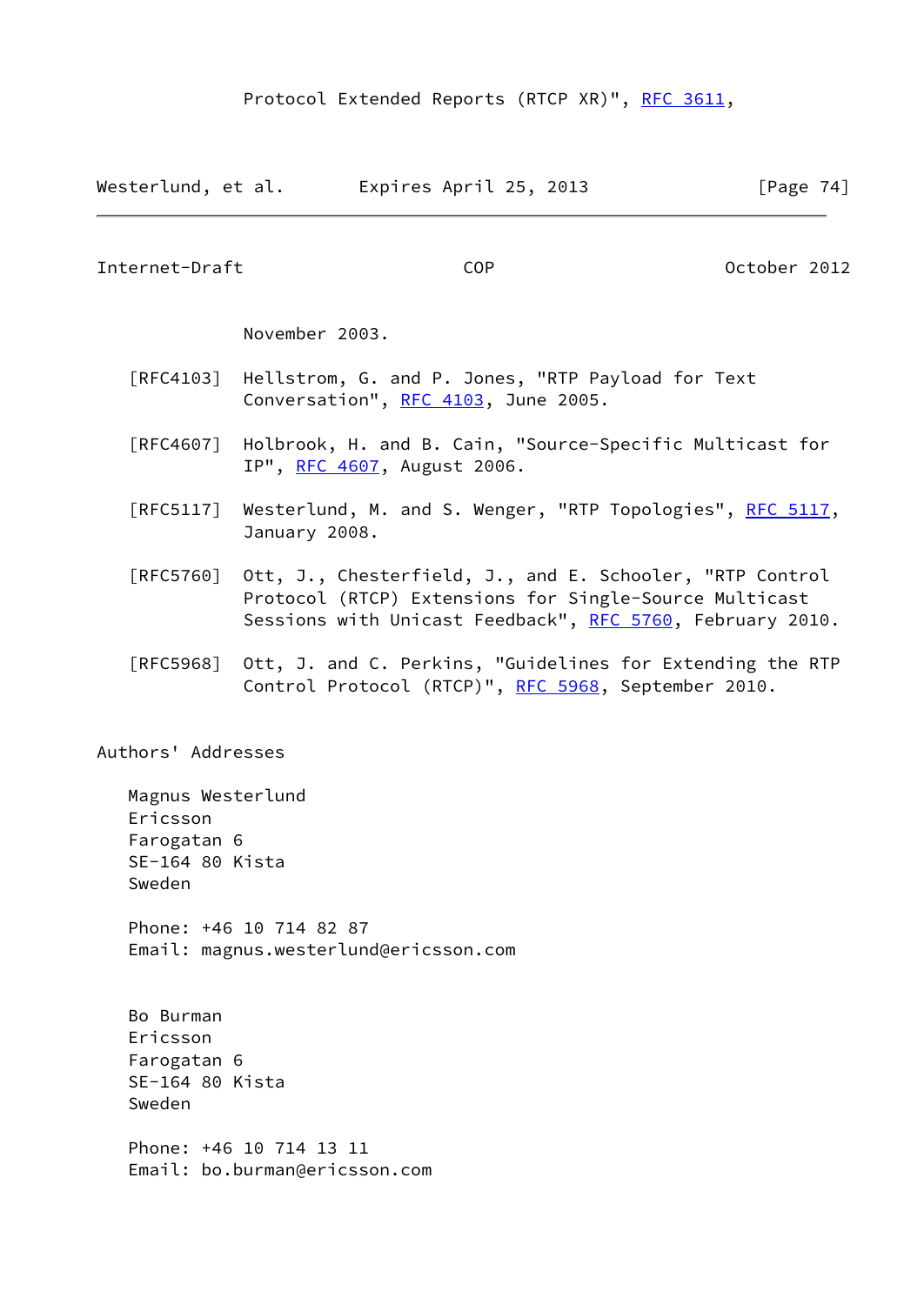Westerlund, et al. Expires April 25, 2013 [Page 75]

Internet-Draft COP COP October 2012

 Laurits Hamm Ericsson Ericsson Allee 1 DE-52134 Herzogenrath Germany

 Phone: +49 2407 575 6779 Email: laurits.hamm@ericsson.com